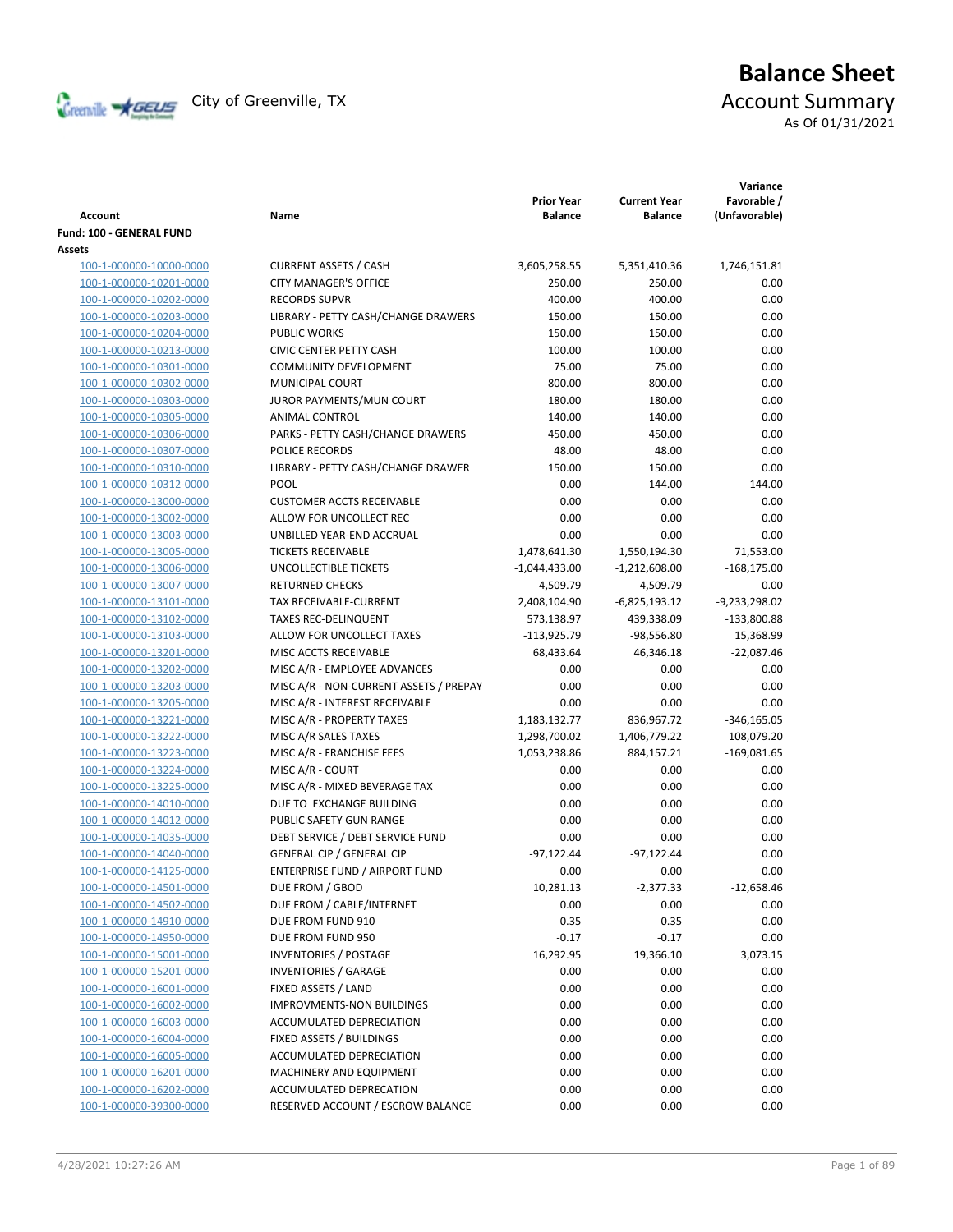**Variance**

|                         |                                             | <b>Prior Year</b> | <b>Current Year</b> | Favorable /   |
|-------------------------|---------------------------------------------|-------------------|---------------------|---------------|
| <b>Account</b>          | Name                                        | <b>Balance</b>    | <b>Balance</b>      | (Unfavorable) |
| 100-1-000000-91030-0000 | 4A-EDC                                      | 0.00              | 0.00                | 0.00          |
| 100-1-000000-91410-0000 | <b>INVENTORY / MATERIALS &amp; SUPPLIES</b> | 0.00              | 0.00                | 0.00          |
| 100-1-000000-91410-0700 | <b>INVENTORY / PAPER STOCK</b>              | 0.00              | 0.00                | 0.00          |
| 100-1-000000-91430-0000 | NON-CURRENT ASSETS / PREPAYMENTS            | 0.00              | 0.00                | 0.00          |
|                         | <b>Total Assets:</b>                        | 10,447,144.83     | 2,306,248.46        | -8,140,896.37 |
|                         |                                             |                   |                     |               |
| Liability               |                                             |                   |                     |               |
| 100-1-000000-20101-0000 | <b>ACCOUNTS PAYABLE</b>                     | 3,242.61          | 3,242.61            | 0.00          |
| 100-1-000000-20102-0000 | <b>CREDIT CARD PAYABLE</b>                  | 0.00              | 0.00                | 0.00          |
| 100-1-000000-20103-0000 | <b>ACCRUED ACCOUNTS PAYABLE</b>             | 29,682.60         | 29,747.75           | $-65.15$      |
| 100-1-000000-20114-0000 | <b>INVESTMENT ADVISORY FEES</b>             | 0.00              | 0.00                | 0.00          |
| 100-1-000000-20115-0000 | PD EMP COMMISSION                           | 550.91            | 2,896.16            | $-2,345.25$   |
| 100-1-000000-20116-0000 | POLICE DONATIONS                            | 4,344.73          | 1,771.16            | 2,573.57      |
| 100-1-000000-20117-0000 | <b>FIRE DONATIONS</b>                       | 10,981.17         | 11,952.68           | $-971.51$     |
| 100-1-000000-20118-0000 | <b>COMBAT CHALLENGE</b>                     | 804.06            | 804.06              | 0.00          |
| 100-1-000000-20119-0000 | <b>CEMETERIES DONATIONS</b>                 | 61.79             | 61.79               | 0.00          |
| 100-1-000000-20120-0000 | <b>LIBRARY DONATIONS</b>                    | 9,262.53          | 6,086.37            | 3,176.16      |
| 100-1-000000-20121-0000 | ANIMAL SHELTER DONATIONS                    | 443.57            | 1,468.57            | $-1,025.00$   |
| 100-1-000000-20122-0000 | PARKS DONATIONS                             | 4,704.77          | 10,201.83           | $-5,497.06$   |
| 100-1-000000-20125-0000 | SALES TAX PAYABLE / IN THE CITY             | 4.33              | 28.12               | $-23.79$      |
| 100-1-000000-20127-0000 | STATE COURT COST/FEE PAYB                   | 38,360.43         | 51,999.09           | $-13,638.66$  |
| 100-1-000000-20128-0000 | SEATBELT&CHILD RESTRAINT                    | 8,162.93          | 7,975.85            | 187.08        |
| 100-1-000000-20129-0000 | MUNICIPAL COURT CLEARING                    | 289.10            | $-184.90$           | 474.00        |
| 100-1-000000-20130-0000 | 3RD PARTY FTA FEE PAYABLE                   | $-281.98$         | $-313.68$           | 31.70         |
| 100-1-000000-20131-0000 | <b>REFUNDS / OVERPAYMENTS</b>               | $-120.70$         | $-120.70$           | 0.00          |
| 100-1-000000-20132-0000 | <b>COURT COLL AGENCY FEES</b>               | 646.10            | $-135.73$           | 781.83        |
| 100-1-000000-20136-0000 | <b>ATTORNEY COLLECTION FEES</b>             | 0.00              | 0.00                | 0.00          |
| 100-1-000000-20137-0000 | PLAT FILING FEES PAYABLE                    | 31,222.74         | 34,698.74           | $-3,476.00$   |
| 100-1-000000-20138-0000 | COMMUNITY DEV TRUST ACCT                    | 1,876.94          | 4,025.32            | $-2,148.38$   |
| 100-1-000000-20139-0000 | RETAINAGES PAYABLE                          | 0.00              | 0.00                | 0.00          |
| 100-1-000000-20141-0000 | <b>TELEPHONE CLEARING</b>                   | 5,539.66          | 5,539.66            | 0.00          |
| 100-1-000000-20143-0000 | POLICE PROPERTY ROOM CLEARING               | 12,097.99         | 12,333.91           | $-235.92$     |
| 100-1-000000-20146-0000 | MAIN ST / FARMERS MRKT RESALE               | 9.12              | 162.12              | $-153.00$     |
| 100-1-000000-20147-0000 | YMCA REGISTRATIONS                          | 0.00              | 0.00                | 0.00          |
| 100-1-000000-20155-0000 | MAIN STREET - DONATIONS                     | 17.02             | 17.02               | 0.00          |
| 100-1-000000-20160-0000 | <b>UNAPPLIED CREDIT</b>                     | 0.00              | 0.00                | 0.00          |
| 100-1-000000-20201-0000 | DEFERRED REVENUE                            | 0.00              | 0.00                | 0.00          |
| 100-1-000000-20203-0000 | DEFERRED TAX REVENUE                        | 2,845,641.02      | $-6,505,335.87$     | 9,350,976.89  |
| 100-1-000000-20204-0000 | DEFERRED TICKET REVENUE                     | 361,840.30        | 281,322.30          | 80,518.00     |
| 100-1-000000-21040-0000 | DUE TO / GENERAL CIP FUND                   | 0.00              | 0.00                | 0.00          |
| 100-1-000000-21201-0000 | DUE TO / CENTRAL SERVICE FUND               | 0.00              | 0.00                | 0.00          |
| 100-1-000000-21401-0000 | DUE TO / ELECTRIC OPERATING FUND            | 0.00              | 0.00                | 0.00          |
| 100-1-000000-21506-0000 | DUE TO / 4A-EDC                             | 2,600.34          | 4,394.35            | $-1,794.01$   |
| 100-1-000000-21507-0000 | DUE TO / BOARD OF DEVELOPMENT               | $-6,972.28$       | $-6,972.28$         | 0.00          |
| 100-1-000000-22001-0000 | SALARIES PAYABLE                            | 537,713.62        | 536,673.22          | 1,040.40      |
| 100-1-000000-23001-0000 | CAPITAL LEASE PAYABLE                       | 0.00              | 0.00                | 0.00          |
| 100-1-000000-23101-0000 | CAPITAL LEASE PAYABLE                       | 0.00              | 0.00                | 0.00          |
| 100-1-000000-24001-0000 | O/S CHECKS PAYABLE                          | $-11,755.77$      | $-11,755.77$        | 0.00          |
| 100-1-000000-24004-0000 | <b>INTEREST PAYABLE ON DEP</b>              | 0.00              | 0.00                | 0.00          |
| 100-1-000000-24007-0000 | <b>BILLED DEPOSITS SUSPENSE</b>             | 0.00              | 0.00                | 0.00          |
| 100-1-000000-24008-0000 | <b>CUSTOMER DEPOSITS / ANIMAL SHELTER</b>   | 0.00              | 0.00                | 0.00          |
| 100-1-000000-24009-0000 | LIBRARY MEETING ROOM DEPOSITS               | 616.20            | 616.20              | 0.00          |
| 100-1-000000-24010-0000 | <b>CIVIC CENTER DEPOSITS</b>                | 0.00              | 0.00                | 0.00          |
| 100-1-000000-24011-0000 | <b>AUDITORIUM DEPOSITS</b>                  | 0.00              | 0.00                | 0.00          |
| 100-1-000000-26001-0000 | <b>COMPENSATED ABSENCES PAY</b>             | 0.00              | 0.00                | 0.00          |
| 100-1-000000-29000-0000 | MISC LIABILITY - GREENVILLE ENERGY LLC      | 0.00              | 0.00                | 0.00          |
| 100-1-000000-29001-0000 | RESALE                                      | 0.00              | 0.00                | 0.00          |
| 100-1-000000-29300-0000 | <b>ENCUMBRANCE SUMMARY</b>                  | 0.00              | 0.00                | 0.00          |
| 100-1-000000-29400-0000 | RESERVED ACCOUNT / ENCUMBRANCES             | 0.00              | 0.00                | 0.00          |
|                         |                                             |                   |                     |               |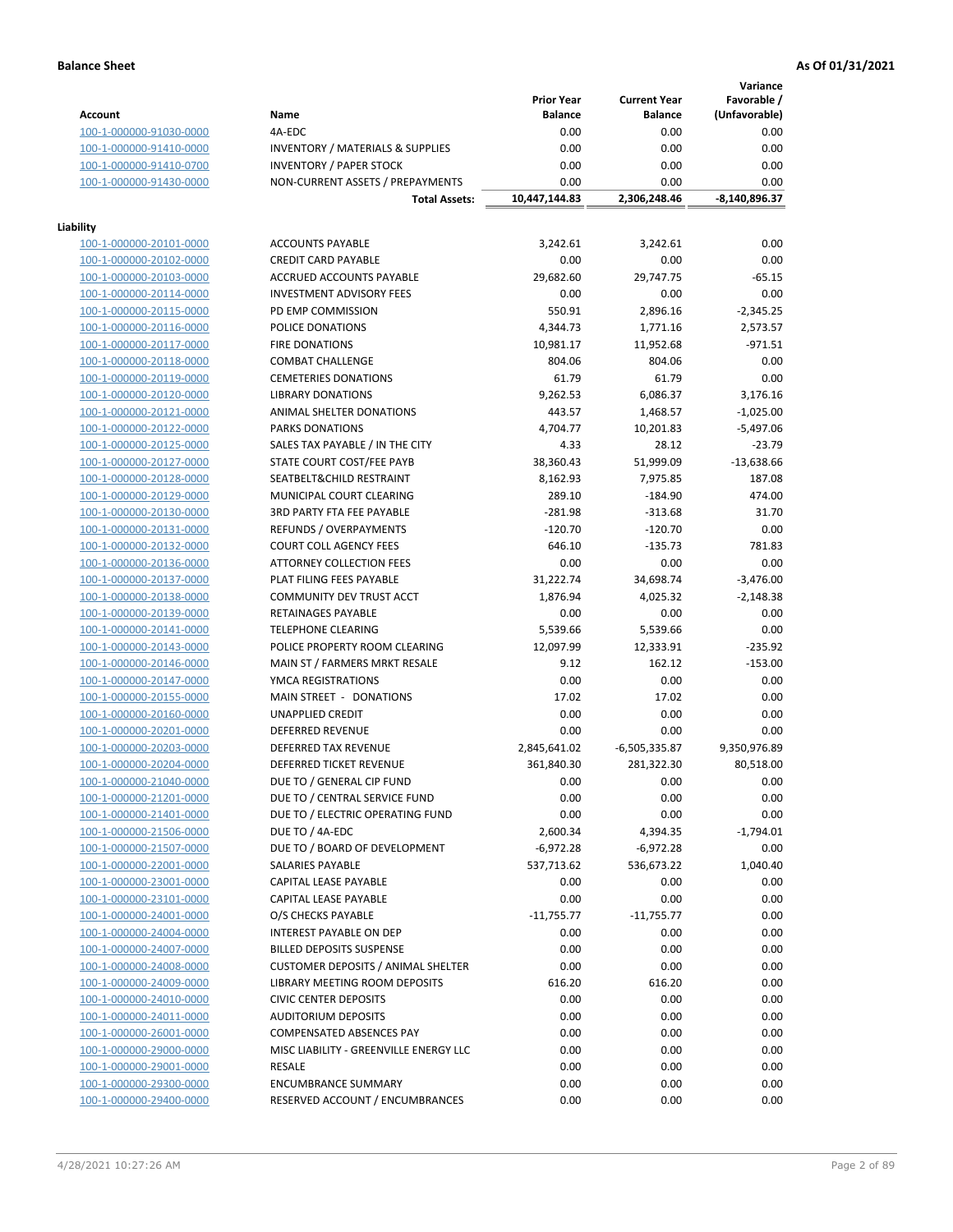| Account                               | Name                                                     | <b>Prior Year</b><br><b>Balance</b> | <b>Current Year</b><br><b>Balance</b> | Variance<br>Favorable /<br>(Unfavorable) |
|---------------------------------------|----------------------------------------------------------|-------------------------------------|---------------------------------------|------------------------------------------|
| 100-1-000000-29400-0900               | RESERVED ACCOUNT / ENCUMBRANCES                          | 0.00                                | 0.00                                  | 0.00                                     |
| 100-1-000000-92190-1202               | LABORATORY CLEARING                                      | 0.00                                | 0.00                                  | 0.00                                     |
| 100-1-000000-92191-0000               | <b>SPONSORS - PARKS</b>                                  | 0.00                                | 0.00                                  | 0.00                                     |
| 100-1-000000-92200-0000               | <b>MISCELLANEOUS LIABILITIES</b>                         | 0.00                                | 0.00                                  | 0.00                                     |
| 100-1-000000-92270-1600               | <b>CREDIT CARD FEES PAYABLE</b>                          | 0.00                                | 0.00                                  | 0.00                                     |
|                                       | <b>Total Liability:</b>                                  | 3,891,585.85                        | $-5,516,800.05$                       | 9,408,385.90                             |
| <b>Equity</b>                         |                                                          |                                     |                                       |                                          |
| 100-1-000000-39000-0000               | UNRESERVED-FUND BALANCE                                  | 4,083,455.28                        | 4,344,744.52                          | 261,289.24                               |
|                                       | <b>Total Beginning Equity:</b>                           | 4,083,455.28                        | 4,344,744.52                          | 261,289.24                               |
| <b>Total Revenue</b>                  |                                                          | 11,307,182.95                       | 12,423,916.33                         | 1,116,733.38                             |
| <b>Total Expense</b>                  |                                                          | 8,835,079.09                        | 8,945,612.18                          | $-110,533.09$                            |
| <b>Revenues Over/(Under) Expenses</b> |                                                          | 2,472,103.86                        | 3,478,304.15                          | 1,006,200.29                             |
|                                       | <b>Total Equity and Current Surplus (Deficit):</b>       | 6,555,559.14                        | 7,823,048.67                          | 1,267,489.53                             |
|                                       | Total Liabilities, Equity and Current Surplus (Deficit): | 10,447,144.99                       | 2,306,248.62                          | $-8,140,896.37$                          |
|                                       | *** FUND 100 OUT OF BALANCE ***                          | $-0.16$                             | $-0.16$                               | 0.00                                     |

**\*\*\*Warning: Account Authorization is turned on. Please run the Unauthorized Account Listing Report to see if you are out of balance due to missing accounts \*\*\***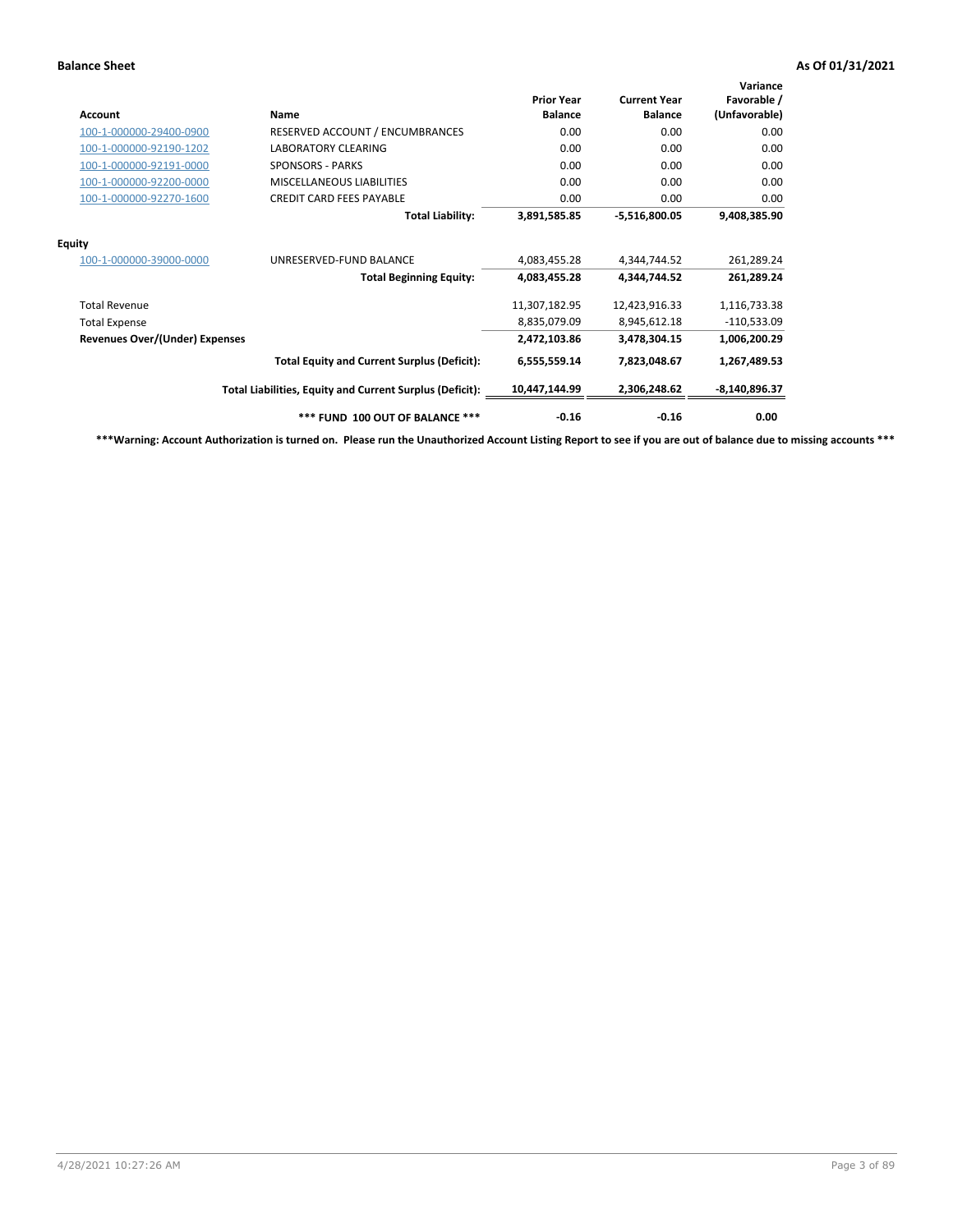| <b>Account</b>                                            | Name                                                     | <b>Prior Year</b><br><b>Balance</b> | <b>Current Year</b><br><b>Balance</b> | Variance<br>Favorable /<br>(Unfavorable) |
|-----------------------------------------------------------|----------------------------------------------------------|-------------------------------------|---------------------------------------|------------------------------------------|
| <b>Fund: 101 - MUNICIPAL COURT BUILDING SECURITY FEES</b> |                                                          |                                     |                                       |                                          |
| Assets                                                    |                                                          |                                     |                                       |                                          |
| 101-1-000000-10000-0000                                   | <b>CURRENT ASSETS / CASH</b>                             | 66,226.39                           | 72,505.93                             | 6,279.54                                 |
| 101-1-000000-13201-0000                                   | MISC ACCTS RECEIVABLE                                    | 0.00                                | 0.00                                  | 0.00                                     |
| 101-1-000000-13203-0000                                   | NON-CURRENT ASSETS / PREPAYMENTS                         | 0.00                                | 0.00                                  | 0.00                                     |
| 101-1-000000-13205-0000                                   | <b>INTEREST RECEIVABLE</b>                               | 0.00                                | 0.00                                  | 0.00                                     |
|                                                           | <b>Total Assets:</b>                                     | 66,226.39                           | 72,505.93                             | 6,279.54                                 |
| Liability                                                 |                                                          |                                     |                                       |                                          |
| 101-1-000000-20101-0000                                   | <b>ACCOUNTS PAYABLE</b>                                  | 0.00                                | 0.00                                  | 0.00                                     |
| 101-1-000000-20102-0000                                   | <b>CREDIT CARD PAYABLE</b>                               | 0.00                                | 0.00                                  | 0.00                                     |
| 101-1-000000-20103-0000                                   | <b>ACCRUED ACCOUNTS PAYABLE</b>                          | 0.00                                | 0.00                                  | 0.00                                     |
| 101-1-000000-29300-0000                                   | <b>ENCUMBRANCE SUMMARY</b>                               | 0.00                                | 0.00                                  | 0.00                                     |
| 101-1-000000-29400-0000                                   | RESERVED ACCOUNT / ENCUMBRANCES                          | 0.00                                | 0.00                                  | 0.00                                     |
|                                                           | <b>Total Liability:</b>                                  | 0.00                                | 0.00                                  | 0.00                                     |
| <b>Equity</b>                                             |                                                          |                                     |                                       |                                          |
| 101-1-000000-39000-0000                                   | UNRESERVED-FUND BALANCE                                  | 64,432.67                           | 70,549.17                             | 6,116.50                                 |
|                                                           | <b>Total Beginning Equity:</b>                           | 64,432.67                           | 70.549.17                             | 6,116.50                                 |
| <b>Total Revenue</b>                                      |                                                          | 1,783.98                            | 1,961.33                              | 177.35                                   |
| <b>Total Expense</b>                                      |                                                          | $-9.74$                             | 4.57                                  | $-14.31$                                 |
| <b>Revenues Over/(Under) Expenses</b>                     |                                                          | 1,793.72                            | 1,956.76                              | 163.04                                   |
|                                                           | <b>Total Equity and Current Surplus (Deficit):</b>       | 66,226.39                           | 72,505.93                             | 6,279.54                                 |
|                                                           | Total Liabilities, Equity and Current Surplus (Deficit): | 66,226.39                           | 72,505.93                             | 6,279.54                                 |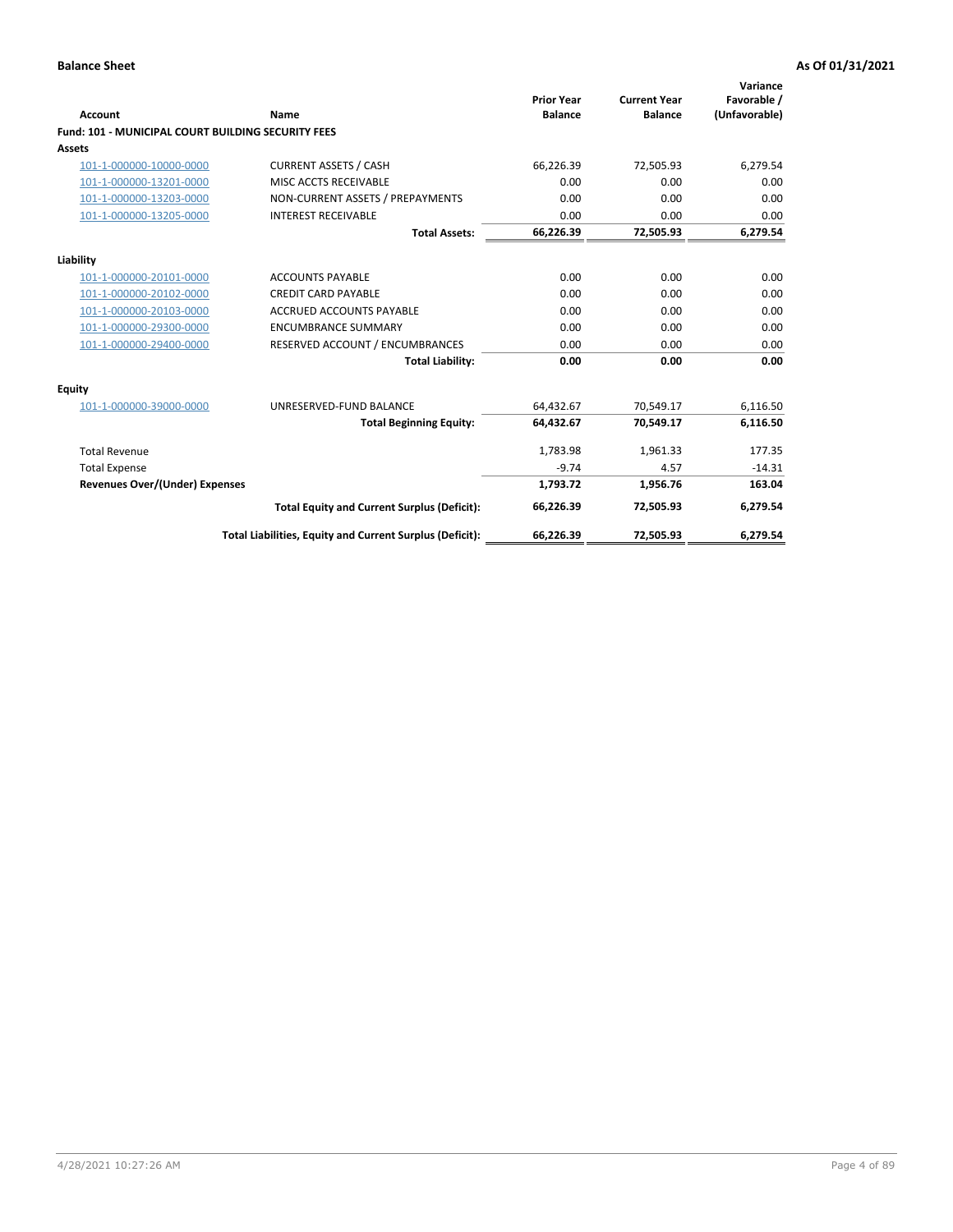|                                              |                                                          |                                     |                                       | Variance                     |
|----------------------------------------------|----------------------------------------------------------|-------------------------------------|---------------------------------------|------------------------------|
| <b>Account</b>                               | Name                                                     | <b>Prior Year</b><br><b>Balance</b> | <b>Current Year</b><br><b>Balance</b> | Favorable /<br>(Unfavorable) |
| <b>Fund: 102 - MUNICIPAL COURT TECH FUND</b> |                                                          |                                     |                                       |                              |
| Assets                                       |                                                          |                                     |                                       |                              |
| 102-1-000000-10000-0000                      | <b>CURRENT ASSETS / CASH</b>                             | 45,315.26                           | 50,832.85                             | 5,517.59                     |
| 102-1-000000-13201-0000                      | MISC ACCTS RECEIVABLE                                    | 0.00                                | 0.00                                  | 0.00                         |
|                                              | <b>Total Assets:</b>                                     | 45,315.26                           | 50,832.85                             | 5,517.59                     |
| Liability                                    |                                                          |                                     |                                       |                              |
| 102-1-000000-20101-0000                      | <b>ACCOUNTS PAYABLE</b>                                  | 0.00                                | 0.00                                  | 0.00                         |
| 102-1-000000-20102-0000                      | <b>CREDIT CARD PAYABLE</b>                               | 0.00                                | 0.00                                  | 0.00                         |
| 102-1-000000-20103-0000                      | <b>ACCRUED ACCOUNTS PAYABLE</b>                          | 0.00                                | 0.00                                  | 0.00                         |
| 102-1-000000-23001-0000                      | <b>CAPITAL LEASE PAYABLE</b>                             | 0.00                                | 0.00                                  | 0.00                         |
| 102-1-000000-23101-0000                      | <b>CAPITAL LEASE PAYABLE</b>                             | 0.00                                | 0.00                                  | 0.00                         |
| 102-1-000000-29300-0000                      | <b>ENCUMBRANCE SUMMARY</b>                               | 0.00                                | 0.00                                  | 0.00                         |
| 102-1-000000-29400-0000                      | RESERVED ACCOUNT / ENCUMBRANCES                          | 0.00                                | 0.00                                  | 0.00                         |
|                                              | <b>Total Liability:</b>                                  | 0.00                                | 0.00                                  | 0.00                         |
| Equity                                       |                                                          |                                     |                                       |                              |
| 102-1-000000-39000-0000                      | UNRESERVED-FUND BALANCE                                  | 43,106.37                           | 49,180.51                             | 6,074.14                     |
|                                              | <b>Total Beginning Equity:</b>                           | 43,106.37                           | 49,180.51                             | 6,074.14                     |
| <b>Total Revenue</b>                         |                                                          | 2,212.45                            | 1,655.53                              | $-556.92$                    |
| <b>Total Expense</b>                         |                                                          | 3.56                                | 3.19                                  | 0.37                         |
| <b>Revenues Over/(Under) Expenses</b>        |                                                          | 2,208.89                            | 1,652.34                              | $-556.55$                    |
|                                              | <b>Total Equity and Current Surplus (Deficit):</b>       | 45,315.26                           | 50,832.85                             | 5,517.59                     |
|                                              | Total Liabilities, Equity and Current Surplus (Deficit): | 45,315.26                           | 50,832.85                             | 5,517.59                     |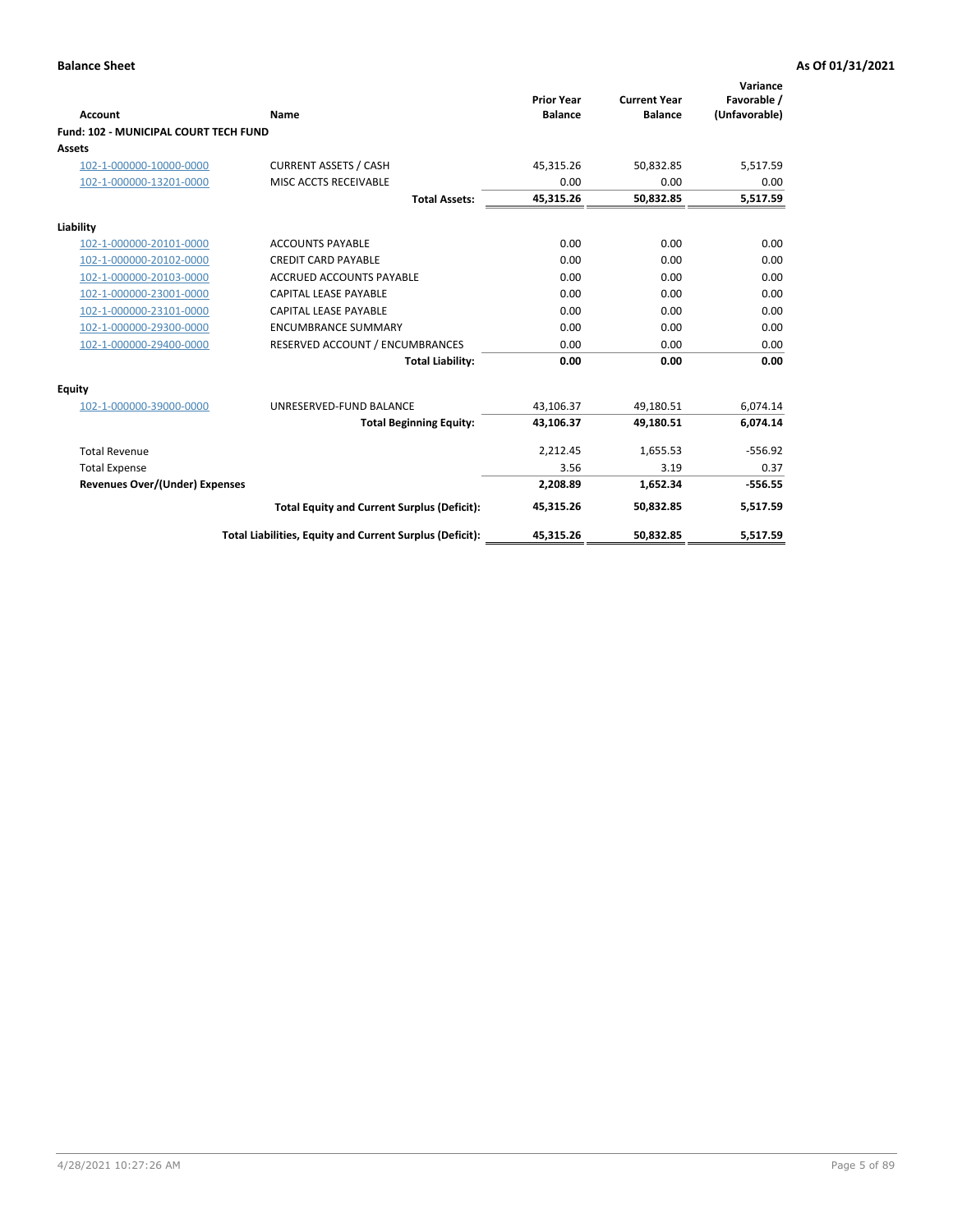| <b>Account</b>                                       | Name                                                     | <b>Prior Year</b><br><b>Balance</b> | <b>Current Year</b><br><b>Balance</b> | Variance<br>Favorable /<br>(Unfavorable) |
|------------------------------------------------------|----------------------------------------------------------|-------------------------------------|---------------------------------------|------------------------------------------|
| <b>Fund: 103 - MUNICIPAL COURT CHILD SAFETY FUND</b> |                                                          |                                     |                                       |                                          |
| <b>Assets</b>                                        |                                                          |                                     |                                       |                                          |
| 103-1-000000-10000-0000                              | <b>CURRENT ASSETS / CASH</b>                             | 20,184.11                           | 13,864.02                             | $-6,320.09$                              |
| 103-1-000000-13201-0000                              | MISC ACCTS RECEIVABLE                                    | 0.00                                | 0.00                                  | 0.00                                     |
| 103-1-000000-13203-0000                              | NON-CURRENT ASSETS / PREPAYMENTS                         | 0.00                                | 0.00                                  | 0.00                                     |
| 103-1-000000-13205-0000                              | <b>INTEREST RECEIVABLE</b>                               | 0.00                                | 0.00                                  | 0.00                                     |
|                                                      | <b>Total Assets:</b>                                     | 20,184.11                           | 13,864.02                             | $-6,320.09$                              |
| Liability                                            |                                                          |                                     |                                       |                                          |
| 103-1-000000-20101-0000                              | <b>ACCOUNTS PAYABLE</b>                                  | 0.00                                | 0.00                                  | 0.00                                     |
| 103-1-000000-20103-0000                              | <b>ACCRUED ACCOUNTS PAYABLE</b>                          | 0.00                                | 0.00                                  | 0.00                                     |
|                                                      | <b>Total Liability:</b>                                  | 0.00                                | 0.00                                  | 0.00                                     |
| <b>Equity</b>                                        |                                                          |                                     |                                       |                                          |
| 103-1-000000-39000-0000                              | UNRESERVED-FUND BALANCE                                  | 20,596.63                           | 7,653.31                              | $-12,943.32$                             |
|                                                      | <b>Total Beginning Equity:</b>                           | 20,596.63                           | 7,653.31                              | $-12.943.32$                             |
| <b>Total Revenue</b>                                 |                                                          | 7,011.65                            | 6,211.30                              | $-800.35$                                |
| <b>Total Expense</b>                                 |                                                          | 7,424.17                            | 0.59                                  | 7,423.58                                 |
| <b>Revenues Over/(Under) Expenses</b>                |                                                          | $-412.52$                           | 6,210.71                              | 6,623.23                                 |
|                                                      | <b>Total Equity and Current Surplus (Deficit):</b>       | 20,184.11                           | 13,864.02                             | $-6,320.09$                              |
|                                                      | Total Liabilities, Equity and Current Surplus (Deficit): | 20,184.11                           | 13,864.02                             | $-6,320.09$                              |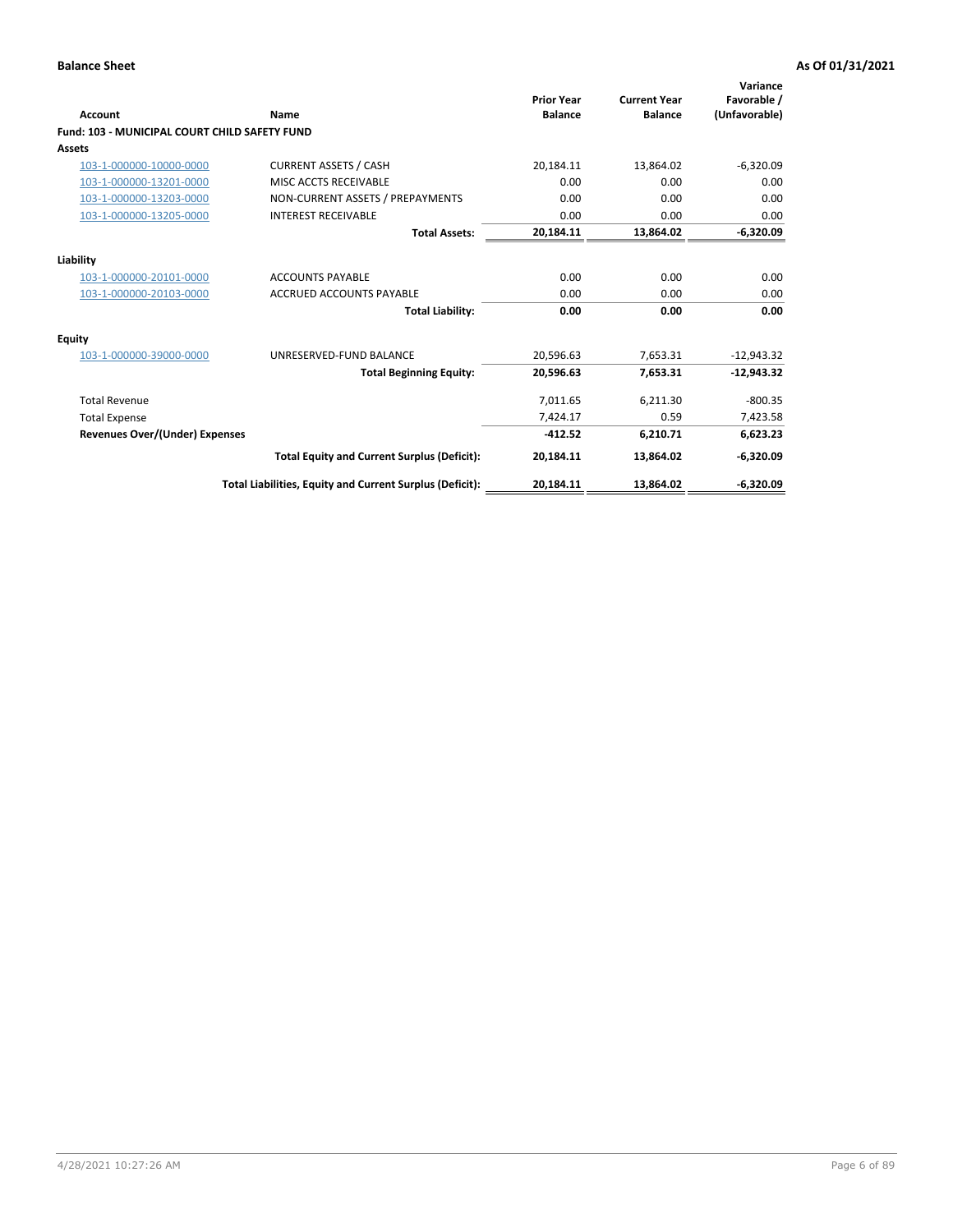|                                           |                                                            |                                     |                                       | Variance                     |
|-------------------------------------------|------------------------------------------------------------|-------------------------------------|---------------------------------------|------------------------------|
| <b>Account</b>                            | Name                                                       | <b>Prior Year</b><br><b>Balance</b> | <b>Current Year</b><br><b>Balance</b> | Favorable /<br>(Unfavorable) |
| <b>Fund: 110 - EXCHANGE BUILDING FUND</b> |                                                            |                                     |                                       |                              |
| Assets                                    |                                                            |                                     |                                       |                              |
| 110-1-000000-10000-0000                   | <b>CURRENT ASSETS / CASH</b>                               | -533,047.91                         | $-533,047.91$                         | 0.00                         |
| 110-1-000000-13201-0000                   | MISC ACCTS RECEIVABLE                                      | 0.00                                | 0.00                                  | 0.00                         |
| 110-1-000000-13203-0000                   | NON-CURRENT ASSETS / PREPAYMENTS                           | 0.00                                | 0.00                                  | 0.00                         |
| 110-1-000000-13205-0000                   | <b>INTEREST RECEIVABLE</b>                                 | 0.00                                | 0.00                                  | 0.00                         |
| 110-1-000000-14100-0000                   | DUE FROM FUND 100                                          | 0.00                                | 0.00                                  | 0.00                         |
| 110-1-000000-16001-0000                   | FIXED ASSETS / LAND                                        | 0.00                                | 0.00                                  | 0.00                         |
| 110-1-000000-16002-0000                   | <b>IMPROVMENTS-NON BUILDINGS</b>                           | 0.00                                | 0.00                                  | 0.00                         |
| 110-1-000000-16003-0000                   | ACCUMULATED DEPRECIATION                                   | 0.00                                | 0.00                                  | 0.00                         |
| 110-1-000000-16004-0000                   | FIXED ASSETS / BUILDINGS                                   | 0.00                                | 0.00                                  | 0.00                         |
| 110-1-000000-16005-0000                   | ACCUMULATED DEPRECIATION                                   | 0.00                                | 0.00                                  | 0.00                         |
| 110-1-000000-16201-0000                   | <b>MACHINERY AND EQUIPMENT</b>                             | 0.00                                | 0.00                                  | 0.00                         |
| 110-1-000000-16202-0000                   | ACCUMULATED DEPRECATION                                    | 0.00                                | 0.00                                  | 0.00                         |
| 110-1-000000-16301-0000                   | FIXED ASSETS / C W I P                                     | 0.00                                | 0.00                                  | 0.00                         |
|                                           | <b>Total Assets:</b>                                       | $-533,047.91$                       | -533,047.91                           | 0.00                         |
| Liability                                 |                                                            |                                     |                                       |                              |
| 110-1-000000-20101-0000                   | <b>ACCOUNTS PAYABLE</b>                                    | 0.00                                | 0.00                                  | 0.00                         |
| 110-1-000000-20102-0000                   | <b>CREDIT CARD PAYABLE</b>                                 | 0.00                                | 0.00                                  | 0.00                         |
| 110-1-000000-20103-0000                   | ACCRUED ACCOUNTS PAYABLE                                   | 0.00                                | 0.00                                  | 0.00                         |
| 110-1-000000-20109-0000                   | MISCELLANEOUS LIABILITIES                                  | 0.00                                | 0.00                                  | 0.00                         |
| 110-1-000000-20110-0000                   | REVENUE BONDS PAYABLE                                      | 0.00                                | 0.00                                  | 0.00                         |
| 110-1-000000-20112-0000                   | <b>ACCRUED INTEREST PAYABLE</b>                            | 0.00                                | 0.00                                  | 0.00                         |
| 110-1-000000-20141-0000                   | <b>TELEPHONE CLEARING</b>                                  | 0.00                                | 0.00                                  | 0.00                         |
| 110-1-000000-20160-0000                   | <b>UNAPPLIED CREDIT</b>                                    | 0.00                                | 0.00                                  | 0.00                         |
| 110-1-000000-20201-0000                   | <b>DEFERRED REVENUE</b>                                    | 0.00                                | 0.00                                  | 0.00                         |
| 110-1-000000-21001-0000                   | <b>GENERAL FUND / GENERAL FUND</b>                         | 0.00                                | 0.00                                  | 0.00                         |
| 110-1-000000-22001-0000                   | SALARIES PAYABLE                                           | 0.00                                | 0.00                                  | 0.00                         |
| 110-1-000000-22002-0000                   | <b>VACATION/SICK PAYABLE</b>                               | 0.00                                | 0.00                                  | 0.00                         |
| 110-1-000000-26001-0000                   | <b>OBLIG FOR COMP ABSENCES</b>                             | 0.00                                | 0.00                                  | 0.00                         |
| 110-1-000000-26102-0000                   | REVENUE BONDS PAYABLE                                      | 0.00                                | 0.00                                  | 0.00                         |
| 110-1-000000-27001-0000                   | <b>CONTRIBUTED CAPITAL</b>                                 | 0.00                                | 0.00                                  | 0.00                         |
| 110-1-000000-29300-0000                   | <b>ENCUMBRANCE SUMMARY</b>                                 | 0.00                                | 0.00                                  | 0.00                         |
| 110-1-000000-29400-0100                   | RESERVED ACCOUNT / ENCUMBRANCES                            | 0.00                                | 0.00                                  | 0.00                         |
|                                           | <b>Total Liability:</b>                                    | 0.00                                | 0.00                                  | 0.00                         |
|                                           |                                                            |                                     |                                       |                              |
| <b>Equity</b>                             | UNRESERVED-FUND BALANCE                                    | 0.00                                | 0.00                                  | 0.00                         |
| 110-1-000000-39000-0000                   |                                                            | $-533,047.91$                       |                                       |                              |
| <u>110-1-000000-39100-0000</u>            | UNRESERVED-RET. EARNINGS<br><b>Total Beginning Equity:</b> | -533,047.91                         | -533,047.91<br>-533,047.91            | 0.00<br>0.00                 |
|                                           |                                                            |                                     |                                       |                              |
| <b>Total Revenue</b>                      |                                                            | 0.00                                | 0.00                                  | 0.00                         |
| <b>Total Expense</b>                      |                                                            | 0.00                                | 0.00                                  | 0.00                         |
| <b>Revenues Over/(Under) Expenses</b>     |                                                            | 0.00                                | 0.00                                  | 0.00                         |
|                                           | <b>Total Equity and Current Surplus (Deficit):</b>         | -533,047.91                         | -533,047.91                           | 0.00                         |
|                                           | Total Liabilities, Equity and Current Surplus (Deficit):   | -533,047.91                         | -533,047.91                           | 0.00                         |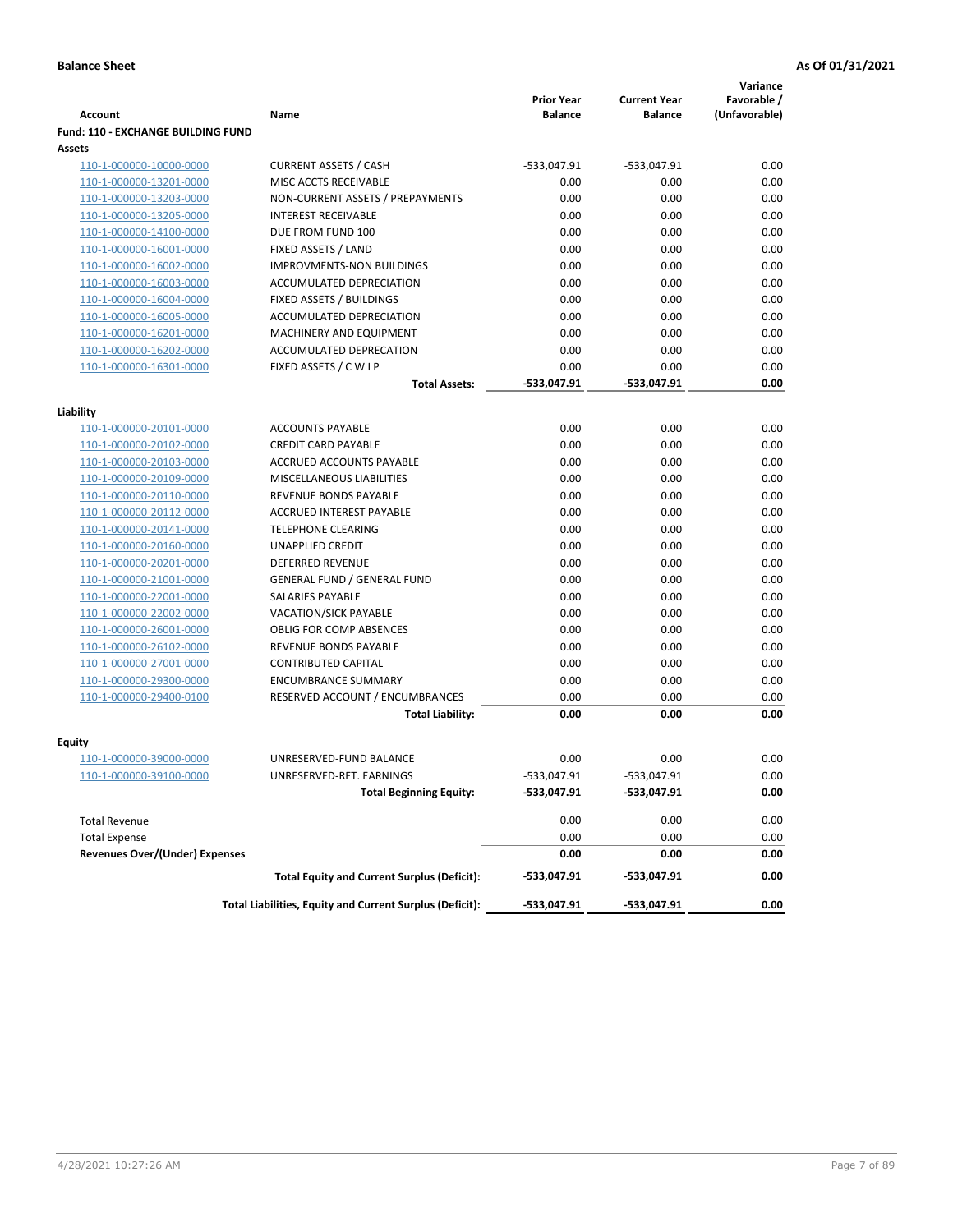|                                                    |                                                          | <b>Prior Year</b> | <b>Current Year</b> | Variance<br>Favorable / |
|----------------------------------------------------|----------------------------------------------------------|-------------------|---------------------|-------------------------|
| <b>Account</b>                                     | <b>Name</b>                                              | <b>Balance</b>    | <b>Balance</b>      | (Unfavorable)           |
| Fund: 111 - RECREATION ACTIVITIES FUND             |                                                          |                   |                     |                         |
| Assets                                             | <b>CURRENT ASSETS / CASH</b>                             | $-55,284.13$      |                     |                         |
| 111-1-000000-10000-0000                            | <b>CHANGE DRAWER - PARK CONCESSIONS</b>                  |                   | $-110,871.81$       | $-55,587.68$            |
| 111-1-000000-10313-0000<br>111-1-000000-13201-0000 | MISC ACCTS RECEIVABLE                                    | 0.00<br>0.00      | 0.00<br>0.00        | 0.00<br>0.00            |
| 111-1-000000-13205-0000                            | <b>INTEREST RECEIVABLE</b>                               | 0.00              | 0.00                | 0.00                    |
|                                                    | <b>Total Assets:</b>                                     | $-55,284.13$      | $-110,871.81$       | $-55,587.68$            |
|                                                    |                                                          |                   |                     |                         |
| Liability                                          |                                                          |                   |                     |                         |
| 111-1-000000-20101-0000                            | <b>ACCOUNTS PAYABLE</b>                                  | 0.00              | 0.00                | 0.00                    |
| 111-1-000000-20102-0000                            | <b>CREDIT CARD PAYABLE</b>                               | 0.00              | 0.00                | 0.00                    |
| 111-1-000000-20103-0000                            | <b>ACCRUED ACCOUNTS PAYABLE</b>                          | 0.00              | 0.00                | 0.00                    |
| 111-1-000000-20125-0000                            | SALES TAX PAYABLE / IN THE CITY                          | 12.50             | 1,156.39            | $-1,143.89$             |
| 111-1-000000-20160-0000                            | <b>UNAPPLIED CREDIT</b>                                  | 0.00              | 0.00                | 0.00                    |
| 111-1-000000-20201-0000                            | <b>DEFERRED REVENUE</b>                                  | 0.00              | 0.00                | 0.00                    |
| 111-1-000000-22001-0000                            | <b>SALARIES PAYABLE</b>                                  | 155.91            | 155.91              | 0.00                    |
| 111-1-000000-29300-0000                            | <b>ENCUMBRANCE SUMMARY</b>                               | 0.00              | 0.00                | 0.00                    |
| 111-1-000000-29400-0100                            | RESERVED ACCOUNT / ENCUMBRANCES                          | 0.00              | 0.00                | 0.00                    |
|                                                    | <b>Total Liability:</b>                                  | 168.41            | 1,312.30            | $-1,143.89$             |
| <b>Equity</b>                                      |                                                          |                   |                     |                         |
| 111-1-000000-39000-0000                            | UNRESERVED-FUND BALANCE                                  | $-28,173.50$      | $-121,231.77$       | $-93,058.27$            |
| 111-1-000000-39100-0000                            | UNRESERVED-RET. EARNINGS                                 | 0.00              | 0.00                | 0.00                    |
|                                                    | <b>Total Beginning Equity:</b>                           | $-28,173.50$      | $-121,231.77$       | $-93,058.27$            |
| <b>Total Revenue</b>                               |                                                          | 44,516.95         | 39,128.48           | $-5,388.47$             |
| <b>Total Expense</b>                               |                                                          | 71,795.99         | 30,080.82           | 41,715.17               |
| <b>Revenues Over/(Under) Expenses</b>              |                                                          | $-27,279.04$      | 9,047.66            | 36,326.70               |
|                                                    | <b>Total Equity and Current Surplus (Deficit):</b>       | $-55,452.54$      | $-112,184.11$       | $-56,731.57$            |
|                                                    | Total Liabilities, Equity and Current Surplus (Deficit): | $-55,284.13$      | $-110,871.81$       | $-55,587.68$            |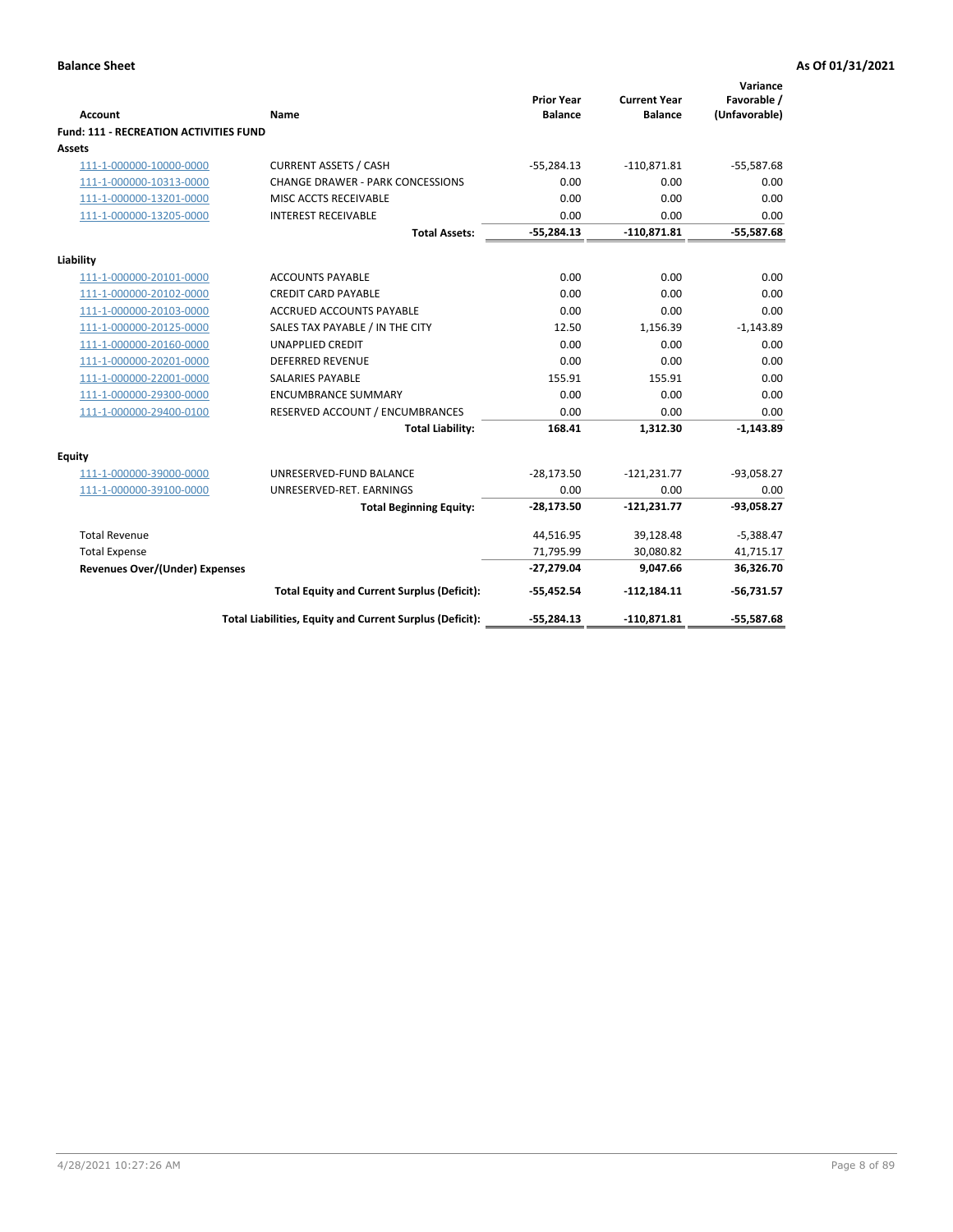|                                       |                                                          |                                     |                                       | Variance                     |
|---------------------------------------|----------------------------------------------------------|-------------------------------------|---------------------------------------|------------------------------|
| <b>Account</b>                        | Name                                                     | <b>Prior Year</b><br><b>Balance</b> | <b>Current Year</b><br><b>Balance</b> | Favorable /<br>(Unfavorable) |
| Fund: 112 - GUN RANGE FUND            |                                                          |                                     |                                       |                              |
| <b>Assets</b>                         |                                                          |                                     |                                       |                              |
| 112-1-000000-10000-0000               | <b>CURRENT ASSETS / CASH</b>                             | 1,216.25                            | 1,411.79                              | 195.54                       |
| 112-1-000000-13201-0000               | MISC ACCTS RECEIVABLE                                    | 0.00                                | 0.00                                  | 0.00                         |
|                                       | <b>Total Assets:</b>                                     | 1,216.25                            | 1,411.79                              | 195.54                       |
| Liability                             |                                                          |                                     |                                       |                              |
| 112-1-000000-20101-0000               | <b>ACCOUNTS PAYABLE</b>                                  | 0.00                                | 0.00                                  | 0.00                         |
| 112-1-000000-20103-0000               | <b>ACCRUED ACCOUNTS PAYABLE</b>                          | 0.00                                | 0.00                                  | 0.00                         |
| 112-1-000000-20160-0000               | <b>UNAPPLIED CREDIT</b>                                  | 0.00                                | 0.00                                  | 0.00                         |
| 112-1-000000-21001-0000               | <b>GENERAL FUND / GENERAL FUND</b>                       | 0.00                                | 0.00                                  | 0.00                         |
| 112-1-000000-29300-0000               | <b>ENCUMBRANCE SUMMARY</b>                               | 0.00                                | 0.00                                  | 0.00                         |
| 112-1-000000-29400-0100               | RESERVED ACCOUNT / ENCUMBRANCES                          | 0.00                                | 0.00                                  | 0.00                         |
|                                       | <b>Total Liability:</b>                                  | 0.00                                | 0.00                                  | 0.00                         |
| Equity                                |                                                          |                                     |                                       |                              |
| 112-1-000000-39000-0000               | UNRESERVED-FUND BALANCE                                  | 908.04                              | 1,108.04                              | 200.00                       |
| 112-1-000000-39100-0000               | UNRESERVED-RET. EARNINGS                                 | 0.00                                | 0.00                                  | 0.00                         |
|                                       | <b>Total Beginning Equity:</b>                           | 908.04                              | 1,108.04                              | 200.00                       |
| <b>Total Revenue</b>                  |                                                          | 633.05                              | 520.32                                | $-112.73$                    |
| <b>Total Expense</b>                  |                                                          | 324.84                              | 216.57                                | 108.27                       |
| <b>Revenues Over/(Under) Expenses</b> |                                                          | 308.21                              | 303.75                                | $-4.46$                      |
|                                       | <b>Total Equity and Current Surplus (Deficit):</b>       | 1,216.25                            | 1,411.79                              | 195.54                       |
|                                       | Total Liabilities, Equity and Current Surplus (Deficit): | 1,216.25                            | 1,411.79                              | 195.54                       |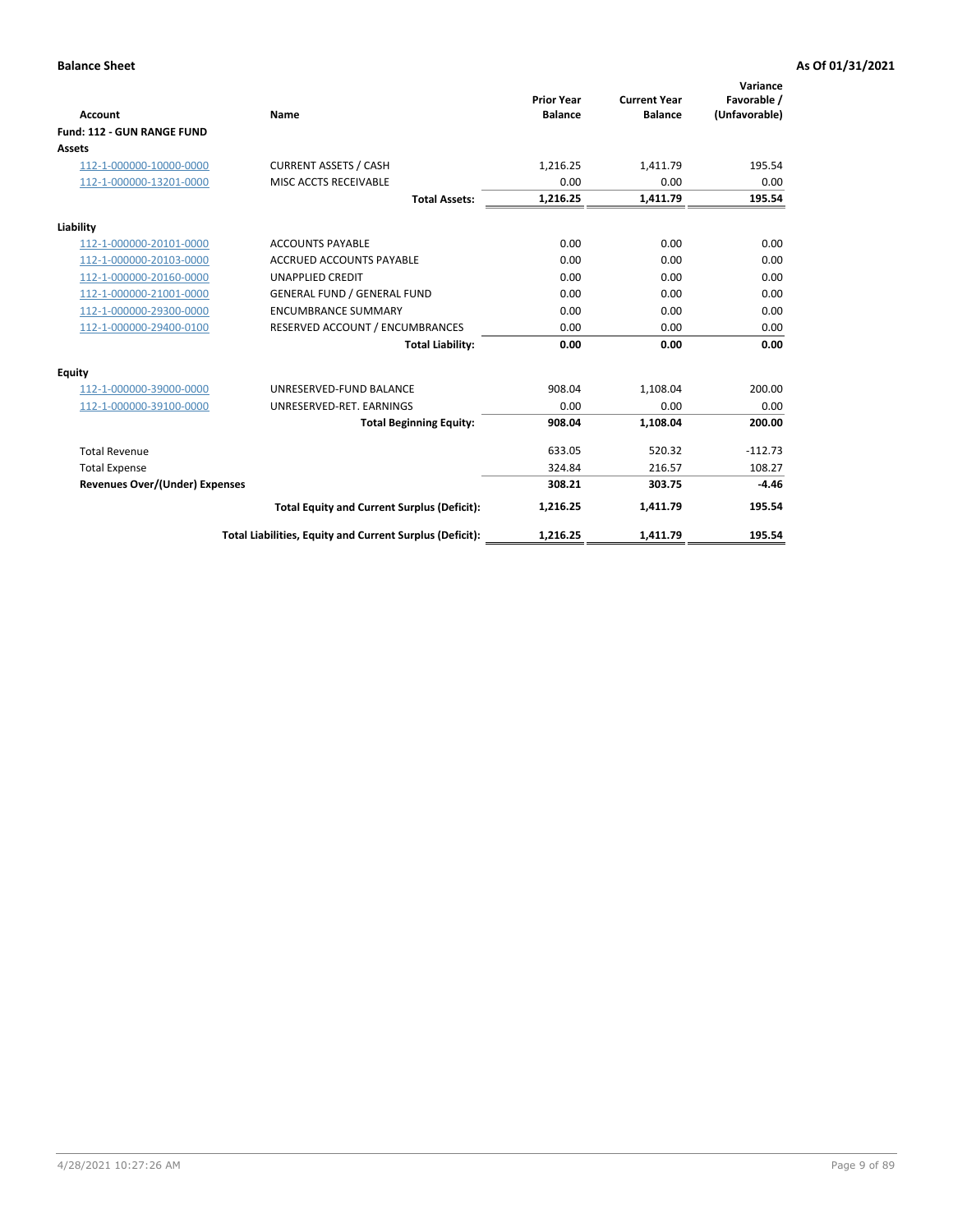| <b>Account</b>                               | <b>Name</b>                                              | <b>Prior Year</b><br><b>Balance</b> | <b>Current Year</b><br><b>Balance</b> | Variance<br>Favorable /<br>(Unfavorable) |
|----------------------------------------------|----------------------------------------------------------|-------------------------------------|---------------------------------------|------------------------------------------|
| Fund: 113 - HOTEL / MOTEL OCCUPANCY TAX FUND |                                                          |                                     |                                       |                                          |
| Assets                                       |                                                          |                                     |                                       |                                          |
| 113-1-000000-10000-0000                      | <b>CURRENT ASSETS / CASH</b>                             | 459,018.62                          | 482,478.48                            | 23,459.86                                |
| 113-1-000000-13101-0000                      | <b>TAX RECEIVABLE-CURRENT</b>                            | 0.00                                | 0.00                                  | 0.00                                     |
| 113-1-000000-13201-0000                      | MISC ACCTS RECEIVABLE                                    | 0.00                                | 0.00                                  | 0.00                                     |
| 113-1-000000-13202-0000                      | <b>EMPLOYEE ADVANCES</b>                                 | 0.00                                | 0.00                                  | 0.00                                     |
| 113-1-000000-13203-0000                      | NON-CURRENT ASSETS / PREPAYMENTS                         | 0.00                                | 0.00                                  | 0.00                                     |
| 113-1-000000-13205-0000                      | <b>INTEREST RECEIVABLE</b>                               | 0.00                                | 0.00                                  | 0.00                                     |
|                                              | <b>Total Assets:</b>                                     | 459,018.62                          | 482,478.48                            | 23,459.86                                |
| Liability                                    |                                                          |                                     |                                       |                                          |
| 113-1-000000-20101-0000                      | <b>ACCOUNTS PAYABLE</b>                                  | 0.00                                | 0.00                                  | 0.00                                     |
| 113-1-000000-20102-0000                      | <b>CREDIT CARD PAYABLE</b>                               | 0.00                                | 0.00                                  | 0.00                                     |
| 113-1-000000-20103-0000                      | ACCRUED ACCOUNTS PAYABLE                                 | 0.00                                | 0.00                                  | 0.00                                     |
| 113-1-000000-20144-0000                      | SPECIAL EVENT DONATIONS                                  | $-1,046.65$                         | $-1,046.65$                           | 0.00                                     |
| 113-1-000000-22001-0000                      | <b>SALARIES PAYABLE</b>                                  | 1,702.66                            | 1,702.66                              | 0.00                                     |
| 113-1-000000-24001-0000                      | O/S CHECKS PAYABLE                                       | 0.00                                | 0.00                                  | 0.00                                     |
| 113-1-000000-29300-0000                      | <b>ENCUMBRANCE SUMMARY</b>                               | 0.00                                | 0.00                                  | 0.00                                     |
| 113-1-000000-29400-0100                      | RESERVED ACCOUNT / ENCUMBRANCES                          | 0.00                                | 0.00                                  | 0.00                                     |
|                                              | <b>Total Liability:</b>                                  | 656.01                              | 656.01                                | 0.00                                     |
| Equity                                       |                                                          |                                     |                                       |                                          |
| 113-1-000000-39000-0000                      | UNRESERVED-FUND BALANCE                                  | 464,662.03                          | 451,172.28                            | $-13,489.75$                             |
|                                              | <b>Total Beginning Equity:</b>                           | 464,662.03                          | 451,172.28                            | $-13,489.75$                             |
| <b>Total Revenue</b>                         |                                                          | 183,567.79                          | 178,074.85                            | $-5,492.94$                              |
| <b>Total Expense</b>                         |                                                          | 189,867.21                          | 147,424.66                            | 42,442.55                                |
| <b>Revenues Over/(Under) Expenses</b>        |                                                          | $-6,299.42$                         | 30,650.19                             | 36,949.61                                |
|                                              | <b>Total Equity and Current Surplus (Deficit):</b>       | 458,362.61                          | 481,822.47                            | 23,459.86                                |
|                                              | Total Liabilities, Equity and Current Surplus (Deficit): | 459,018.62                          | 482,478.48                            | 23,459.86                                |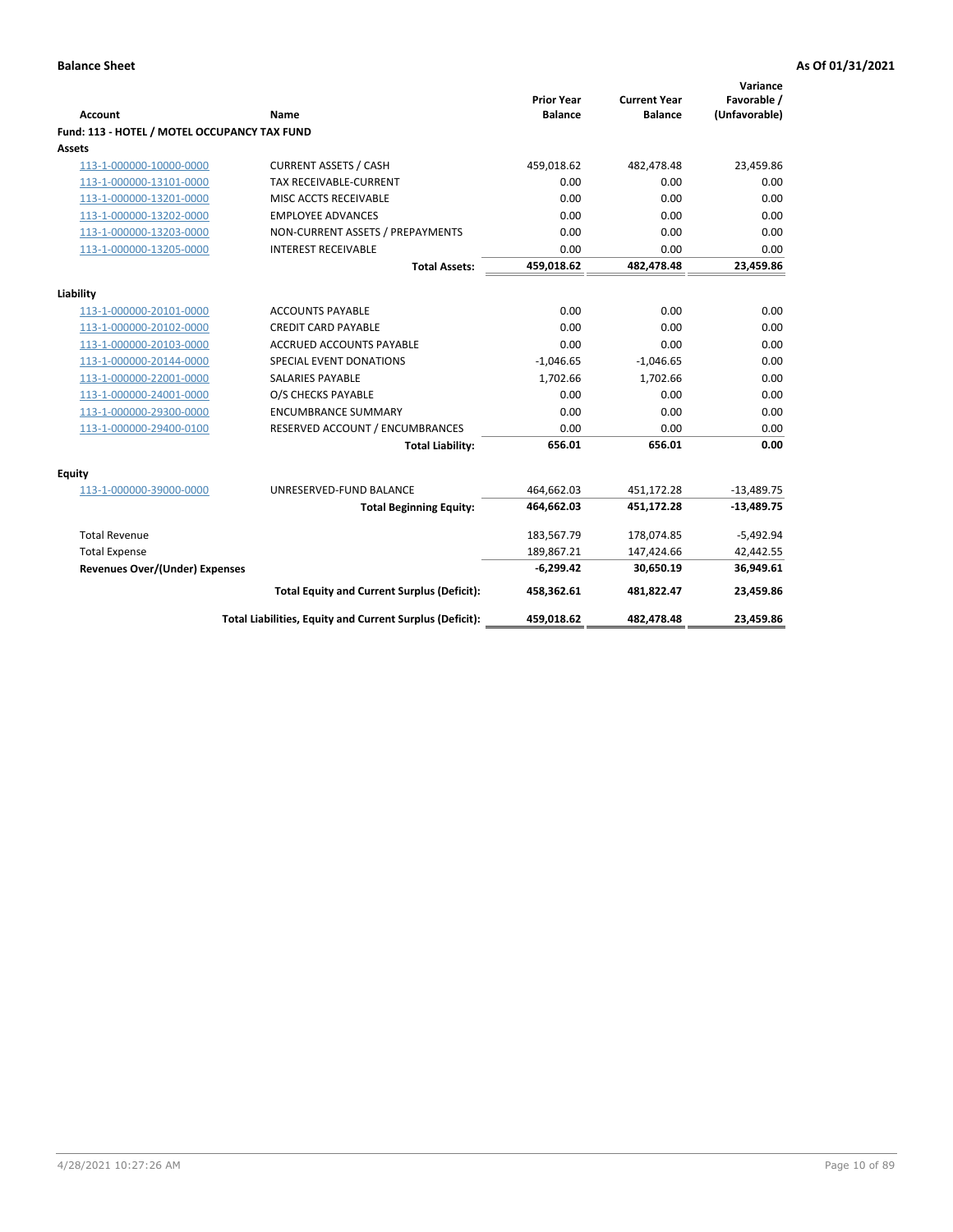| <b>Account</b>                              | Name                                                     | <b>Prior Year</b><br><b>Balance</b> | <b>Current Year</b><br><b>Balance</b> | Variance<br>Favorable /<br>(Unfavorable) |
|---------------------------------------------|----------------------------------------------------------|-------------------------------------|---------------------------------------|------------------------------------------|
| Fund: 114 - VENUE MANAGEMENT FUND<br>Assets |                                                          |                                     |                                       |                                          |
| 114-1-000000-10000-0000                     | <b>CURRENT ASSETS / CASH</b>                             | $-146,243.38$                       | $-175,216.22$                         | $-28,972.84$                             |
| 114-1-000000-10311-0000                     | CASH / PETTY CASH/CHANGE DRAWERS                         | 200.00                              | 200.00                                | 0.00                                     |
| 114-1-000000-13201-0000                     | MISC ACCTS RECEIVABLE                                    | 0.00                                | 0.00                                  | 0.00                                     |
| 114-1-000000-13203-0000                     | NON-CURRENT ASSETS / PREPAYMENTS                         | 0.00                                | 0.00                                  | 0.00                                     |
| 114-1-000000-13205-0000                     | <b>INTEREST RECEIVABLE</b>                               | 0.00                                | 0.00                                  | 0.00                                     |
|                                             | <b>Total Assets:</b>                                     | $-146,043.38$                       | $-175,016.22$                         | $-28,972.84$                             |
| Liability                                   |                                                          |                                     |                                       |                                          |
| 114-1-000000-20101-0000                     | <b>ACCOUNTS PAYABLE</b>                                  | 0.00                                | 0.00                                  | 0.00                                     |
| 114-1-000000-20102-0000                     | <b>CREDIT CARD PAYABLE</b>                               | 0.00                                | 0.00                                  | 0.00                                     |
| 114-1-000000-20103-0000                     | <b>ACCRUED ACCOUNTS PAYABLE</b>                          | 0.00                                | 0.00                                  | 0.00                                     |
| 114-1-000000-20125-0000                     | SALES TAX PAYABLE / IN THE CITY                          | 1.07                                | 0.00                                  | 1.07                                     |
| 114-1-000000-20144-0000                     | SPECIAL EVENT DONATIONS                                  | 16,777.39                           | 16,777.39                             | 0.00                                     |
| 114-1-000000-20150-0000                     | <b>TICKET SALE SHARING</b>                               | 10,765.00                           | 11,353.42                             | $-588.42$                                |
| 114-1-000000-20151-0000                     | <b>SOUND &amp; LIGHTING</b>                              | 0.00                                | 0.00                                  | 0.00                                     |
| 114-1-000000-20160-0000                     | <b>UNAPPLIED CREDIT</b>                                  | 0.00                                | 0.00                                  | 0.00                                     |
| 114-1-000000-20201-0000                     | <b>DEFERRED REVENUE</b>                                  | 0.00                                | 0.00                                  | 0.00                                     |
| 114-1-000000-22001-0000                     | SALARIES PAYABLE                                         | 1,154.26                            | 1,154.26                              | 0.00                                     |
| 114-1-000000-24010-0000                     | <b>CIVIC CENTER DEPOSITS</b>                             | 5,650.00                            | 4,530.00                              | 1,120.00                                 |
| 114-1-000000-24012-0000                     | <b>AUDITORIUM DEPOSITS</b>                               | 13,337.50                           | 14,937.50                             | $-1,600.00$                              |
| 114-1-000000-29300-0000                     | <b>ENCUMBRANCE SUMMARY</b>                               | 0.00                                | 0.00                                  | 0.00                                     |
| 114-1-000000-29400-0000                     | RESERVED ACCOUNT / ENCUMBRANCES                          | 0.00                                | 0.00                                  | 0.00                                     |
|                                             | <b>Total Liability:</b>                                  | 47,685.22                           | 48,752.57                             | $-1,067.35$                              |
| Equity                                      |                                                          |                                     |                                       |                                          |
| 114-1-000000-39000-0000                     | UNRESERVED-FUND BALANCE                                  | $-192,604.81$                       | $-186,750.72$                         | 5,854.09                                 |
|                                             | <b>Total Beginning Equity:</b>                           | $-192,604.81$                       | $-186,750.72$                         | 5,854.09                                 |
| <b>Total Revenue</b>                        |                                                          | 73,049.32                           | 16,003.12                             | $-57,046.20$                             |
| <b>Total Expense</b>                        |                                                          | 74,173.11                           | 53,021.19                             | 21,151.92                                |
| <b>Revenues Over/(Under) Expenses</b>       |                                                          | $-1,123.79$                         | $-37,018.07$                          | $-35,894.28$                             |
|                                             | <b>Total Equity and Current Surplus (Deficit):</b>       | $-193,728.60$                       | $-223,768.79$                         | $-30,040.19$                             |
|                                             | Total Liabilities, Equity and Current Surplus (Deficit): | $-146,043.38$                       | $-175,016.22$                         | -28,972.84                               |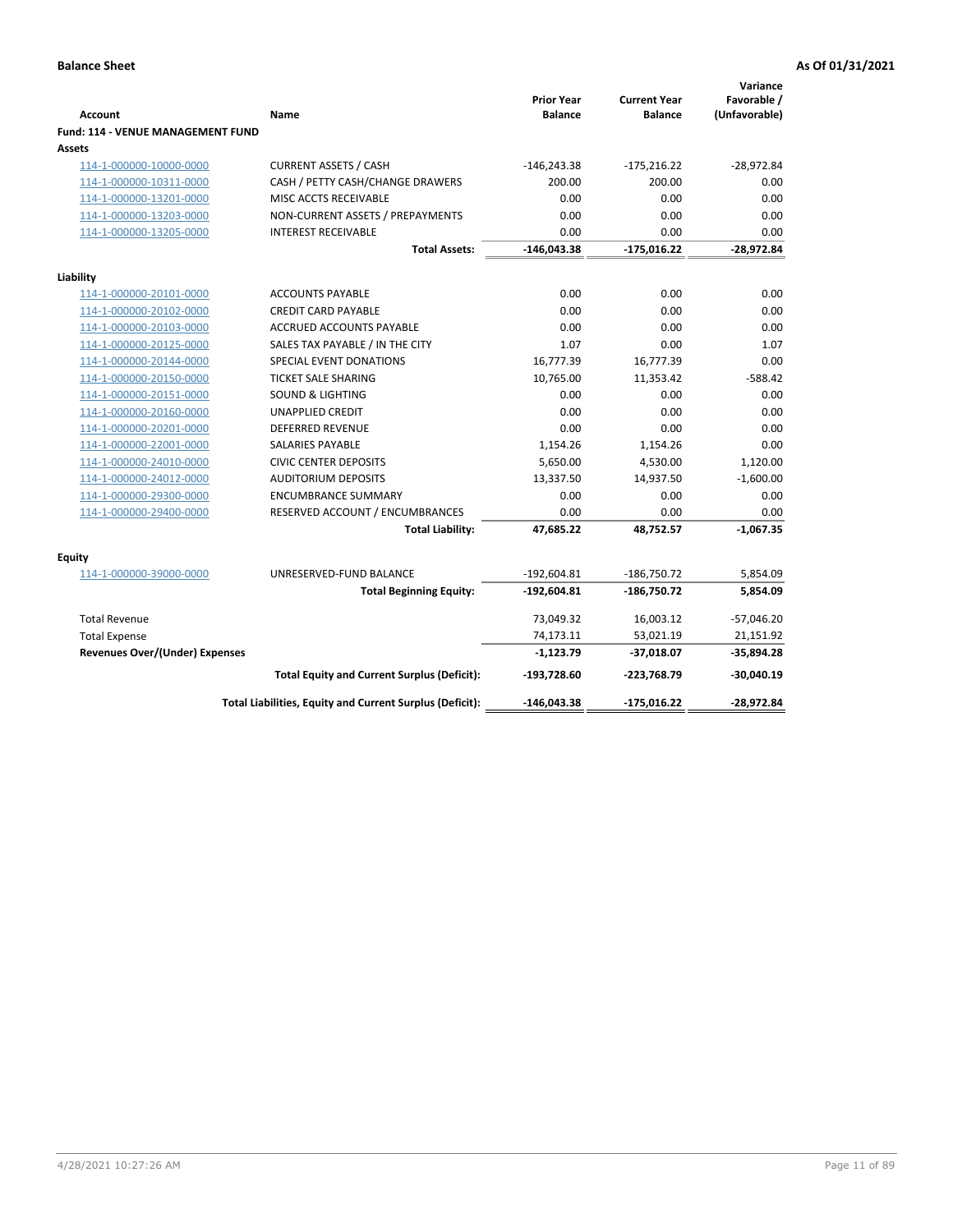|                                       |                                                          |                                     |                                       | Variance                     |
|---------------------------------------|----------------------------------------------------------|-------------------------------------|---------------------------------------|------------------------------|
| <b>Account</b>                        | Name                                                     | <b>Prior Year</b><br><b>Balance</b> | <b>Current Year</b><br><b>Balance</b> | Favorable /<br>(Unfavorable) |
| Fund: 115 - TIRZ FUND                 |                                                          |                                     |                                       |                              |
| Assets                                |                                                          |                                     |                                       |                              |
| 115-1-000000-10000-0000               | <b>CURRENT ASSETS / CASH</b>                             | 0.00                                | 0.00                                  | 0.00                         |
| 115-1-000000-13101-0000               | <b>TAX RECEIVABLE-CURRENT</b>                            | 0.00                                | 0.00                                  | 0.00                         |
| 115-1-000000-13102-0000               | <b>TAXES REC-DELINQUENT</b>                              | 0.00                                | 0.00                                  | 0.00                         |
| 115-1-000000-13103-0000               | ALLOW FOR UNCOLLECT TAXES                                | 0.00                                | 0.00                                  | 0.00                         |
| 115-1-000000-13201-0000               | MISC ACCTS RECEIVABLE                                    | 0.00                                | 0.00                                  | 0.00                         |
| 115-1-000000-13205-0000               | <b>INTEREST RECEIVABLE</b>                               | 0.00                                | 0.00                                  | 0.00                         |
|                                       | <b>Total Assets:</b>                                     | 0.00                                | 0.00                                  | 0.00                         |
| Liability                             |                                                          |                                     |                                       |                              |
| 115-1-000000-20101-0000               | <b>ACCOUNTS PAYABLE</b>                                  | 0.00                                | 0.00                                  | 0.00                         |
| 115-1-000000-20103-0000               | <b>ACCRUED ACCOUNTS PAYABLE</b>                          | 0.00                                | 0.00                                  | 0.00                         |
| 115-1-000000-20203-0000               | <b>DEFERRED TAX REVENUE</b>                              | 0.00                                | 0.00                                  | 0.00                         |
| 115-1-000000-29300-0000               | <b>ENCUMBRANCE SUMMARY</b>                               | 0.00                                | 0.00                                  | 0.00                         |
| 115-1-000000-29400-0100               | RESERVED ACCOUNT / ENCUMBRANCES                          | 0.00                                | 0.00                                  | 0.00                         |
|                                       | <b>Total Liability:</b>                                  | 0.00                                | 0.00                                  | 0.00                         |
| <b>Equity</b>                         |                                                          |                                     |                                       |                              |
| 115-1-000000-39000-0000               | UNRESERVED-FUND BALANCE                                  | 0.00                                | 0.00                                  | 0.00                         |
| 115-1-000000-39100-0000               | UNRESERVED-RET. EARNINGS                                 | 0.00                                | 0.00                                  | 0.00                         |
|                                       | <b>Total Beginning Equity:</b>                           | 0.00                                | 0.00                                  | 0.00                         |
| <b>Total Revenue</b>                  |                                                          | 0.00                                | 0.00                                  | 0.00                         |
| <b>Total Expense</b>                  |                                                          | 0.00                                | 0.00                                  | 0.00                         |
| <b>Revenues Over/(Under) Expenses</b> |                                                          | 0.00                                | 0.00                                  | 0.00                         |
|                                       | <b>Total Equity and Current Surplus (Deficit):</b>       | 0.00                                | 0.00                                  | 0.00                         |
|                                       | Total Liabilities, Equity and Current Surplus (Deficit): | 0.00                                | 0.00                                  | 0.00                         |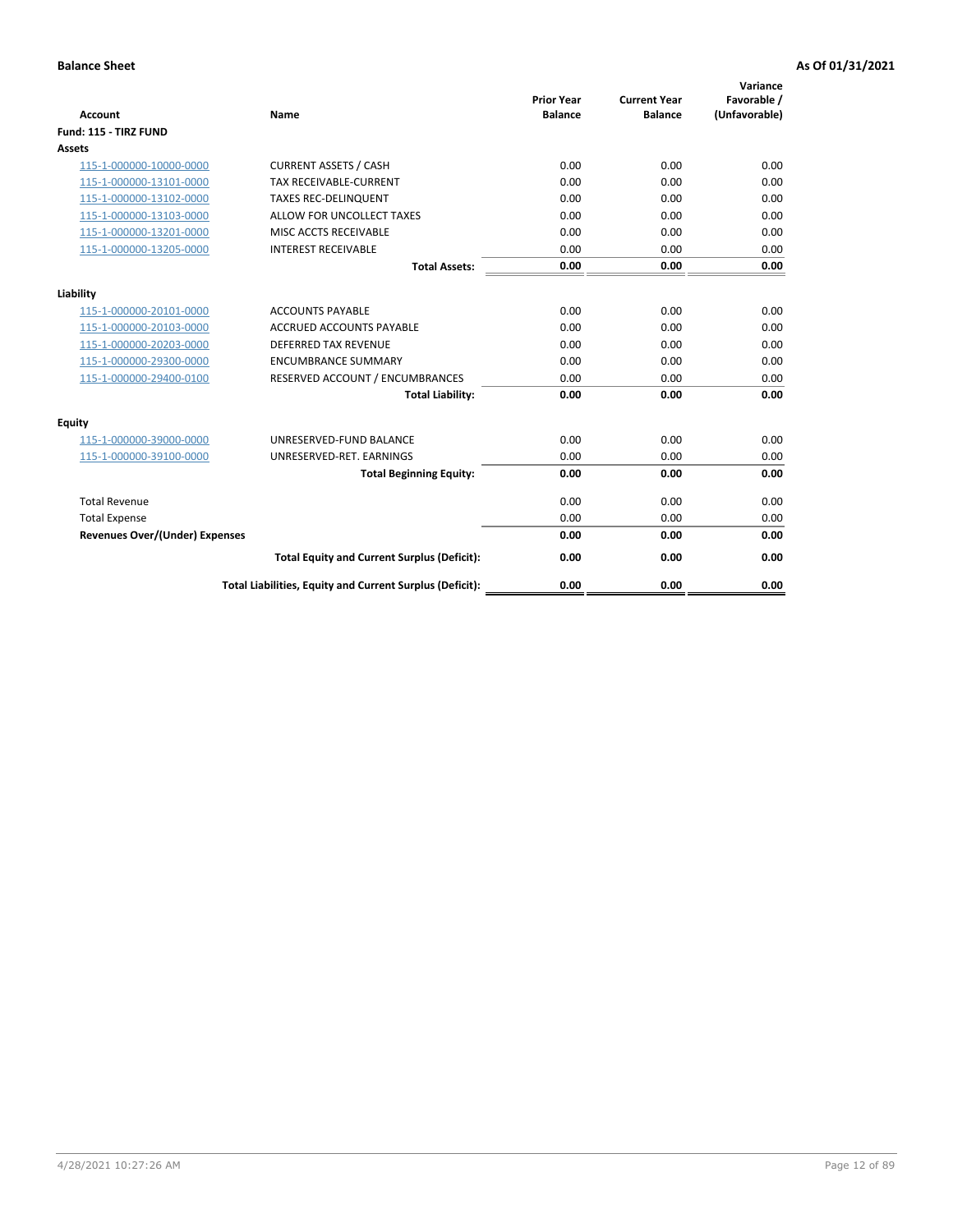| <b>Account</b>                        | Name                                                     | <b>Prior Year</b><br><b>Balance</b> | <b>Current Year</b><br><b>Balance</b> | Variance<br>Favorable /<br>(Unfavorable) |
|---------------------------------------|----------------------------------------------------------|-------------------------------------|---------------------------------------|------------------------------------------|
| Fund: 116 - ROADWAY IMPACT FEE 1      |                                                          |                                     |                                       |                                          |
| Assets                                |                                                          |                                     |                                       |                                          |
| 116-1-000000-10000-0000               | <b>CURRENT ASSETS / CASH</b>                             | 0.00                                | 0.00                                  | 0.00                                     |
| 116-1-000000-13201-0000               | <b>MISC ACCTS RECEIVABLE</b>                             | 0.00                                | 0.00                                  | 0.00                                     |
| 116-1-000000-13205-0000               | <b>INTEREST RECEIVABLE</b>                               | 0.00                                | 0.00                                  | 0.00                                     |
|                                       | <b>Total Assets:</b>                                     | 0.00                                | 0.00                                  | 0.00                                     |
| Liability                             |                                                          |                                     |                                       |                                          |
| 116-1-000000-20101-0000               | <b>ACCOUNTS PAYABLE</b>                                  | 0.00                                | 0.00                                  | 0.00                                     |
| 116-1-000000-20103-0000               | <b>ACCRUED ACCOUNTS PAYABLE</b>                          | 0.00                                | 0.00                                  | 0.00                                     |
|                                       | <b>Total Liability:</b>                                  | 0.00                                | 0.00                                  | 0.00                                     |
| Equity                                |                                                          |                                     |                                       |                                          |
| 116-1-000000-39000-0000               | UNRESERVED-FUND BALANCE                                  | 0.00                                | 0.00                                  | 0.00                                     |
| 116-1-000000-39100-0000               | UNRESERVED-RET. EARNINGS                                 | 0.00                                | 0.00                                  | 0.00                                     |
|                                       | <b>Total Beginning Equity:</b>                           | 0.00                                | 0.00                                  | 0.00                                     |
| <b>Total Revenue</b>                  |                                                          | 0.00                                | 0.00                                  | 0.00                                     |
| <b>Total Expense</b>                  |                                                          | 0.00                                | 0.00                                  | 0.00                                     |
| <b>Revenues Over/(Under) Expenses</b> |                                                          | 0.00                                | 0.00                                  | 0.00                                     |
|                                       | <b>Total Equity and Current Surplus (Deficit):</b>       | 0.00                                | 0.00                                  | 0.00                                     |
|                                       | Total Liabilities, Equity and Current Surplus (Deficit): | 0.00                                | 0.00                                  | 0.00                                     |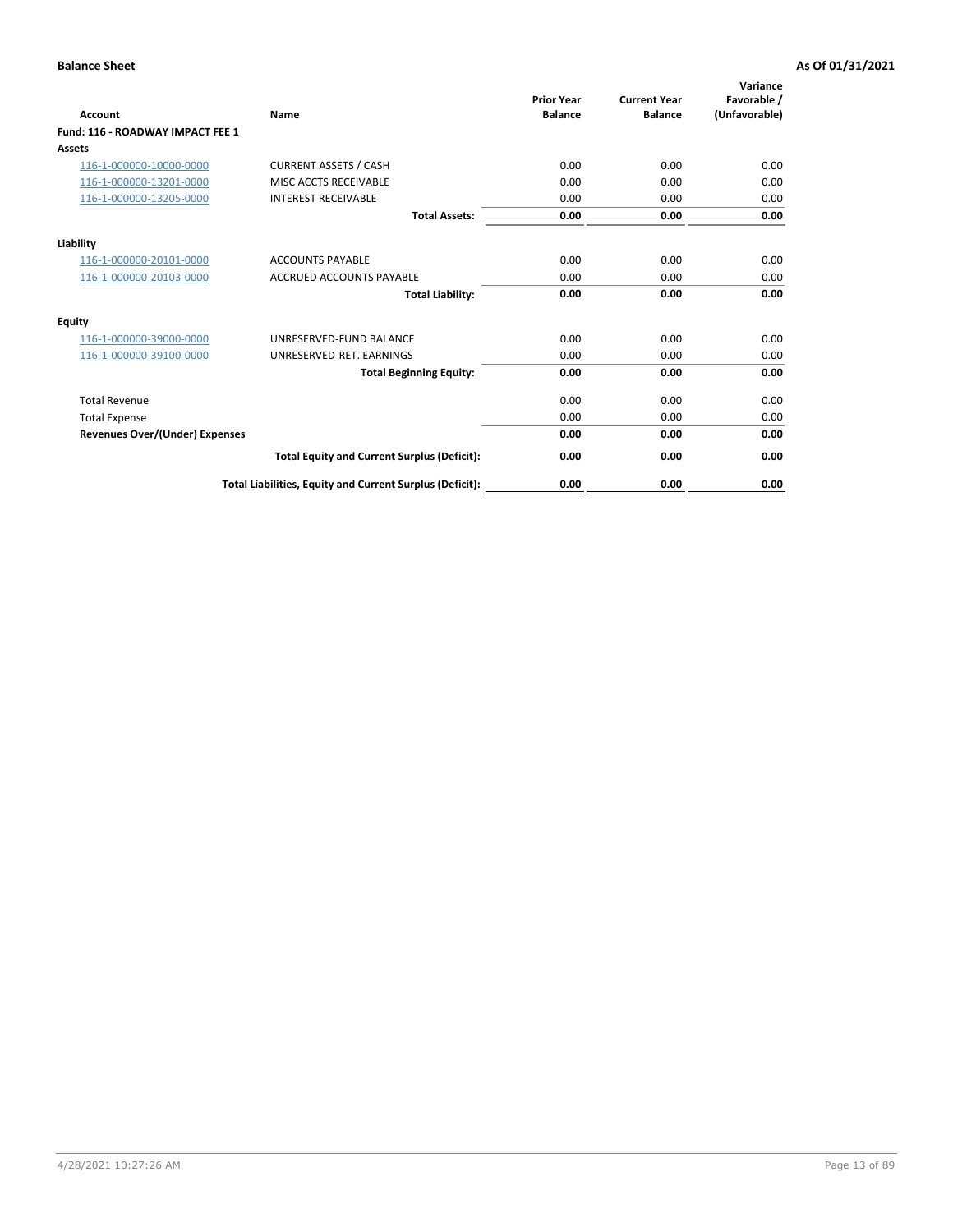| <b>Account</b>                        | Name                                                     | <b>Prior Year</b><br><b>Balance</b> | <b>Current Year</b><br><b>Balance</b> | Variance<br>Favorable /<br>(Unfavorable) |
|---------------------------------------|----------------------------------------------------------|-------------------------------------|---------------------------------------|------------------------------------------|
| Fund: 117 - ROADWAY IMPACT FEE 2      |                                                          |                                     |                                       |                                          |
| Assets                                |                                                          |                                     |                                       |                                          |
| 117-1-000000-10000-0000               | <b>CURRENT ASSETS / CASH</b>                             | 0.00                                | 0.00                                  | 0.00                                     |
| 117-1-000000-13201-0000               | MISC ACCTS RECEIVABLE                                    | 0.00                                | 0.00                                  | 0.00                                     |
| 117-1-000000-13205-0000               | <b>INTEREST RECEIVABLE</b>                               | 0.00                                | 0.00                                  | 0.00                                     |
|                                       | <b>Total Assets:</b>                                     | 0.00                                | 0.00                                  | 0.00                                     |
| Liability                             |                                                          |                                     |                                       |                                          |
| 117-1-000000-20101-0000               | <b>ACCOUNTS PAYABLE</b>                                  | 0.00                                | 0.00                                  | 0.00                                     |
| 117-1-000000-20103-0000               | <b>ACCRUED ACCOUNTS PAYABLE</b>                          | 0.00                                | 0.00                                  | 0.00                                     |
|                                       | <b>Total Liability:</b>                                  | 0.00                                | 0.00                                  | 0.00                                     |
| Equity                                |                                                          |                                     |                                       |                                          |
| 117-1-000000-39000-0000               | UNRESERVED-FUND BALANCE                                  | 0.00                                | 0.00                                  | 0.00                                     |
| 117-1-000000-39100-0000               | UNRESERVED-RET. EARNINGS                                 | 0.00                                | 0.00                                  | 0.00                                     |
|                                       | <b>Total Beginning Equity:</b>                           | 0.00                                | 0.00                                  | 0.00                                     |
| <b>Total Revenue</b>                  |                                                          | 0.00                                | 0.00                                  | 0.00                                     |
| <b>Total Expense</b>                  |                                                          | 0.00                                | 0.00                                  | 0.00                                     |
| <b>Revenues Over/(Under) Expenses</b> |                                                          | 0.00                                | 0.00                                  | 0.00                                     |
|                                       | <b>Total Equity and Current Surplus (Deficit):</b>       | 0.00                                | 0.00                                  | 0.00                                     |
|                                       | Total Liabilities, Equity and Current Surplus (Deficit): | 0.00                                | 0.00                                  | 0.00                                     |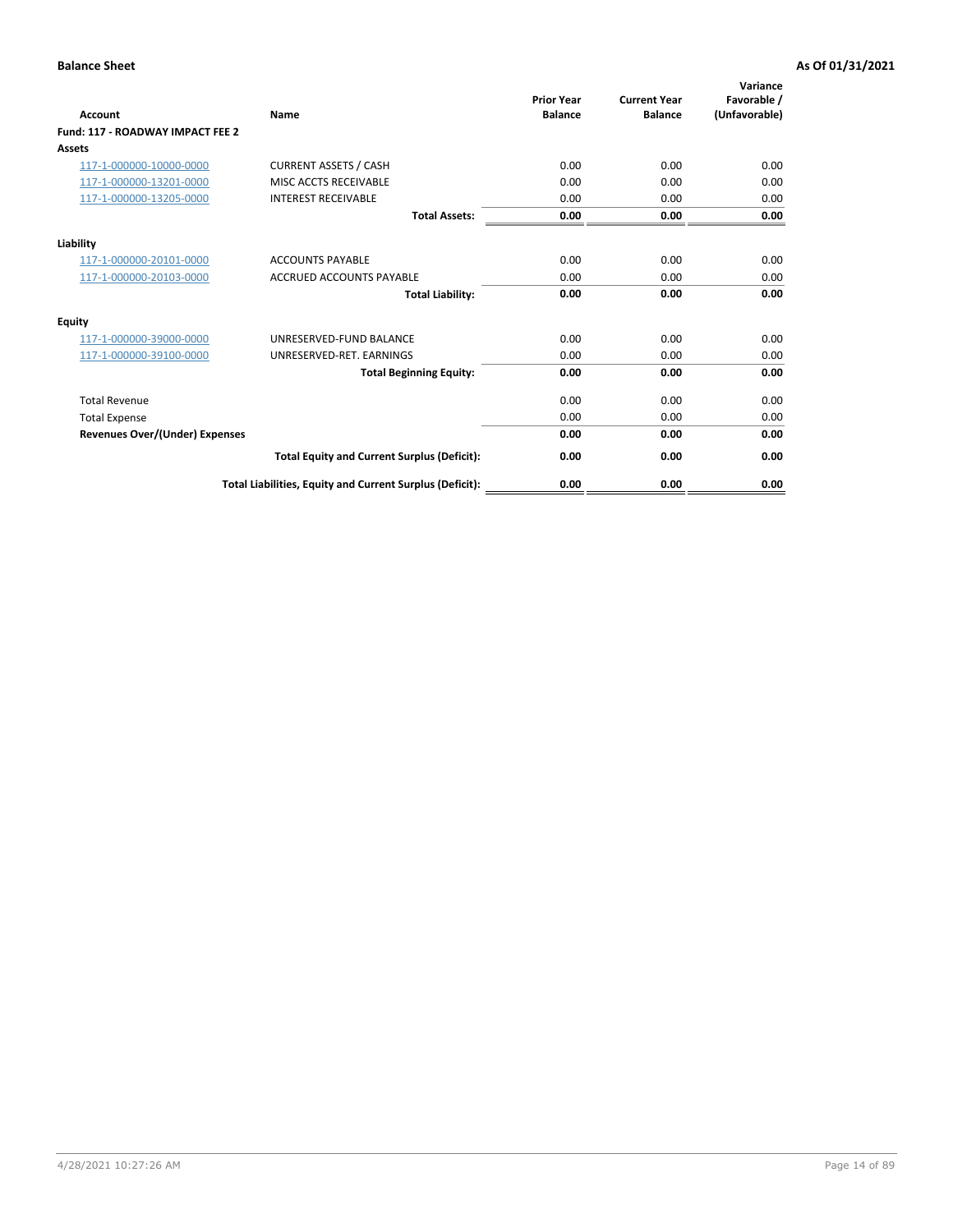| <b>Account</b>                        | Name                                                     | <b>Prior Year</b><br><b>Balance</b> | <b>Current Year</b><br><b>Balance</b> | Variance<br>Favorable /<br>(Unfavorable) |
|---------------------------------------|----------------------------------------------------------|-------------------------------------|---------------------------------------|------------------------------------------|
| Fund: 118 - ROADWAY IMPACT FEE 3      |                                                          |                                     |                                       |                                          |
| <b>Assets</b>                         |                                                          |                                     |                                       |                                          |
| 118-1-000000-10000-0000               | <b>CURRENT ASSETS / CASH</b>                             | 0.00                                | 0.00                                  | 0.00                                     |
| 118-1-000000-13201-0000               | MISC ACCTS RECEIVABLE                                    | 0.00                                | 0.00                                  | 0.00                                     |
| 118-1-000000-13205-0000               | <b>INTEREST RECEIVABLE</b>                               | 0.00                                | 0.00                                  | 0.00                                     |
|                                       | <b>Total Assets:</b>                                     | 0.00                                | 0.00                                  | 0.00                                     |
| Liability                             |                                                          |                                     |                                       |                                          |
| 118-1-000000-20101-0000               | <b>ACCOUNTS PAYABLE</b>                                  | 0.00                                | 0.00                                  | 0.00                                     |
| 118-1-000000-20103-0000               | <b>ACCRUED ACCOUNTS PAYABLE</b>                          | 0.00                                | 0.00                                  | 0.00                                     |
|                                       | <b>Total Liability:</b>                                  | 0.00                                | 0.00                                  | 0.00                                     |
| Equity                                |                                                          |                                     |                                       |                                          |
| 118-1-000000-39000-0000               | UNRESERVED-FUND BALANCE                                  | 0.00                                | 0.00                                  | 0.00                                     |
| 118-1-000000-39100-0000               | UNRESERVED-RET. EARNINGS                                 | 0.00                                | 0.00                                  | 0.00                                     |
|                                       | <b>Total Beginning Equity:</b>                           | 0.00                                | 0.00                                  | 0.00                                     |
| <b>Total Revenue</b>                  |                                                          | 0.00                                | 0.00                                  | 0.00                                     |
| <b>Total Expense</b>                  |                                                          | 0.00                                | 0.00                                  | 0.00                                     |
| <b>Revenues Over/(Under) Expenses</b> |                                                          | 0.00                                | 0.00                                  | 0.00                                     |
|                                       | <b>Total Equity and Current Surplus (Deficit):</b>       | 0.00                                | 0.00                                  | 0.00                                     |
|                                       | Total Liabilities, Equity and Current Surplus (Deficit): | 0.00                                | 0.00                                  | 0.00                                     |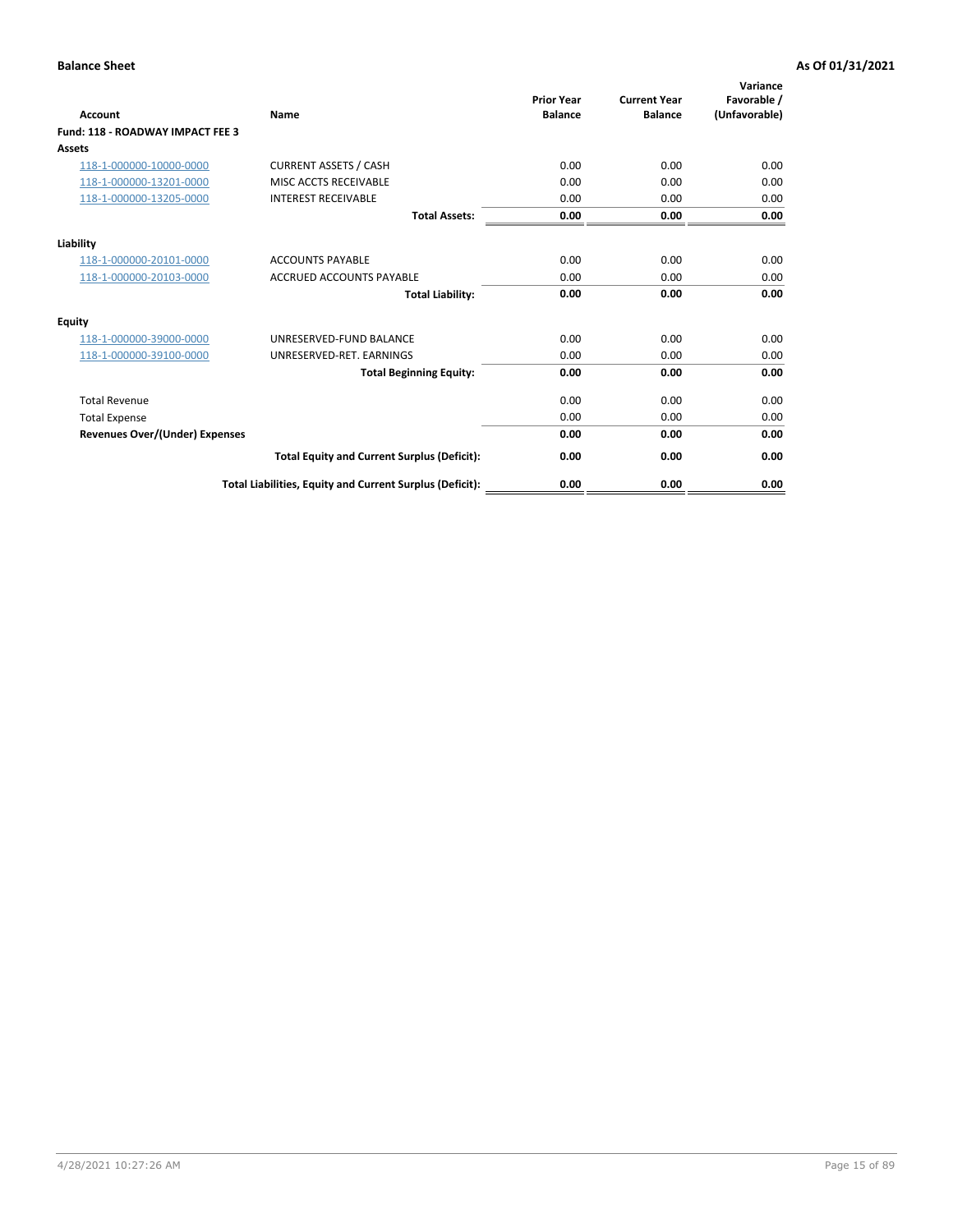| <b>Account</b>                        | Name                                                     | <b>Prior Year</b><br><b>Balance</b> | <b>Current Year</b><br><b>Balance</b> | Variance<br>Favorable /<br>(Unfavorable) |
|---------------------------------------|----------------------------------------------------------|-------------------------------------|---------------------------------------|------------------------------------------|
| Fund: 119 - ROADWAY IMPACT FEE 4      |                                                          |                                     |                                       |                                          |
| Assets                                |                                                          |                                     |                                       |                                          |
| 119-1-000000-10000-0000               | <b>CURRENT ASSETS / CASH</b>                             | 0.00                                | 0.00                                  | 0.00                                     |
| 119-1-000000-13201-0000               | MISC ACCTS RECEIVABLE                                    | 0.00                                | 0.00                                  | 0.00                                     |
| 119-1-000000-13205-0000               | <b>INTEREST RECEIVABLE</b>                               | 0.00                                | 0.00                                  | 0.00                                     |
|                                       | <b>Total Assets:</b>                                     | 0.00                                | 0.00                                  | 0.00                                     |
| Liability                             |                                                          |                                     |                                       |                                          |
| 119-1-000000-20101-0000               | <b>ACCOUNTS PAYABLE</b>                                  | 0.00                                | 0.00                                  | 0.00                                     |
| 119-1-000000-20103-0000               | <b>ACCRUED ACCOUNTS PAYABLE</b>                          | 0.00                                | 0.00                                  | 0.00                                     |
|                                       | <b>Total Liability:</b>                                  | 0.00                                | 0.00                                  | 0.00                                     |
| Equity                                |                                                          |                                     |                                       |                                          |
| 119-1-000000-39000-0000               | UNRESERVED-FUND BALANCE                                  | 0.00                                | 0.00                                  | 0.00                                     |
| 119-1-000000-39100-0000               | UNRESERVED-RET. EARNINGS                                 | 0.00                                | 0.00                                  | 0.00                                     |
|                                       | <b>Total Beginning Equity:</b>                           | 0.00                                | 0.00                                  | 0.00                                     |
| <b>Total Revenue</b>                  |                                                          | 0.00                                | 0.00                                  | 0.00                                     |
| <b>Total Expense</b>                  |                                                          | 0.00                                | 0.00                                  | 0.00                                     |
| <b>Revenues Over/(Under) Expenses</b> |                                                          | 0.00                                | 0.00                                  | 0.00                                     |
|                                       | <b>Total Equity and Current Surplus (Deficit):</b>       | 0.00                                | 0.00                                  | 0.00                                     |
|                                       | Total Liabilities, Equity and Current Surplus (Deficit): | 0.00                                | 0.00                                  | 0.00                                     |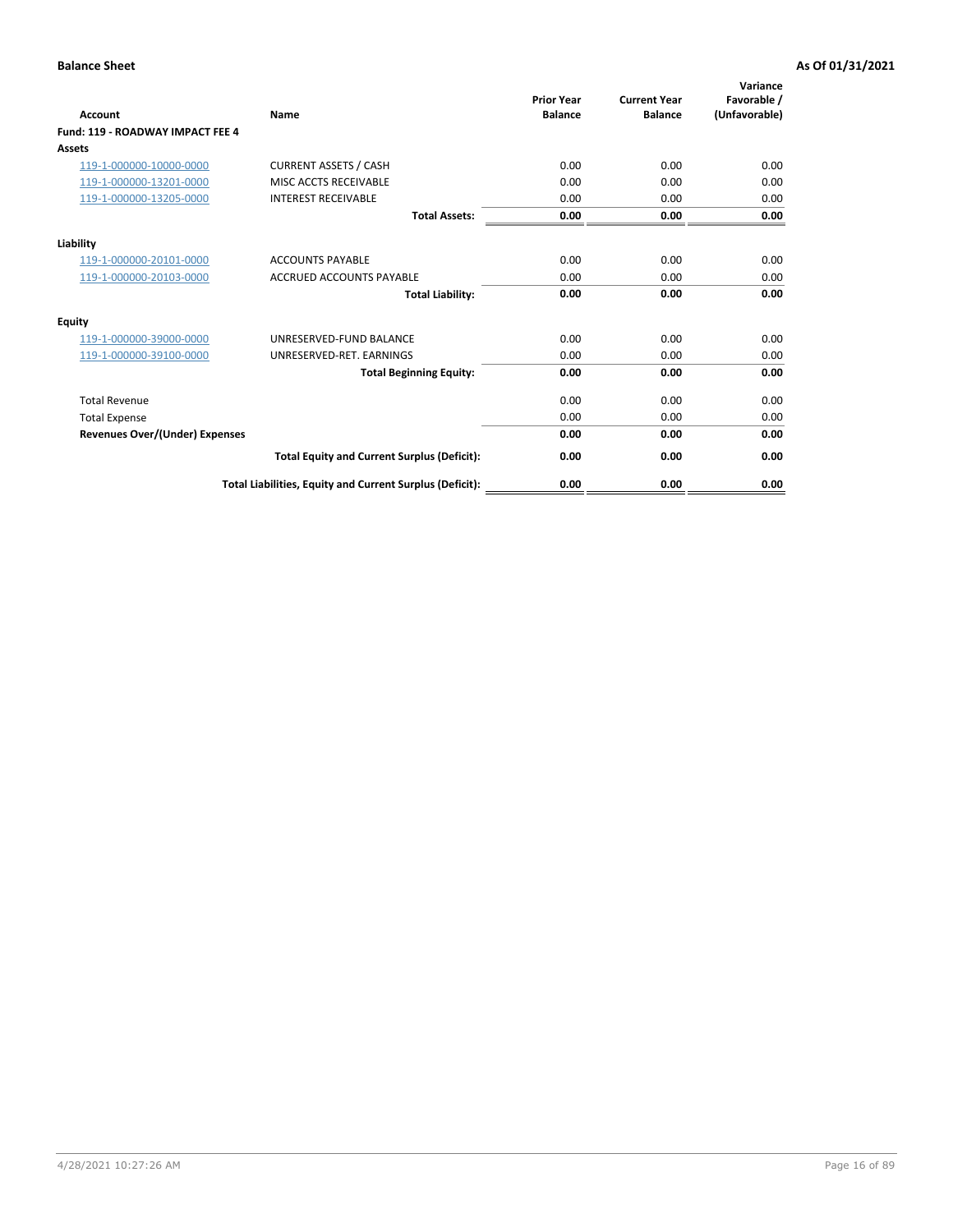| <b>Account</b>                                    | <b>Name</b>                                              | <b>Prior Year</b><br><b>Balance</b> | <b>Current Year</b><br><b>Balance</b> | Variance<br>Favorable /<br>(Unfavorable) |
|---------------------------------------------------|----------------------------------------------------------|-------------------------------------|---------------------------------------|------------------------------------------|
| Fund: 120 - BROWNSFIELD HAZARDOUS WASTE EPA GRANT |                                                          |                                     |                                       |                                          |
| Assets                                            |                                                          |                                     |                                       |                                          |
| 120-1-000000-10000-0000                           | <b>CURRENT ASSETS / CASH</b>                             | 0.00                                | 0.00                                  | 0.00                                     |
| 120-1-000000-13201-0000                           | MISC ACCTS RECEIVABLE                                    | 0.00                                | 0.00                                  | 0.00                                     |
|                                                   | <b>Total Assets:</b>                                     | 0.00                                | 0.00                                  | 0.00                                     |
| Liability                                         |                                                          |                                     |                                       |                                          |
| 120-1-000000-20101-0000                           | <b>ACCOUNTS PAYABLE</b>                                  | 0.00                                | 0.00                                  | 0.00                                     |
| 120-1-000000-20102-0000                           | <b>CREDIT CARD PAYABLE</b>                               | 0.00                                | 0.00                                  | 0.00                                     |
| 120-1-000000-20902-0000                           | <b>DEFERRED GRANT REVENUE</b>                            | 0.00                                | 0.00                                  | 0.00                                     |
| 120-1-000000-29300-0000                           | <b>ENCUMBRANCE SUMMARY</b>                               | 0.00                                | 0.00                                  | 0.00                                     |
| 120-1-000000-29400-0000                           | RESERVED ACCOUNT / ENCUMBRANCES                          | 0.00                                | 0.00                                  | 0.00                                     |
|                                                   | <b>Total Liability:</b>                                  | 0.00                                | 0.00                                  | 0.00                                     |
| Equity                                            |                                                          |                                     |                                       |                                          |
| 120-1-000000-39000-0000                           | UNRESERVED-FUND BALANCE                                  | 0.00                                | 0.00                                  | 0.00                                     |
|                                                   | <b>Total Beginning Equity:</b>                           | 0.00                                | 0.00                                  | 0.00                                     |
| <b>Total Revenue</b>                              |                                                          | 0.00                                | 0.00                                  | 0.00                                     |
| <b>Total Expense</b>                              |                                                          | 0.00                                | 0.00                                  | 0.00                                     |
| <b>Revenues Over/(Under) Expenses</b>             |                                                          | 0.00                                | 0.00                                  | 0.00                                     |
|                                                   | <b>Total Equity and Current Surplus (Deficit):</b>       | 0.00                                | 0.00                                  | 0.00                                     |
|                                                   | Total Liabilities, Equity and Current Surplus (Deficit): | 0.00                                | 0.00                                  | 0.00                                     |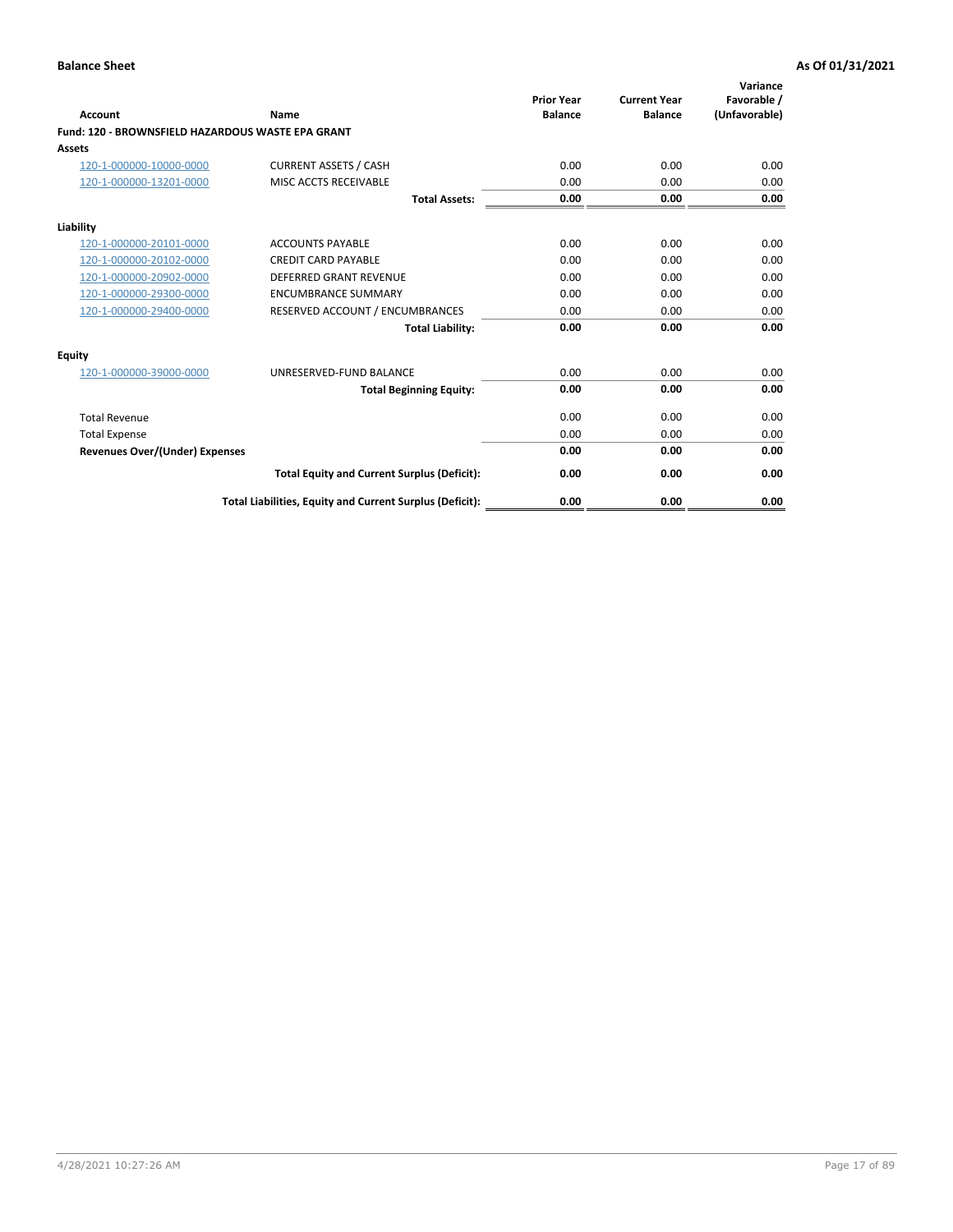| <b>Account</b>                              | Name                                                     | <b>Prior Year</b><br><b>Balance</b> | <b>Current Year</b><br><b>Balance</b> | Variance<br>Favorable /<br>(Unfavorable) |
|---------------------------------------------|----------------------------------------------------------|-------------------------------------|---------------------------------------|------------------------------------------|
| Fund: 121 - BROWNSFIELD PETROLEUM EPA GRANT |                                                          |                                     |                                       |                                          |
| Assets                                      |                                                          |                                     |                                       |                                          |
| 121-1-000000-10000-0000                     | <b>CURRENT ASSETS / CASH</b>                             | 0.00                                | 0.00                                  | 0.00                                     |
| 121-1-000000-13201-0000                     | MISC ACCTS RECEIVABLE                                    | 0.00                                | 0.00                                  | 0.00                                     |
|                                             | <b>Total Assets:</b>                                     | 0.00                                | 0.00                                  | 0.00                                     |
| Liability                                   |                                                          |                                     |                                       |                                          |
| 121-1-000000-20101-0000                     | <b>ACCOUNTS PAYABLE</b>                                  | 0.00                                | 0.00                                  | 0.00                                     |
| 121-1-000000-20102-0000                     | <b>CREDIT CARD PAYABLE</b>                               | 0.00                                | 0.00                                  | 0.00                                     |
| 121-1-000000-20103-0000                     | <b>ACCRUED ACCOUNTS PAYABLE</b>                          | 0.00                                | 0.00                                  | 0.00                                     |
| 121-1-000000-20902-0000                     | <b>DEFERRED GRANT REVENUE</b>                            | 0.00                                | 0.00                                  | 0.00                                     |
| 121-1-000000-29300-0000                     | <b>ENCUMBRANCE SUMMARY</b>                               | 0.00                                | 0.00                                  | 0.00                                     |
| 121-1-000000-29400-0000                     | RESERVED ACCOUNT / ENCUMBRANCES                          | 0.00                                | 0.00                                  | 0.00                                     |
|                                             | <b>Total Liability:</b>                                  | 0.00                                | 0.00                                  | 0.00                                     |
| Equity                                      |                                                          |                                     |                                       |                                          |
| 121-1-000000-39000-0000                     | UNRESERVED-FUND BALANCE                                  | 0.00                                | 0.00                                  | 0.00                                     |
|                                             | <b>Total Beginning Equity:</b>                           | 0.00                                | 0.00                                  | 0.00                                     |
| <b>Total Revenue</b>                        |                                                          | 0.00                                | 0.00                                  | 0.00                                     |
| <b>Total Expense</b>                        |                                                          | 0.00                                | 0.00                                  | 0.00                                     |
| <b>Revenues Over/(Under) Expenses</b>       |                                                          | 0.00                                | 0.00                                  | 0.00                                     |
|                                             | <b>Total Equity and Current Surplus (Deficit):</b>       | 0.00                                | 0.00                                  | 0.00                                     |
|                                             | Total Liabilities, Equity and Current Surplus (Deficit): | 0.00                                | 0.00                                  | 0.00                                     |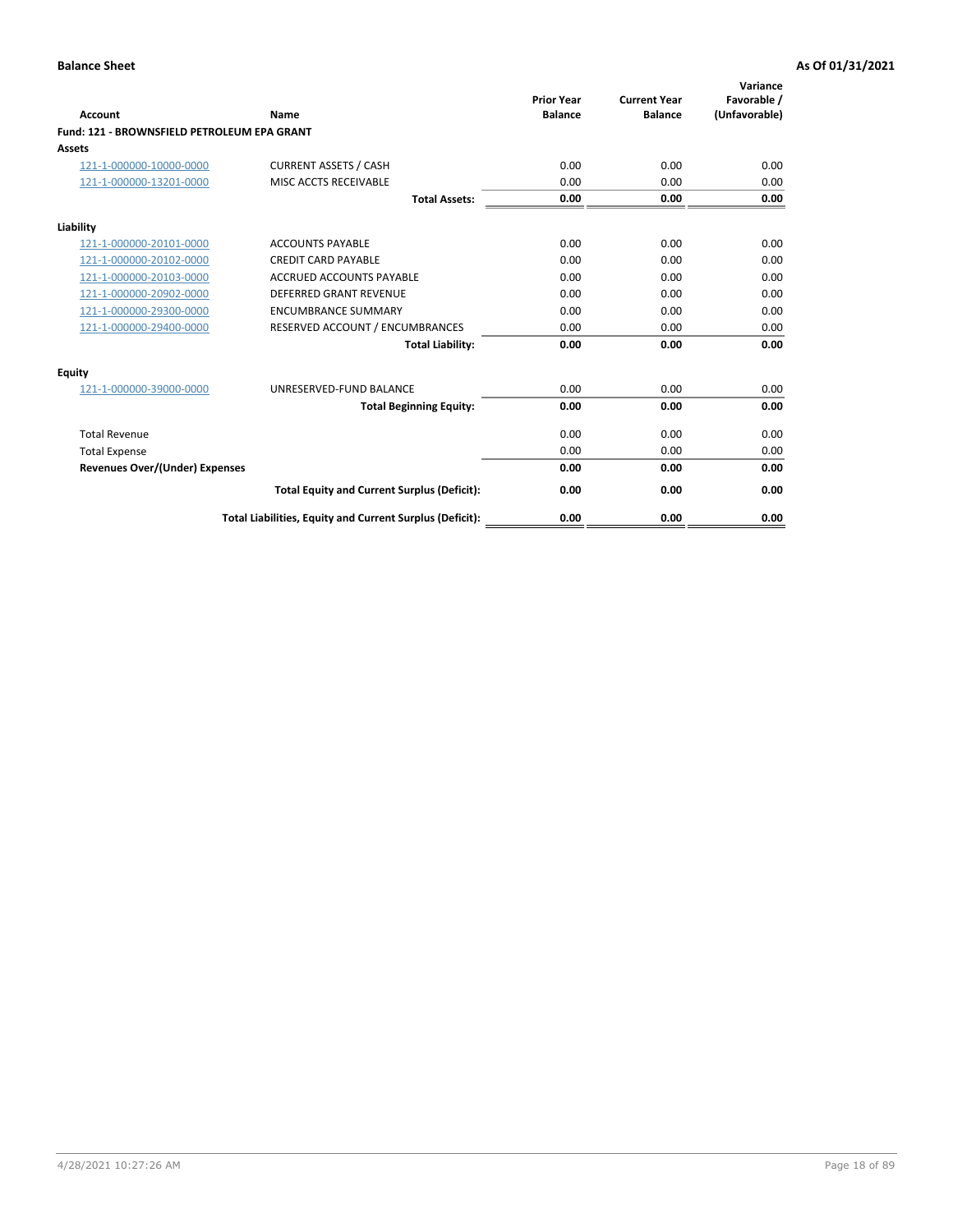| <b>Account</b>                                     | Name                                                     | <b>Prior Year</b><br><b>Balance</b> | <b>Current Year</b><br><b>Balance</b> | Variance<br>Favorable /<br>(Unfavorable) |
|----------------------------------------------------|----------------------------------------------------------|-------------------------------------|---------------------------------------|------------------------------------------|
| Fund: 122 - COPS HIRING PROGRAM GRANT 2010UMWX0308 |                                                          |                                     |                                       |                                          |
| Assets                                             |                                                          |                                     |                                       |                                          |
| 122-1-000000-10000-0000                            | <b>CURRENT ASSETS / CASH</b>                             | 0.00                                | 0.00                                  | 0.00                                     |
| 122-1-000000-13201-0000                            | MISC ACCTS RECEIVABLE                                    | 0.00                                | 0.00                                  | 0.00                                     |
|                                                    | <b>Total Assets:</b>                                     | 0.00                                | 0.00                                  | 0.00                                     |
| Liability                                          |                                                          |                                     |                                       |                                          |
| 122-1-000000-20101-0000                            | <b>ACCOUNTS PAYABLE</b>                                  | 0.00                                | 0.00                                  | 0.00                                     |
| 122-1-000000-20102-0000                            | <b>CREDIT CARD PAYABLE</b>                               | 0.00                                | 0.00                                  | 0.00                                     |
| 122-1-000000-20103-0000                            | <b>ACCRUED ACCOUNTS PAYABLE</b>                          | 0.00                                | 0.00                                  | 0.00                                     |
| 122-1-000000-20902-0000                            | <b>DEFERRED GRANT REVENUE</b>                            | 0.00                                | 0.00                                  | 0.00                                     |
|                                                    | <b>Total Liability:</b>                                  | 0.00                                | 0.00                                  | 0.00                                     |
| Equity                                             |                                                          |                                     |                                       |                                          |
| 122-1-000000-39000-0000                            | UNRESERVED-FUND BALANCE                                  | 0.00                                | 0.00                                  | 0.00                                     |
|                                                    | <b>Total Beginning Equity:</b>                           | 0.00                                | 0.00                                  | 0.00                                     |
| <b>Total Revenue</b>                               |                                                          | 0.00                                | 0.00                                  | 0.00                                     |
| <b>Total Expense</b>                               |                                                          | 0.00                                | 0.00                                  | 0.00                                     |
| <b>Revenues Over/(Under) Expenses</b>              |                                                          | 0.00                                | 0.00                                  | 0.00                                     |
|                                                    | <b>Total Equity and Current Surplus (Deficit):</b>       | 0.00                                | 0.00                                  | 0.00                                     |
|                                                    | Total Liabilities, Equity and Current Surplus (Deficit): | 0.00                                | 0.00                                  | 0.00                                     |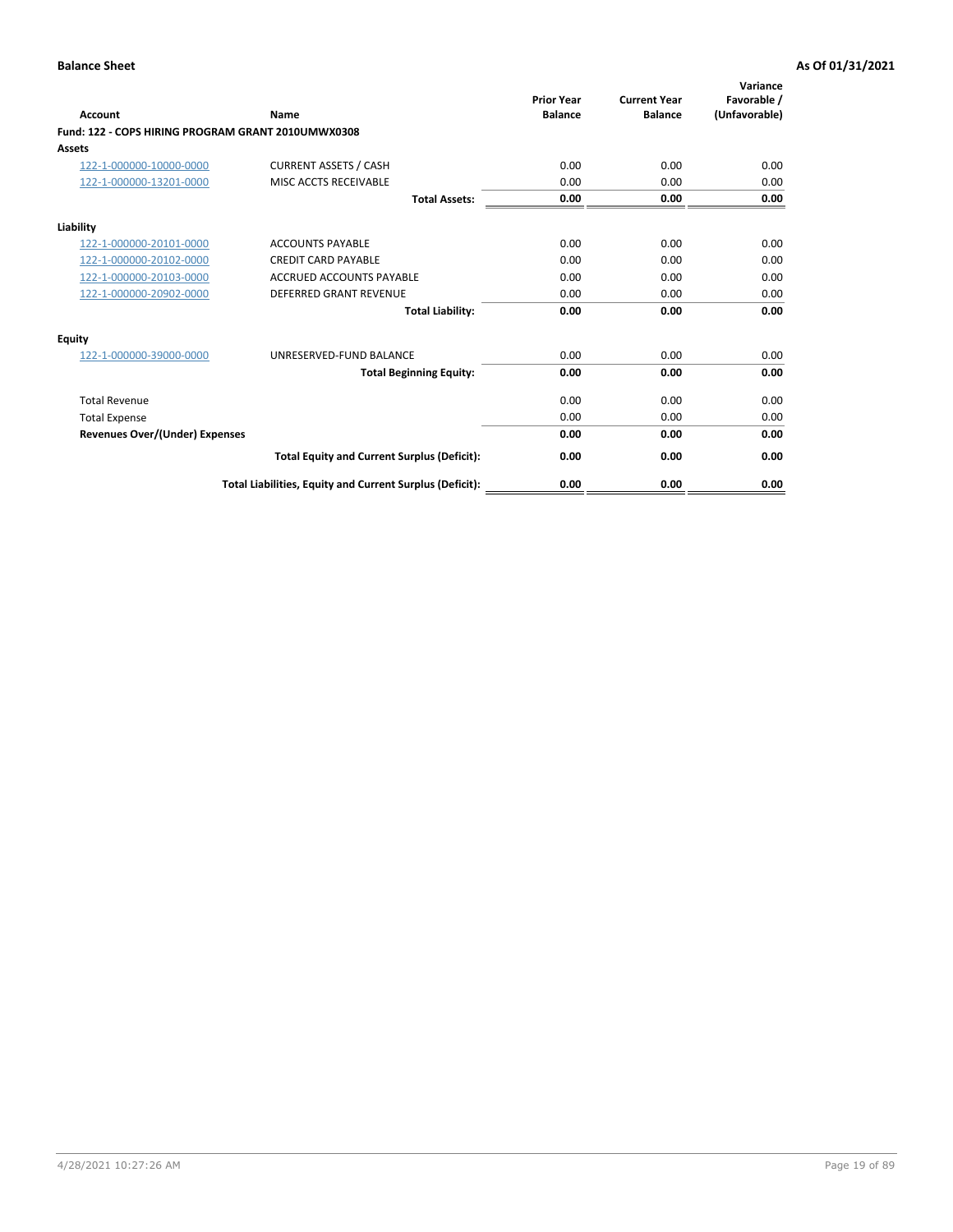| Account                               | Name                                                           | <b>Prior Year</b><br><b>Balance</b> | <b>Current Year</b><br><b>Balance</b> | Variance<br>Favorable /<br>(Unfavorable) |
|---------------------------------------|----------------------------------------------------------------|-------------------------------------|---------------------------------------|------------------------------------------|
|                                       | Fund: 123 - PTRAIN - POLICE REIMBURSEMENT GRANTS & CONT EDUCAT |                                     |                                       |                                          |
| Assets                                |                                                                |                                     |                                       |                                          |
| 123-1-000000-10000-0000               | <b>CURRENT ASSETS / CASH</b>                                   | 4,715.41                            | 6,019.73                              | 1,304.32                                 |
| 123-1-000000-13201-0000               | MISC ACCTS RECEIVABLE                                          | 0.00                                | 0.00                                  | 0.00                                     |
|                                       | <b>Total Assets:</b>                                           | 4,715.41                            | 6,019.73                              | 1,304.32                                 |
| Liability                             |                                                                |                                     |                                       |                                          |
| 123-1-000000-20101-0000               | <b>ACCOUNTS PAYABLE</b>                                        | 0.00                                | 0.00                                  | 0.00                                     |
| 123-1-000000-20102-0000               | <b>CREDIT CARD PAYABLE</b>                                     | 0.00                                | 0.00                                  | 0.00                                     |
| 123-1-000000-20103-0000               | <b>ACCRUED ACCOUNTS PAYABLE</b>                                | 0.00                                | 0.00                                  | 0.00                                     |
|                                       | <b>Total Liability:</b>                                        | 0.00                                | 0.00                                  | 0.00                                     |
| Equity                                |                                                                |                                     |                                       |                                          |
| 123-1-000000-39000-0000               | UNRESERVED-FUND BALANCE                                        | 4,972.48                            | 7,218.28                              | 2,245.80                                 |
|                                       | <b>Total Beginning Equity:</b>                                 | 4,972.48                            | 7,218.28                              | 2,245.80                                 |
| <b>Total Revenue</b>                  |                                                                | 13.32                               | $-149.23$                             | $-162.55$                                |
| <b>Total Expense</b>                  |                                                                | 270.39                              | 1.049.32                              | $-778.93$                                |
| <b>Revenues Over/(Under) Expenses</b> |                                                                | $-257.07$                           | $-1,198.55$                           | $-941.48$                                |
|                                       | <b>Total Equity and Current Surplus (Deficit):</b>             | 4,715.41                            | 6,019.73                              | 1,304.32                                 |
|                                       | Total Liabilities, Equity and Current Surplus (Deficit):       | 4,715.41                            | 6,019.73                              | 1,304.32                                 |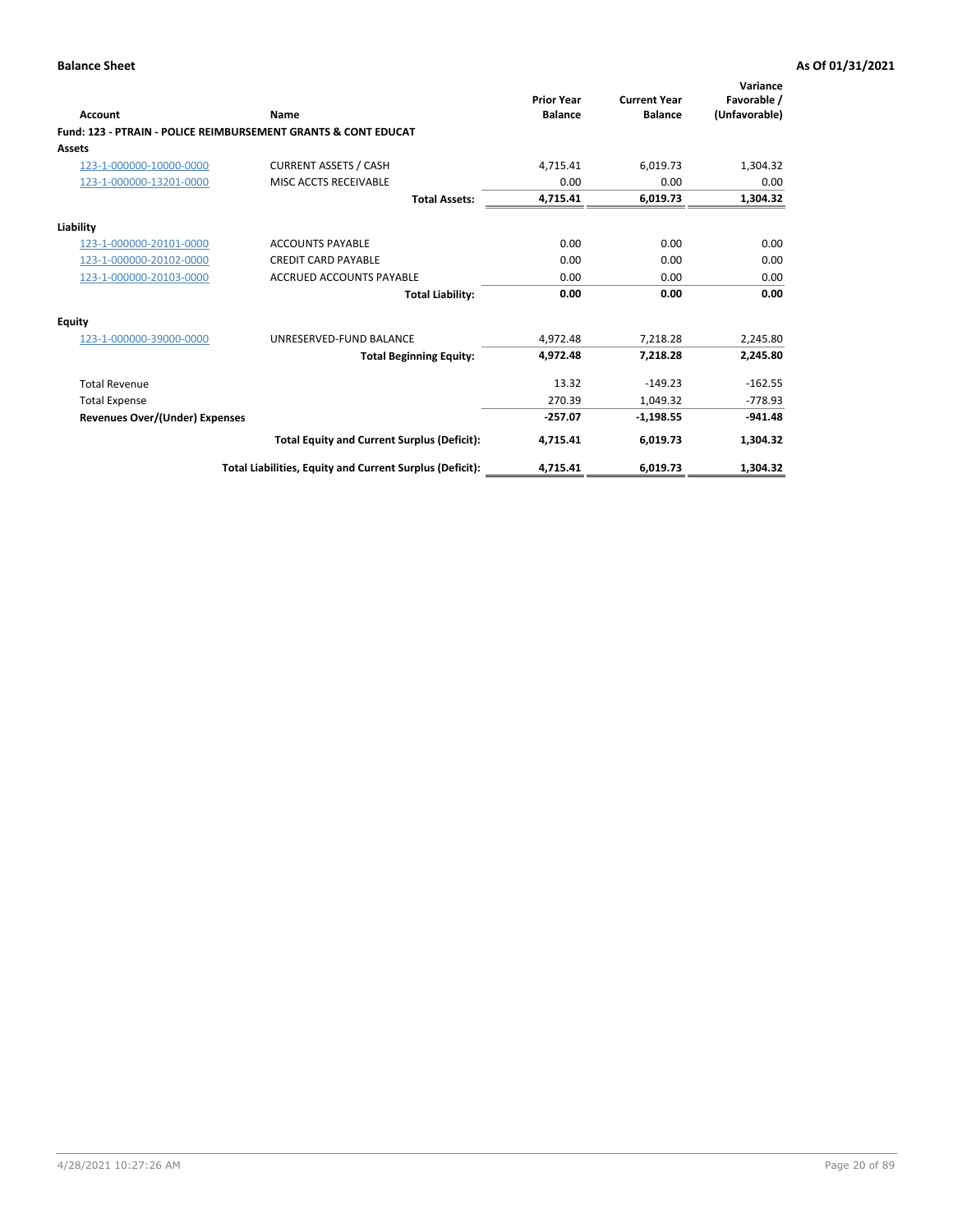|                                      |                                                          | <b>Prior Year</b> | <b>Current Year</b> | Variance<br>Favorable / |
|--------------------------------------|----------------------------------------------------------|-------------------|---------------------|-------------------------|
| <b>Account</b>                       | Name                                                     | <b>Balance</b>    | <b>Balance</b>      | (Unfavorable)           |
| <b>Fund: 124 - FIRE HAZMAT GRANT</b> |                                                          |                   |                     |                         |
| Assets                               |                                                          |                   |                     |                         |
| 124-1-000000-10000-0000              | <b>CURRENT ASSETS / CASH</b>                             | 984.84            | 984.48              | $-0.36$                 |
| 124-1-000000-13201-0000              | MISC ACCTS RECEIVABLE                                    | 0.00              | 0.00                | 0.00                    |
| 124-1-000000-13205-0000              | <b>INTEREST RECEIVABLE</b>                               | 0.00              | 0.00                | 0.00                    |
|                                      | <b>Total Assets:</b>                                     | 984.84            | 984.48              | $-0.36$                 |
| Liability                            |                                                          |                   |                     |                         |
| 124-1-000000-20101-0000              | <b>ACCOUNTS PAYABLE</b>                                  | 0.00              | 0.00                | 0.00                    |
| 124-1-000000-20102-0000              | <b>CREDIT CARD PAYABLE</b>                               | 0.00              | 0.00                | 0.00                    |
| 124-1-000000-20902-0000              | <b>DEFERRED GRANT REVENUE</b>                            | 0.00              | 0.00                | 0.00                    |
| 124-1-000000-21001-0000              | <b>GENERAL FUND / GENERAL FUND</b>                       | 0.00              | 0.00                | 0.00                    |
| 124-1-000000-29300-0000              | <b>ENCUMBRANCE SUMMARY</b>                               | 0.00              | 0.00                | 0.00                    |
| 124-1-000000-29400-0000              | RESERVED ACCOUNT / ENCUMBRANCES                          | 0.00              | 0.00                | 0.00                    |
|                                      | <b>Total Liability:</b>                                  | 0.00              | 0.00                | 0.00                    |
| Equity                               |                                                          |                   |                     |                         |
| 124-1-000000-39000-0000              | UNRESERVED-FUND BALANCE                                  | 984.89            | 984.54              | $-0.35$                 |
|                                      | <b>Total Beginning Equity:</b>                           | 984.89            | 984.54              | $-0.35$                 |
| <b>Total Revenue</b>                 |                                                          | 0.00              | 0.00                | 0.00                    |
| <b>Total Expense</b>                 |                                                          | 0.05              | 0.06                | $-0.01$                 |
| Revenues Over/(Under) Expenses       |                                                          | $-0.05$           | $-0.06$             | $-0.01$                 |
|                                      | <b>Total Equity and Current Surplus (Deficit):</b>       | 984.84            | 984.48              | $-0.36$                 |
|                                      | Total Liabilities, Equity and Current Surplus (Deficit): | 984.84            | 984.48              | $-0.36$                 |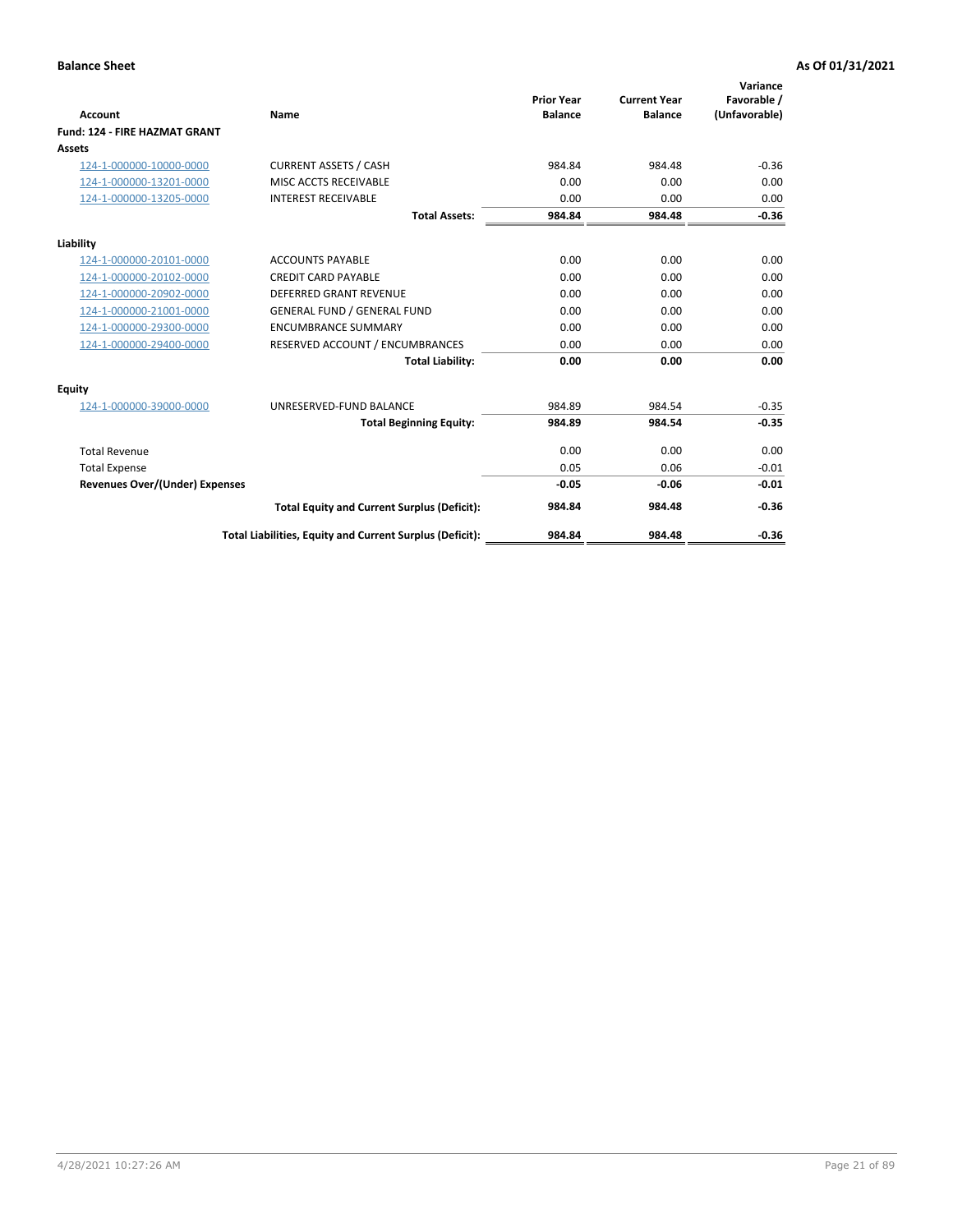| Account                                                   | Name                                                     | <b>Prior Year</b><br><b>Balance</b> | <b>Current Year</b><br><b>Balance</b> | Variance<br>Favorable /<br>(Unfavorable) |
|-----------------------------------------------------------|----------------------------------------------------------|-------------------------------------|---------------------------------------|------------------------------------------|
| <b>Fund: 125 - TRAINING &amp; HUMANITIES TEXAS GRANTS</b> |                                                          |                                     |                                       |                                          |
| <b>Assets</b>                                             |                                                          |                                     |                                       |                                          |
| 125-1-000000-10000-0000                                   | <b>CURRENT ASSETS / CASH</b>                             | 0.00                                | 0.00                                  | 0.00                                     |
| 125-1-000000-13205-0000                                   | <b>INTEREST RECEIVABLE</b>                               | 0.00                                | 0.00                                  | 0.00                                     |
|                                                           | <b>Total Assets:</b>                                     | 0.00                                | 0.00                                  | 0.00                                     |
| Liability                                                 |                                                          |                                     |                                       |                                          |
| 125-1-000000-20101-0000                                   | <b>ACCOUNTS PAYABLE</b>                                  | 0.00                                | 0.00                                  | 0.00                                     |
| 125-1-000000-20102-0000                                   | <b>CREDIT CARD PAYABLE</b>                               | 0.00                                | 0.00                                  | 0.00                                     |
| 125-1-000000-20103-0000                                   | <b>ACCRUED ACCOUNTS PAYABLE</b>                          | 0.00                                | 0.00                                  | 0.00                                     |
| 125-1-000000-20902-0000                                   | DEFERRED GRANT REVENUE                                   | 0.00                                | 0.00                                  | 0.00                                     |
| 125-1-000000-29300-0000                                   | <b>ENCUMBRANCE SUMMARY</b>                               | 0.00                                | 0.00                                  | 0.00                                     |
| 125-1-000000-29400-0000                                   | RESERVED ACCOUNT / ENCUMBRANCES                          | 0.00                                | 0.00                                  | 0.00                                     |
|                                                           | <b>Total Liability:</b>                                  | 0.00                                | 0.00                                  | 0.00                                     |
| <b>Equity</b>                                             |                                                          |                                     |                                       |                                          |
| 125-1-000000-39000-0000                                   | UNRESERVED-FUND BALANCE                                  | 0.00                                | 0.00                                  | 0.00                                     |
|                                                           | <b>Total Beginning Equity:</b>                           | 0.00                                | 0.00                                  | 0.00                                     |
| <b>Total Revenue</b>                                      |                                                          | 0.00                                | 0.00                                  | 0.00                                     |
| <b>Total Expense</b>                                      |                                                          | 0.00                                | 0.00                                  | 0.00                                     |
| <b>Revenues Over/(Under) Expenses</b>                     |                                                          | 0.00                                | 0.00                                  | 0.00                                     |
|                                                           | <b>Total Equity and Current Surplus (Deficit):</b>       | 0.00                                | 0.00                                  | 0.00                                     |
|                                                           | Total Liabilities, Equity and Current Surplus (Deficit): | 0.00                                | 0.00                                  | 0.00                                     |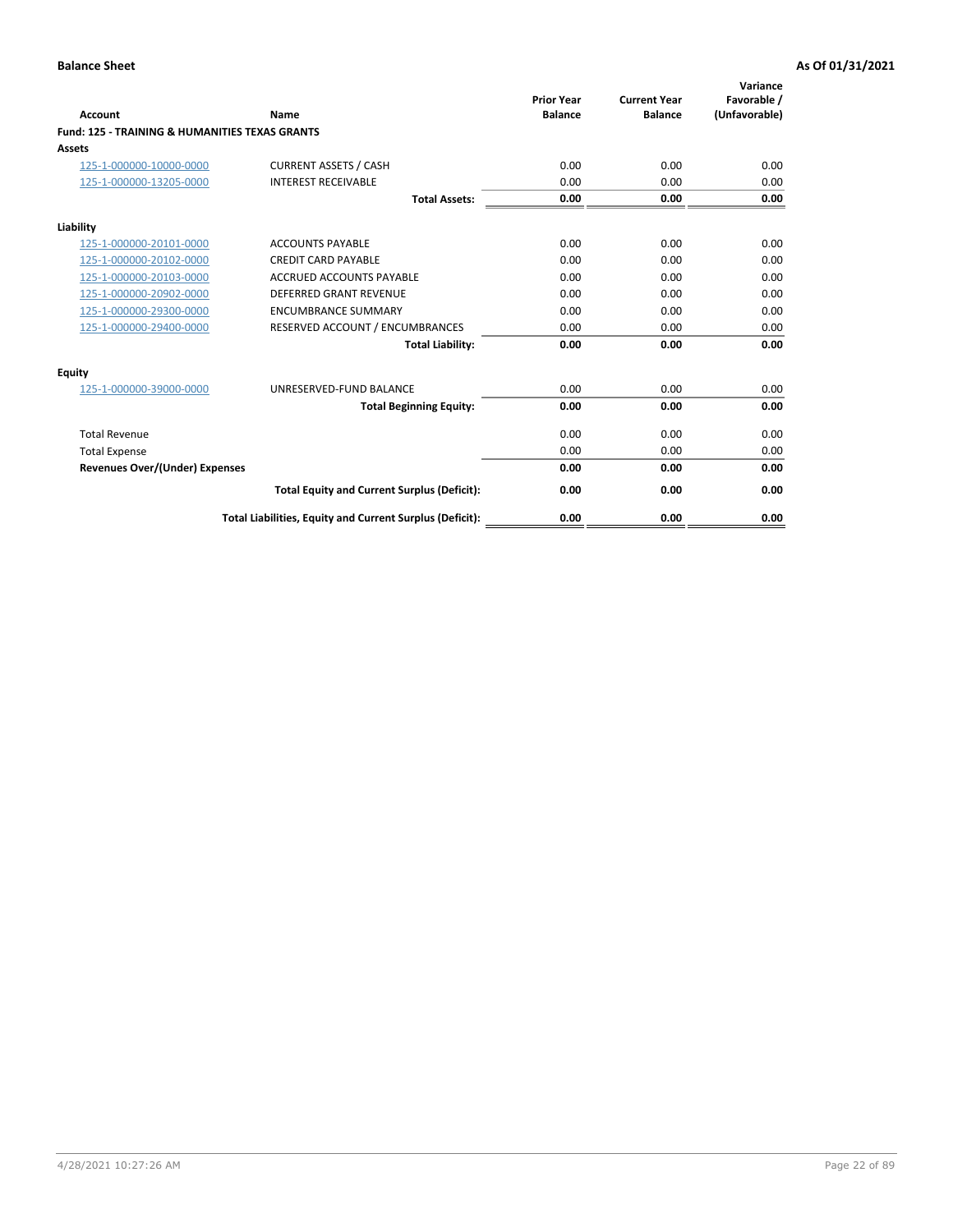| <b>Account</b>                         | Name                                                     | <b>Prior Year</b><br><b>Balance</b> | <b>Current Year</b><br><b>Balance</b> | Variance<br>Favorable /<br>(Unfavorable) |
|----------------------------------------|----------------------------------------------------------|-------------------------------------|---------------------------------------|------------------------------------------|
| <b>Fund: 126 - TIFMAS MOBILIZATION</b> |                                                          |                                     |                                       |                                          |
| Assets                                 |                                                          |                                     |                                       |                                          |
| 126-1-000000-10000-0000                | <b>CURRENT ASSETS / CASH</b>                             | 0.00                                | 0.00                                  | 0.00                                     |
| 126-1-000000-13201-0000                | MISC ACCTS RECEIVABLE                                    | 0.00                                | 0.00                                  | 0.00                                     |
|                                        | <b>Total Assets:</b>                                     | 0.00                                | 0.00                                  | 0.00                                     |
| Liability                              |                                                          |                                     |                                       |                                          |
| 126-1-000000-20101-0000                | <b>ACCOUNTS PAYABLE</b>                                  | 0.00                                | 0.00                                  | 0.00                                     |
| 126-1-000000-20102-0000                | <b>CREDIT CARD PAYABLE</b>                               | 0.00                                | 0.00                                  | 0.00                                     |
| 126-1-000000-39100-0000                | UNRESERVED-RET. EARNINGS                                 | 0.00                                | 0.00                                  | 0.00                                     |
|                                        | <b>Total Liability:</b>                                  | 0.00                                | 0.00                                  | 0.00                                     |
| Equity                                 |                                                          |                                     |                                       |                                          |
| 126-1-000000-39000-0000                | UNRESERVED-FUND BALANCE                                  | 0.00                                | 0.00                                  | 0.00                                     |
|                                        | <b>Total Beginning Equity:</b>                           | 0.00                                | 0.00                                  | 0.00                                     |
| <b>Total Revenue</b>                   |                                                          | 0.00                                | 0.00                                  | 0.00                                     |
| <b>Total Expense</b>                   |                                                          | 0.00                                | 0.00                                  | 0.00                                     |
| <b>Revenues Over/(Under) Expenses</b>  |                                                          | 0.00                                | 0.00                                  | 0.00                                     |
|                                        | <b>Total Equity and Current Surplus (Deficit):</b>       | 0.00                                | 0.00                                  | 0.00                                     |
|                                        | Total Liabilities, Equity and Current Surplus (Deficit): | 0.00                                | 0.00                                  | 0.00                                     |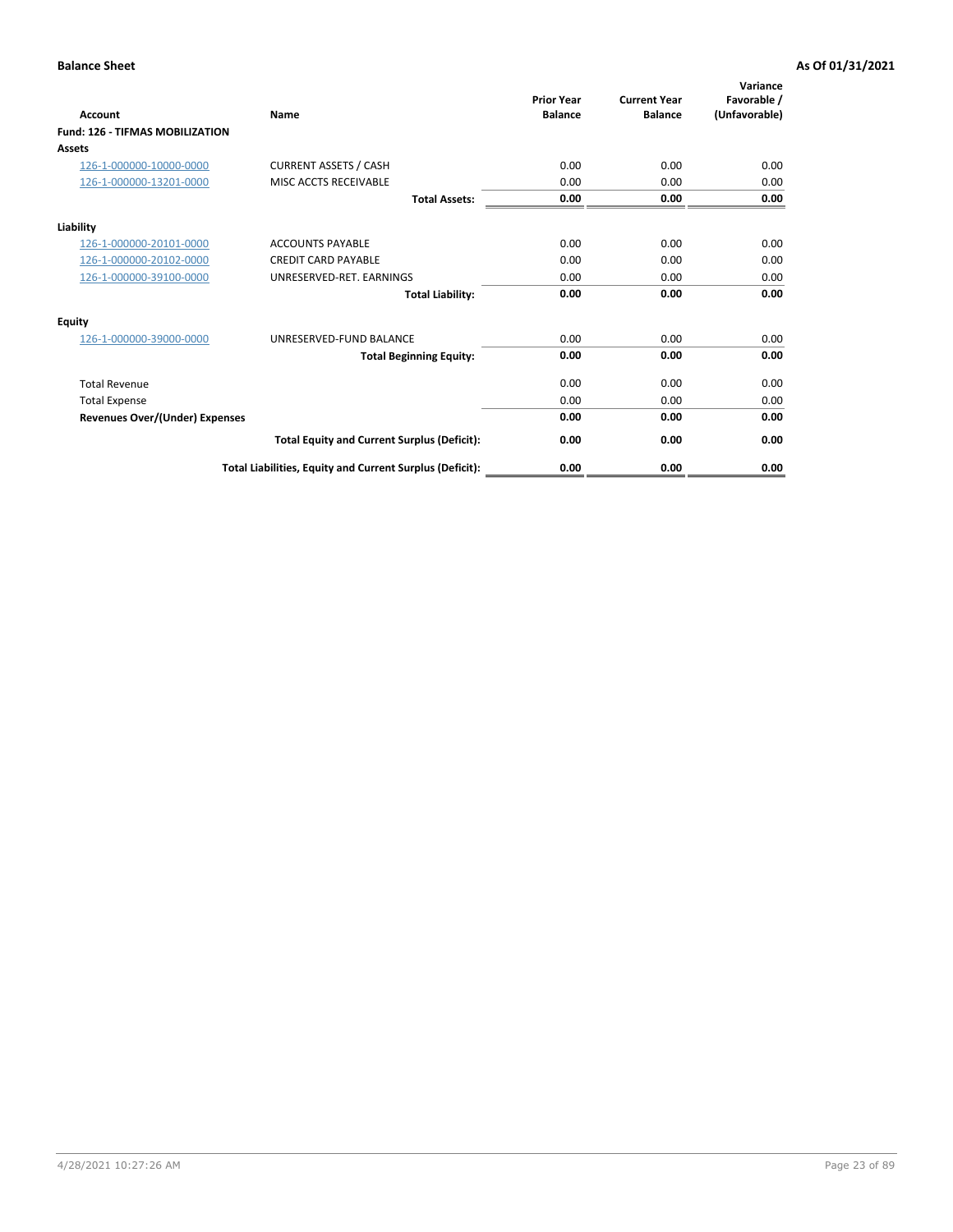| Account                               | Name                                                     | <b>Prior Year</b><br><b>Balance</b> | <b>Current Year</b><br><b>Balance</b> | Variance<br>Favorable /<br>(Unfavorable) |
|---------------------------------------|----------------------------------------------------------|-------------------------------------|---------------------------------------|------------------------------------------|
| Fund: 127 - FIRE GRANT                |                                                          |                                     |                                       |                                          |
| <b>Assets</b>                         |                                                          |                                     |                                       |                                          |
| 127-1-000000-10000-0000               | <b>CURRENT ASSETS / CASH</b>                             | 0.00                                | 0.00                                  | 0.00                                     |
| 127-1-000000-13201-0000               | MISC ACCTS RECEIVABLE                                    | 0.00                                | 0.00                                  | 0.00                                     |
|                                       | <b>Total Assets:</b>                                     | 0.00                                | 0.00                                  | 0.00                                     |
| Liability                             |                                                          |                                     |                                       |                                          |
| 127-1-000000-20101-0000               | <b>ACCOUNTS PAYABLE</b>                                  | 0.00                                | 0.00                                  | 0.00                                     |
|                                       | <b>Total Liability:</b>                                  | 0.00                                | 0.00                                  | 0.00                                     |
| <b>Equity</b>                         |                                                          |                                     |                                       |                                          |
| 127-1-000000-39000-0000               | UNRESERVED-FUND BALANCE                                  | 0.00                                | 0.00                                  | 0.00                                     |
|                                       | <b>Total Beginning Equity:</b>                           | 0.00                                | 0.00                                  | 0.00                                     |
| <b>Total Revenue</b>                  |                                                          | 0.00                                | 0.00                                  | 0.00                                     |
| <b>Total Expense</b>                  |                                                          | 0.00                                | 0.00                                  | 0.00                                     |
| <b>Revenues Over/(Under) Expenses</b> |                                                          | 0.00                                | 0.00                                  | 0.00                                     |
|                                       | <b>Total Equity and Current Surplus (Deficit):</b>       | 0.00                                | 0.00                                  | 0.00                                     |
|                                       | Total Liabilities, Equity and Current Surplus (Deficit): | 0.00                                | 0.00                                  | 0.00                                     |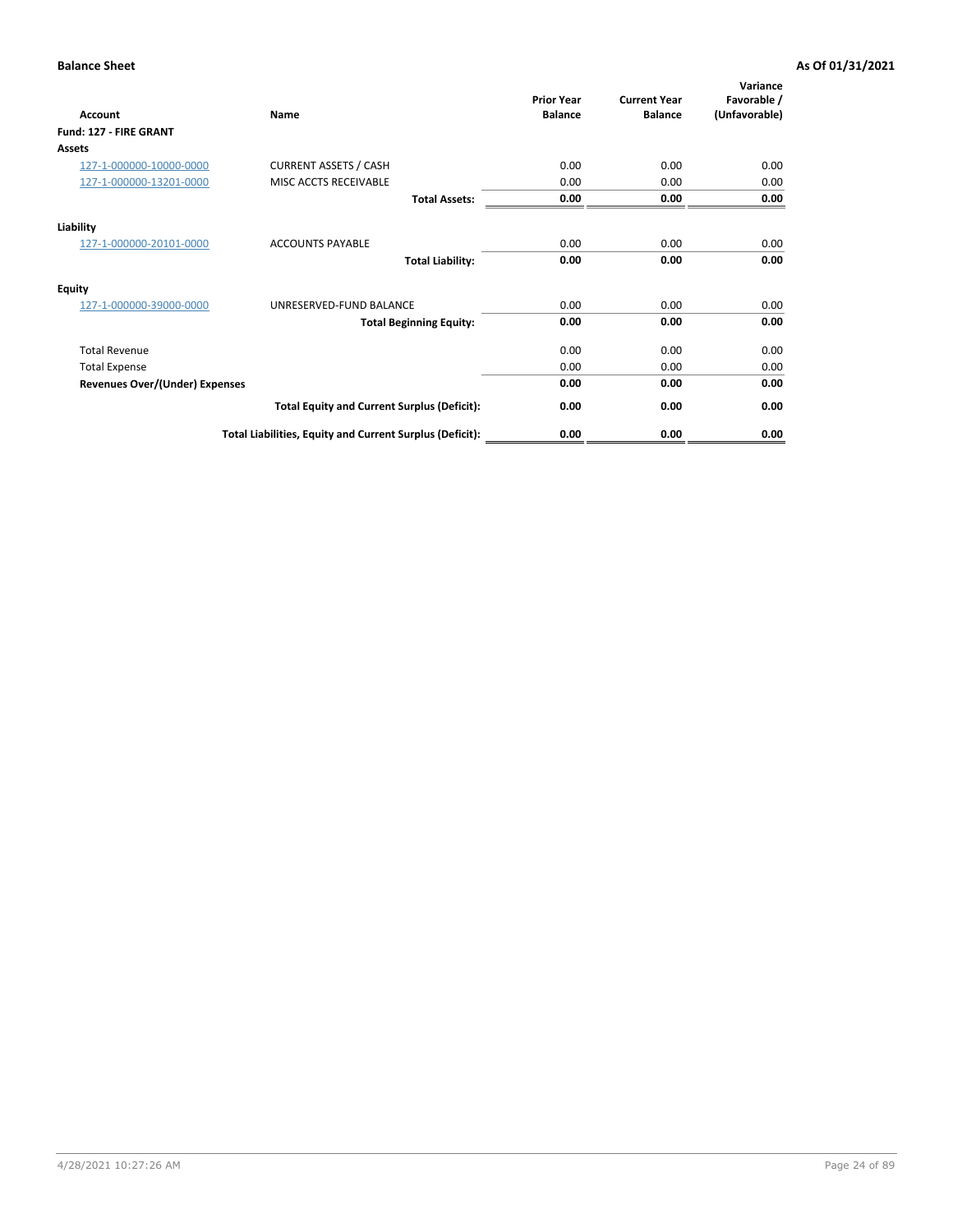|                                       |                                                                 |                                     |                                       | Variance                     |
|---------------------------------------|-----------------------------------------------------------------|-------------------------------------|---------------------------------------|------------------------------|
| <b>Account</b>                        | Name                                                            | <b>Prior Year</b><br><b>Balance</b> | <b>Current Year</b><br><b>Balance</b> | Favorable /<br>(Unfavorable) |
| Fund: 140 - DEBT SERVICE FUND         |                                                                 |                                     |                                       |                              |
| Assets                                |                                                                 |                                     |                                       |                              |
| 140-1-000000-10000-0000               | <b>CURRENT ASSETS / CASH</b>                                    | 3,327,621.95                        | 4,724,176.56                          | 1,396,554.61                 |
| 140-1-000000-12101-0000               | <b>BOND ISSUANCE COSTS</b>                                      | 0.00                                | 0.00                                  | 0.00                         |
| 140-1-000000-13101-0000               | <b>TAX RECEIVABLE-CURRENT</b>                                   | 1,386,254.17                        | $-4,222,178.79$                       | $-5,608,432.96$              |
| 140-1-000000-13102-0000               | <b>TAXES REC-DELINQUENT</b>                                     | 273,813.19                          | 204,400.91                            | $-69,412.28$                 |
| 140-1-000000-13103-0000               | ALLOW FOR UNCOLLECT TAXES                                       | $-54,945.75$                        | $-16,827.27$                          | 38,118.48                    |
| 140-1-000000-13203-0000               | NON-CURRENT ASSETS / PREPAYMENTS                                | 0.00                                | 0.00                                  | 0.00                         |
| 140-1-000000-13205-0000               | <b>INTEREST RECEIVABLE</b>                                      | 0.00                                | 0.00                                  | 0.00                         |
| 140-1-000000-13221-0000               | MISC A/R - PROPERTY TAXES                                       | 763,732.55                          | 662,415.98                            | $-101,316.57$                |
|                                       | <b>Total Assets:</b>                                            | 5,696,476.11                        | 1,351,987.39                          | $-4,344,488.72$              |
|                                       |                                                                 |                                     |                                       |                              |
| Liability                             |                                                                 |                                     |                                       |                              |
| 140-1-000000-20101-0000               | <b>ACCOUNTS PAYABLE</b>                                         | 0.00                                | 0.00                                  | 0.00                         |
| 140-1-000000-20102-0000               | <b>CREDIT CARD PAYABLE</b>                                      | 0.00<br>0.00                        | 0.00<br>0.00                          | 0.00                         |
| 140-1-000000-20103-0000               | <b>ACCRUED ACCOUNTS PAYABLE</b><br><b>MATURED BONDS PAYABLE</b> | 0.00                                | 0.00                                  | 0.00                         |
| 140-1-000000-20108-0000               |                                                                 |                                     |                                       | 0.00                         |
| 140-1-000000-20111-0000               | <b>MATURED INTEREST PAYABLE</b>                                 | 0.00<br>0.00                        | 0.00                                  | 0.00<br>0.00                 |
| 140-1-000000-20112-0000               | <b>ACCRUED INTEREST PAYABLE</b><br><b>DEFERRED TAX REVENUE</b>  |                                     | 0.00                                  |                              |
| 140-1-000000-20203-0000               |                                                                 | 1,594,792.64                        | $-4,044,784.21$                       | 5,639,576.85                 |
| 140-1-000000-21001-0000               | <b>GENERAL FUND / GENERAL FUND</b>                              | 0.00                                | 0.00                                  | 0.00                         |
| 140-1-000000-21040-0000               | DUE TO / GENERAL CIP FUND                                       | 0.00                                | 0.00                                  | 0.00                         |
| 140-1-000000-29300-0000               | <b>ENCUMBRANCE SUMMARY</b>                                      | 0.00                                | 0.00                                  | 0.00                         |
| 140-1-000000-29400-0000               | RESERVED ACCOUNT / ENCUMBRANCES<br><b>Total Liability:</b>      | 0.00<br>1,594,792.64                | 0.00<br>-4,044,784.21                 | 0.00<br>5,639,576.85         |
|                                       |                                                                 |                                     |                                       |                              |
| <b>Equity</b>                         |                                                                 |                                     |                                       |                              |
| 140-1-000000-39000-0000               | UNRESERVED-FUND BALANCE                                         | 981,993.42                          | 603,204.23                            | -378,789.19                  |
|                                       | <b>Total Beginning Equity:</b>                                  | 981,993.42                          | 603,204.23                            | -378,789.19                  |
| <b>Total Revenue</b>                  |                                                                 | 4,320,127.03                        | 4,835,311.90                          | 515,184.87                   |
| <b>Total Expense</b>                  |                                                                 | 1,200,436.98                        | 41,744.53                             | 1,158,692.45                 |
| <b>Revenues Over/(Under) Expenses</b> |                                                                 | 3,119,690.05                        | 4,793,567.37                          | 1,673,877.32                 |
|                                       | <b>Total Equity and Current Surplus (Deficit):</b>              | 4,101,683.47                        | 5,396,771.60                          | 1,295,088.13                 |
|                                       | Total Liabilities, Equity and Current Surplus (Deficit):        | 5,696,476.11                        | 1,351,987.39                          | -4,344,488.72                |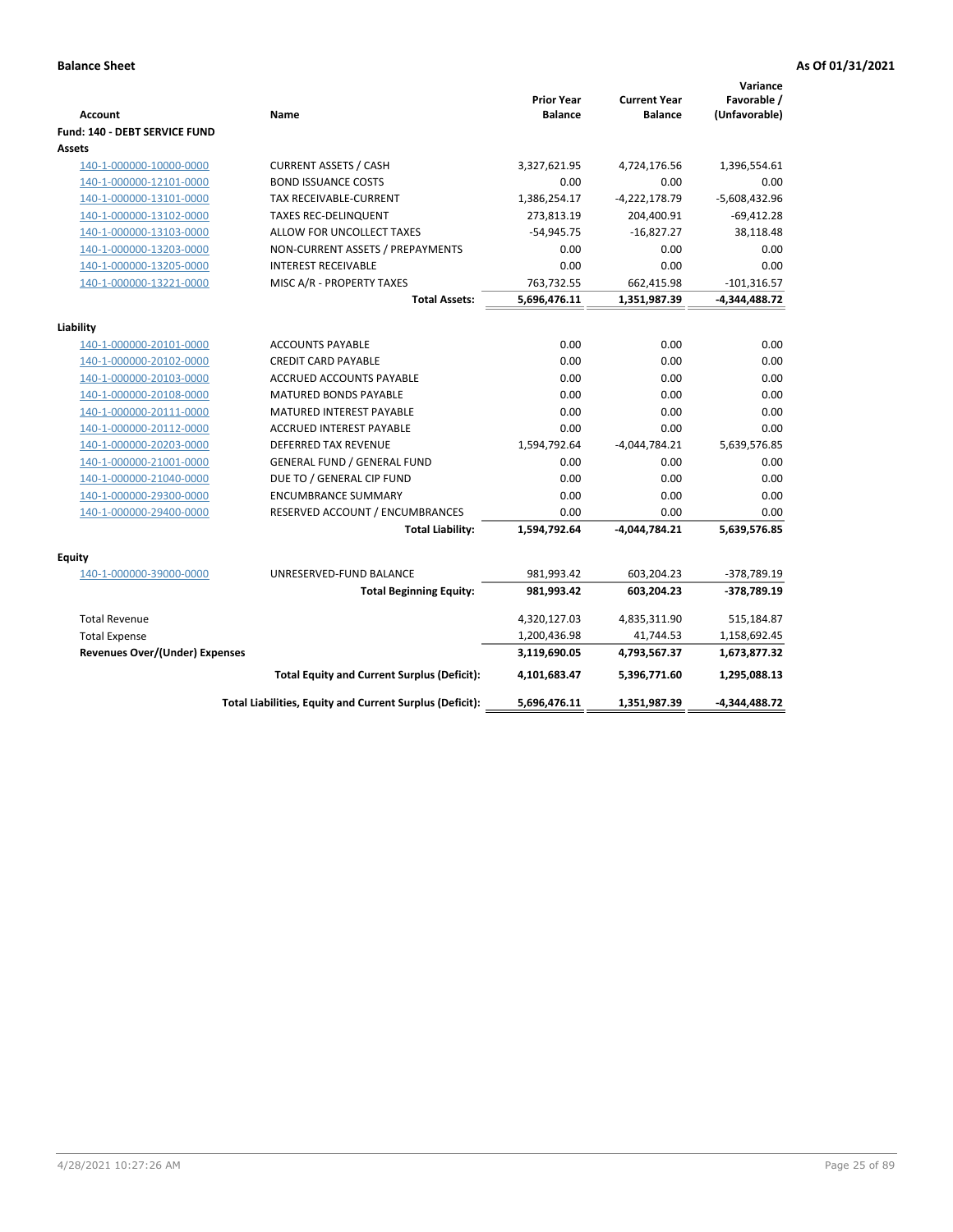| Favorable /<br><b>Prior Year</b><br><b>Current Year</b><br><b>Balance</b><br><b>Balance</b><br>(Unfavorable)<br><b>Account</b><br>Name<br>Fund: 160 - GENERAL CAPITAL IMPROVEMENT FUND<br>Assets<br><b>CURRENT ASSETS / CASH</b><br>2,776,484.19<br>$-1,565,670.63$<br>160-1-000000-10000-0000<br>1,210,813.56<br>2002 CO'S<br>255,670.28<br>160-1-000000-11402-0000<br>256,564.52<br>894.24<br>160-1-000000-11514-0000<br>EXCHANGE BLDG - TX DAILY ACCOUNT 1157<br>228,493.43<br>229,461.90<br>968.47<br>160-1-000000-11515-0000<br>2019 GO STREET BOND PROCEEDS - TX TERN<br>14,910,445.60<br>13,747,431.53<br>$-1,163,014.07$<br>0.00<br>0.00<br>160-1-000000-11517-0000<br><b>EXCHANGE BLDG - TX TERM</b><br>0.00<br>0.00<br>160-1-000000-11520-0000<br><b>CERTIFICATES OF DEPOSIT</b><br>0.00<br>0.00<br>0.00<br>160-1-000000-11602-0000<br>2001 CO<br>0.00<br>0.00<br>286.59<br>160-1-000000-11603-0000<br>2001-A CO'S<br>77,278.69<br>77,565.28<br>160-1-000000-13201-0000<br>MISC ACCTS RECEIVABLE<br>7,311.00<br>0.00<br>7,311.00<br>0.00<br>160-1-000000-13205-0000<br><b>INTEREST RECEIVABLE</b><br>0.00<br>0.00<br>160-1-000000-14035-0000<br>DEBT SERVICE / DEBT SERVICE FUND<br>0.00<br>0.00<br>0.00<br>18,255,683.19<br>15,529,147.79<br>$-2,726,535.40$<br><b>Total Assets:</b><br>Liability<br>0.00<br>160-1-000000-20101-0000<br><b>ACCOUNTS PAYABLE</b><br>0.00<br>0.00<br>160-1-000000-20102-0000<br><b>CREDIT CARD PAYABLE</b><br>0.00<br>0.00<br>0.00<br>ACCRUED ACCOUNTS PAYABLE<br>0.00<br>0.00<br>0.00<br>160-1-000000-20103-0000<br>0.00<br>0.00<br>160-1-000000-20113-0000<br><b>DEVELOPERS ESCROW</b><br>0.00<br>160-1-000000-20139-0000<br><b>RETAINAGES PAYABLE</b><br>8,992.42<br>179,337.90<br>$-170,345.48$<br>160-1-000000-20902-0000<br><b>DEFERRED GRANT REVENUE</b><br>0.00<br>0.00<br>0.00<br><b>GENERAL FUND / GENERAL FUND</b><br>0.00<br>0.00<br>160-1-000000-21001-0000<br>0.00<br>DEBT SERVICE / DUE TO DEBT SERVICE<br>0.00<br>0.00<br>0.00<br>160-1-000000-21035-0000<br>ENTERPRISE / WTR/WWTR UTILITY FUND<br>0.00<br>0.00<br>0.00<br>160-1-000000-21101-0000<br>0.00<br>0.00<br>160-1-000000-29300-0000<br><b>ENCUMBRANCE SUMMARY</b><br>0.00<br>160-1-000000-29400-0100<br>RESERVED ACCOUNT / ENCUMBRANCES<br>0.00<br>0.00<br>0.00<br>8,992.42<br>179,337.90<br>-170,345.48<br><b>Total Liability:</b><br><b>Equity</b><br>UNRESERVED-FUND BALANCE<br>160-1-000000-39000-0000<br>3,121,492.13<br>17,988,577.88<br>14,867,085.75<br><b>Total Beginning Equity:</b><br>3,121,492.13<br>17,988,577.88<br>14,867,085.75<br><b>Total Revenue</b><br>15,670,011.23<br>850,894.13<br>$-14,819,117.10$<br>544,812.59<br><b>Total Expense</b><br>3,489,662.12<br>$-2,944,849.53$<br><b>Revenues Over/(Under) Expenses</b><br>15,125,198.64<br>-2,638,767.99<br>-17,763,966.63<br><b>Total Equity and Current Surplus (Deficit):</b><br>-2,896,880.88<br>18,246,690.77<br>15,349,809.89<br>Total Liabilities, Equity and Current Surplus (Deficit):<br>18,255,683.19<br>15,529,147.79<br>-2,726,535.40 |  |  | Variance |
|----------------------------------------------------------------------------------------------------------------------------------------------------------------------------------------------------------------------------------------------------------------------------------------------------------------------------------------------------------------------------------------------------------------------------------------------------------------------------------------------------------------------------------------------------------------------------------------------------------------------------------------------------------------------------------------------------------------------------------------------------------------------------------------------------------------------------------------------------------------------------------------------------------------------------------------------------------------------------------------------------------------------------------------------------------------------------------------------------------------------------------------------------------------------------------------------------------------------------------------------------------------------------------------------------------------------------------------------------------------------------------------------------------------------------------------------------------------------------------------------------------------------------------------------------------------------------------------------------------------------------------------------------------------------------------------------------------------------------------------------------------------------------------------------------------------------------------------------------------------------------------------------------------------------------------------------------------------------------------------------------------------------------------------------------------------------------------------------------------------------------------------------------------------------------------------------------------------------------------------------------------------------------------------------------------------------------------------------------------------------------------------------------------------------------------------------------------------------------------------------------------------------------------------------------------------------------------------------------------------------------------------------------------------------------------------------------------------------------------------------------------------------------------------------------------------------------------------------------------------------------------------------------------------------------------------------------------------------------------------------------------------------------------------------|--|--|----------|
|                                                                                                                                                                                                                                                                                                                                                                                                                                                                                                                                                                                                                                                                                                                                                                                                                                                                                                                                                                                                                                                                                                                                                                                                                                                                                                                                                                                                                                                                                                                                                                                                                                                                                                                                                                                                                                                                                                                                                                                                                                                                                                                                                                                                                                                                                                                                                                                                                                                                                                                                                                                                                                                                                                                                                                                                                                                                                                                                                                                                                                              |  |  |          |
|                                                                                                                                                                                                                                                                                                                                                                                                                                                                                                                                                                                                                                                                                                                                                                                                                                                                                                                                                                                                                                                                                                                                                                                                                                                                                                                                                                                                                                                                                                                                                                                                                                                                                                                                                                                                                                                                                                                                                                                                                                                                                                                                                                                                                                                                                                                                                                                                                                                                                                                                                                                                                                                                                                                                                                                                                                                                                                                                                                                                                                              |  |  |          |
|                                                                                                                                                                                                                                                                                                                                                                                                                                                                                                                                                                                                                                                                                                                                                                                                                                                                                                                                                                                                                                                                                                                                                                                                                                                                                                                                                                                                                                                                                                                                                                                                                                                                                                                                                                                                                                                                                                                                                                                                                                                                                                                                                                                                                                                                                                                                                                                                                                                                                                                                                                                                                                                                                                                                                                                                                                                                                                                                                                                                                                              |  |  |          |
|                                                                                                                                                                                                                                                                                                                                                                                                                                                                                                                                                                                                                                                                                                                                                                                                                                                                                                                                                                                                                                                                                                                                                                                                                                                                                                                                                                                                                                                                                                                                                                                                                                                                                                                                                                                                                                                                                                                                                                                                                                                                                                                                                                                                                                                                                                                                                                                                                                                                                                                                                                                                                                                                                                                                                                                                                                                                                                                                                                                                                                              |  |  |          |
|                                                                                                                                                                                                                                                                                                                                                                                                                                                                                                                                                                                                                                                                                                                                                                                                                                                                                                                                                                                                                                                                                                                                                                                                                                                                                                                                                                                                                                                                                                                                                                                                                                                                                                                                                                                                                                                                                                                                                                                                                                                                                                                                                                                                                                                                                                                                                                                                                                                                                                                                                                                                                                                                                                                                                                                                                                                                                                                                                                                                                                              |  |  |          |
|                                                                                                                                                                                                                                                                                                                                                                                                                                                                                                                                                                                                                                                                                                                                                                                                                                                                                                                                                                                                                                                                                                                                                                                                                                                                                                                                                                                                                                                                                                                                                                                                                                                                                                                                                                                                                                                                                                                                                                                                                                                                                                                                                                                                                                                                                                                                                                                                                                                                                                                                                                                                                                                                                                                                                                                                                                                                                                                                                                                                                                              |  |  |          |
|                                                                                                                                                                                                                                                                                                                                                                                                                                                                                                                                                                                                                                                                                                                                                                                                                                                                                                                                                                                                                                                                                                                                                                                                                                                                                                                                                                                                                                                                                                                                                                                                                                                                                                                                                                                                                                                                                                                                                                                                                                                                                                                                                                                                                                                                                                                                                                                                                                                                                                                                                                                                                                                                                                                                                                                                                                                                                                                                                                                                                                              |  |  |          |
|                                                                                                                                                                                                                                                                                                                                                                                                                                                                                                                                                                                                                                                                                                                                                                                                                                                                                                                                                                                                                                                                                                                                                                                                                                                                                                                                                                                                                                                                                                                                                                                                                                                                                                                                                                                                                                                                                                                                                                                                                                                                                                                                                                                                                                                                                                                                                                                                                                                                                                                                                                                                                                                                                                                                                                                                                                                                                                                                                                                                                                              |  |  |          |
|                                                                                                                                                                                                                                                                                                                                                                                                                                                                                                                                                                                                                                                                                                                                                                                                                                                                                                                                                                                                                                                                                                                                                                                                                                                                                                                                                                                                                                                                                                                                                                                                                                                                                                                                                                                                                                                                                                                                                                                                                                                                                                                                                                                                                                                                                                                                                                                                                                                                                                                                                                                                                                                                                                                                                                                                                                                                                                                                                                                                                                              |  |  |          |
|                                                                                                                                                                                                                                                                                                                                                                                                                                                                                                                                                                                                                                                                                                                                                                                                                                                                                                                                                                                                                                                                                                                                                                                                                                                                                                                                                                                                                                                                                                                                                                                                                                                                                                                                                                                                                                                                                                                                                                                                                                                                                                                                                                                                                                                                                                                                                                                                                                                                                                                                                                                                                                                                                                                                                                                                                                                                                                                                                                                                                                              |  |  |          |
|                                                                                                                                                                                                                                                                                                                                                                                                                                                                                                                                                                                                                                                                                                                                                                                                                                                                                                                                                                                                                                                                                                                                                                                                                                                                                                                                                                                                                                                                                                                                                                                                                                                                                                                                                                                                                                                                                                                                                                                                                                                                                                                                                                                                                                                                                                                                                                                                                                                                                                                                                                                                                                                                                                                                                                                                                                                                                                                                                                                                                                              |  |  |          |
|                                                                                                                                                                                                                                                                                                                                                                                                                                                                                                                                                                                                                                                                                                                                                                                                                                                                                                                                                                                                                                                                                                                                                                                                                                                                                                                                                                                                                                                                                                                                                                                                                                                                                                                                                                                                                                                                                                                                                                                                                                                                                                                                                                                                                                                                                                                                                                                                                                                                                                                                                                                                                                                                                                                                                                                                                                                                                                                                                                                                                                              |  |  |          |
|                                                                                                                                                                                                                                                                                                                                                                                                                                                                                                                                                                                                                                                                                                                                                                                                                                                                                                                                                                                                                                                                                                                                                                                                                                                                                                                                                                                                                                                                                                                                                                                                                                                                                                                                                                                                                                                                                                                                                                                                                                                                                                                                                                                                                                                                                                                                                                                                                                                                                                                                                                                                                                                                                                                                                                                                                                                                                                                                                                                                                                              |  |  |          |
|                                                                                                                                                                                                                                                                                                                                                                                                                                                                                                                                                                                                                                                                                                                                                                                                                                                                                                                                                                                                                                                                                                                                                                                                                                                                                                                                                                                                                                                                                                                                                                                                                                                                                                                                                                                                                                                                                                                                                                                                                                                                                                                                                                                                                                                                                                                                                                                                                                                                                                                                                                                                                                                                                                                                                                                                                                                                                                                                                                                                                                              |  |  |          |
|                                                                                                                                                                                                                                                                                                                                                                                                                                                                                                                                                                                                                                                                                                                                                                                                                                                                                                                                                                                                                                                                                                                                                                                                                                                                                                                                                                                                                                                                                                                                                                                                                                                                                                                                                                                                                                                                                                                                                                                                                                                                                                                                                                                                                                                                                                                                                                                                                                                                                                                                                                                                                                                                                                                                                                                                                                                                                                                                                                                                                                              |  |  |          |
|                                                                                                                                                                                                                                                                                                                                                                                                                                                                                                                                                                                                                                                                                                                                                                                                                                                                                                                                                                                                                                                                                                                                                                                                                                                                                                                                                                                                                                                                                                                                                                                                                                                                                                                                                                                                                                                                                                                                                                                                                                                                                                                                                                                                                                                                                                                                                                                                                                                                                                                                                                                                                                                                                                                                                                                                                                                                                                                                                                                                                                              |  |  |          |
|                                                                                                                                                                                                                                                                                                                                                                                                                                                                                                                                                                                                                                                                                                                                                                                                                                                                                                                                                                                                                                                                                                                                                                                                                                                                                                                                                                                                                                                                                                                                                                                                                                                                                                                                                                                                                                                                                                                                                                                                                                                                                                                                                                                                                                                                                                                                                                                                                                                                                                                                                                                                                                                                                                                                                                                                                                                                                                                                                                                                                                              |  |  |          |
|                                                                                                                                                                                                                                                                                                                                                                                                                                                                                                                                                                                                                                                                                                                                                                                                                                                                                                                                                                                                                                                                                                                                                                                                                                                                                                                                                                                                                                                                                                                                                                                                                                                                                                                                                                                                                                                                                                                                                                                                                                                                                                                                                                                                                                                                                                                                                                                                                                                                                                                                                                                                                                                                                                                                                                                                                                                                                                                                                                                                                                              |  |  |          |
|                                                                                                                                                                                                                                                                                                                                                                                                                                                                                                                                                                                                                                                                                                                                                                                                                                                                                                                                                                                                                                                                                                                                                                                                                                                                                                                                                                                                                                                                                                                                                                                                                                                                                                                                                                                                                                                                                                                                                                                                                                                                                                                                                                                                                                                                                                                                                                                                                                                                                                                                                                                                                                                                                                                                                                                                                                                                                                                                                                                                                                              |  |  |          |
|                                                                                                                                                                                                                                                                                                                                                                                                                                                                                                                                                                                                                                                                                                                                                                                                                                                                                                                                                                                                                                                                                                                                                                                                                                                                                                                                                                                                                                                                                                                                                                                                                                                                                                                                                                                                                                                                                                                                                                                                                                                                                                                                                                                                                                                                                                                                                                                                                                                                                                                                                                                                                                                                                                                                                                                                                                                                                                                                                                                                                                              |  |  |          |
|                                                                                                                                                                                                                                                                                                                                                                                                                                                                                                                                                                                                                                                                                                                                                                                                                                                                                                                                                                                                                                                                                                                                                                                                                                                                                                                                                                                                                                                                                                                                                                                                                                                                                                                                                                                                                                                                                                                                                                                                                                                                                                                                                                                                                                                                                                                                                                                                                                                                                                                                                                                                                                                                                                                                                                                                                                                                                                                                                                                                                                              |  |  |          |
|                                                                                                                                                                                                                                                                                                                                                                                                                                                                                                                                                                                                                                                                                                                                                                                                                                                                                                                                                                                                                                                                                                                                                                                                                                                                                                                                                                                                                                                                                                                                                                                                                                                                                                                                                                                                                                                                                                                                                                                                                                                                                                                                                                                                                                                                                                                                                                                                                                                                                                                                                                                                                                                                                                                                                                                                                                                                                                                                                                                                                                              |  |  |          |
|                                                                                                                                                                                                                                                                                                                                                                                                                                                                                                                                                                                                                                                                                                                                                                                                                                                                                                                                                                                                                                                                                                                                                                                                                                                                                                                                                                                                                                                                                                                                                                                                                                                                                                                                                                                                                                                                                                                                                                                                                                                                                                                                                                                                                                                                                                                                                                                                                                                                                                                                                                                                                                                                                                                                                                                                                                                                                                                                                                                                                                              |  |  |          |
|                                                                                                                                                                                                                                                                                                                                                                                                                                                                                                                                                                                                                                                                                                                                                                                                                                                                                                                                                                                                                                                                                                                                                                                                                                                                                                                                                                                                                                                                                                                                                                                                                                                                                                                                                                                                                                                                                                                                                                                                                                                                                                                                                                                                                                                                                                                                                                                                                                                                                                                                                                                                                                                                                                                                                                                                                                                                                                                                                                                                                                              |  |  |          |
|                                                                                                                                                                                                                                                                                                                                                                                                                                                                                                                                                                                                                                                                                                                                                                                                                                                                                                                                                                                                                                                                                                                                                                                                                                                                                                                                                                                                                                                                                                                                                                                                                                                                                                                                                                                                                                                                                                                                                                                                                                                                                                                                                                                                                                                                                                                                                                                                                                                                                                                                                                                                                                                                                                                                                                                                                                                                                                                                                                                                                                              |  |  |          |
|                                                                                                                                                                                                                                                                                                                                                                                                                                                                                                                                                                                                                                                                                                                                                                                                                                                                                                                                                                                                                                                                                                                                                                                                                                                                                                                                                                                                                                                                                                                                                                                                                                                                                                                                                                                                                                                                                                                                                                                                                                                                                                                                                                                                                                                                                                                                                                                                                                                                                                                                                                                                                                                                                                                                                                                                                                                                                                                                                                                                                                              |  |  |          |
|                                                                                                                                                                                                                                                                                                                                                                                                                                                                                                                                                                                                                                                                                                                                                                                                                                                                                                                                                                                                                                                                                                                                                                                                                                                                                                                                                                                                                                                                                                                                                                                                                                                                                                                                                                                                                                                                                                                                                                                                                                                                                                                                                                                                                                                                                                                                                                                                                                                                                                                                                                                                                                                                                                                                                                                                                                                                                                                                                                                                                                              |  |  |          |
|                                                                                                                                                                                                                                                                                                                                                                                                                                                                                                                                                                                                                                                                                                                                                                                                                                                                                                                                                                                                                                                                                                                                                                                                                                                                                                                                                                                                                                                                                                                                                                                                                                                                                                                                                                                                                                                                                                                                                                                                                                                                                                                                                                                                                                                                                                                                                                                                                                                                                                                                                                                                                                                                                                                                                                                                                                                                                                                                                                                                                                              |  |  |          |
|                                                                                                                                                                                                                                                                                                                                                                                                                                                                                                                                                                                                                                                                                                                                                                                                                                                                                                                                                                                                                                                                                                                                                                                                                                                                                                                                                                                                                                                                                                                                                                                                                                                                                                                                                                                                                                                                                                                                                                                                                                                                                                                                                                                                                                                                                                                                                                                                                                                                                                                                                                                                                                                                                                                                                                                                                                                                                                                                                                                                                                              |  |  |          |
|                                                                                                                                                                                                                                                                                                                                                                                                                                                                                                                                                                                                                                                                                                                                                                                                                                                                                                                                                                                                                                                                                                                                                                                                                                                                                                                                                                                                                                                                                                                                                                                                                                                                                                                                                                                                                                                                                                                                                                                                                                                                                                                                                                                                                                                                                                                                                                                                                                                                                                                                                                                                                                                                                                                                                                                                                                                                                                                                                                                                                                              |  |  |          |
|                                                                                                                                                                                                                                                                                                                                                                                                                                                                                                                                                                                                                                                                                                                                                                                                                                                                                                                                                                                                                                                                                                                                                                                                                                                                                                                                                                                                                                                                                                                                                                                                                                                                                                                                                                                                                                                                                                                                                                                                                                                                                                                                                                                                                                                                                                                                                                                                                                                                                                                                                                                                                                                                                                                                                                                                                                                                                                                                                                                                                                              |  |  |          |
|                                                                                                                                                                                                                                                                                                                                                                                                                                                                                                                                                                                                                                                                                                                                                                                                                                                                                                                                                                                                                                                                                                                                                                                                                                                                                                                                                                                                                                                                                                                                                                                                                                                                                                                                                                                                                                                                                                                                                                                                                                                                                                                                                                                                                                                                                                                                                                                                                                                                                                                                                                                                                                                                                                                                                                                                                                                                                                                                                                                                                                              |  |  |          |
|                                                                                                                                                                                                                                                                                                                                                                                                                                                                                                                                                                                                                                                                                                                                                                                                                                                                                                                                                                                                                                                                                                                                                                                                                                                                                                                                                                                                                                                                                                                                                                                                                                                                                                                                                                                                                                                                                                                                                                                                                                                                                                                                                                                                                                                                                                                                                                                                                                                                                                                                                                                                                                                                                                                                                                                                                                                                                                                                                                                                                                              |  |  |          |
|                                                                                                                                                                                                                                                                                                                                                                                                                                                                                                                                                                                                                                                                                                                                                                                                                                                                                                                                                                                                                                                                                                                                                                                                                                                                                                                                                                                                                                                                                                                                                                                                                                                                                                                                                                                                                                                                                                                                                                                                                                                                                                                                                                                                                                                                                                                                                                                                                                                                                                                                                                                                                                                                                                                                                                                                                                                                                                                                                                                                                                              |  |  |          |
|                                                                                                                                                                                                                                                                                                                                                                                                                                                                                                                                                                                                                                                                                                                                                                                                                                                                                                                                                                                                                                                                                                                                                                                                                                                                                                                                                                                                                                                                                                                                                                                                                                                                                                                                                                                                                                                                                                                                                                                                                                                                                                                                                                                                                                                                                                                                                                                                                                                                                                                                                                                                                                                                                                                                                                                                                                                                                                                                                                                                                                              |  |  |          |
|                                                                                                                                                                                                                                                                                                                                                                                                                                                                                                                                                                                                                                                                                                                                                                                                                                                                                                                                                                                                                                                                                                                                                                                                                                                                                                                                                                                                                                                                                                                                                                                                                                                                                                                                                                                                                                                                                                                                                                                                                                                                                                                                                                                                                                                                                                                                                                                                                                                                                                                                                                                                                                                                                                                                                                                                                                                                                                                                                                                                                                              |  |  |          |
|                                                                                                                                                                                                                                                                                                                                                                                                                                                                                                                                                                                                                                                                                                                                                                                                                                                                                                                                                                                                                                                                                                                                                                                                                                                                                                                                                                                                                                                                                                                                                                                                                                                                                                                                                                                                                                                                                                                                                                                                                                                                                                                                                                                                                                                                                                                                                                                                                                                                                                                                                                                                                                                                                                                                                                                                                                                                                                                                                                                                                                              |  |  |          |
|                                                                                                                                                                                                                                                                                                                                                                                                                                                                                                                                                                                                                                                                                                                                                                                                                                                                                                                                                                                                                                                                                                                                                                                                                                                                                                                                                                                                                                                                                                                                                                                                                                                                                                                                                                                                                                                                                                                                                                                                                                                                                                                                                                                                                                                                                                                                                                                                                                                                                                                                                                                                                                                                                                                                                                                                                                                                                                                                                                                                                                              |  |  |          |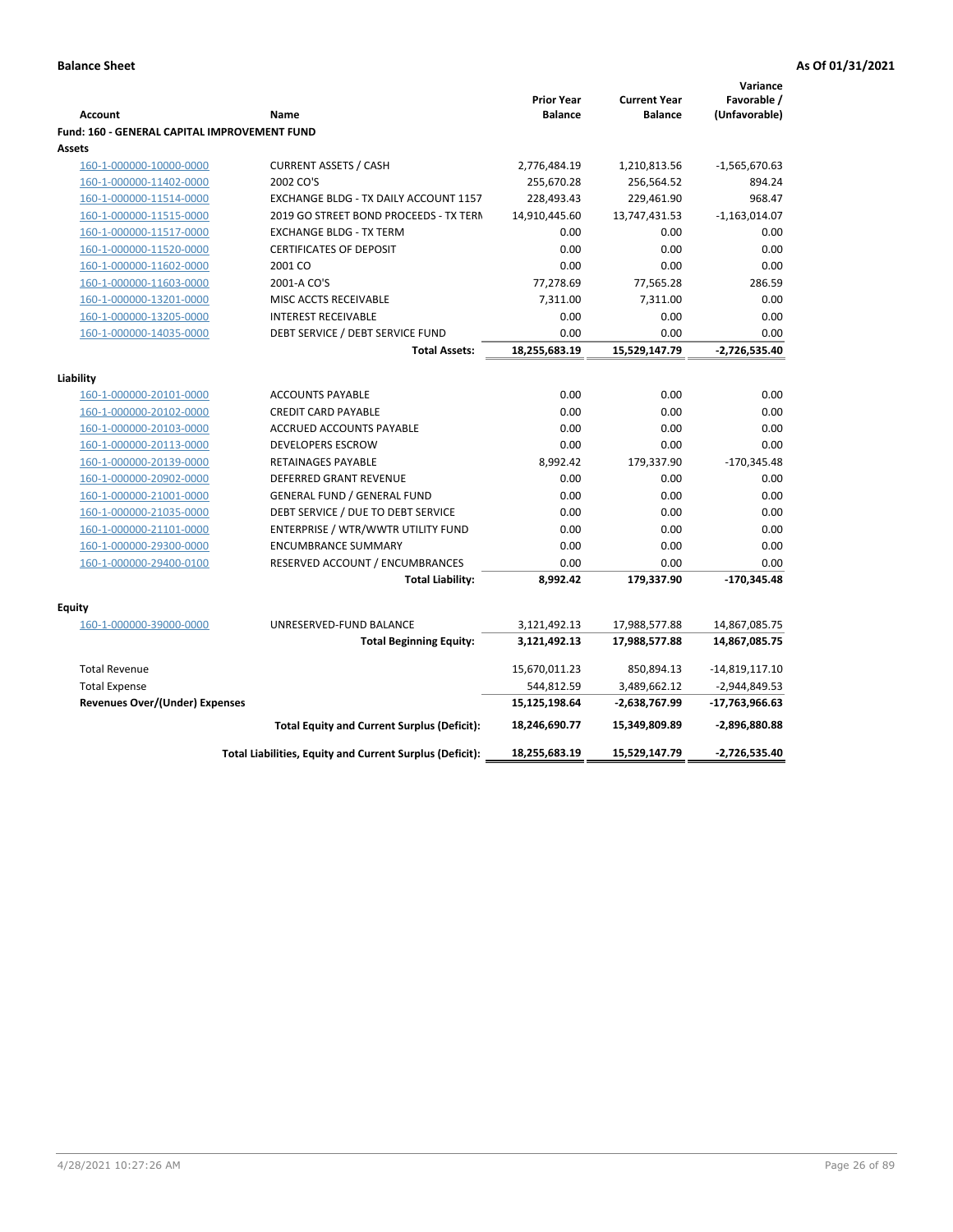| <b>Account</b>                              | Name                                                     | <b>Prior Year</b><br><b>Balance</b> | <b>Current Year</b><br><b>Balance</b> | Variance<br>Favorable /<br>(Unfavorable) |
|---------------------------------------------|----------------------------------------------------------|-------------------------------------|---------------------------------------|------------------------------------------|
| <b>Fund: 161 - STREET CONSTRUCTION FUND</b> |                                                          |                                     |                                       |                                          |
| Assets                                      |                                                          |                                     |                                       |                                          |
| 161-1-000000-10000-0000                     | <b>CURRENT ASSETS / CASH</b>                             | 871,916.13                          | $-232,617.96$                         | $-1,104,534.09$                          |
| 161-1-000000-11003-0000                     | 2010 CO'S                                                | 0.00                                | 0.00                                  | 0.00                                     |
| 161-1-000000-13205-0000                     | <b>INTEREST RECEIVABLE</b>                               | 0.00                                | 0.00                                  | 0.00                                     |
| 161-1-000000-14035-0000                     | DEBT SERVICE / DEBT SERVICE FUND                         | 0.00                                | 0.00                                  | 0.00                                     |
|                                             | <b>Total Assets:</b>                                     | 871,916.13                          | $-232,617.96$                         | $-1,104,534.09$                          |
| Liability                                   |                                                          |                                     |                                       |                                          |
| 161-1-000000-20101-0000                     | <b>ACCOUNTS PAYABLE</b>                                  | 0.00                                | 0.00                                  | 0.00                                     |
| 161-1-000000-20102-0000                     | <b>CREDIT CARD PAYABLE</b>                               | 0.00                                | 0.00                                  | 0.00                                     |
| 161-1-000000-20103-0000                     | <b>ACCRUED ACCOUNTS PAYABLE</b>                          | 0.00                                | 0.00                                  | 0.00                                     |
| 161-1-000000-20139-0000                     | <b>RETAINAGES PAYABLE</b>                                | 0.00                                | 54,497.57                             | $-54,497.57$                             |
| 161-1-000000-21001-0000                     | <b>GENERAL FUND / GENERAL FUND</b>                       | 0.00                                | 0.00                                  | 0.00                                     |
| 161-1-000000-21035-0000                     | DEBT SERVICE / DUE TO DEBT SERVICE                       | 0.00                                | 0.00                                  | 0.00                                     |
| 161-1-000000-29300-0000                     | <b>ENCUMBRANCE SUMMARY</b>                               | 0.00                                | 0.00                                  | 0.00                                     |
| 161-1-000000-29400-0100                     | RESERVED ACCOUNT / ENCUMBRANCES                          | 0.00                                | 0.00                                  | 0.00                                     |
|                                             | <b>Total Liability:</b>                                  | 0.00                                | 54.497.57                             | $-54.497.57$                             |
| <b>Equity</b>                               |                                                          |                                     |                                       |                                          |
| 161-1-000000-39000-0000                     | UNRESERVED-FUND BALANCE                                  | 869,625.59                          | 657,106.80                            | $-212,518.79$                            |
|                                             | <b>Total Beginning Equity:</b>                           | 869,625.59                          | 657,106.80                            | $-212,518.79$                            |
| <b>Total Revenue</b>                        |                                                          | 2,361.14                            | 79.94                                 | $-2,281.20$                              |
| <b>Total Expense</b>                        |                                                          | 70.60                               | 944,302.27                            | $-944,231.67$                            |
| Revenues Over/(Under) Expenses              |                                                          | 2,290.54                            | $-944,222.33$                         | $-946,512.87$                            |
|                                             | <b>Total Equity and Current Surplus (Deficit):</b>       | 871,916.13                          | $-287,115.53$                         | $-1,159,031.66$                          |
|                                             | Total Liabilities, Equity and Current Surplus (Deficit): | 871,916.13                          | $-232,617.96$                         | $-1,104,534.09$                          |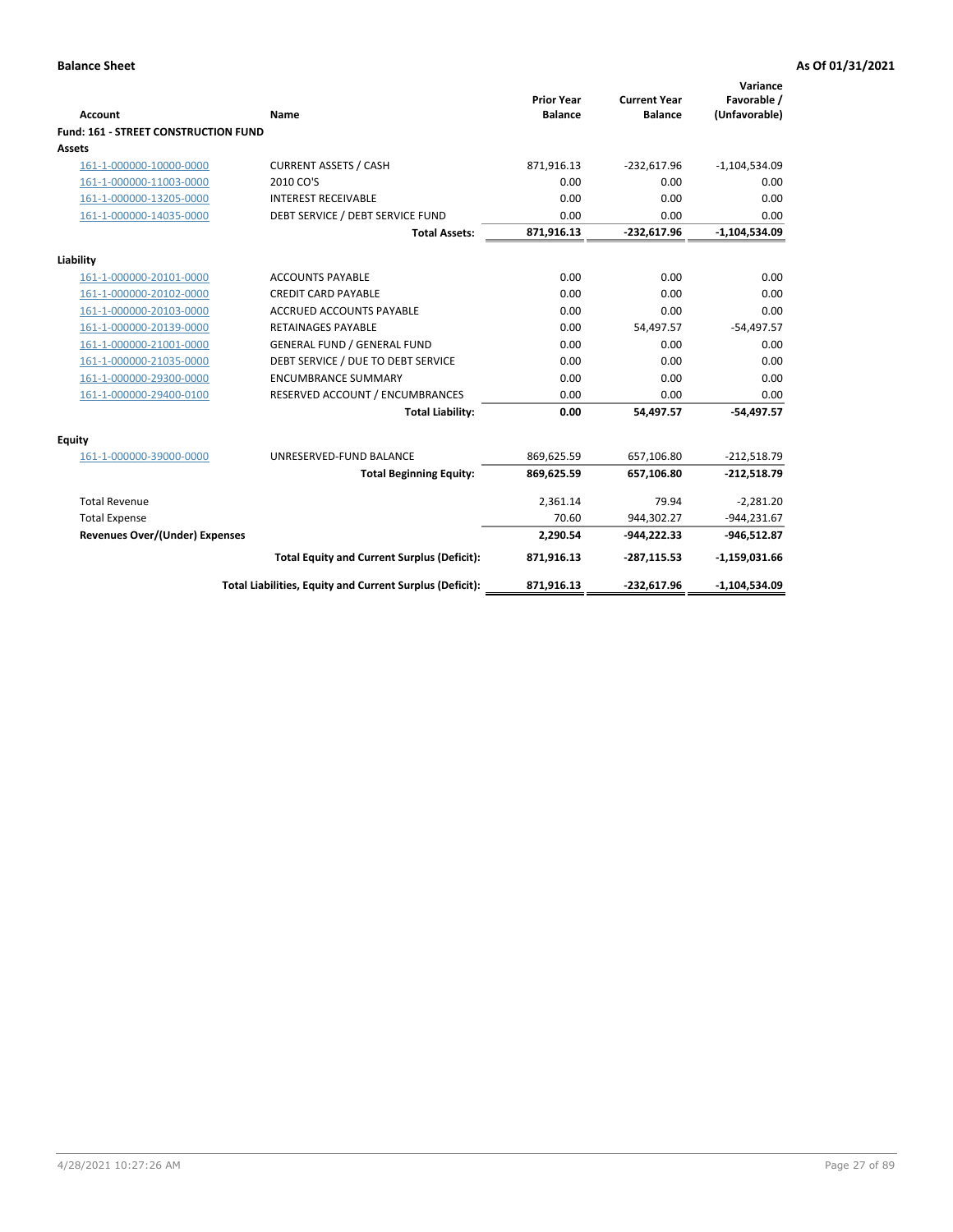| <b>Account</b>                                  | Name                                                     | <b>Prior Year</b><br><b>Balance</b> | <b>Current Year</b><br><b>Balance</b> | Variance<br>Favorable /<br>(Unfavorable) |
|-------------------------------------------------|----------------------------------------------------------|-------------------------------------|---------------------------------------|------------------------------------------|
| <b>Fund: 162 - GRAHAM PARK RENOVATIONS FUND</b> |                                                          |                                     |                                       |                                          |
| Assets                                          |                                                          |                                     |                                       |                                          |
| 162-1-000000-10000-0000                         | <b>CURRENT ASSETS / CASH</b>                             | 0.00                                | 0.00                                  | 0.00                                     |
| 162-1-000000-13201-0000                         | MISC ACCTS RECEIVABLE                                    | 0.00                                | 0.00                                  | 0.00                                     |
|                                                 | <b>Total Assets:</b>                                     | 0.00                                | 0.00                                  | 0.00                                     |
| Liability                                       |                                                          |                                     |                                       |                                          |
| 162-1-000000-20101-0000                         | <b>ACCOUNTS PAYABLE</b>                                  | 0.00                                | 0.00                                  | 0.00                                     |
| 162-1-000000-20139-0000                         | <b>RETAINAGES PAYABLE</b>                                | 0.00                                | 0.00                                  | 0.00                                     |
| 162-1-000000-20202-0000                         | <b>DEFERRED REVENUE</b>                                  | 0.00                                | 0.00                                  | 0.00                                     |
| 162-1-000000-29300-0000                         | <b>ENCUMBRANCE SUMMARY</b>                               | 0.00                                | 0.00                                  | 0.00                                     |
| 162-1-000000-29400-0000                         | RESERVED ACCOUNT / ENCUMBRANCES                          | 0.00                                | 0.00                                  | 0.00                                     |
|                                                 | <b>Total Liability:</b>                                  | 0.00                                | 0.00                                  | 0.00                                     |
| Equity                                          |                                                          |                                     |                                       |                                          |
| 162-1-000000-39000-0000                         | UNRESERVED-FUND BALANCE                                  | 0.00                                | 0.00                                  | 0.00                                     |
|                                                 | <b>Total Beginning Equity:</b>                           | 0.00                                | 0.00                                  | 0.00                                     |
| <b>Total Revenue</b>                            |                                                          | 0.00                                | 0.00                                  | 0.00                                     |
| <b>Total Expense</b>                            |                                                          | 0.00                                | 0.00                                  | 0.00                                     |
| <b>Revenues Over/(Under) Expenses</b>           |                                                          | 0.00                                | 0.00                                  | 0.00                                     |
|                                                 | <b>Total Equity and Current Surplus (Deficit):</b>       | 0.00                                | 0.00                                  | 0.00                                     |
|                                                 | Total Liabilities, Equity and Current Surplus (Deficit): | 0.00                                | 0.00                                  | 0.00                                     |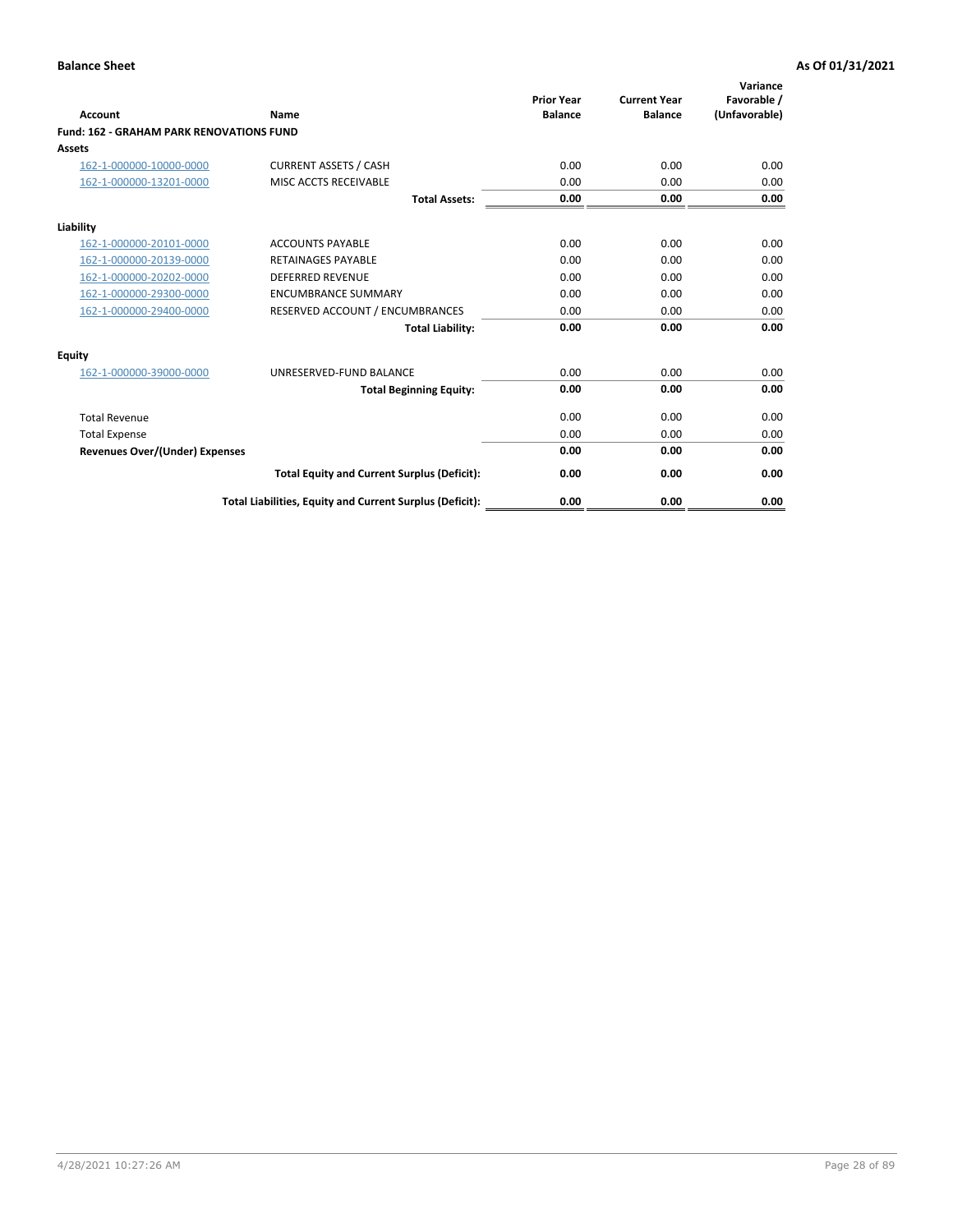|                                              |                                                          | <b>Prior Year</b> | <b>Current Year</b> | Variance<br>Favorable / |
|----------------------------------------------|----------------------------------------------------------|-------------------|---------------------|-------------------------|
| <b>Account</b>                               | Name                                                     | <b>Balance</b>    | <b>Balance</b>      | (Unfavorable)           |
| <b>Fund: 163 - SECO STIMULAS BLOCK GRANT</b> |                                                          |                   |                     |                         |
| Assets                                       |                                                          |                   |                     |                         |
| 163-1-000000-10000-0000                      | <b>CURRENT ASSETS / CASH</b>                             | 0.00              | 0.00                | 0.00                    |
| 163-1-000000-13201-0000                      | MISC ACCTS RECEIVABLE                                    | 0.00              | 0.00                | 0.00                    |
| 163-1-000000-13205-0000                      | <b>INTEREST RECEIVABLE</b>                               | 0.00              | 0.00                | 0.00                    |
|                                              | <b>Total Assets:</b>                                     | 0.00              | 0.00                | 0.00                    |
| Liability                                    |                                                          |                   |                     |                         |
| 163-1-000000-20101-0000                      | <b>ACCOUNTS PAYABLE</b>                                  | 0.00              | 0.00                | 0.00                    |
| 163-1-000000-20102-0000                      | <b>CREDIT CARD PAYABLE</b>                               | 0.00              | 0.00                | 0.00                    |
| 163-1-000000-20103-0000                      | <b>ACCRUED ACCOUNTS PAYABLE</b>                          | 0.00              | 0.00                | 0.00                    |
| 163-1-000000-20139-0000                      | <b>RETAINAGES PAYABLE</b>                                | 0.00              | 0.00                | 0.00                    |
| 163-1-000000-20902-0000                      | <b>DEFERRED GRANT REVENUE</b>                            | 0.00              | 0.00                | 0.00                    |
| 163-1-000000-29300-0000                      | <b>ENCUMBRANCE SUMMARY</b>                               | 0.00              | 0.00                | 0.00                    |
| 163-1-000000-29400-0100                      | RESERVED ACCOUNT / ENCUMBRANCES                          | 0.00              | 0.00                | 0.00                    |
|                                              | <b>Total Liability:</b>                                  | 0.00              | 0.00                | 0.00                    |
| <b>Equity</b>                                |                                                          |                   |                     |                         |
| 163-1-000000-39000-0000                      | UNRESERVED-FUND BALANCE                                  | 0.00              | 0.00                | 0.00                    |
|                                              | <b>Total Beginning Equity:</b>                           | 0.00              | 0.00                | 0.00                    |
| <b>Total Revenue</b>                         |                                                          | 0.00              | 0.00                | 0.00                    |
| <b>Total Expense</b>                         |                                                          | 0.00              | 0.00                | 0.00                    |
| Revenues Over/(Under) Expenses               |                                                          | 0.00              | 0.00                | 0.00                    |
|                                              | <b>Total Equity and Current Surplus (Deficit):</b>       | 0.00              | 0.00                | 0.00                    |
|                                              | Total Liabilities, Equity and Current Surplus (Deficit): | 0.00              | 0.00                | 0.00                    |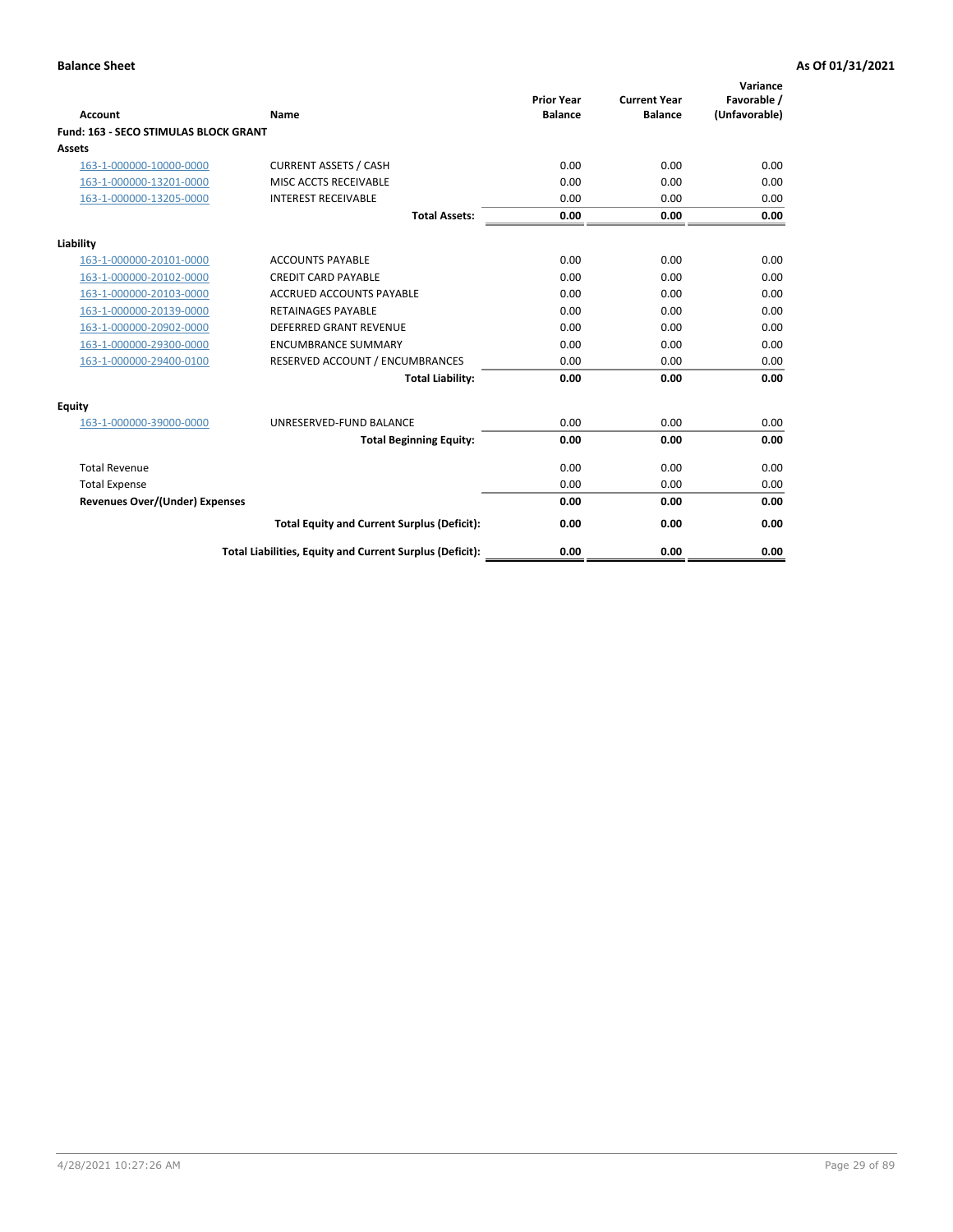| <b>Account</b>                        | Name                                                     | <b>Prior Year</b><br><b>Balance</b> | <b>Current Year</b><br><b>Balance</b> | Variance<br>Favorable /<br>(Unfavorable) |
|---------------------------------------|----------------------------------------------------------|-------------------------------------|---------------------------------------|------------------------------------------|
| Fund: 164 - 2013 CO CAPITAL FUND      |                                                          |                                     |                                       |                                          |
| Assets                                |                                                          |                                     |                                       |                                          |
| 164-1-000000-10000-0000               | <b>CURRENT ASSETS / CASH</b>                             | 32,623.03                           | 32,900.15                             | 277.12                                   |
| 164-1-000000-11508-0000               | 2013 CO'S PROJ CONST                                     | 2.076.58                            | 2.085.39                              | 8.81                                     |
| 164-1-000000-11509-0000               | 2013 CO'S DEBT SERVICE                                   | 0.00                                | 0.00                                  | 0.00                                     |
| 164-1-000000-13205-0000               | <b>INTEREST RECEIVABLE</b>                               | 0.00                                | 0.00                                  | 0.00                                     |
| 164-1-000000-14035-0000               | DEBT SERVICE / DEBT SERVICE FUND                         | 0.00                                | 0.00                                  | 0.00                                     |
|                                       | <b>Total Assets:</b>                                     | 34,699.61                           | 34,985.54                             | 285.93                                   |
| Liability                             |                                                          |                                     |                                       |                                          |
| 164-1-000000-20101-0000               | <b>ACCOUNTS PAYABLE</b>                                  | 0.00                                | 0.00                                  | 0.00                                     |
| 164-1-000000-20102-0000               | <b>CREDIT CARD PAYABLE</b>                               | 0.00                                | 0.00                                  | 0.00                                     |
| 164-1-000000-20103-0000               | <b>ACCRUED ACCOUNTS PAYABLE</b>                          | 0.00                                | 0.00                                  | 0.00                                     |
| 164-1-000000-20139-0000               | <b>RETAINAGES PAYABLE</b>                                | 0.00                                | 0.00                                  | 0.00                                     |
| 164-1-000000-21001-0000               | <b>GENERAL FUND / GENERAL FUND</b>                       | 0.00                                | 0.00                                  | 0.00                                     |
| 164-1-000000-21035-0000               | DEBT SERVICE / DUE TO DEBT SERVICE                       | 0.00                                | 0.00                                  | 0.00                                     |
| 164-1-000000-29300-0000               | <b>ENCUMBRANCE SUMMARY</b>                               | 0.00                                | 0.00                                  | 0.00                                     |
| 164-1-000000-29400-0100               | RESERVED ACCOUNT / ENCUMBRANCES                          | 0.00                                | 0.00                                  | 0.00                                     |
|                                       | <b>Total Liability:</b>                                  | 0.00                                | 0.00                                  | 0.00                                     |
| Equity                                |                                                          |                                     |                                       |                                          |
| 164-1-000000-39000-0000               | UNRESERVED-FUND BALANCE                                  | 34,601.73                           | 34,976.69                             | 374.96                                   |
|                                       | <b>Total Beginning Equity:</b>                           | 34,601.73                           | 34,976.69                             | 374.96                                   |
| <b>Total Revenue</b>                  |                                                          | 100.52                              | 10.97                                 | $-89.55$                                 |
| <b>Total Expense</b>                  |                                                          | 2.64                                | 2.12                                  | 0.52                                     |
| <b>Revenues Over/(Under) Expenses</b> |                                                          | 97.88                               | 8.85                                  | $-89.03$                                 |
|                                       | <b>Total Equity and Current Surplus (Deficit):</b>       | 34,699.61                           | 34.985.54                             | 285.93                                   |
|                                       | Total Liabilities, Equity and Current Surplus (Deficit): | 34,699.61                           | 34,985.54                             | 285.93                                   |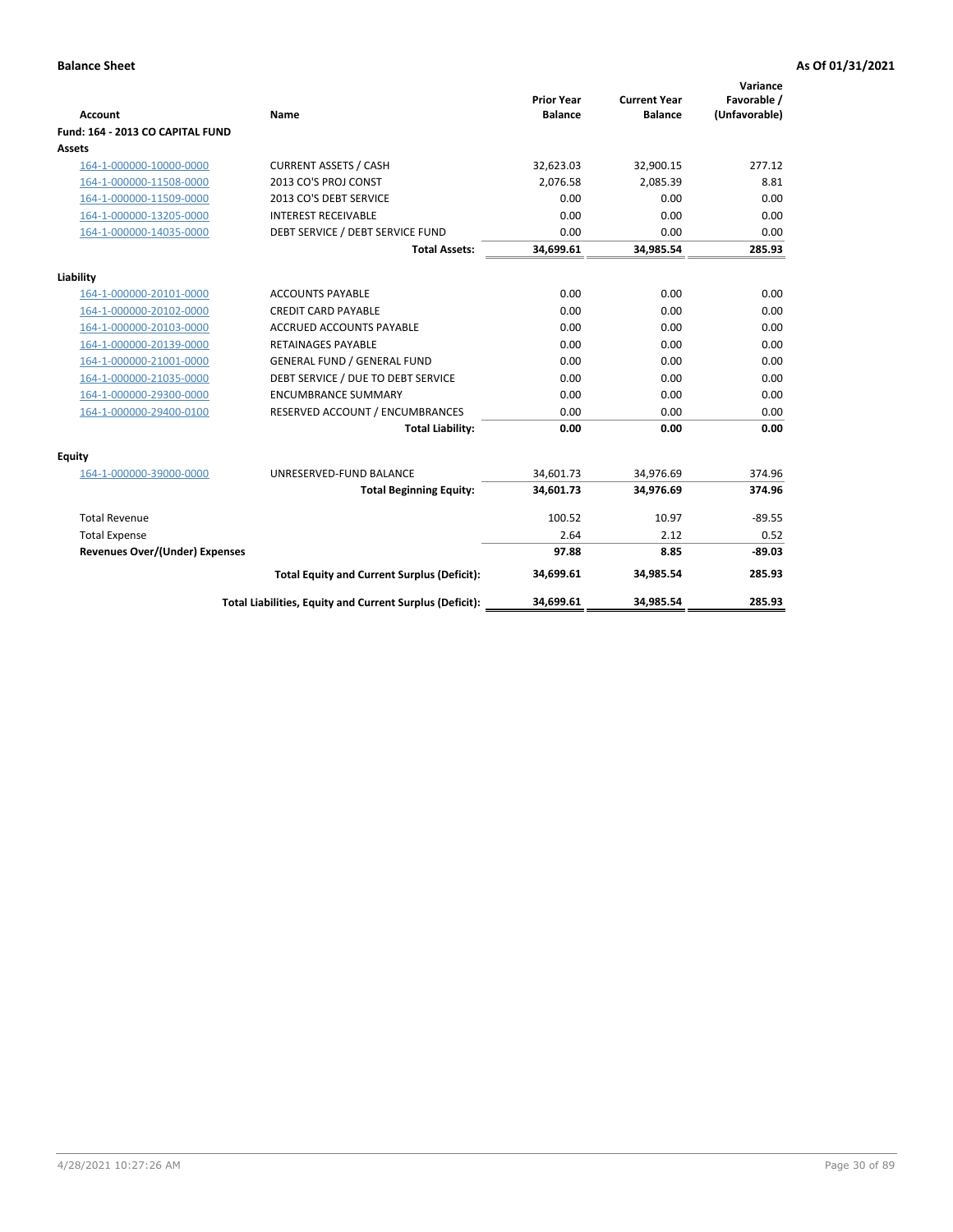| <b>Account</b>                        | Name                                                     | <b>Prior Year</b><br><b>Balance</b> | <b>Current Year</b><br><b>Balance</b> | Variance<br>Favorable /<br>(Unfavorable) |
|---------------------------------------|----------------------------------------------------------|-------------------------------------|---------------------------------------|------------------------------------------|
| Fund: 165 - 2014 GO FUND              |                                                          |                                     |                                       |                                          |
| Assets                                |                                                          |                                     |                                       |                                          |
| 165-1-000000-10000-0000               | <b>CURRENT ASSETS / CASH</b>                             | $-8,613.63$                         | $-8,613.63$                           | 0.00                                     |
| 165-1-000000-11003-0000               | 2010 CO'S                                                | 0.00                                | 0.00                                  | 0.00                                     |
| 165-1-000000-11202-0000               | 2014 GO STREET BONDS                                     | 0.00                                | 0.00                                  | 0.00                                     |
| 165-1-000000-11511-0000               | 2015 GO PROJECT CONSTRUCTION                             | 799,202.44                          | 802,589.93                            | 3,387.49                                 |
| 165-1-000000-11520-0000               | <b>CERTIFICATES OF DEPOSIT</b>                           | 0.00                                | 0.00                                  | 0.00                                     |
| 165-1-000000-11530-0000               | <b>TexasTERM CP</b>                                      | 0.00                                | 0.00                                  | 0.00                                     |
| 165-1-000000-13201-0000               | MISC ACCTS RECEIVABLE                                    | 0.00                                | 0.00                                  | 0.00                                     |
| 165-1-000000-13205-0000               | <b>INTEREST RECEIVABLE</b>                               | 0.00                                | 0.00                                  | 0.00                                     |
| 165-1-000000-14035-0000               | DEBT SERVICE / DEBT SERVICE FUND                         | 0.00                                | 0.00                                  | 0.00                                     |
|                                       | <b>Total Assets:</b>                                     | 790,588.81                          | 793,976.30                            | 3,387.49                                 |
| Liability                             |                                                          |                                     |                                       |                                          |
| 165-1-000000-20101-0000               | <b>ACCOUNTS PAYABLE</b>                                  | 0.00                                | 0.00                                  | 0.00                                     |
| 165-1-000000-20102-0000               | <b>CREDIT CARD PAYABLE</b>                               | 0.00                                | 0.00                                  | 0.00                                     |
| 165-1-000000-20103-0000               | ACCRUED ACCOUNTS PAYABLE                                 | 0.00                                | 0.00                                  | 0.00                                     |
| 165-1-000000-20139-0000               | <b>RETAINAGES PAYABLE</b>                                | 0.00                                | 0.00                                  | 0.00                                     |
| 165-1-000000-21001-0000               | <b>GENERAL FUND / GENERAL FUND</b>                       | 0.00                                | 0.00                                  | 0.00                                     |
| 165-1-000000-21035-0000               | DEBT SERVICE / DUE TO DEBT SERVICE                       | 0.00                                | 0.00                                  | 0.00                                     |
| 165-1-000000-29300-0000               | <b>ENCUMBRANCE SUMMARY</b>                               | 0.00                                | 0.00                                  | 0.00                                     |
| 165-1-000000-29400-0100               | RESERVED ACCOUNT / ENCUMBRANCES                          | 0.00                                | 0.00                                  | 0.00                                     |
|                                       | <b>Total Liability:</b>                                  | 0.00                                | 0.00                                  | 0.00                                     |
| Fquity                                |                                                          |                                     |                                       |                                          |
| 165-1-000000-39000-0000               | UNRESERVED-FUND BALANCE                                  | 785,908.22                          | 793,719.47                            | 7,811.25                                 |
|                                       | <b>Total Beginning Equity:</b>                           | 785,908.22                          | 793,719.47                            | 7,811.25                                 |
| <b>Total Revenue</b>                  |                                                          | 4,680.59                            | 256.83                                | $-4,423.76$                              |
| <b>Total Expense</b>                  |                                                          | 0.00                                | 0.00                                  | 0.00                                     |
| <b>Revenues Over/(Under) Expenses</b> |                                                          | 4,680.59                            | 256.83                                | $-4,423.76$                              |
|                                       | <b>Total Equity and Current Surplus (Deficit):</b>       | 790,588.81                          | 793,976.30                            | 3,387.49                                 |
|                                       | Total Liabilities, Equity and Current Surplus (Deficit): | 790,588.81                          | 793,976.30                            | 3.387.49                                 |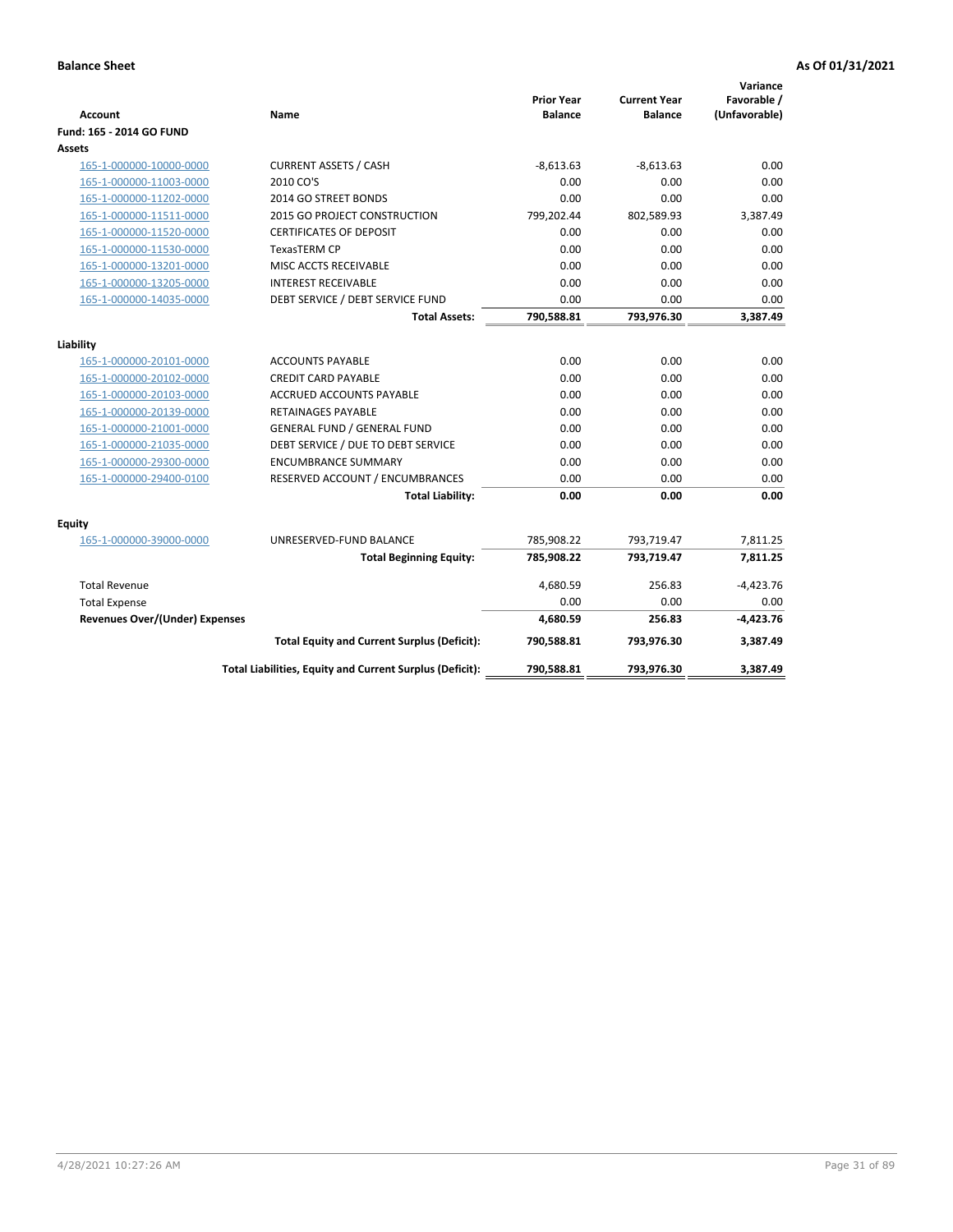|                                                              |                                                          |                                     |                                       | Variance                     |
|--------------------------------------------------------------|----------------------------------------------------------|-------------------------------------|---------------------------------------|------------------------------|
| Account                                                      | Name                                                     | <b>Prior Year</b><br><b>Balance</b> | <b>Current Year</b><br><b>Balance</b> | Favorable /<br>(Unfavorable) |
| <b>Fund: 170 - LAW ENFORCEMENT GRANT - CAPITAL PURCHASES</b> |                                                          |                                     |                                       |                              |
| <b>Assets</b>                                                |                                                          |                                     |                                       |                              |
| 170-1-000000-10000-0000                                      | <b>CURRENT ASSETS / CASH</b>                             | 0.00                                | 0.00                                  | 0.00                         |
| 170-1-000000-13201-0000                                      | MISC ACCTS RECEIVABLE                                    | 0.00                                | 0.00                                  | 0.00                         |
|                                                              | <b>Total Assets:</b>                                     | 0.00                                | 0.00                                  | 0.00                         |
| Liability                                                    |                                                          |                                     |                                       |                              |
| 170-1-000000-20101-0000                                      | <b>ACCOUNTS PAYABLE</b>                                  | 0.00                                | 0.00                                  | 0.00                         |
| 170-1-000000-20102-0000                                      | <b>CREDIT CARD PAYABLE</b>                               | 0.00                                | 0.00                                  | 0.00                         |
| 170-1-000000-20103-0000                                      | <b>ACCRUED ACCOUNTS PAYABLE</b>                          | 0.00                                | 0.00                                  | 0.00                         |
| 170-1-000000-20902-0000                                      | <b>DEFERRED GRANT REVENUE</b>                            | 0.00                                | 0.00                                  | 0.00                         |
| 170-1-000000-21001-0000                                      | <b>GENERAL FUND / GENERAL FUND</b>                       | 0.00                                | 0.00                                  | 0.00                         |
| 170-1-000000-24004-0000                                      | <b>INTEREST PAYABLE ON DEP</b>                           | 0.00                                | 0.00                                  | 0.00                         |
| 170-1-000000-29300-0000                                      | <b>ENCUMBRANCE SUMMARY</b>                               | 0.00                                | 0.00                                  | 0.00                         |
| 170-1-000000-29400-0000                                      | RESERVED ACCOUNT / ENCUMBRANCES                          | 0.00                                | 0.00                                  | 0.00                         |
|                                                              | <b>Total Liability:</b>                                  | 0.00                                | 0.00                                  | 0.00                         |
| <b>Equity</b>                                                |                                                          |                                     |                                       |                              |
| 170-1-000000-39000-0000                                      | UNRESERVED-FUND BALANCE                                  | 0.00                                | 0.00                                  | 0.00                         |
|                                                              | <b>Total Beginning Equity:</b>                           | 0.00                                | 0.00                                  | 0.00                         |
| <b>Total Revenue</b>                                         |                                                          | 0.00                                | 0.00                                  | 0.00                         |
| <b>Total Expense</b>                                         |                                                          | 0.00                                | 0.00                                  | 0.00                         |
| <b>Revenues Over/(Under) Expenses</b>                        |                                                          | 0.00                                | 0.00                                  | 0.00                         |
|                                                              | <b>Total Equity and Current Surplus (Deficit):</b>       | 0.00                                | 0.00                                  | 0.00                         |
|                                                              | Total Liabilities, Equity and Current Surplus (Deficit): | 0.00                                | 0.00                                  | 0.00                         |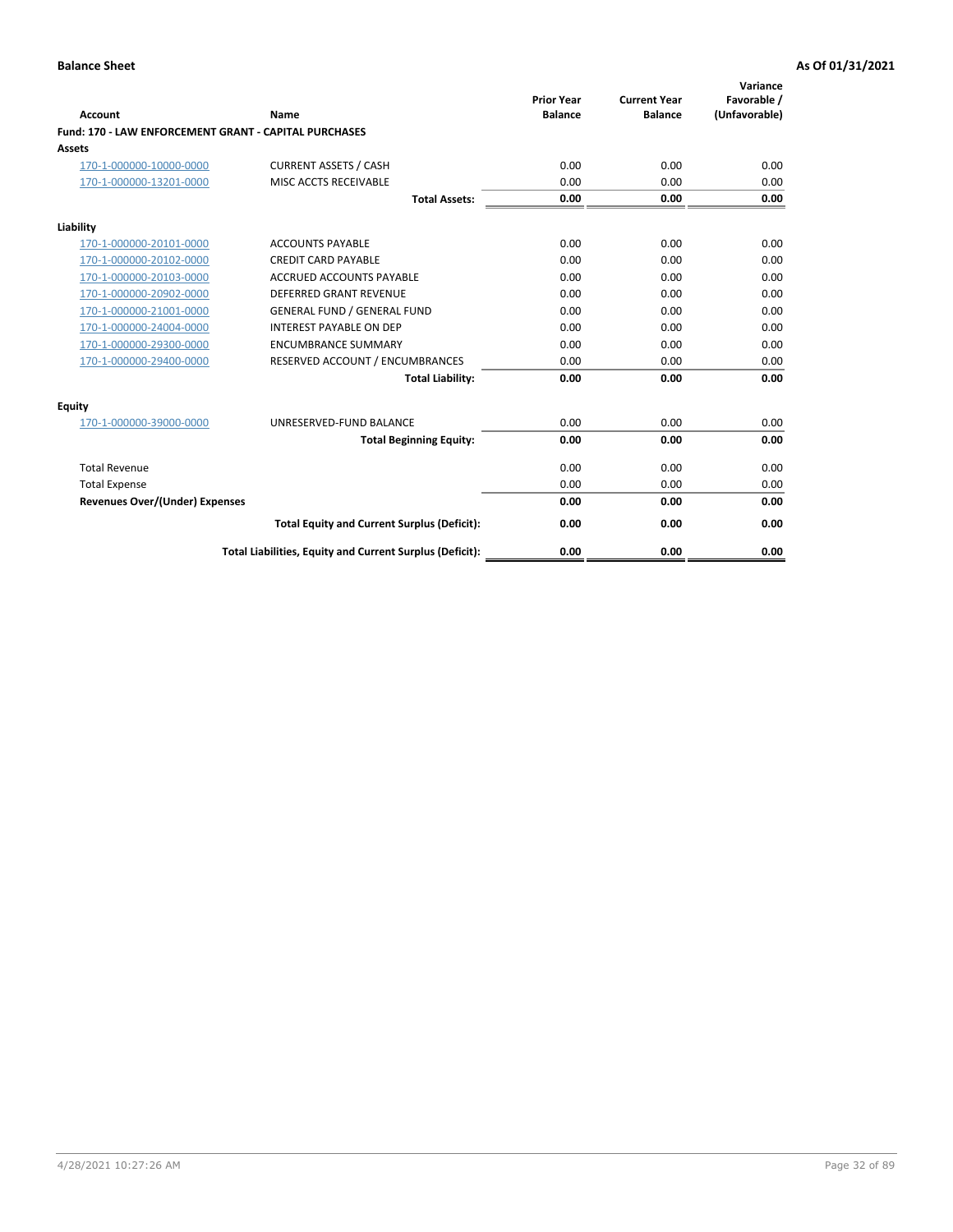| Account                                        | Name                                                     | <b>Prior Year</b><br><b>Balance</b> | <b>Current Year</b><br><b>Balance</b> | Variance<br>Favorable /<br>(Unfavorable) |
|------------------------------------------------|----------------------------------------------------------|-------------------------------------|---------------------------------------|------------------------------------------|
| <b>Fund: 171 - MAIN STREET SPECIAL REVENUE</b> |                                                          |                                     |                                       |                                          |
| Assets                                         |                                                          |                                     |                                       |                                          |
| 171-1-000000-10000-0000                        | <b>CURRENT ASSETS / CASH</b>                             | $-122, 127.97$                      | $-91,245.98$                          | 30,881.99                                |
| 171-1-000000-13201-0000                        | MISC ACCTS RECEIVABLE                                    | 0.00                                | 0.00                                  | 0.00                                     |
| 171-1-000000-13205-0000                        | <b>INTEREST RECEIVABLE</b>                               | 0.00                                | 0.00                                  | 0.00                                     |
|                                                | <b>Total Assets:</b>                                     | $-122, 127.97$                      | $-91,245.98$                          | 30,881.99                                |
| Liability                                      |                                                          |                                     |                                       |                                          |
| 171-1-000000-20101-0000                        | <b>ACCOUNTS PAYABLE</b>                                  | 0.00                                | 0.00                                  | 0.00                                     |
| 171-1-000000-20102-0000                        | <b>CREDIT CARD PAYABLE</b>                               | 0.00                                | 0.00                                  | 0.00                                     |
| 171-1-000000-20103-0000                        | <b>ACCRUED ACCOUNTS PAYABLE</b>                          | 0.00                                | 0.00                                  | 0.00                                     |
| 171-1-000000-20139-0000                        | <b>RETAINAGES PAYABLE</b>                                | 10,729.61                           | 0.00                                  | 10,729.61                                |
| 171-1-000000-20902-0000                        | <b>DEFERRED GRANT REVENUE</b>                            | 0.00                                | 0.00                                  | 0.00                                     |
| 171-1-000000-29300-0000                        | <b>ENCUMBRANCE SUMMARY</b>                               | 0.00                                | 0.00                                  | 0.00                                     |
| 171-1-000000-29400-0100                        | RESERVED ACCOUNT / ENCUMBRANCES                          | 0.00                                | 0.00                                  | 0.00                                     |
|                                                | <b>Total Liability:</b>                                  | 10,729.61                           | 0.00                                  | 10,729.61                                |
| <b>Equity</b>                                  |                                                          |                                     |                                       |                                          |
| 171-1-000000-39000-0000                        | UNRESERVED-FUND BALANCE                                  | $-48,361.48$                        | $-65.088.51$                          | $-16,727.03$                             |
|                                                | <b>Total Beginning Equity:</b>                           | $-48,361.48$                        | $-65,088.51$                          | $-16,727.03$                             |
| <b>Total Revenue</b>                           |                                                          | 25,000.00                           | 49,388.10                             | 24,388.10                                |
| <b>Total Expense</b>                           |                                                          | 109,496.10                          | 75,545.57                             | 33,950.53                                |
| Revenues Over/(Under) Expenses                 |                                                          | $-84,496.10$                        | $-26,157.47$                          | 58,338.63                                |
|                                                | <b>Total Equity and Current Surplus (Deficit):</b>       | $-132,857.58$                       | $-91,245.98$                          | 41,611.60                                |
|                                                | Total Liabilities, Equity and Current Surplus (Deficit): | -122,127.97                         | $-91.245.98$                          | 30.881.99                                |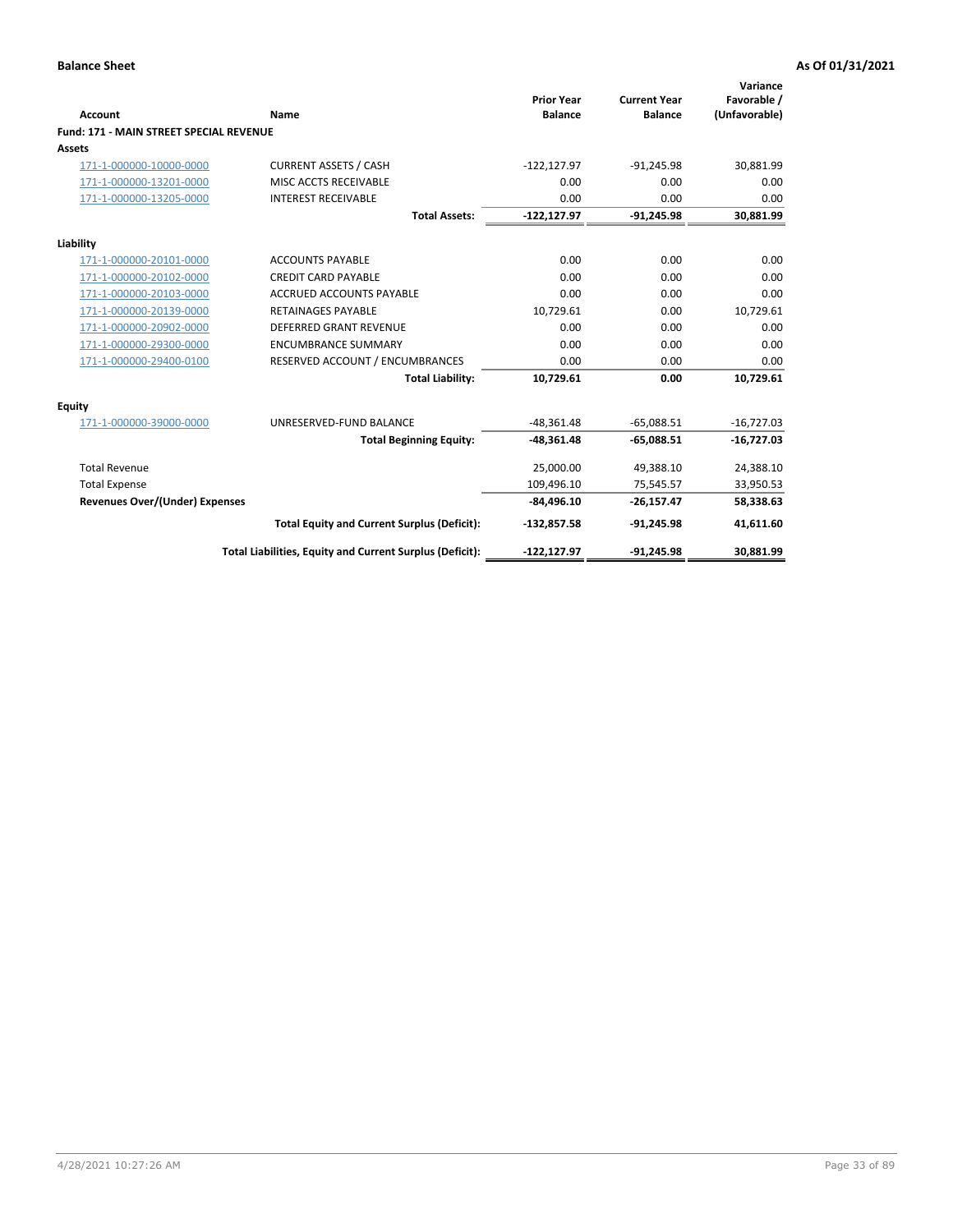|                                       |                                                          | <b>Prior Year</b> | <b>Current Year</b> | Variance<br>Favorable / |
|---------------------------------------|----------------------------------------------------------|-------------------|---------------------|-------------------------|
| <b>Account</b>                        | Name                                                     | <b>Balance</b>    | <b>Balance</b>      | (Unfavorable)           |
| <b>Fund: 172 - MINOR GRANTS FUND</b>  |                                                          |                   |                     |                         |
| Assets                                |                                                          |                   |                     |                         |
| 172-1-000000-10000-0000               | <b>CURRENT ASSETS / CASH</b>                             | 9,292.51          | 12,589.89           | 3,297.38                |
| 172-1-000000-13201-0000               | MISC ACCTS RECEIVABLE                                    | 0.00              | 0.00                | 0.00                    |
| 172-1-000000-13205-0000               | <b>INTEREST RECEIVABLE</b>                               | 0.00              | 0.00                | 0.00                    |
|                                       | <b>Total Assets:</b>                                     | 9,292.51          | 12,589.89           | 3,297.38                |
| Liability                             |                                                          |                   |                     |                         |
| 172-1-000000-20101-0000               | <b>ACCOUNTS PAYABLE</b>                                  | 0.00              | 0.00                | 0.00                    |
| 172-1-000000-20102-0000               | <b>CREDIT CARD PAYABLE</b>                               | 0.00              | 0.00                | 0.00                    |
| 172-1-000000-20103-0000               | <b>ACCRUED ACCOUNTS PAYABLE</b>                          | 0.00              | 0.00                | 0.00                    |
| 172-1-000000-20902-0000               | <b>DEFERRED GRANT REVENUE</b>                            | 0.00              | 0.00                | 0.00                    |
| 172-1-000000-29300-0000               | <b>ENCUMBRANCE SUMMARY</b>                               | 0.00              | 0.00                | 0.00                    |
| 172-1-000000-29400-0000               | RESERVED ACCOUNT / ENCUMBRANCES                          | 0.00              | 0.00                | 0.00                    |
|                                       | <b>Total Liability:</b>                                  | 0.00              | 0.00                | 0.00                    |
| Equity                                |                                                          |                   |                     |                         |
| 172-1-000000-39000-0000               | UNRESERVED-FUND BALANCE                                  | 6,343.76          | 8,589.89            | 2,246.13                |
|                                       | <b>Total Beginning Equity:</b>                           | 6,343.76          | 8,589.89            | 2,246.13                |
| <b>Total Revenue</b>                  |                                                          | 3,660.00          | 4,000.00            | 340.00                  |
| <b>Total Expense</b>                  |                                                          | 711.25            | 0.00                | 711.25                  |
| <b>Revenues Over/(Under) Expenses</b> |                                                          | 2,948.75          | 4,000.00            | 1,051.25                |
|                                       | <b>Total Equity and Current Surplus (Deficit):</b>       | 9,292.51          | 12.589.89           | 3,297.38                |
|                                       | Total Liabilities, Equity and Current Surplus (Deficit): | 9,292.51          | 12,589.89           | 3,297.38                |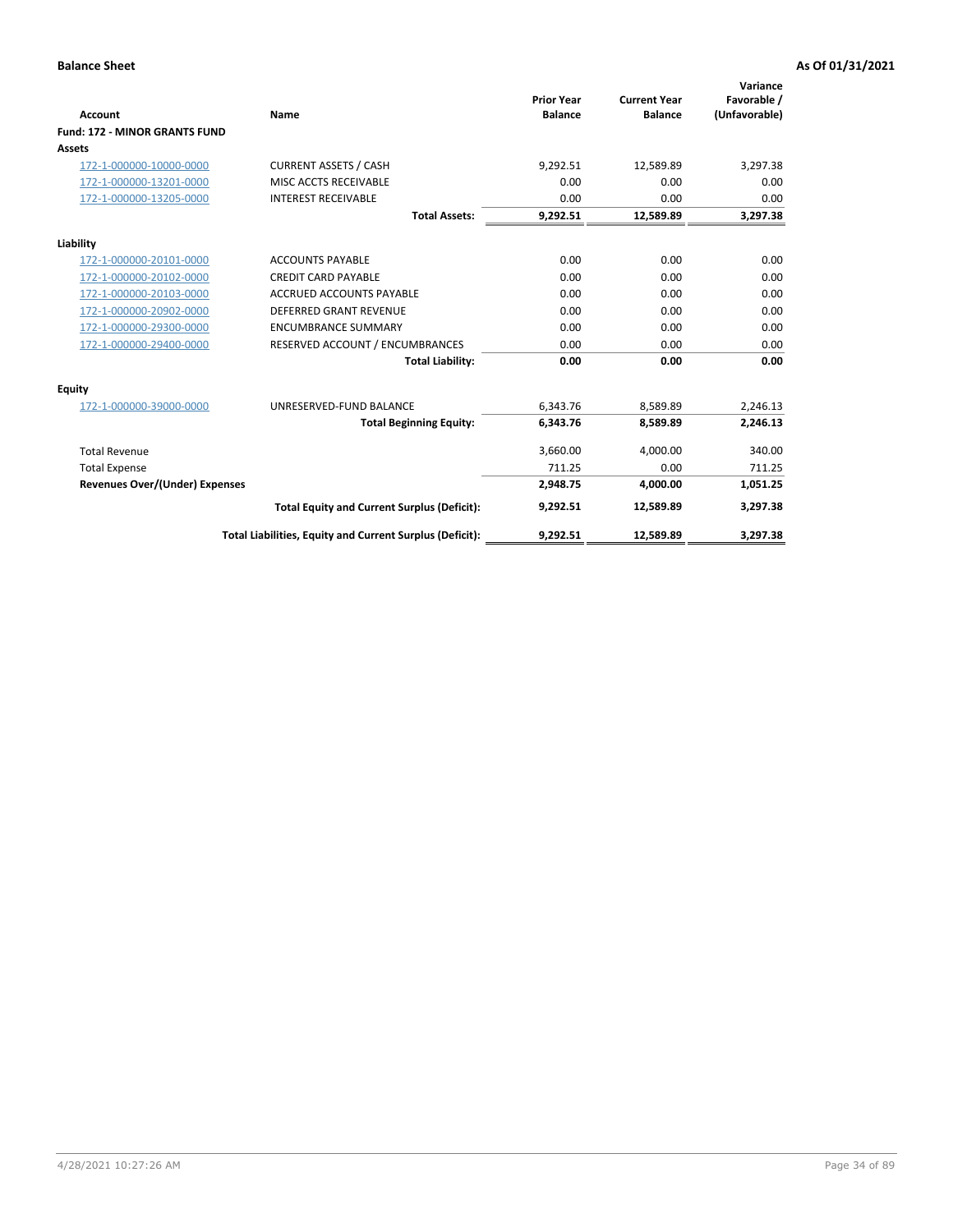| <b>Account</b>                         | Name                                                     | <b>Prior Year</b><br><b>Balance</b> | <b>Current Year</b><br><b>Balance</b> | Variance<br>Favorable /<br>(Unfavorable) |
|----------------------------------------|----------------------------------------------------------|-------------------------------------|---------------------------------------|------------------------------------------|
| <b>Fund: 173 - FL YOUNG FOUNDATION</b> |                                                          |                                     |                                       |                                          |
| Assets                                 |                                                          |                                     |                                       |                                          |
| 173-1-000000-10000-0000                | <b>CURRENT ASSETS / CASH</b>                             | 0.00                                | 0.00                                  | 0.00                                     |
| 173-1-000000-13201-0000                | MISC ACCTS RECEIVABLE                                    | 0.00                                | 0.00                                  | 0.00                                     |
|                                        | <b>Total Assets:</b>                                     | 0.00                                | 0.00                                  | 0.00                                     |
| Liability                              |                                                          |                                     |                                       |                                          |
| 173-1-000000-20101-0000                | <b>ACCOUNTS PAYABLE</b>                                  | 0.00                                | 0.00                                  | 0.00                                     |
| 173-1-000000-20102-0000                | <b>CREDIT CARD PAYABLE</b>                               | 0.00                                | 0.00                                  | 0.00                                     |
| 173-1-000000-20902-0000                | <b>DEFERRED GRANT REVENUE</b>                            | 0.00                                | 0.00                                  | 0.00                                     |
| 173-1-000000-29300-0000                | <b>ENCUMBRANCE SUMMARY</b>                               | 0.00                                | 0.00                                  | 0.00                                     |
| 173-1-000000-29400-0000                | RESERVED ACCOUNT / ENCUMBRANCES                          | 0.00                                | 0.00                                  | 0.00                                     |
|                                        | <b>Total Liability:</b>                                  | 0.00                                | 0.00                                  | 0.00                                     |
| Equity                                 |                                                          |                                     |                                       |                                          |
| 173-1-000000-39000-0000                | UNRESERVED-FUND BALANCE                                  | 0.00                                | 0.00                                  | 0.00                                     |
|                                        | <b>Total Beginning Equity:</b>                           | 0.00                                | 0.00                                  | 0.00                                     |
| <b>Total Revenue</b>                   |                                                          | 0.00                                | 0.00                                  | 0.00                                     |
| <b>Total Expense</b>                   |                                                          | 0.00                                | 0.00                                  | 0.00                                     |
| <b>Revenues Over/(Under) Expenses</b>  |                                                          | 0.00                                | 0.00                                  | 0.00                                     |
|                                        | <b>Total Equity and Current Surplus (Deficit):</b>       | 0.00                                | 0.00                                  | 0.00                                     |
|                                        | Total Liabilities, Equity and Current Surplus (Deficit): | 0.00                                | 0.00                                  | 0.00                                     |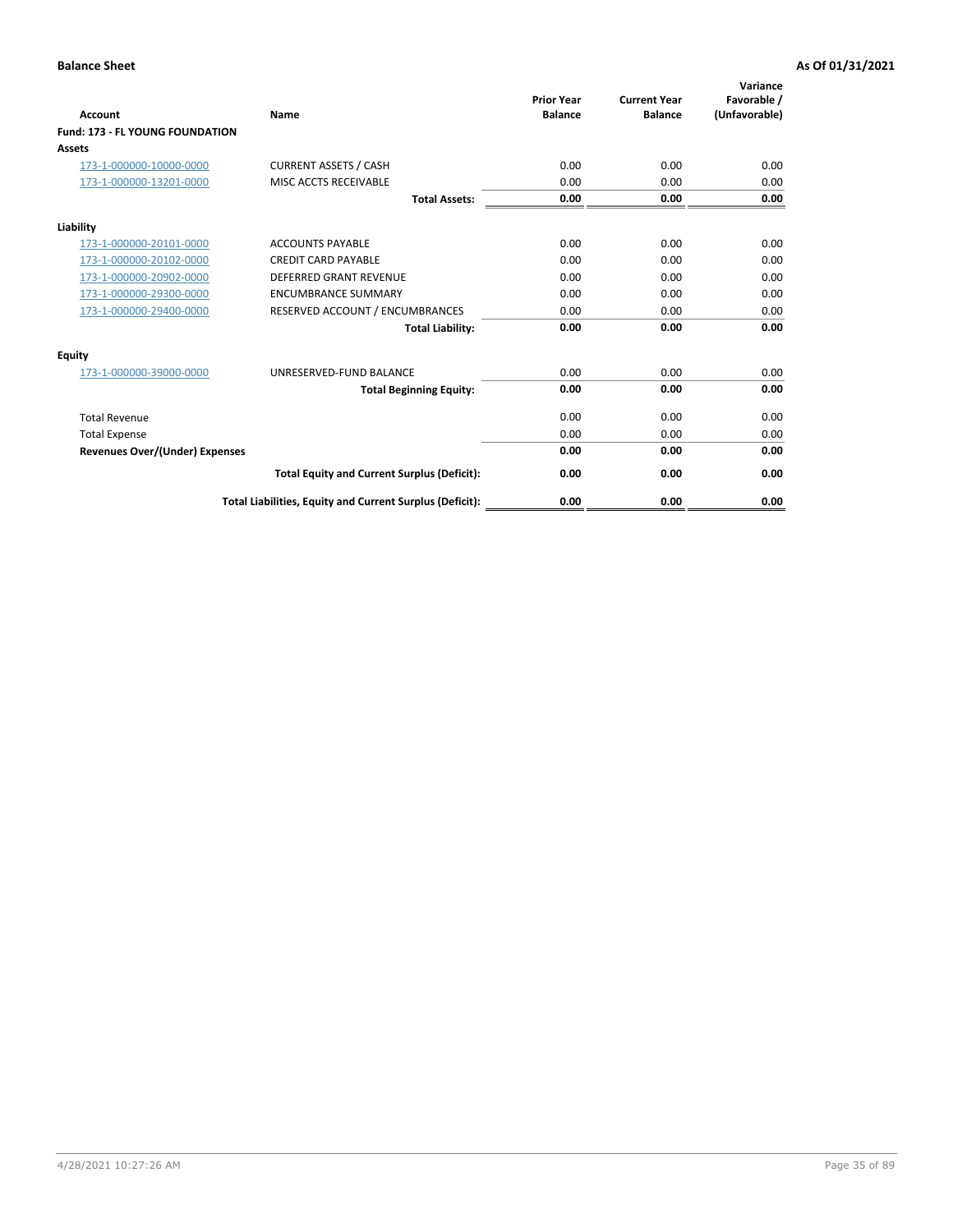|                                       |                                                          |                                     |                                       | Variance                     |
|---------------------------------------|----------------------------------------------------------|-------------------------------------|---------------------------------------|------------------------------|
| <b>Account</b>                        | <b>Name</b>                                              | <b>Prior Year</b><br><b>Balance</b> | <b>Current Year</b><br><b>Balance</b> | Favorable /<br>(Unfavorable) |
| <b>Fund: 174 - FEMA GRANT</b>         |                                                          |                                     |                                       |                              |
| Assets                                |                                                          |                                     |                                       |                              |
| 174-1-000000-10000-0000               | <b>CURRENT ASSETS / CASH</b>                             | 0.00                                | 0.00                                  | 0.00                         |
| 174-1-000000-13201-0000               | MISC ACCTS RECEIVABLE                                    | 0.00                                | 0.00                                  | 0.00                         |
| 174-1-000000-13205-0000               | <b>INTEREST RECEIVABLE</b>                               | 0.00                                | 0.00                                  | 0.00                         |
|                                       | <b>Total Assets:</b>                                     | 0.00                                | 0.00                                  | 0.00                         |
| Liability                             |                                                          |                                     |                                       |                              |
| 174-1-000000-20101-0000               | <b>ACCOUNTS PAYABLE</b>                                  | 0.00                                | 0.00                                  | 0.00                         |
| 174-1-000000-20102-0000               | <b>CREDIT CARD PAYABLE</b>                               | 0.00                                | 0.00                                  | 0.00                         |
| 174-1-000000-20103-0000               | <b>ACCRUED ACCOUNTS PAYABLE</b>                          | 0.00                                | 0.00                                  | 0.00                         |
| 174-1-000000-20902-0000               | <b>DEFERRED GRANT REVENUE</b>                            | 0.00                                | 0.00                                  | 0.00                         |
| 174-1-000000-29300-0000               | <b>ENCUMBRANCE SUMMARY</b>                               | 0.00                                | 0.00                                  | 0.00                         |
| 174-1-000000-29400-0000               | RESERVED ACCOUNT / ENCUMBRANCES                          | 0.00                                | 0.00                                  | 0.00                         |
|                                       | <b>Total Liability:</b>                                  | 0.00                                | 0.00                                  | 0.00                         |
| Equity                                |                                                          |                                     |                                       |                              |
| 174-1-000000-39000-0000               | UNRESERVED-FUND BALANCE                                  | 0.00                                | 0.00                                  | 0.00                         |
|                                       | <b>Total Beginning Equity:</b>                           | 0.00                                | 0.00                                  | 0.00                         |
| <b>Total Revenue</b>                  |                                                          | 0.00                                | 0.00                                  | 0.00                         |
| <b>Total Expense</b>                  |                                                          | 0.00                                | 0.00                                  | 0.00                         |
| <b>Revenues Over/(Under) Expenses</b> |                                                          | 0.00                                | 0.00                                  | 0.00                         |
|                                       | <b>Total Equity and Current Surplus (Deficit):</b>       | 0.00                                | 0.00                                  | 0.00                         |
|                                       | Total Liabilities, Equity and Current Surplus (Deficit): | 0.00                                | 0.00                                  | 0.00                         |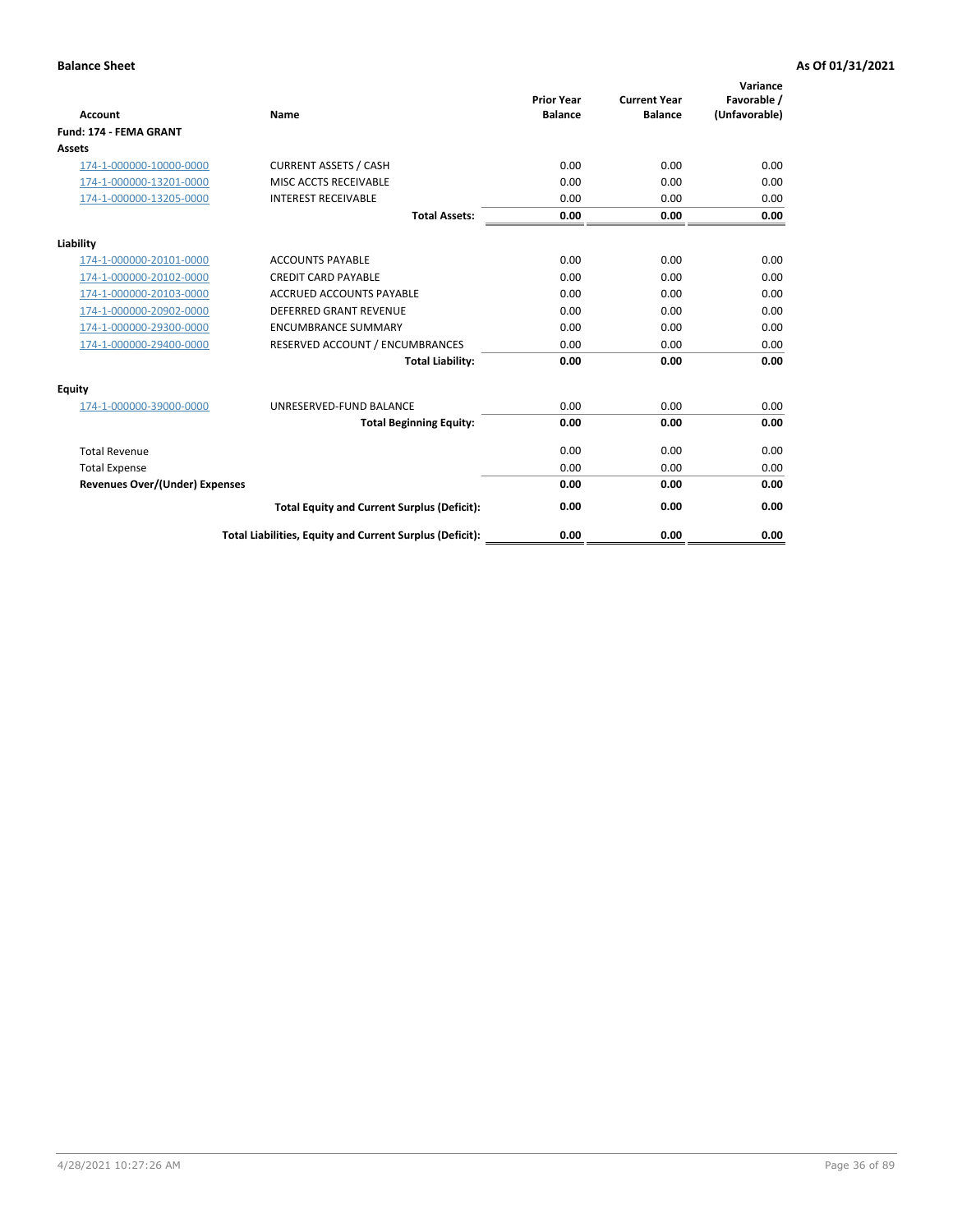|                                            |                                                          | <b>Prior Year</b> | <b>Current Year</b> | Variance<br>Favorable / |
|--------------------------------------------|----------------------------------------------------------|-------------------|---------------------|-------------------------|
| Account                                    | Name                                                     | <b>Balance</b>    | <b>Balance</b>      | (Unfavorable)           |
| Fund: 175 - JUSTICE ASSISTANCE GRANT - JAG |                                                          |                   |                     |                         |
| Assets                                     |                                                          |                   |                     |                         |
| 175-1-000000-10000-0000                    | <b>CURRENT ASSETS / CASH</b>                             | 13,761.65         | 13,761.65           | 0.00                    |
| 175-1-000000-13201-0000                    | MISC ACCTS RECEIVABLE                                    | 0.00              | 0.00                | 0.00                    |
|                                            | <b>Total Assets:</b>                                     | 13,761.65         | 13,761.65           | 0.00                    |
| Liability                                  |                                                          |                   |                     |                         |
| 175-1-000000-20101-0000                    | <b>ACCOUNTS PAYABLE</b>                                  | 0.00              | 0.00                | 0.00                    |
| 175-1-000000-20102-0000                    | <b>CREDIT CARD PAYABLE</b>                               | 0.00              | 0.00                | 0.00                    |
| 175-1-000000-20902-0000                    | <b>DEFERRED GRANT REVENUE</b>                            | 0.00              | 0.00                | 0.00                    |
| 175-1-000000-29300-0000                    | <b>ENCUMBRANCE SUMMARY</b>                               | 0.00              | 0.00                | 0.00                    |
| 175-1-000000-29400-0000                    | RESERVED ACCOUNT / ENCUMBRANCES                          | 0.00              | 0.00                | 0.00                    |
|                                            | <b>Total Liability:</b>                                  | 0.00              | 0.00                | 0.00                    |
| Equity                                     |                                                          |                   |                     |                         |
| 175-1-000000-39000-0000                    | UNRESERVED-FUND BALANCE                                  | 2,208.65          | 13,761.65           | 11,553.00               |
|                                            | <b>Total Beginning Equity:</b>                           | 2,208.65          | 13,761.65           | 11,553.00               |
| <b>Total Revenue</b>                       |                                                          | 11,553.00         | 0.00                | $-11,553.00$            |
| <b>Total Expense</b>                       |                                                          | 0.00              | 0.00                | 0.00                    |
| <b>Revenues Over/(Under) Expenses</b>      |                                                          | 11,553.00         | 0.00                | $-11,553.00$            |
|                                            | <b>Total Equity and Current Surplus (Deficit):</b>       | 13,761.65         | 13,761.65           | 0.00                    |
|                                            | Total Liabilities, Equity and Current Surplus (Deficit): | 13,761.65         | 13,761.65           | 0.00                    |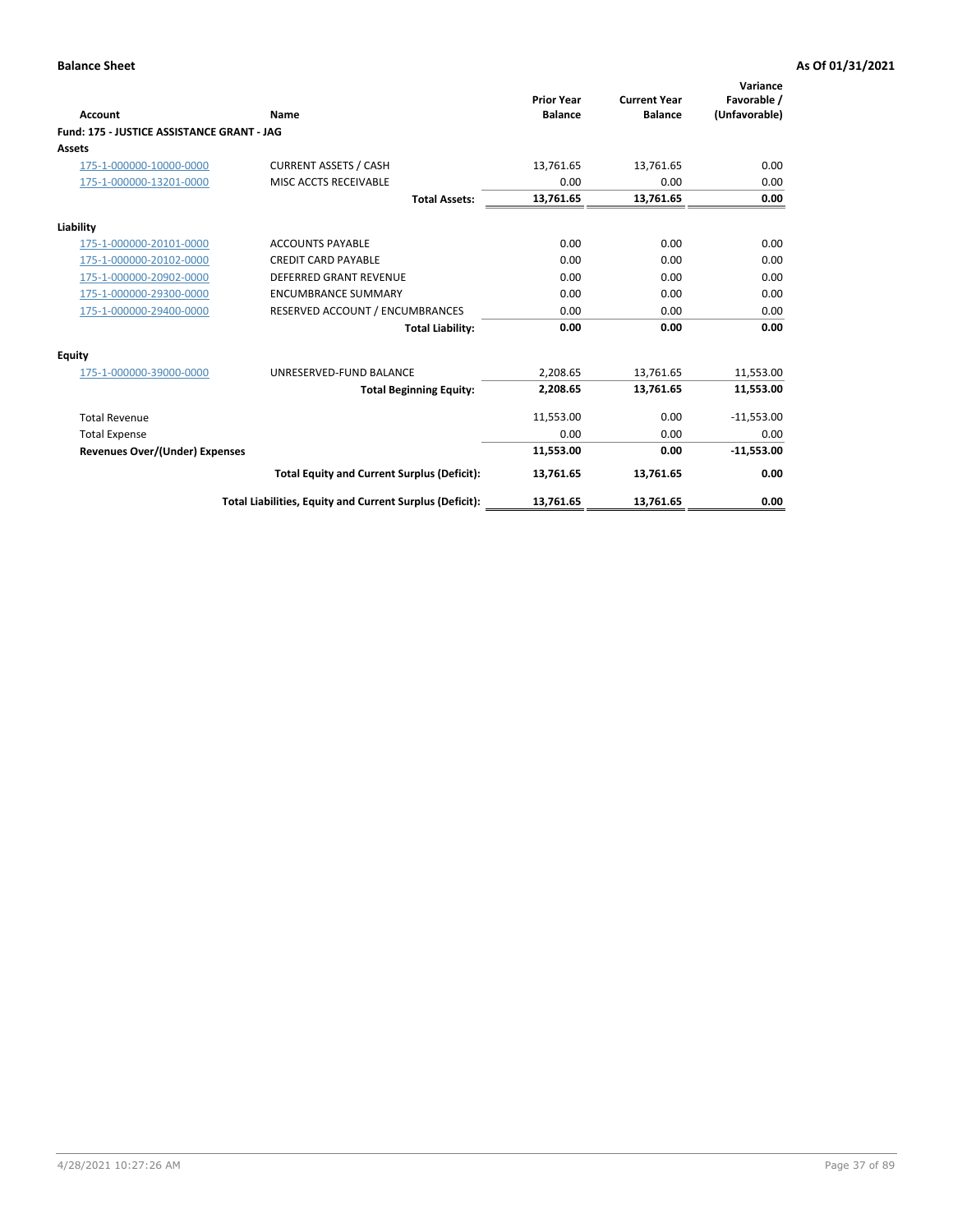| Account                               | Name                                                     | <b>Prior Year</b><br><b>Balance</b> | <b>Current Year</b><br><b>Balance</b> | Variance<br>Favorable /<br>(Unfavorable) |
|---------------------------------------|----------------------------------------------------------|-------------------------------------|---------------------------------------|------------------------------------------|
| <b>Fund: 176 - HOME GRANT FUND</b>    |                                                          |                                     |                                       |                                          |
| Assets                                |                                                          |                                     |                                       |                                          |
| 176-1-000000-10000-0000               | <b>CURRENT ASSETS / CASH</b>                             | 0.00                                | 0.00                                  | 0.00                                     |
| 176-1-000000-13201-0000               | MISC ACCTS RECEIVABLE                                    | 0.00                                | 0.00                                  | 0.00                                     |
| 176-1-000000-13205-0000               | <b>INTEREST RECEIVABLE</b>                               | 0.00                                | 0.00                                  | 0.00                                     |
|                                       | <b>Total Assets:</b>                                     | 0.00                                | 0.00                                  | 0.00                                     |
| Liability                             |                                                          |                                     |                                       |                                          |
| 176-1-000000-20101-0000               | <b>ACCOUNTS PAYABLE</b>                                  | 0.00                                | 0.00                                  | 0.00                                     |
| 176-1-000000-20102-0000               | <b>CREDIT CARD PAYABLE</b>                               | 0.00                                | 0.00                                  | 0.00                                     |
| 176-1-000000-20103-0000               | <b>ACCRUED ACCOUNTS PAYABLE</b>                          | 0.00                                | 0.00                                  | 0.00                                     |
| 176-1-000000-20902-0000               | <b>DEFERRED GRANT REVENUE</b>                            | 0.00                                | 0.00                                  | 0.00                                     |
| 176-1-000000-29300-0000               | <b>ENCUMBRANCE SUMMARY</b>                               | 0.00                                | 0.00                                  | 0.00                                     |
| 176-1-000000-29400-0000               | RESERVED ACCOUNT / ENCUMBRANCES                          | 0.00                                | 0.00                                  | 0.00                                     |
|                                       | <b>Total Liability:</b>                                  | 0.00                                | 0.00                                  | 0.00                                     |
| Equity                                |                                                          |                                     |                                       |                                          |
| 176-1-000000-39000-0000               | UNRESERVED-FUND BALANCE                                  | 0.00                                | 0.00                                  | 0.00                                     |
|                                       | <b>Total Beginning Equity:</b>                           | 0.00                                | 0.00                                  | 0.00                                     |
| <b>Total Revenue</b>                  |                                                          | 0.00                                | 0.00                                  | 0.00                                     |
| <b>Total Expense</b>                  |                                                          | 0.00                                | 0.00                                  | 0.00                                     |
| <b>Revenues Over/(Under) Expenses</b> |                                                          | 0.00                                | 0.00                                  | 0.00                                     |
|                                       | <b>Total Equity and Current Surplus (Deficit):</b>       | 0.00                                | 0.00                                  | 0.00                                     |
|                                       | Total Liabilities, Equity and Current Surplus (Deficit): | 0.00                                | 0.00                                  | 0.00                                     |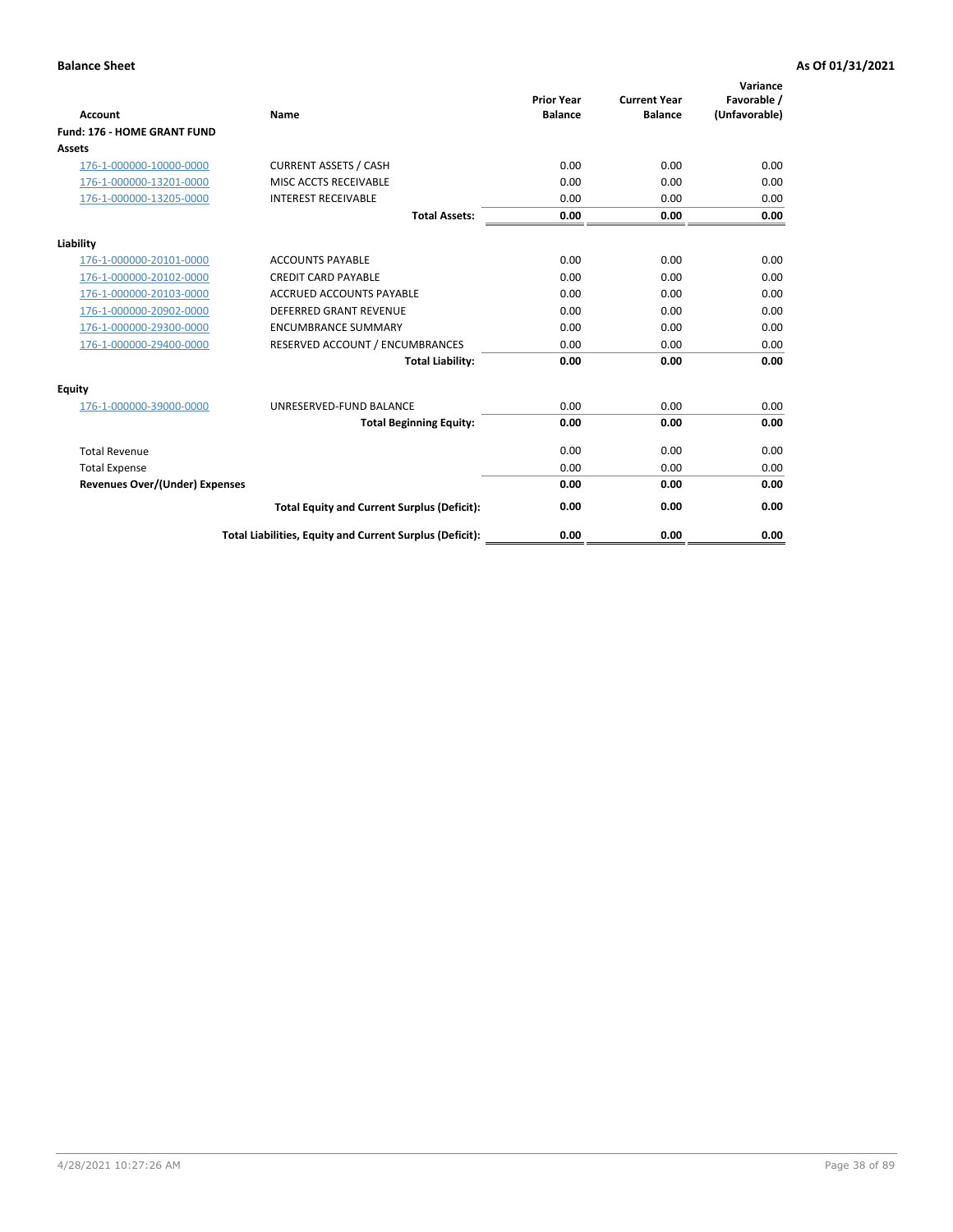| Account                                        | Name                                                     | <b>Prior Year</b><br><b>Balance</b> | <b>Current Year</b><br><b>Balance</b> | Variance<br>Favorable /<br>(Unfavorable) |
|------------------------------------------------|----------------------------------------------------------|-------------------------------------|---------------------------------------|------------------------------------------|
| <b>Fund: 177 - SAFE ROUTES TO SCHOOL GRANT</b> |                                                          |                                     |                                       |                                          |
| <b>Assets</b>                                  |                                                          |                                     |                                       |                                          |
| 177-1-000000-10000-0000                        | <b>CURRENT ASSETS / CASH</b>                             | 0.00                                | 0.00                                  | 0.00                                     |
| 177-1-000000-13201-0000                        | MISC ACCTS RECEIVABLE                                    | 0.00                                | 0.00                                  | 0.00                                     |
| 177-1-000000-13205-0000                        | <b>INTEREST RECEIVABLE</b>                               | 0.00                                | 0.00                                  | 0.00                                     |
|                                                | <b>Total Assets:</b>                                     | 0.00                                | 0.00                                  | 0.00                                     |
| Liability                                      |                                                          |                                     |                                       |                                          |
| 177-1-000000-20101-0000                        | <b>ACCOUNTS PAYABLE</b>                                  | 0.00                                | 0.00                                  | 0.00                                     |
| 177-1-000000-20102-0000                        | <b>CREDIT CARD PAYABLE</b>                               | 0.00                                | 0.00                                  | 0.00                                     |
| 177-1-000000-20139-0000                        | <b>RETAINAGES PAYABLE</b>                                | 0.00                                | 0.00                                  | 0.00                                     |
| 177-1-000000-20902-0000                        | <b>DEFERRED GRANT REVENUE</b>                            | 0.00                                | 0.00                                  | 0.00                                     |
|                                                | <b>Total Liability:</b>                                  | 0.00                                | 0.00                                  | 0.00                                     |
| Equity                                         |                                                          |                                     |                                       |                                          |
| 177-1-000000-39000-0000                        | UNRESERVED-FUND BALANCE                                  | 0.00                                | 0.00                                  | 0.00                                     |
|                                                | <b>Total Beginning Equity:</b>                           | 0.00                                | 0.00                                  | 0.00                                     |
| <b>Total Revenue</b>                           |                                                          | 0.00                                | 0.00                                  | 0.00                                     |
| <b>Total Expense</b>                           |                                                          | 0.00                                | 0.00                                  | 0.00                                     |
| <b>Revenues Over/(Under) Expenses</b>          |                                                          | 0.00                                | 0.00                                  | 0.00                                     |
|                                                | <b>Total Equity and Current Surplus (Deficit):</b>       | 0.00                                | 0.00                                  | 0.00                                     |
|                                                | Total Liabilities, Equity and Current Surplus (Deficit): | 0.00                                | 0.00                                  | 0.00                                     |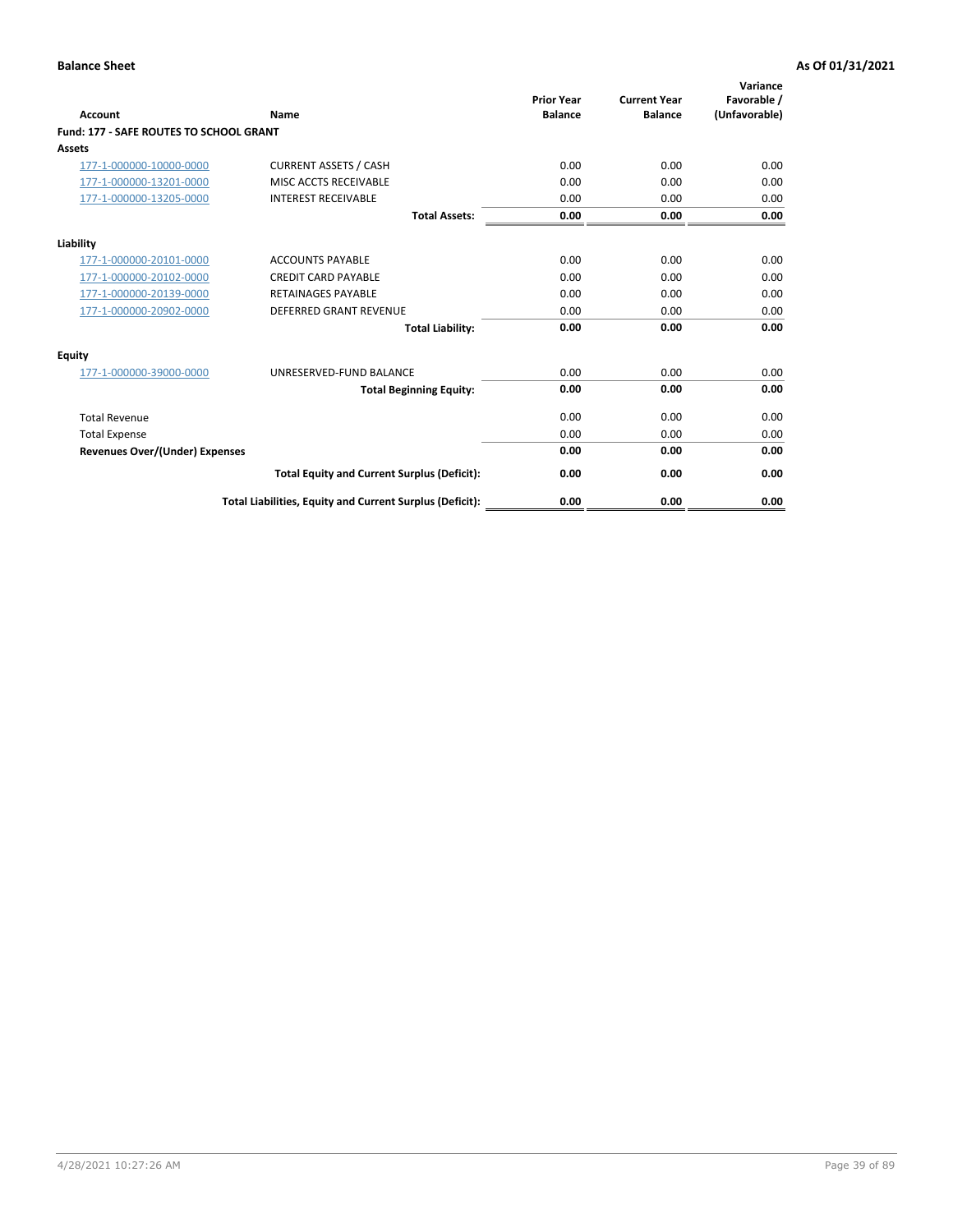| <b>Account</b>                           | Name                                                     | <b>Prior Year</b><br><b>Balance</b> | <b>Current Year</b><br><b>Balance</b> | Variance<br>Favorable /<br>(Unfavorable) |
|------------------------------------------|----------------------------------------------------------|-------------------------------------|---------------------------------------|------------------------------------------|
| Fund: 190 - FIXED ASSETS                 |                                                          |                                     |                                       |                                          |
| Assets                                   |                                                          |                                     |                                       |                                          |
| 190-1-000000-10000-0000                  | <b>CURRENT ASSETS / CASH</b>                             | 3,979,096.29                        | 3,979,096.29                          | 0.00                                     |
| 190-1-000000-16001-0000                  | FIXED ASSETS / LAND                                      | 4,319,195.57                        | 4,319,195.57                          | 0.00                                     |
| 190-1-000000-16002-0000                  | FIXED ASSETS / IMPROVMENTS-NON BUILDI                    | 10,150,860.27                       | 10,204,720.27                         | 53,860.00                                |
| 190-1-000000-16003-0000                  | ACCUM DEPR / IMPROVEMENTS- NON BUIL                      | -4,842,913.33                       | -5,279,069.78                         | $-436, 156.45$                           |
| 190-1-000000-16004-0000                  | FIXED ASSETS / BUILDINGS                                 | 18,914,154.92                       | 19,011,788.92                         | 97,634.00                                |
| 190-1-000000-16005-0000                  | <b>ACCUM DEPR / BUILDINGS</b>                            | -7,519,821.56                       | -7,959,633.29                         | -439,811.73                              |
| 190-1-000000-16109-0000                  | FIXED ASSETS / INFRASTRUCTURE                            | 42,782,473.41                       | 42,782,473.41                         | 0.00                                     |
| 190-1-000000-16110-0000                  | ACCUM DEPR / INFRASTRUCTURE                              | -18,346,397.83                      | -18,985,158.96                        | $-638,761.13$                            |
| 190-1-000000-16201-0000                  | FIXED ASSETS / MACHINERY AND EQUIPMEN                    | 7,300,490.92                        | 7,517,060.92                          | 216,570.00                               |
| 190-1-000000-16202-0000                  | ACCUM DEPR / MACHINERY AND EQUIPMEI                      | -5,084,807.93                       | -5,470,999.17                         | -386,191.24                              |
| 190-1-000000-16205-0000                  | FIXED ASSETS / SEIZURE FUNDED VEHICLES                   | 109,736.85                          | 109,736.85                            | 0.00                                     |
| 190-1-000000-16206-0000                  | ACCUM DEPR / SEIZURE FUNDED VEHICLES                     | $-104,548.67$                       | $-109,944.73$                         | $-5,396.06$                              |
| 190-1-000000-16301-0000                  | FIXED ASSETS / C W I P                                   | 5,330,772.30                        | 7,376,517.30                          | 2,045,745.00                             |
|                                          | <b>Total Assets:</b>                                     | 56,988,291.21                       | 57,495,783.60                         | 507,492.39                               |
|                                          |                                                          |                                     |                                       |                                          |
| Liability                                |                                                          |                                     |                                       |                                          |
| 190-1-000000-20101-0000                  | <b>ACCOUNTS PAYABLE</b>                                  | 0.00                                | 0.00                                  | 0.00                                     |
| 190-1-000000-20102-0000                  | <b>CREDIT CARD PAYABLE</b>                               | 0.00                                | 0.00                                  | 0.00                                     |
| 190-1-000000-27001-0000                  | <b>CONTRIBUTED CAPITAL / DEVELOPERS</b>                  | 7,196,125.29                        | 7,196,125.29                          | 0.00                                     |
| 190-1-000000-27101-0000                  | INVESTMENT IN GFA / GENERAL FUND                         | 2,194,657.07                        | 2,194,657.07                          | 0.00                                     |
| 190-1-000000-27102-0000                  | SPECIAL REVENUE FUNDS                                    | 4,861,998.29                        | 4,861,998.29                          | 0.00                                     |
| 190-1-000000-27103-0000                  | <b>GENERAL CIP FUND</b>                                  | 65,537,873.56                       | 67,970,001.56                         | $-2,432,128.00$                          |
| 190-1-000000-27104-0000                  | PROPRIETARY FUNDS                                        | 13,885,324.34                       | 13,885,324.34                         | 0.00                                     |
| 190-1-000000-27105-0000                  | <b>INTERNAL SERVICE FUNDS</b>                            | 0.00                                | 0.00                                  | 0.00                                     |
| 190-1-000000-27106-0000                  | <b>EXPENDABLE TRUST FUNDS</b>                            | 0.00                                | 0.00                                  | 0.00                                     |
| 190-1-000000-27107-0000                  | INVESTMENT IN GFA / SEIZURE FUNDS                        | 127,680.68                          | 127,680.68                            | 0.00                                     |
| 190-1-000000-27108-0000                  | INVESTMENT IN GFA / FIRE DEPARTMEN                       | 0.00                                | 0.00                                  | 0.00                                     |
| 190-1-000000-27109-0000                  | PARKS & RECREATION DEPT                                  | 0.00                                | 0.00                                  | 0.00                                     |
| 190-1-000000-27110-0000                  | INVESTMENT IN GFA / 4A EDC                               | 524,560.49                          | 524,560.49                            | 0.00                                     |
| 190-1-000000-27201-0000                  | CAFR USE / MUNICIPAL BUILDINGS                           | 1,862,037.81                        | 1,862,037.81                          | 0.00                                     |
| 190-1-000000-27202-0000                  | CAFR USE / OTHER GENERAL GOVERNMEN                       | 363,987.04                          | 363,987.04                            | 0.00                                     |
| 190-1-000000-27203-0000                  | CAFR USE / POLICE PROTECTION                             | 1,742,383.46                        | 1,742,383.46                          | 0.00                                     |
| 190-1-000000-27204-0000                  | CAFR USE / FIRE PROTECTION                               | 2,609,936.84                        | 2,609,936.84                          | 0.00                                     |
| 190-1-000000-27205-0000                  | CAFR USE / PUBLIC WORKS                                  | 2,509,263.59                        | 2,509,263.59                          | 0.00                                     |
| 190-1-000000-27206-0000                  | CAFR USE / LIBRARIES                                     | 2,147,054.00                        | 2,147,054.00                          | 0.00                                     |
| 190-1-000000-27207-0000                  | CAFR USE / RECREATION                                    | 4,153,623.63                        | 4,153,623.63                          | 0.00                                     |
| 190-1-000000-27208-0000                  | CAFR USE / CEMETERY                                      | 246,894.00                          | 246,894.00                            | 0.00                                     |
| 190-1-000000-27209-0000                  | CAFR USE / EXCHANGE BUILDING                             | 6,053,703.29                        | 6,053,703.29                          | 0.00                                     |
| 190-1-000000-27210-0000                  | CAFR USE / INVESTMENT IN GFA                             | $-21,688,883.66$                    | $-21,688,883.66$                      | 0.00                                     |
| 190-1-000000-27301-0000                  | DONATIONS/GRANTS                                         | 2,478,141.06                        | 2,478,141.06                          | 0.00                                     |
|                                          | <b>Total Liability:</b>                                  | 96,806,360.78                       | 99,238,488.78                         | -2,432,128.00                            |
|                                          |                                                          |                                     |                                       |                                          |
| <b>Equity</b><br>190-1-000000-39000-0000 | UNRESERVED-FUND BALANCE                                  | -39,818,069.57                      | -41,742,705.18                        | $-1,924,635.61$                          |
|                                          | <b>Total Beginning Equity:</b>                           | -39,818,069.57                      | -41,742,705.18                        | $-1,924,635.61$                          |
|                                          |                                                          |                                     |                                       |                                          |
| <b>Total Expense</b>                     |                                                          | 0.00                                | 0.00                                  | 0.00                                     |
| Revenues Over/(Under) Expenses           |                                                          | 0.00                                | 0.00                                  | 0.00                                     |
|                                          | <b>Total Equity and Current Surplus (Deficit):</b>       | -39,818,069.57                      | -41,742,705.18                        | -1,924,635.61                            |
|                                          | Total Liabilities, Equity and Current Surplus (Deficit): | 56,988,291.21                       | 57,495,783.60                         | 507,492.39                               |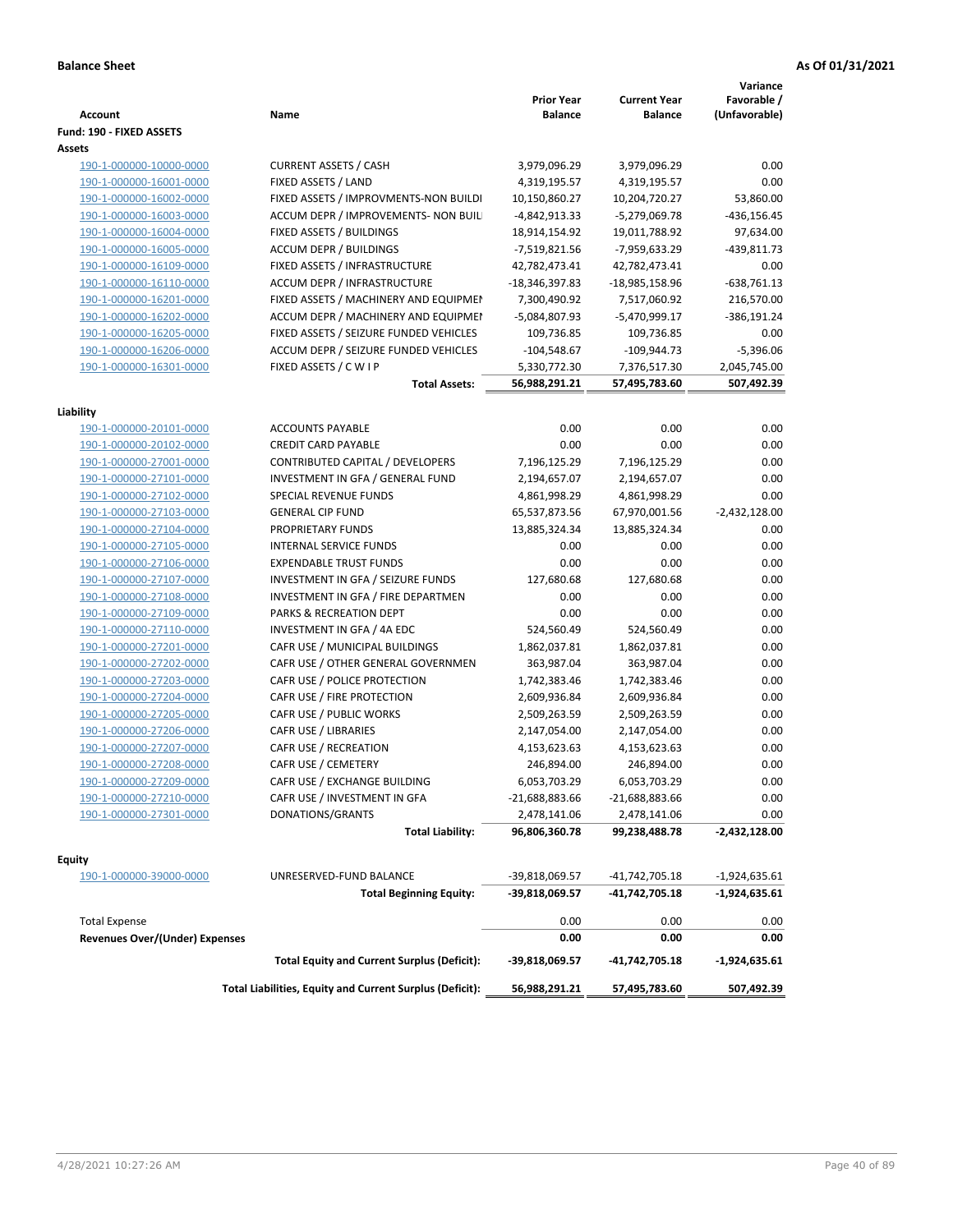| <b>Account</b>                        | Name                                                     | <b>Prior Year</b><br><b>Balance</b> | <b>Current Year</b><br><b>Balance</b> | Variance<br>Favorable /<br>(Unfavorable) |
|---------------------------------------|----------------------------------------------------------|-------------------------------------|---------------------------------------|------------------------------------------|
| Fund: 191 - DEBT                      |                                                          |                                     |                                       |                                          |
| Assets                                |                                                          |                                     |                                       |                                          |
| 191-1-000000-12101-0000               | <b>BOND ISSUANCE COSTS</b>                               | 0.00                                | 0.00                                  | 0.00                                     |
| 191-1-000000-12201-0000               | DEFERRED CHARGES / BOND DISCOUNT                         | $-674,082.28$                       | $-382,663.52$                         | 291,418.76                               |
| 191-1-000000-14101-0000               | WTR/WWTR UTILITY FUND                                    | 0.00                                | 0.00                                  | 0.00                                     |
| 191-1-000000-17101-0000               | LONG-TERM DEBT / AMT TO BE PROVIDE                       | $-6,427,283.70$                     | 4,833,249.98                          | 11,260,533.68                            |
|                                       | <b>Total Assets:</b>                                     | $-7,101,365.98$                     | 4,450,586.46                          | 11,551,952.44                            |
| Liability                             |                                                          |                                     |                                       |                                          |
| 191-1-000000-20102-0000               | <b>CREDIT CARD PAYABLE</b>                               | 0.00                                | 0.00                                  | 0.00                                     |
| 191-1-000000-22002-0000               | <b>VACATION/SICK PAYABLE</b>                             | 1,474,018.47                        | 1,789,644.28                          | $-315,625.81$                            |
| 191-1-000000-26001-0000               | <b>COMPENSATED ABSENCES PAY</b>                          | 1,926,771.56                        | 2,162,327.37                          | $-235,555.81$                            |
| 191-1-000000-26003-0000               | EXCESS SALES TAX DUE TO STATE OF TEXAS                   | 2,689,497.53                        | 2,511,401.93                          | 178,095.60                               |
| 191-1-000000-26101-0000               | <b>GENERAL OBLIG BONDS PAY</b>                           | 27,159,000.00                       | 38,009,000.00                         | $-10,850,000.00$                         |
| 191-1-000000-26103-0000               | DEFERRED LOSS/DEFEASEMENT                                | 337,197.17                          | 469,986.21                            | $-132,789.04$                            |
| 191-1-000000-26104-0000               | <b>ACCRETED INTEREST</b>                                 | 128,636.62                          | 166,084.28                            | $-37,447.66$                             |
| 191-1-000000-26105-0000               | INV NET OF RELATED DEBT                                  | -34,384,329.59                      | -34,384,329.59                        | 0.00                                     |
| 191-1-000000-26106-0000               | RESTRICTED DEBT SERVICE                                  | 621,308.00                          | 621,308.00                            | 0.00                                     |
|                                       | <b>Total Liability:</b>                                  | $-47,900.24$                        | 11,345,422.48                         | $-11,393,322.72$                         |
| Equity                                |                                                          |                                     |                                       |                                          |
| 191-1-000000-39000-0000               | UNRESERVED-FUND BALANCE                                  | $-7,053,465.74$                     | $-6,894,836.02$                       | 158,629.72                               |
|                                       | <b>Total Beginning Equity:</b>                           | $-7,053,465.74$                     | $-6,894,836.02$                       | 158,629.72                               |
| <b>Total Expense</b>                  |                                                          | 0.00                                | 0.00                                  | 0.00                                     |
| <b>Revenues Over/(Under) Expenses</b> |                                                          | 0.00                                | 0.00                                  | 0.00                                     |
|                                       | <b>Total Equity and Current Surplus (Deficit):</b>       | $-7,053,465.74$                     | $-6,894,836.02$                       | 158,629.72                               |
|                                       | Total Liabilities, Equity and Current Surplus (Deficit): | $-7,101,365.98$                     | 4,450,586.46                          | 11,551,952.44                            |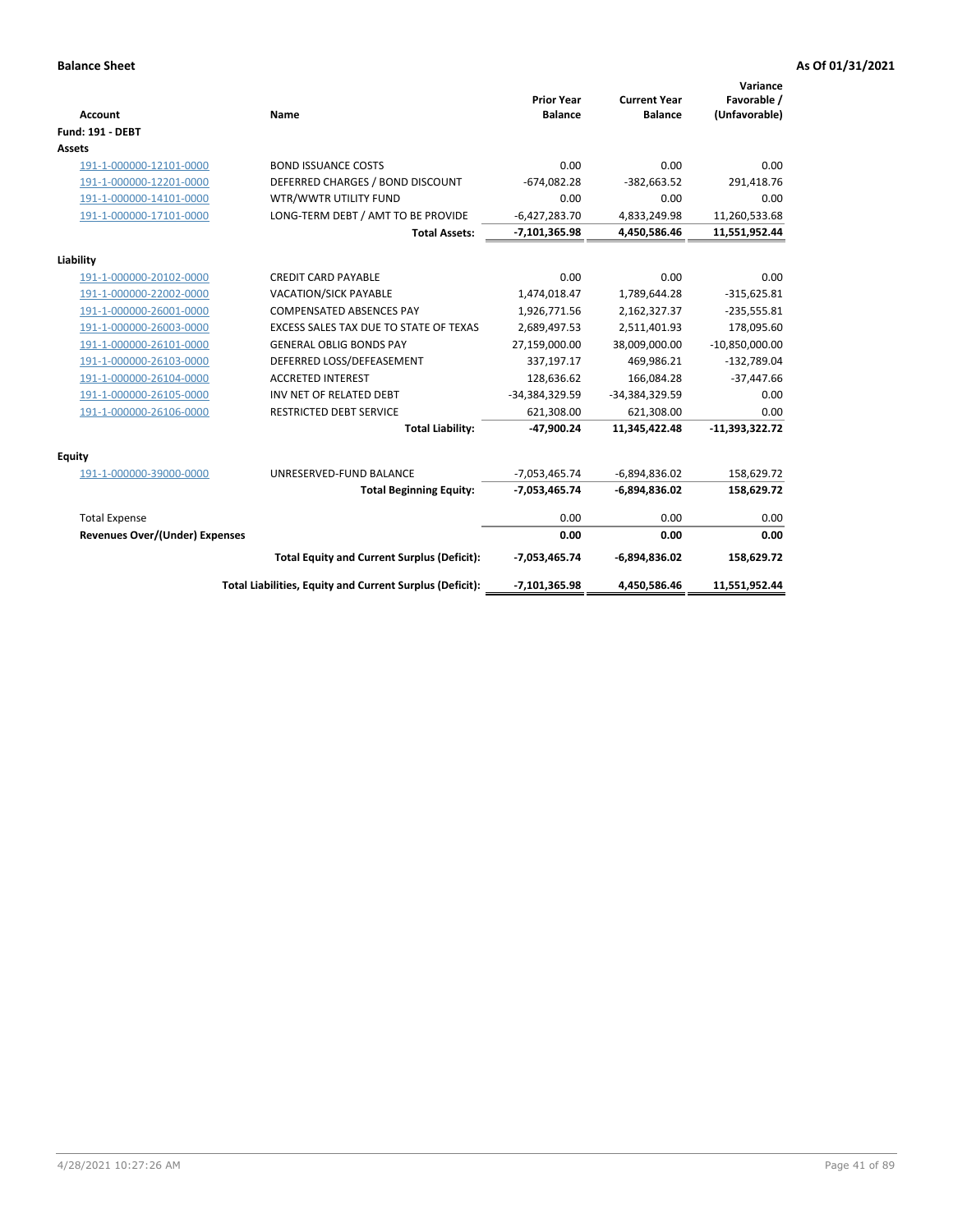|                                                    |                                                                    | <b>Prior Year</b> | <b>Current Year</b> | Variance<br>Favorable / |
|----------------------------------------------------|--------------------------------------------------------------------|-------------------|---------------------|-------------------------|
| <b>Account</b>                                     | Name                                                               | <b>Balance</b>    | <b>Balance</b>      | (Unfavorable)           |
| Fund: 192 - PAYROLL CLEARING                       |                                                                    |                   |                     |                         |
| Assets                                             |                                                                    |                   |                     |                         |
| 192-1-000000-10000-0000                            | <b>CURRENT ASSETS / CASH</b>                                       | 89,817.63         | 5,141.07            | $-84,676.56$            |
| 192-1-000000-13201-0000                            | MISC ACCTS RECEIVABLE                                              | 0.00              | 0.00                | 0.00                    |
| 192-1-000000-13203-0000                            | NON-CURRENT ASSETS / PREPAYMENTS                                   | 0.00              | 0.00                | 0.00                    |
| 192-1-000000-13205-0000                            | <b>INTEREST RECEIVABLE</b>                                         | 0.00              | 0.00                | 0.00                    |
|                                                    | <b>Total Assets:</b>                                               | 89,817.63         | 5,141.07            | -84,676.56              |
| Liability                                          |                                                                    |                   |                     |                         |
| 192-1-000000-20101-0000                            | <b>ACCOUNTS PAYABLE</b>                                            | 17,958.84         | 17,958.84           | 0.00                    |
| 192-1-000000-20102-0000                            | <b>CREDIT CARD PAYABLE</b>                                         | 0.00              | 0.00                | 0.00                    |
| 192-1-000000-20103-0000                            | ACCRUED ACCOUNTS PAYABLE                                           | 0.00              | 0.00                | 0.00                    |
| 192-1-000000-22001-0000                            | SALARIES PAYABLE                                                   | $-457.35$         | $-457.35$           | 0.00                    |
| 192-1-000000-22002-0000                            | <b>VACATION/SICK PAYABLE</b>                                       | 0.00              | 0.00                | 0.00                    |
| 192-1-000000-22101-0000                            | TAXES - FEDERAL WITHHOLDING                                        | 0.00              | 0.00                | 0.00                    |
| 192-1-000000-22102-0000                            | <b>TAXES - FICA</b>                                                | $-1.35$           | $-1.35$             | 0.00                    |
| 192-1-000000-22103-0000                            | <b>TAXES - MEDICARE</b>                                            | 0.00              | 0.00                | 0.00                    |
| 192-1-000000-22201-0000                            | INS - AFLAC                                                        | $-1,477.42$       | $-4,531.05$         | 3,053.63                |
| 192-1-000000-22202-0000                            | <b>INS - LIFE INSURANCE</b>                                        | 0.00              | 0.00                | 0.00                    |
| 192-1-000000-22203-0000                            | INS - CITY EMPLOYEE PORTION                                        | 0.00              | 0.00                | 0.00                    |
| 192-1-000000-22204-0000                            | INS - GEUS EMPLOYEE PORTION                                        | 0.00              | 0.00                | 0.00                    |
| 192-1-000000-22205-0000                            | INS - CITY EMPL-FLEXCARD                                           | $-159,941.73$     | $-164,303.52$       | 4,361.79                |
| 192-1-000000-22206-0000                            | INS - CITY EMPL-DEPENDENT CARE                                     | 0.00              | 0.00                | 0.00                    |
| 192-1-000000-22207-0000                            | INS - GEUS EMPL-HEALTH CARE                                        | 0.00              | 0.00                | 0.00                    |
| 192-1-000000-22208-0000                            | INS - AMERICAN FIDELITY                                            | 0.00              | 0.00                | 0.00                    |
| 192-1-000000-22209-0000                            | INS - GEUS EMPL-DEPENDENT CARE                                     | 0.00              | 0.00                | 0.00                    |
| 192-1-000000-22210-0000                            | INS - CITY EMPLOYEE - OPT OU                                       | 0.00              | 0.00                | 0.00                    |
| 192-1-000000-22211-0000                            | INS - GEUS EMP - OPT OU                                            | 0.00              | 0.00                | 0.00                    |
| 192-1-000000-22212-0000                            | <b>INS - VISION PLAN</b>                                           | $-3,084.63$       | $-4,893.93$         | 1,809.30                |
| 192-1-000000-22213-0000                            | INS - AIG CRITICAL CARE                                            | 0.00              | 0.00                | 0.00                    |
| 192-1-000000-22214-0000                            | INS - AIG ACCIDENT                                                 | 0.00              | 0.00                | 0.00                    |
| 192-1-000000-22215-0000                            | INS - ALLSTATE CANCER                                              | 0.00              | 0.00                | 0.00                    |
| 192-1-000000-22216-0000                            | INS - CRITICAL ILLNESS/CHARTIS                                     | 0.00              | 0.00                | 0.00                    |
| 192-1-000000-22217-0000                            | <b>INS - MUTUAL OF OMAHA</b>                                       | $-10,349.73$      | $-16,221.83$        | 5,872.10                |
| 192-1-000000-22218-0000                            | INS - TX LIFE                                                      | $-1,379.20$       | $-1,344.64$         | $-34.56$                |
| 192-1-000000-22219-0000                            | <b>INS - NEW YORK LIFE</b>                                         | 0.00              | 20.00               | $-20.00$                |
| 192-1-000000-22220-0000                            | INS - AFLAC CRITICAL INSURANCE                                     | $-1,085.30$       | $-2,061.29$         | 975.99                  |
| 192-1-000000-22223-0000                            | INS - DENTAL PLAN                                                  | 7,158.35          | $-15,542.26$        | 22,700.61               |
| 192-1-000000-22301-0000                            | <b>RETIREMENT - TMRS</b>                                           | 257,278.03        | 287,337.52          | $-30,059.49$            |
| 192-1-000000-22302-0000                            | RETIREMENT - F R & R                                               | 31.44             | $-62,474.21$        | 62,505.65               |
| 192-1-000000-22303-0000                            | RETIREMENT - NATIONWIDE / PEBSCO                                   | $-10,354.52$      | $-23,471.76$        | 13,117.24               |
| 192-1-000000-22304-0000                            | RETIREMENT - 401 ICMA RETIREMENT                                   | 0.00              | 0.00                | 0.00                    |
| 192-1-000000-22305-0000                            | RETIREMENT - VANTAGE CARE PRE-TAX RSP                              | 0.00              | 0.00                | 0.00                    |
| 192-1-000000-22401-0000                            | <b>GARNISHMENT - TAX LEVY</b>                                      | 0.00              | 0.00                | 0.00                    |
| 192-1-000000-22402-0000                            | <b>GARNISHMENT - CHILD SUPPORT</b>                                 | 0.00              | 0.00                | 0.00                    |
| 192-1-000000-22403-0000                            | <b>GARNISHMENT - CHAPTER 13</b>                                    | 0.00              | 0.00                | 0.00                    |
| 192-1-000000-22404-0000                            | <b>GARNISHMENT - STUDENT LOAN</b>                                  | 0.00              | 0.00                | 0.00                    |
| 192-1-000000-22501-0000                            | <b>CHARITY PAYABLE</b>                                             | 0.00              | 0.00                | 0.00                    |
| 192-1-000000-22502-0000                            | UNITED WAY                                                         | $-116.50$         | $-118.50$           | 2.00                    |
| 192-1-000000-22503-0000                            | AMERICAN CANCER SOCIETY                                            | 0.00              | 0.00                | 0.00                    |
| 192-1-000000-22601-0000                            | PR DEDUCT - SAVINGS BOND                                           | 0.00              | 0.00                | 0.00                    |
| 192-1-000000-22602-0000                            | PR DEDUCT - CREDIT UNION                                           | $-3,261.50$       | $-3,261.50$         | 0.00                    |
| 192-1-000000-22603-0000                            | PR DEDUCT - PRE PAID LEGAL FEE<br>PR DEDUCT - AUTO LEASE AGREEMENT | $-1,099.80$       | $-1,492.10$         | 392.30                  |
| 192-1-000000-22604-0000                            |                                                                    | 0.00              | 0.00                | 0.00                    |
| 192-1-000000-22605-0000                            | PR DEDUCT - YMCA                                                   | 0.00              | 0.00                | 0.00                    |
| 192-1-000000-22606-0000                            | PR DEDUCT - GAC                                                    | 0.00              | 0.00                | 0.00                    |
| 192-1-000000-22607-0000                            | PR DEDUCT - WEIGHT WATCHERS<br>PR DEDUCT - HUNT REG-FITNESS CTR    | 0.00              | 0.00                | 0.00                    |
| 192-1-000000-22608-0000<br>192-1-000000-22609-0000 | PR DEDUCT - MISCELLANEOUS                                          | 0.00<br>0.00      | 0.00<br>0.00        | 0.00<br>0.00            |
|                                                    |                                                                    |                   |                     |                         |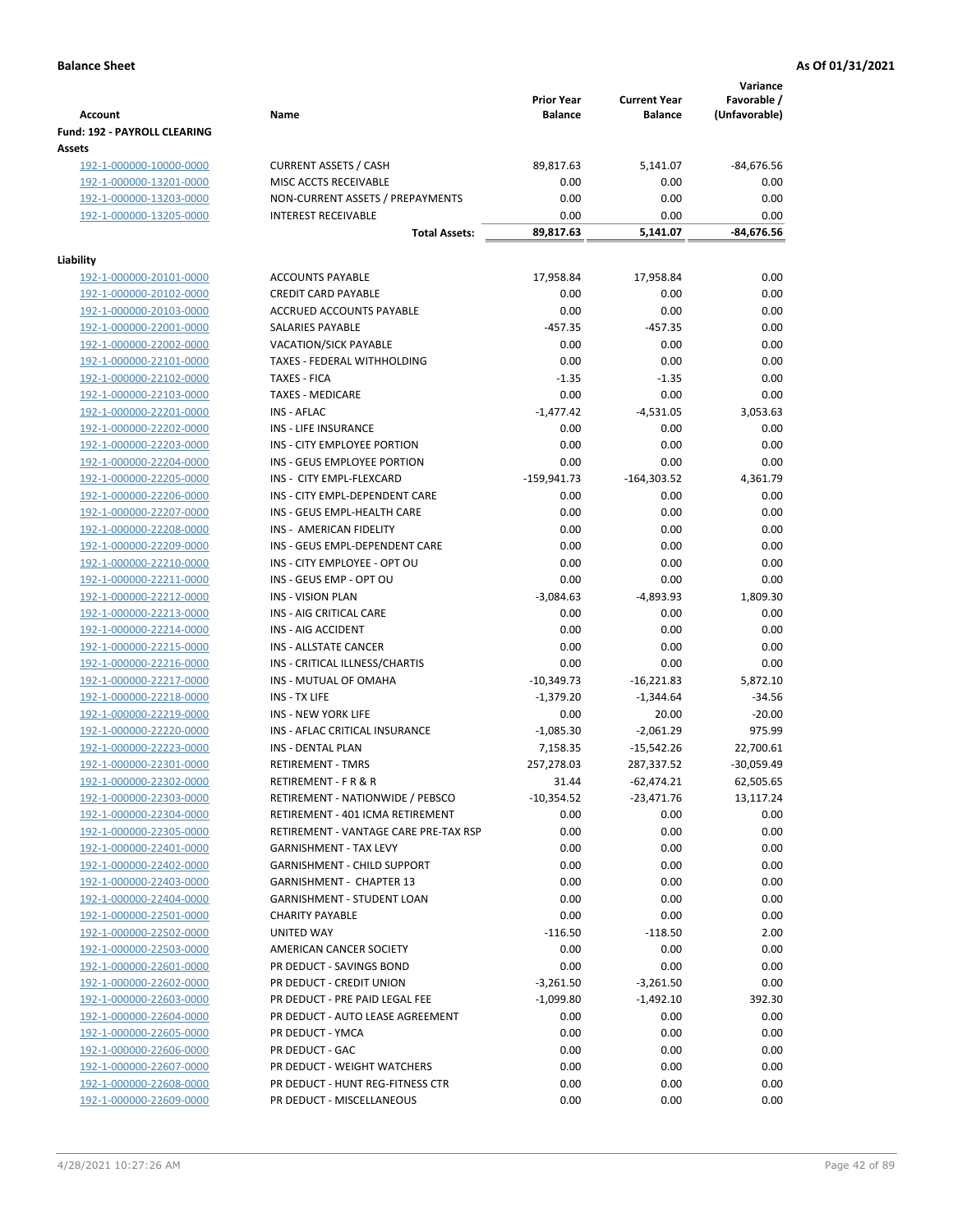| Account                 | Name                                                     | <b>Prior Year</b><br><b>Balance</b> | <b>Current Year</b><br><b>Balance</b> | Variance<br>Favorable /<br>(Unfavorable) |
|-------------------------|----------------------------------------------------------|-------------------------------------|---------------------------------------|------------------------------------------|
| 192-1-000000-22610-0000 | PR DEDUCT - MISC REIMB                                   | 0.00                                | 0.00                                  | 0.00                                     |
| 192-1-000000-22611-0000 | PR DEDUCT - GOLF COURSE FEES                             | 0.00                                | 0.00                                  | 0.00                                     |
| 192-1-000000-22612-0000 | PR DEDUCT - WEARING APPAREL                              | 0.00                                | 0.00                                  | 0.00                                     |
| 192-1-000000-22613-0000 | PR DEDUCT - SNAP FITNESS                                 | 0.00                                | 0.00                                  | 0.00                                     |
|                         | <b>Total Liability:</b>                                  | 89,817.63                           | 5,141.07                              | 84,676.56                                |
| <b>Equity</b>           |                                                          |                                     |                                       |                                          |
| 192-1-000000-39000-0000 | UNRESERVED-FUND BALANCE                                  | 0.00                                | 0.00                                  | 0.00                                     |
|                         | <b>Total Beginning Equity:</b>                           | 0.00                                | 0.00                                  | 0.00                                     |
|                         | <b>Total Equity and Current Surplus (Deficit):</b>       | 0.00                                | 0.00                                  | 0.00                                     |
|                         | Total Liabilities, Equity and Current Surplus (Deficit): | 89,817.63                           | 5.141.07                              | $-84.676.56$                             |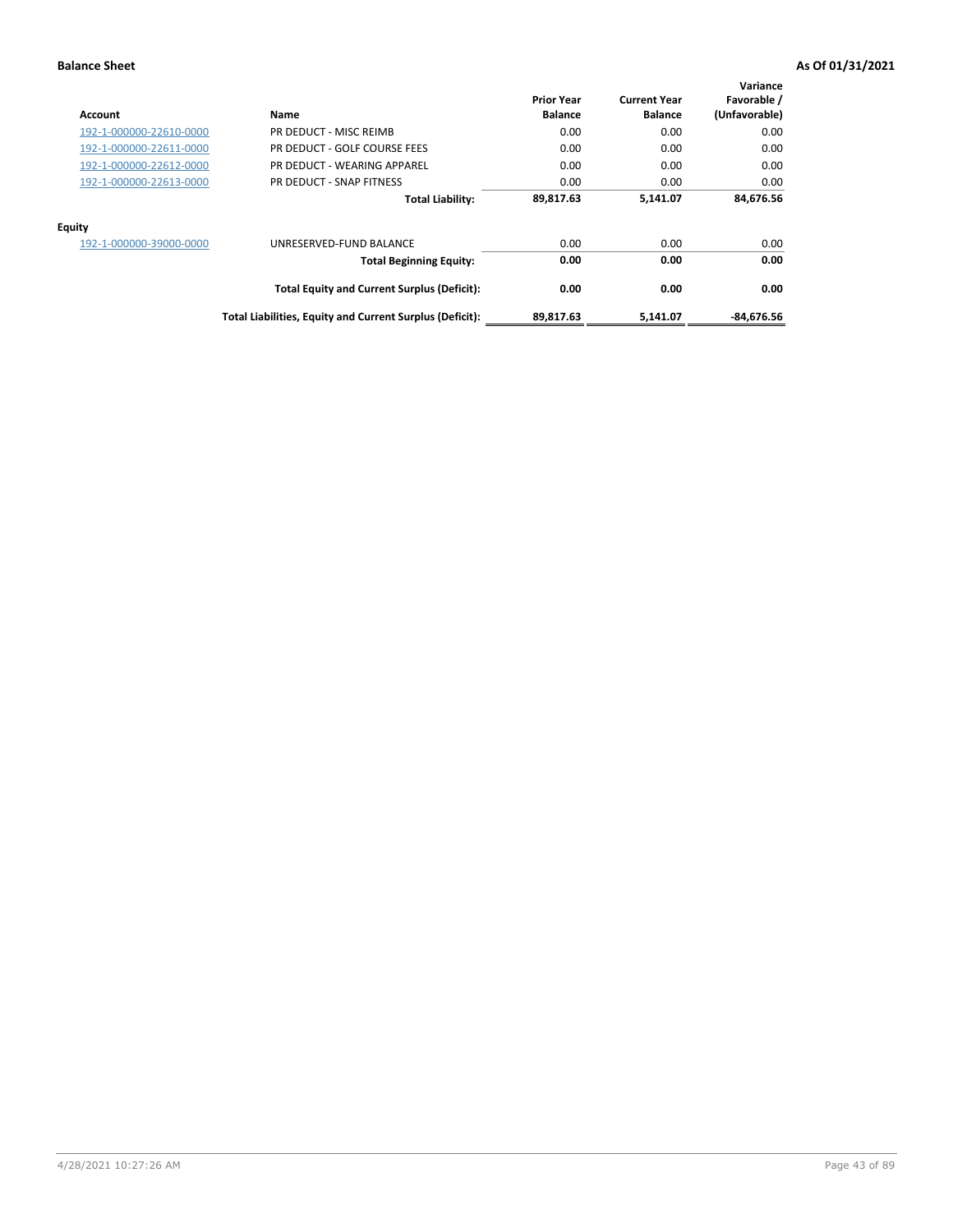**Variance**

|                                                    |                                                        | <b>Prior Year</b> | <b>Current Year</b> | Favorable /     |
|----------------------------------------------------|--------------------------------------------------------|-------------------|---------------------|-----------------|
| Account                                            | Name                                                   | <b>Balance</b>    | <b>Balance</b>      | (Unfavorable)   |
| Fund: 200 - WATER / WASTEWATER FUND                |                                                        |                   |                     |                 |
| Assets                                             |                                                        |                   |                     |                 |
| 200-2-000000-10000-0000                            | <b>CURRENT ASSETS / CASH</b>                           | $-10,844,122.35$  | -12,085,207.22      | $-1,241,084.87$ |
| 200-2-000000-12101-0000                            | <b>BOND ISSUANCE COSTS</b>                             | 0.00              | 0.00                | 0.00            |
| 200-2-000000-12201-0000                            | DEFERRED CHARGES / BOND DISCOUNT                       | $-353,374.57$     | $-340,655.65$       | 12,718.92       |
| 200-2-000000-13000-0000                            | <b>CUSTOMER ACCTS RECEIVABLE</b>                       | 524,181.14        | 649,100.70          | 124,919.56      |
| 200-2-000000-13001-0000                            | NON CURRENT CUSTOMER ACCTS RECEIVAE                    | 227,212.64        | 248,807.25          | 21,594.61       |
| 200-2-000000-13002-0000                            | ALLOW FOR UNCOLLECT REC                                | $-195,501.08$     | $-224,513.33$       | $-29,012.25$    |
| 200-2-000000-13003-0000                            | UNBILLED YEAR-END ACCRUAL                              | 1,171,959.62      | 1,001,639.20        | $-170,320.42$   |
| 200-2-000000-13004-0000                            | WASTE HAULER RECEIVABLE                                | $-40,748.05$      | 12,202.30           | 52,950.35       |
| 200-2-000000-13007-0000                            | <b>RETURNED CHECKS</b>                                 | 0.00              | 0.00                | 0.00            |
| 200-2-000000-13010-0000                            | <b>CADDO MILLS</b>                                     | 0.00              | 0.00                | 0.00            |
| 200-2-000000-13201-0000                            | MISC ACCTS RECEIVABLE                                  | $-33,599.33$      | $-38,323.26$        | $-4,723.93$     |
| 200-2-000000-13202-0000                            | <b>EMPLOYEE ADVANCES</b>                               | 0.00              | 0.00                | 0.00            |
| 200-2-000000-13203-0000                            | NON-CURRENT ASSETS / PREPAYMENTS                       | 0.00              | 0.00                | 0.00            |
| 200-2-000000-13205-0000                            | <b>INTEREST RECEIVABLE</b>                             | 0.00              | 0.00                | 0.00            |
| 200-2-000000-14001-0000                            | DUE FROM / GENERAL FUND                                | 0.00              | 0.00                | 0.00            |
| 200-2-000000-14040-0000                            | <b>GENERAL CIP / GENERAL CIP</b>                       | 0.00              | 0.00                | 0.00            |
| 200-2-000000-14120-0000                            | DUE FROM UTILITY CIP                                   | 38,336,026.85     | 38,336,026.85       | 0.00            |
| 200-2-000000-15401-0000                            | <b>INVENTORIES / WATER STOCK</b>                       | 255,981.59        | 255,981.59          | 0.00            |
| 200-2-000000-15501-0000                            | INVENTORIES / WASTEWATER STOCK                         | 37,338.12         | 37,372.92           | 34.80           |
| 200-2-000000-16001-0000                            | FIXED ASSETS / LAND                                    | 685,983.11        | 685,983.11          | 0.00            |
| 200-2-000000-16002-0000                            | FIXED ASSETS / IMPROVMENTS-NON BUILDI                  | 5,485,407.69      | 5,565,701.69        | 80,294.00       |
| 200-2-000000-16003-0000                            | ACCUM DEPR / IMPROVEMENTS-NON BUILL                    | $-2,380,273.29$   | -2,563,314.54       | $-183,041.25$   |
| 200-2-000000-16004-0000                            | FIXED ASSETS / BUILDINGS                               | 23,444,349.28     | 23,444,349.28       | 0.00            |
| 200-2-000000-16005-0000                            | <b>ACCUM DEPR / BUILDINGS</b>                          | $-3,240,558.80$   | $-3,705,886.88$     | $-465,328.08$   |
| 200-2-000000-16006-0000                            | FIXED ASSETS / FILTRATION PLANT                        | 10,551,470.00     | 11,644,653.00       | 1,093,183.00    |
| 200-2-000000-16007-0000                            | ACCUM DEPR / FILTRATION PLANT                          | -7,478,086.82     | -7,682,201.86       | $-204, 115.04$  |
| 200-2-000000-16008-0000                            | FIXED ASSETS / WATER RECLAMATION PLAN                  | 7,290,892.03      | 7,290,892.03        | 0.00            |
| 200-2-000000-16009-0000                            | ACCUM DEPR / WATER RECLAMATION PLAN                    | $-6,489,176.25$   | $-6,524,752.91$     | $-35,576.66$    |
| 200-2-000000-16101-0000                            | FIXED ASSETS / WATER MAINS                             | 19,369,642.10     | 20,586,456.10       | 1,216,814.00    |
| 200-2-000000-16102-0000                            | <b>ACCUM DEPR / WATER MAINS</b>                        | $-10,564,491.83$  | $-11,006,266.98$    | $-441,775.15$   |
| 200-2-000000-16103-0000                            | FIXED ASSETS / SANITARY SEWERS                         | 26,762,935.28     | 26,762,935.28       | 0.00            |
| 200-2-000000-16104-0000                            | ACCUM DEPR / SANITARY SEWERS                           | $-11,952,765.05$  | -12,557,604.47      | $-604,839.42$   |
| 200-2-000000-16105-0000                            | FIXED ASSETS / RESERVOIRS & TANKS                      | 10,498,644.74     | 10,498,644.74       | 0.00            |
| 200-2-000000-16106-0000                            | ACCUM DEPR / RESERVOIRS & TANKS                        | $-832,221.74$     | $-1,157,033.18$     | $-324,811.44$   |
| 200-2-000000-16107-0000                            | FIXED ASSETS / PUMP STATIONS                           | 5,559,850.03      | 6,574,011.03        | 1,014,161.00    |
| 200-2-000000-16108-0000                            | <b>ACCUM DEPR / PUMP STATIONS</b>                      | $-325,220.11$     | -503,643.65         | $-178,423.54$   |
| 200-2-000000-16201-0000                            | FIXED ASSETS / MACHINERY AND EQUIPMEN                  | 3,883,571.50      | 3,883,571.50        | 0.00            |
| 200-2-000000-16202-0000                            | ACCUM DEPR / MACHINERY AND EQUIPMEI                    | $-1,887,320.29$   | $-2,126,635.65$     | -239,315.36     |
| 200-2-000000-16301-0000                            | FIXED ASSETS / C W I P                                 | -286,982.00       | -286,982.00         | 0.00            |
| 200-2-000000-17501-0000                            | <b>EMPLOYEE CONTRIBUTIONS</b>                          | 195,988.00        | 195,988.00          | 0.00            |
| 200-2-000000-17504-0000                            | <b>INVESTMENT RETURN</b>                               | 631,750.00        | 631,750.00          | 0.00            |
| 200-2-000000-17508-0000                            | <b>EXPERIENCE DIFFERENCE- OUTFLOW</b>                  | 31,784.00         | 31,784.00           | 0.00            |
| 200-2-000000-17509-0000                            | <b>EXPERIENCE DIFFERENCE - INFLOW</b>                  | $-37,640.00$      | $-37,640.00$        | 0.00            |
| 200-2-000000-17520-0000                            | <b>ASSUMPTION CHANGES</b>                              | 0.00              | 0.00                | 0.00            |
|                                                    | <b>Total Assets:</b>                                   | 98,002,886.16     | 97,497,188.99       | $-505,697.17$   |
| Liability                                          |                                                        |                   |                     |                 |
|                                                    | <b>ACCOUNTS PAYABLE</b>                                | 0.00              |                     |                 |
| 200-2-000000-20101-0000<br>200-2-000000-20102-0000 |                                                        | 0.00              | 0.00                | 0.00            |
|                                                    | <b>CREDIT CARD PAYABLE</b><br>ACCRUED ACCOUNTS PAYABLE | 10,000.00         | 0.00                | 0.00            |
| 200-2-000000-20103-0000                            |                                                        |                   | 10,000.00           | 0.00            |
| 200-2-000000-20104-0000                            | <b>ESCHEATED LIABILITY</b>                             | 0.00              | 0.00                | 0.00            |
| 200-2-000000-20109-0000                            | <b>GENERAL OBLIG BONDS PAY</b>                         | 1,466,000.00      | 2,193,000.00        | $-727,000.00$   |
| 200-2-000000-20110-0000                            | REVENUE BONDS PAYABLE                                  | 1,095,000.00      | 930,000.00          | 165,000.00      |
| 200-2-000000-20112-0000                            | ACCRUED INTEREST PAYABLE                               | 142,697.51        | 63,911.41           | 78,786.10       |
| 200-2-000000-20125-0000                            | SALES TAX PAYABLE / IN THE CITY                        | 0.00              | 0.00                | 0.00            |
| 200-2-000000-20139-0000                            | RETAINAGES PAYABLE                                     | 0.00              | 0.00                | 0.00            |
| 200-2-000000-20141-0000                            | <b>TELEPHONE CLEARING</b>                              | 0.01              | 0.01                | 0.00            |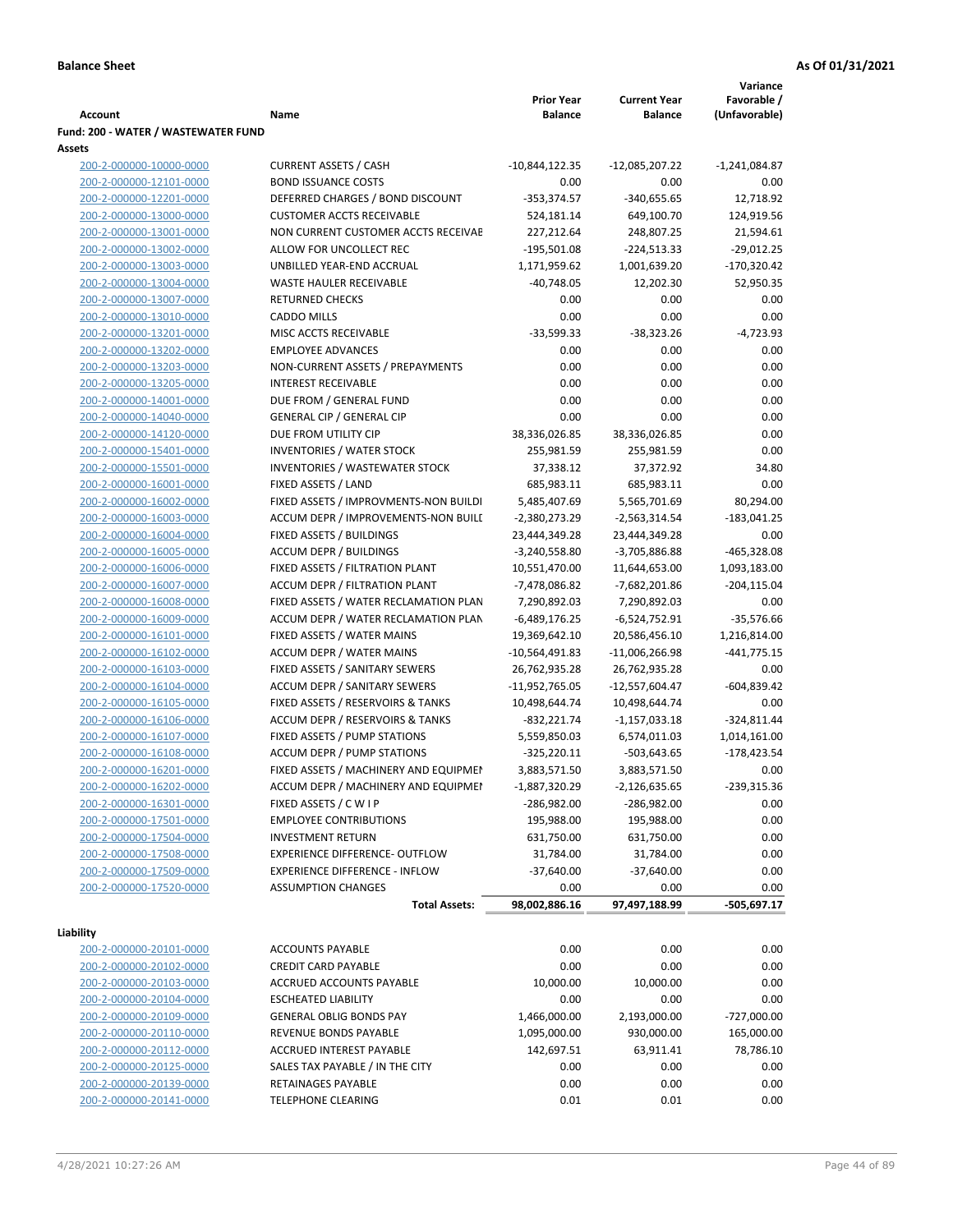|                                       |                                                          |                                     |                                       | Variance                     |
|---------------------------------------|----------------------------------------------------------|-------------------------------------|---------------------------------------|------------------------------|
| Account                               | Name                                                     | <b>Prior Year</b><br><b>Balance</b> | <b>Current Year</b><br><b>Balance</b> | Favorable /<br>(Unfavorable) |
| 200-2-000000-20160-0000               | <b>UNAPPLIED CREDIT</b>                                  | 0.00                                | 0.00                                  | 0.00                         |
| 200-2-000000-21001-0000               | <b>GENERAL FUND / GENERAL FUND</b>                       | 0.00                                | 0.00                                  | 0.00                         |
| 200-2-000000-21101-0000               | ENTERPRISE / WTR/WWTR UTILITY FUND                       | 0.00                                | 0.00                                  | 0.00                         |
| 200-2-000000-22001-0000               | <b>SALARIES PAYABLE</b>                                  | 83,164.42                           | 83,164.42                             | 0.00                         |
| 200-2-000000-22002-0000               | <b>VACATION/SICK PAYABLE</b>                             | 234,422.70                          | 221,369.33                            | 13,053.37                    |
| 200-2-000000-23001-0000               | CAPITAL LEASE PAYABLE                                    | 0.00                                | 0.00                                  | 0.00                         |
| 200-2-000000-24001-0000               | O/S CHECKS PAYABLE                                       | 0.00                                | 0.00                                  | 0.00                         |
| 200-2-000000-24002-0000               | <b>CUSTOMER DEPOSITS</b>                                 | 760,348.53                          | 748,351.32                            | 11,997.21                    |
| 200-2-000000-24003-0000               | <b>CUSTOMER OVERPMT SUSPENSE</b>                         | 168,799.82                          | 243,848.06                            | $-75,048.24$                 |
| 200-2-000000-24004-0000               | <b>INTEREST PAYABLE ON DEP</b>                           | 0.00                                | 0.00                                  | 0.00                         |
| 200-2-000000-24005-0000               | <b>ACCRUED INT PAY ON DEP</b>                            | 0.00                                | 0.00                                  | 0.00                         |
| 200-2-000000-24006-0000               | <b>AWAITING CUSTOMER SETUP</b>                           | 1,955.61                            | 1,955.61                              | 0.00                         |
| 200-2-000000-24007-0000               | <b>BILLED DEPOSITS SUSPENSE</b>                          | 0.00                                | 0.00                                  | 0.00                         |
| 200-2-000000-26001-0000               | <b>COMPENSATED ABSENCES PAY</b>                          | 211,715.81                          | 278,649.49                            | $-66,933.68$                 |
| 200-2-000000-26101-0000               | <b>GENERAL OBLIG BONDS PAY</b>                           | 4,567,000.00                        | 2,529,000.00                          | 2,038,000.00                 |
| 200-2-000000-26102-0000               | <b>REVENUE BONDS PAYABLE</b>                             | 31,190,000.00                       | 30,260,000.00                         | 930,000.00                   |
| 200-2-000000-26103-0000               | DEFERRED LOSS/DEFEASEMENT                                | $-181,650.73$                       | $-136,237.88$                         | $-45,412.85$                 |
| 200-2-000000-27001-0000               | <b>CONTRIBUTED CAPITAL</b>                               | 0.00                                | 0.00                                  | 0.00                         |
| 200-2-000000-27002-0000               | CONTRIBUTED CAPITAL / DEVELOPERS                         | 0.00                                | 0.00                                  | 0.00                         |
| 200-2-000000-29300-0000               | <b>ENCUMBRANCE SUMMARY</b>                               | 0.00                                | 0.00                                  | 0.00                         |
| 200-2-000000-29400-0100               | RESERVED ACCOUNT / ENCUMBRANCES                          | 0.00                                | 0.00                                  | 0.00                         |
| 200-2-000000-29999-0000               | <b>NET PENSION LIABILITY</b>                             | 1,415,364.00                        | 1,415,364.00                          | 0.00                         |
| 200-2-000000-92080-0000               | <b>GLTDAG</b>                                            | 0.00                                | 0.00                                  | 0.00                         |
|                                       | <b>Total Liability:</b>                                  | 41,164,817.68                       | 38,842,375.77                         | 2,322,441.91                 |
| <b>Equity</b>                         |                                                          |                                     |                                       |                              |
| 200-2-000000-39000-0000               | UNRESERVED-FUND BALANCE                                  | 0.00                                | 0.00                                  | 0.00                         |
| 200-2-000000-39100-0000               | UNRESERVED-RET. EARNINGS                                 | 57,924,814.85                       | 57,932,361.58                         | 7,546.73                     |
| 200-2-000000-39150-0000               | RESERVED-RET. EARNINGS                                   | 0.00                                | 0.00                                  | 0.00                         |
| 200-2-000000-39500-0000               | NET POSITION - PENSION                                   | $-965.00$                           | $-965.00$                             | 0.00                         |
|                                       | <b>Total Beginning Equity:</b>                           | 57,923,849.85                       | 57,931,396.58                         | 7,546.73                     |
| <b>Total Revenue</b>                  |                                                          | 4,624,460.55                        | 4,581,297.81                          | $-43,162.74$                 |
| <b>Total Expense</b>                  |                                                          | 5,710,241.91                        | 3,857,881.16                          | 1,852,360.75                 |
| <b>Revenues Over/(Under) Expenses</b> |                                                          | $-1,085,781.36$                     | 723,416.65                            | 1,809,198.01                 |
|                                       | <b>Total Equity and Current Surplus (Deficit):</b>       | 56,838,068.49                       | 58,654,813.23                         | 1,816,744.74                 |
|                                       | Total Liabilities, Equity and Current Surplus (Deficit): | 98,002,886.17                       | 97,497,189.00                         | $-505,697.17$                |
|                                       | *** FUND 200 OUT OF BALANCE ***                          | $-0.01$                             | $-0.01$                               | 0.00                         |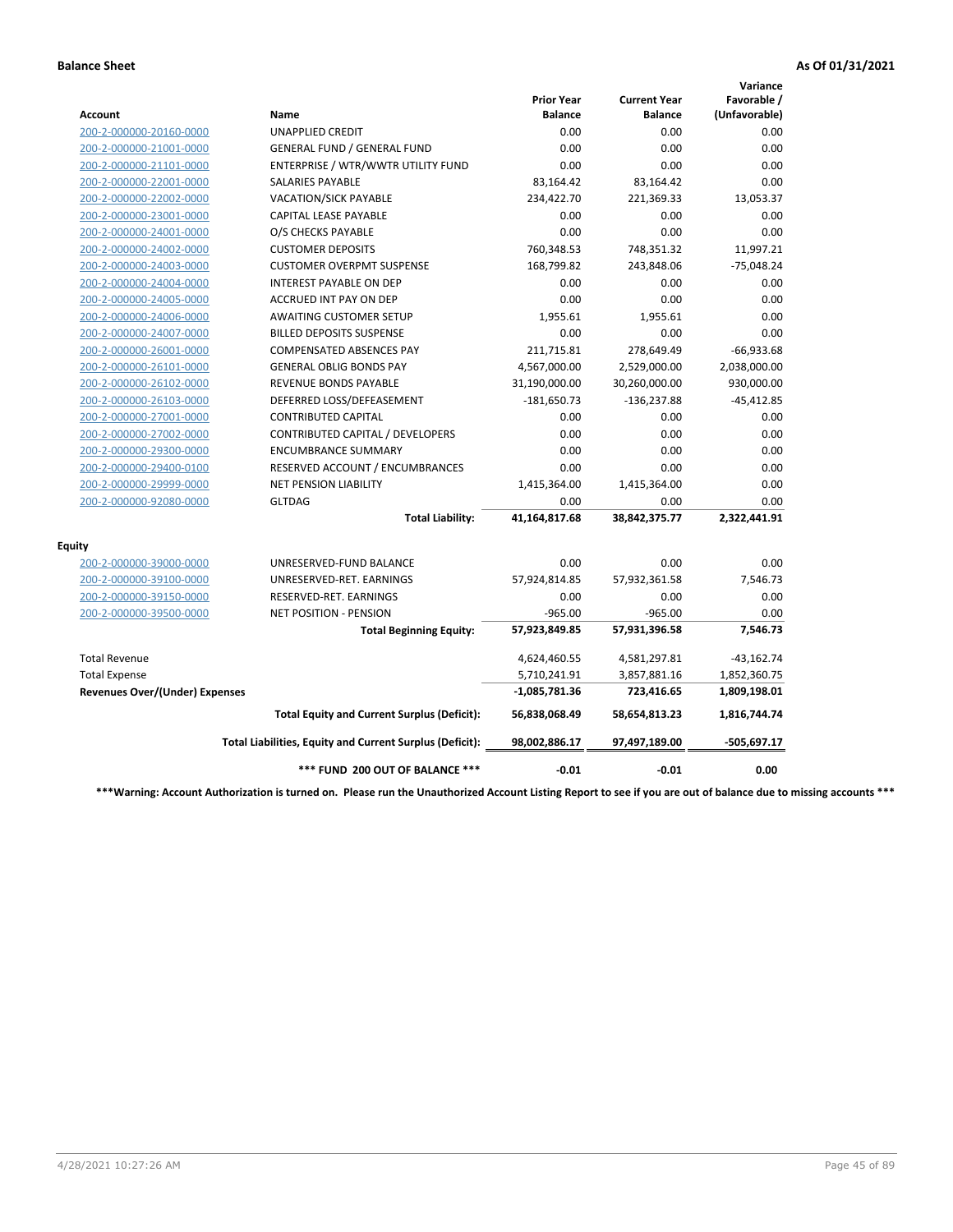| Account                               | Name                                                     | <b>Prior Year</b><br><b>Balance</b> | <b>Current Year</b><br><b>Balance</b> | Variance<br>Favorable /<br>(Unfavorable) |
|---------------------------------------|----------------------------------------------------------|-------------------------------------|---------------------------------------|------------------------------------------|
| <b>Fund: 210 - WATER IMPACT FEES</b>  |                                                          |                                     |                                       |                                          |
| <b>Assets</b>                         |                                                          |                                     |                                       |                                          |
| 210-2-000000-10000-0000               | <b>CURRENT ASSETS / CASH</b>                             | 0.00                                | $-217.72$                             | $-217.72$                                |
| 210-2-000000-13201-0000               | MISC ACCTS RECEIVABLE                                    | 0.00                                | 0.00                                  | 0.00                                     |
| 210-2-000000-13205-0000               | <b>INTEREST RECEIVABLE</b>                               | 0.00                                | 0.00                                  | 0.00                                     |
|                                       | <b>Total Assets:</b>                                     | 0.00                                | $-217.72$                             | $-217.72$                                |
| Liability                             |                                                          |                                     |                                       |                                          |
| 210-2-000000-20101-0000               | <b>ACCOUNTS PAYABLE</b>                                  | 0.00                                | 0.00                                  | 0.00                                     |
| 210-2-000000-20103-0000               | <b>ACCRUED ACCOUNTS PAYABLE</b>                          | 0.00                                | 0.00                                  | 0.00                                     |
| 210-2-000000-29300-0000               | <b>ENCUMBRANCE SUMMARY</b>                               | 0.00                                | 0.00                                  | 0.00                                     |
| 210-2-000000-29400-0000               | RESERVED ACCOUNT / ENCUMBRANCES                          | 0.00                                | 0.00                                  | 0.00                                     |
|                                       | <b>Total Liability:</b>                                  | 0.00                                | 0.00                                  | 0.00                                     |
| <b>Equity</b>                         |                                                          |                                     |                                       |                                          |
| 210-2-000000-39000-0000               | UNRESERVED-FUND BALANCE                                  | 0.00                                | 0.00                                  | 0.00                                     |
| 210-2-000000-39100-0000               | UNRESERVED-RET. EARNINGS                                 | 0.00                                | 0.00                                  | 0.00                                     |
|                                       | <b>Total Beginning Equity:</b>                           | 0.00                                | 0.00                                  | 0.00                                     |
| <b>Total Revenue</b>                  |                                                          | 0.00                                | 0.00                                  | 0.00                                     |
| <b>Total Expense</b>                  |                                                          | 0.00                                | 217.72                                | $-217.72$                                |
| <b>Revenues Over/(Under) Expenses</b> |                                                          | 0.00                                | $-217.72$                             | $-217.72$                                |
|                                       | <b>Total Equity and Current Surplus (Deficit):</b>       | 0.00                                | $-217.72$                             | $-217.72$                                |
|                                       | Total Liabilities, Equity and Current Surplus (Deficit): | 0.00                                | $-217.72$                             | $-217.72$                                |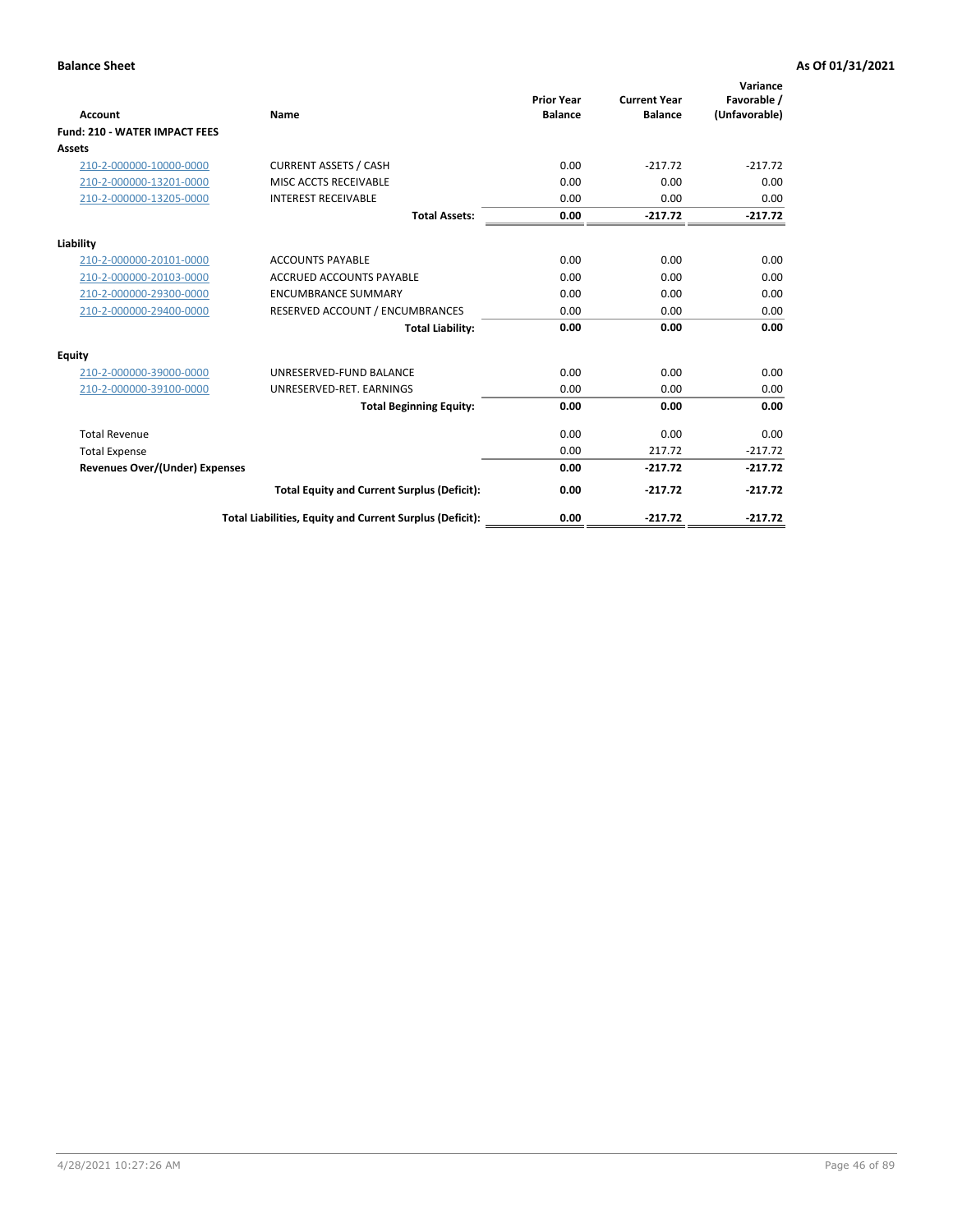| Account                                   | Name                                                     | <b>Prior Year</b><br><b>Balance</b> | <b>Current Year</b><br><b>Balance</b> | Variance<br>Favorable /<br>(Unfavorable) |
|-------------------------------------------|----------------------------------------------------------|-------------------------------------|---------------------------------------|------------------------------------------|
| <b>Fund: 211 - WASTEWATER IMPACT FEES</b> |                                                          |                                     |                                       |                                          |
| <b>Assets</b>                             |                                                          |                                     |                                       |                                          |
| 211-2-000000-10000-0000                   | <b>CURRENT ASSETS / CASH</b>                             | 0.00                                | 0.00                                  | 0.00                                     |
| 211-2-000000-13201-0000                   | MISC ACCTS RECEIVABLE                                    | 0.00                                | 0.00                                  | 0.00                                     |
| 211-2-000000-13205-0000                   | <b>INTEREST RECEIVABLE</b>                               | 0.00                                | 0.00                                  | 0.00                                     |
|                                           | <b>Total Assets:</b>                                     | 0.00                                | 0.00                                  | 0.00                                     |
| Liability                                 |                                                          |                                     |                                       |                                          |
| 211-2-000000-20101-0000                   | <b>ACCOUNTS PAYABLE</b>                                  | 0.00                                | 0.00                                  | 0.00                                     |
| 211-2-000000-20103-0000                   | <b>ACCRUED ACCOUNTS PAYABLE</b>                          | 0.00                                | 0.00                                  | 0.00                                     |
|                                           | <b>Total Liability:</b>                                  | 0.00                                | 0.00                                  | 0.00                                     |
| Equity                                    |                                                          |                                     |                                       |                                          |
| 211-2-000000-39000-0000                   | UNRESERVED-FUND BALANCE                                  | 0.00                                | 0.00                                  | 0.00                                     |
| 211-2-000000-39100-0000                   | UNRESERVED-RET. EARNINGS                                 | 0.00                                | 0.00                                  | 0.00                                     |
|                                           | <b>Total Beginning Equity:</b>                           | 0.00                                | 0.00                                  | 0.00                                     |
| <b>Total Revenue</b>                      |                                                          | 0.00                                | 0.00                                  | 0.00                                     |
| <b>Total Expense</b>                      |                                                          | 0.00                                | 0.00                                  | 0.00                                     |
| <b>Revenues Over/(Under) Expenses</b>     |                                                          | 0.00                                | 0.00                                  | 0.00                                     |
|                                           | <b>Total Equity and Current Surplus (Deficit):</b>       | 0.00                                | 0.00                                  | 0.00                                     |
|                                           | Total Liabilities, Equity and Current Surplus (Deficit): | 0.00                                | 0.00                                  | 0.00                                     |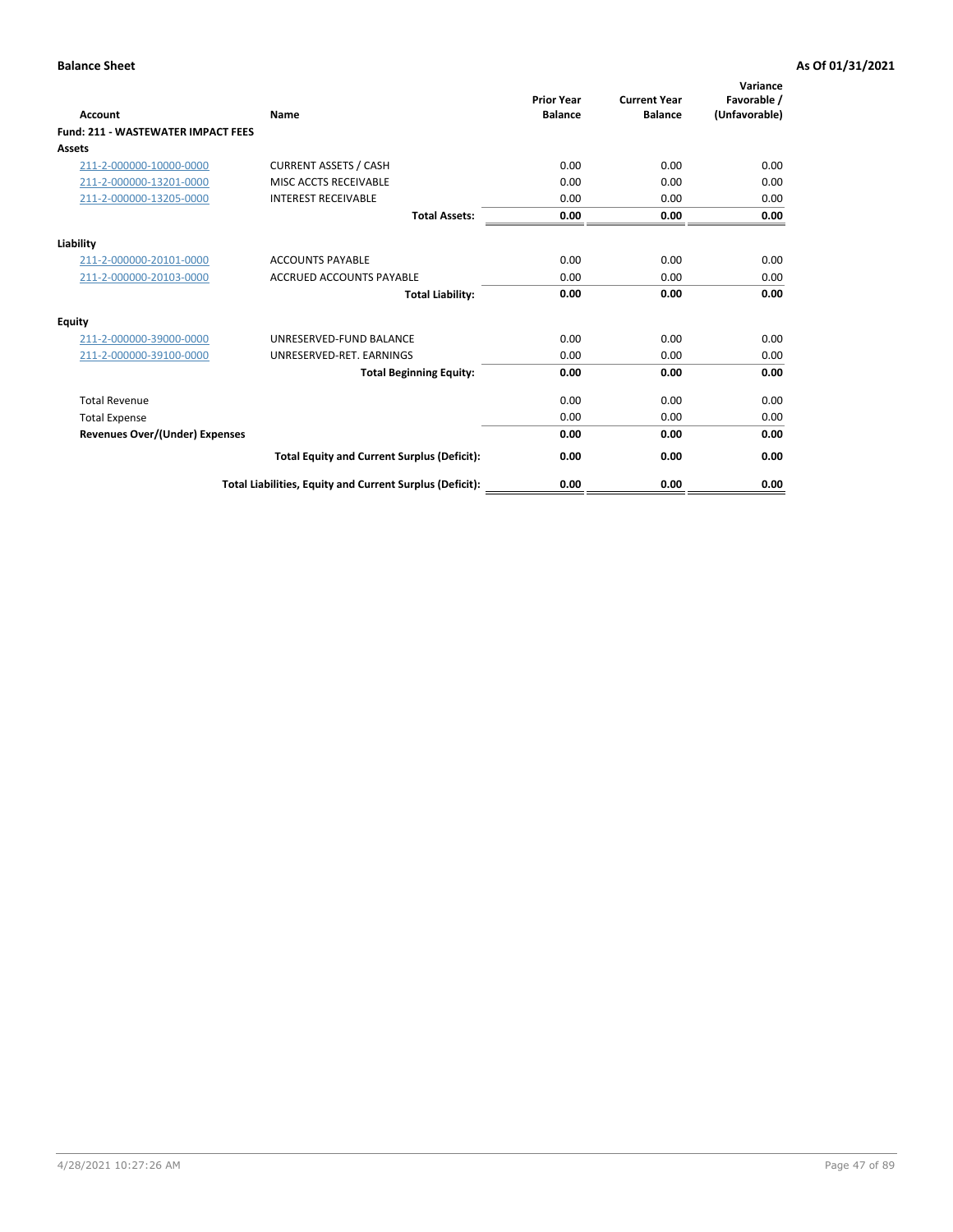|                                       |                                                           |                                     |                                       | Variance                     |
|---------------------------------------|-----------------------------------------------------------|-------------------------------------|---------------------------------------|------------------------------|
| <b>Account</b>                        | <b>Name</b>                                               | <b>Prior Year</b><br><b>Balance</b> | <b>Current Year</b><br><b>Balance</b> | Favorable /<br>(Unfavorable) |
|                                       | Fund: 212 - TX COMMUNITY DEV SWR SYSTEM IMPROV PROG GRANT |                                     |                                       |                              |
| <b>Assets</b>                         |                                                           |                                     |                                       |                              |
| 212-2-000000-10000-0000               | <b>CURRENT ASSETS / CASH</b>                              | 105,849.57                          | 105,849.57                            | 0.00                         |
| 212-2-000000-13201-0000               | MISC ACCTS RECEIVABLE                                     | 0.00                                | 0.00                                  | 0.00                         |
| 212-2-000000-13205-0000               | <b>INTEREST RECEIVABLE</b>                                | 0.00                                | 0.00                                  | 0.00                         |
| 212-2-000000-16301-0000               | FIXED ASSETS / C W I P                                    | 0.00                                | 0.00                                  | 0.00                         |
|                                       | <b>Total Assets:</b>                                      | 105,849.57                          | 105,849.57                            | 0.00                         |
| Liability                             |                                                           |                                     |                                       |                              |
| 212-2-000000-20101-0000               | <b>ACCOUNTS PAYABLE</b>                                   | 0.00                                | 0.00                                  | 0.00                         |
| 212-2-000000-20102-0000               | <b>CREDIT CARD PAYABLE</b>                                | 0.00                                | 0.00                                  | 0.00                         |
| 212-2-000000-20103-0000               | <b>ACCRUED ACCOUNTS PAYABLE</b>                           | 0.00                                | 0.00                                  | 0.00                         |
| 212-2-000000-20139-0000               | <b>RETAINAGES PAYABLE</b>                                 | 0.00                                | 0.00                                  | 0.00                         |
| 212-2-000000-20902-0000               | <b>DEFERRED GRANT REVENUE</b>                             | 0.00                                | 0.00                                  | 0.00                         |
| 212-2-000000-21001-0000               | <b>GENERAL FUND / GENERAL FUND</b>                        | 0.00                                | 0.00                                  | 0.00                         |
| 212-2-000000-29300-0000               | <b>ENCUMBRANCE SUMMARY</b>                                | 0.00                                | 0.00                                  | 0.00                         |
| 212-2-000000-29400-0100               | RESERVED ACCOUNT / ENCUMBRANCES                           | 0.00                                | 0.00                                  | 0.00                         |
|                                       | <b>Total Liability:</b>                                   | 0.00                                | 0.00                                  | 0.00                         |
| Equity                                |                                                           |                                     |                                       |                              |
| 212-2-000000-39100-0000               | UNRESERVED-RET. EARNINGS                                  | $-61.025.43$                        | 105,849.57                            | 166,875.00                   |
|                                       | <b>Total Beginning Equity:</b>                            | $-61,025.43$                        | 105,849.57                            | 166,875.00                   |
| <b>Total Revenue</b>                  |                                                           | 168,130.00                          | 0.00                                  | $-168,130.00$                |
| <b>Total Expense</b>                  |                                                           | 1,255.00                            | 0.00                                  | 1,255.00                     |
| <b>Revenues Over/(Under) Expenses</b> |                                                           | 166,875.00                          | 0.00                                  | $-166,875.00$                |
|                                       | <b>Total Equity and Current Surplus (Deficit):</b>        | 105,849.57                          | 105,849.57                            | 0.00                         |
|                                       | Total Liabilities, Equity and Current Surplus (Deficit):  | 105,849.57                          | 105,849.57                            | 0.00                         |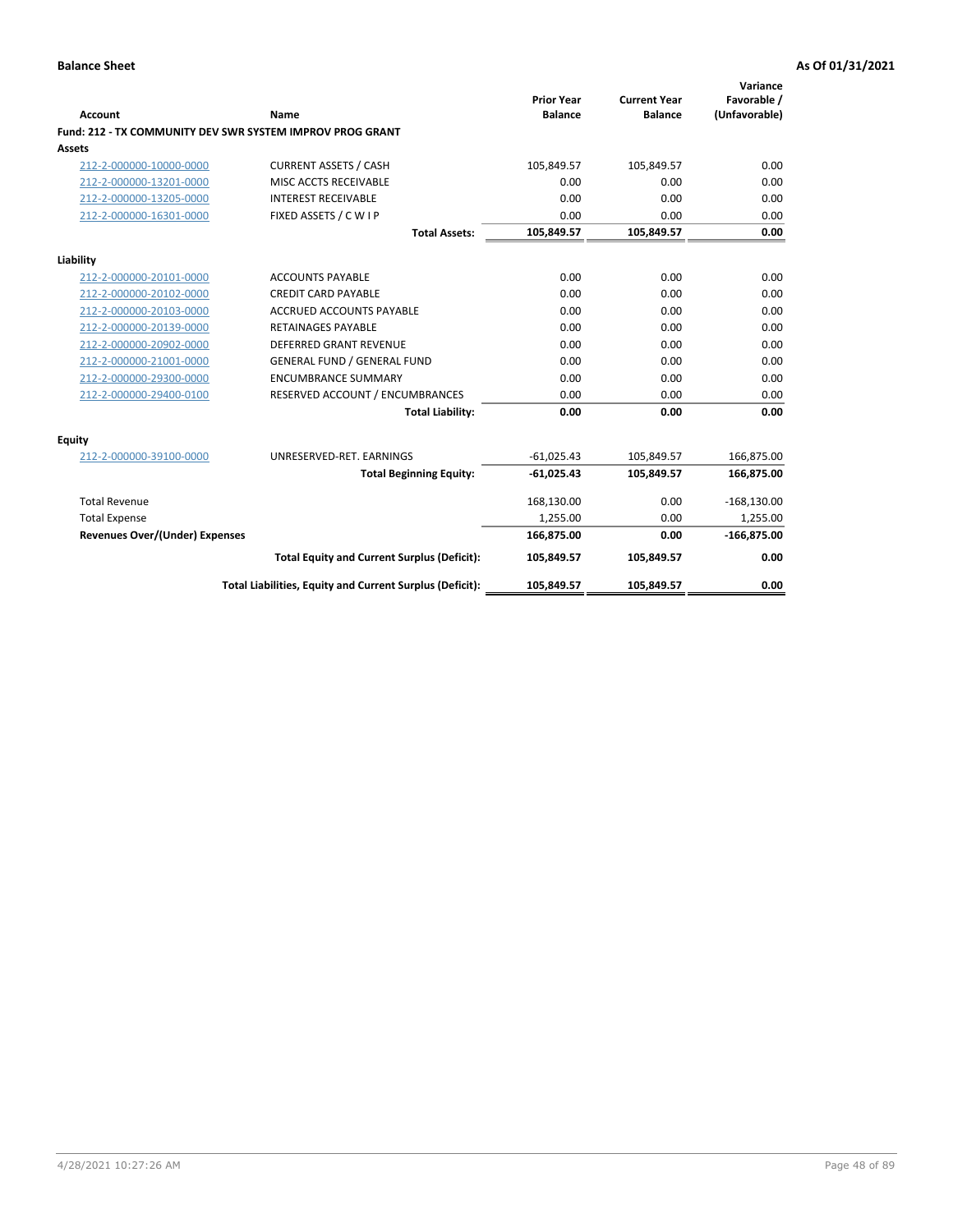|                                                    |                                                          |                                     |                                       | Variance                     |
|----------------------------------------------------|----------------------------------------------------------|-------------------------------------|---------------------------------------|------------------------------|
| <b>Account</b>                                     | Name                                                     | <b>Prior Year</b><br><b>Balance</b> | <b>Current Year</b><br><b>Balance</b> | Favorable /<br>(Unfavorable) |
| Fund: 216 - UTILIITY CIP FUND                      |                                                          |                                     |                                       |                              |
| <b>Assets</b>                                      |                                                          |                                     |                                       |                              |
| 216-2-000000-10000-0000                            | <b>CURRENT ASSETS / CASH</b>                             | 6,897,682.46                        | 14,834,842.25                         | 7,937,159.79                 |
| 216-2-000000-11101-0000                            | MBIA ACCOUNTS / 2002 WSSR                                | 0.00                                | 0.00                                  | 0.00                         |
| 216-2-000000-11103-0000                            | <b>2005 WSSR</b>                                         | 0.00                                | 0.00                                  | 0.00                         |
| 216-2-000000-11403-0000                            | RESERVE FUND / 2003 WSSR                                 | 0.00                                | 0.00                                  | 0.00                         |
| 216-2-000000-11404-0000                            | SERIES 2019 WSSR CO'S                                    | 16,646,244.15                       | 10,402,485.97                         | $-6,243,758.18$              |
| 216-2-000000-11503-0000                            | 2008WSSR CONST 486000273                                 | 0.00                                | 0.00                                  | 0.00                         |
| 216-2-000000-11505-0000                            | SRA RAW WATER SALE PROCEEDS                              | 13,502,102.86                       | 13,686,156.11                         | 184,053.25                   |
| 216-2-000000-13000-0000                            | <b>CUSTOMER ACCTS RECEIVABLE</b>                         | 0.00                                | 0.00                                  | 0.00                         |
| 216-2-000000-13002-0000                            | ALLOW FOR UNCOLLECT REC                                  | 0.00                                | 0.00                                  | 0.00                         |
| 216-2-000000-13003-0000                            | UNBILLED YEAR-END ACCRUAL                                | 0.00                                | 0.00                                  | 0.00                         |
| 216-2-000000-13201-0000                            | MISC ACCTS RECEIVABLE                                    | 70.32                               | 70.32                                 | 0.00                         |
| 216-2-000000-13205-0000                            | <b>INTEREST RECEIVABLE</b>                               | 0.00                                | 0.00                                  | 0.00                         |
| 216-2-000000-16301-0000                            | FIXED ASSETS / C W I P                                   | 3,557,279.61                        | 2,969,368.61                          | -587,911.00                  |
|                                                    | <b>Total Assets:</b>                                     | 40,603,379.40                       | 41,892,923.26                         | 1,289,543.86                 |
|                                                    |                                                          |                                     |                                       |                              |
| Liability                                          |                                                          |                                     |                                       |                              |
| 216-2-000000-20101-0000                            | <b>ACCOUNTS PAYABLE</b>                                  | 0.00                                | 0.00                                  | 0.00                         |
| 216-2-000000-20102-0000                            | <b>CREDIT CARD PAYABLE</b>                               | 0.00                                | 0.00                                  | 0.00                         |
| 216-2-000000-20103-0000                            | ACCRUED ACCOUNTS PAYABLE                                 | 0.00                                | 0.00                                  | 0.00                         |
| 216-2-000000-20113-0000                            | <b>DEVELOPERS ESCROW</b>                                 | 0.00                                | 0.00                                  | 0.00                         |
| 216-2-000000-20139-0000                            | RETAINAGES PAYABLE                                       | 409,764.62                          | 122,898.03                            | 286,866.59                   |
| 216-2-000000-21101-0000                            | ENTERPRISE / WTR/WWTR UTILITY FUND                       | 18,939,652.64                       | 18,939,652.64                         | 0.00                         |
| 216-2-000000-29300-0000                            | <b>ENCUMBRANCE SUMMARY</b>                               | 0.00                                | 0.00                                  | 0.00                         |
| 216-2-000000-29400-0100                            | RESERVED ACCOUNT / ENCUMBRANCES                          | 0.00                                | 0.00                                  | 0.00                         |
|                                                    | <b>Total Liability:</b>                                  | 19,349,417.26                       | 19,062,550.67                         | 286,866.59                   |
|                                                    |                                                          |                                     |                                       |                              |
| <b>Equity</b>                                      | UNRESERVED-FUND BALANCE                                  | 0.00                                | 0.00                                  | 0.00                         |
| 216-2-000000-39000-0000<br>216-2-000000-39100-0000 | UNRESERVED-RET. EARNINGS                                 | 9,457,839.30                        | 22,783,755.25                         | 13,325,915.95                |
|                                                    | <b>Total Beginning Equity:</b>                           | 9,457,839.30                        | 22,783,755.25                         | 13,325,915.95                |
|                                                    |                                                          |                                     |                                       |                              |
| <b>Total Revenue</b>                               |                                                          | 13,599,592.87                       | 160,295.35                            | -13,439,297.52               |
| <b>Total Expense</b>                               |                                                          | 1,803,470.03                        | 113,678.01                            | 1,689,792.02                 |
| <b>Revenues Over/(Under) Expenses</b>              |                                                          | 11,796,122.84                       | 46,617.34                             | -11,749,505.50               |
|                                                    | <b>Total Equity and Current Surplus (Deficit):</b>       | 21,253,962.14                       | 22,830,372.59                         | 1,576,410.45                 |
|                                                    | Total Liabilities, Equity and Current Surplus (Deficit): | 40,603,379.40                       | 41,892,923.26                         | 1,289,543.86                 |
|                                                    |                                                          |                                     |                                       |                              |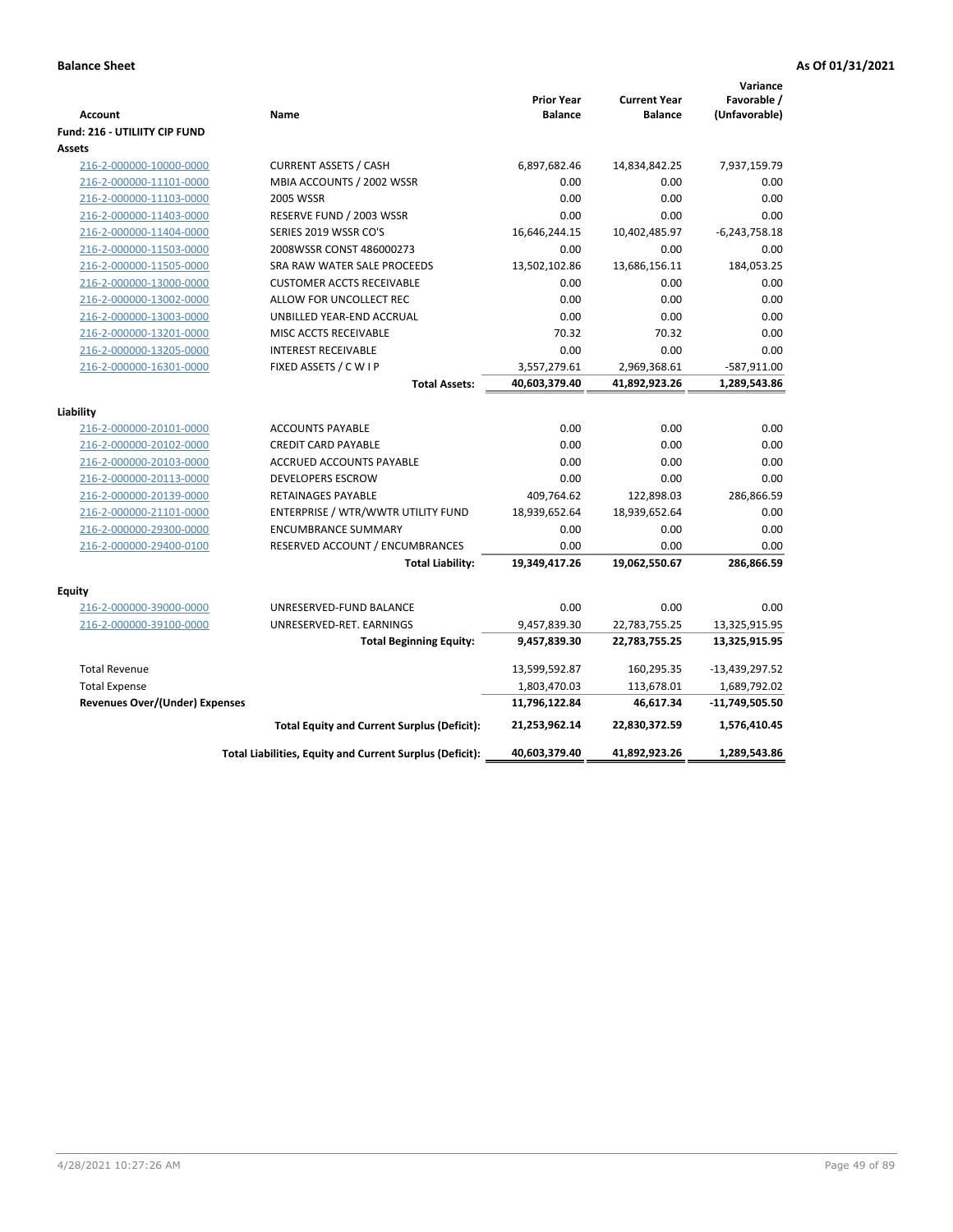| <b>Account</b>                                 | <b>Name</b>                                              | <b>Prior Year</b><br><b>Balance</b> | <b>Current Year</b><br><b>Balance</b> | Variance<br>Favorable /<br>(Unfavorable) |
|------------------------------------------------|----------------------------------------------------------|-------------------------------------|---------------------------------------|------------------------------------------|
| <b>Fund: 217 - WASTEWATER RECLAMATION FUND</b> |                                                          |                                     |                                       |                                          |
| Assets                                         |                                                          |                                     |                                       |                                          |
| 217-2-000000-10000-0000                        | <b>CURRENT ASSETS / CASH</b>                             | $-20.619.30$                        | $-70,603.30$                          | $-49,984.00$                             |
| 217-2-000000-11301-0000                        | TEXASTERM / 2008 WSSR REVENUE BOND                       | 0.00                                | 0.00                                  | 0.00                                     |
| 217-2-000000-11302-0000                        | 2008 WSSR REVENUE BOND                                   | 0.00                                | 0.00                                  | 0.00                                     |
| 217-2-000000-11503-0000                        | 2008WSSR CONST 486000273                                 | 775,315.42                          | 778,601.66                            | 3,286.24                                 |
| 217-2-000000-13000-0000                        | <b>CUSTOMER ACCTS RECEIVABLE</b>                         | 0.00                                | 0.00                                  | 0.00                                     |
| 217-2-000000-13002-0000                        | ALLOW FOR UNCOLLECT REC                                  | 0.00                                | 0.00                                  | 0.00                                     |
| 217-2-000000-13201-0000                        | MISC ACCTS RECEIVABLE                                    | 0.00                                | 0.00                                  | 0.00                                     |
| 217-2-000000-13205-0000                        | <b>INTEREST RECEIVABLE</b>                               | 0.00                                | 0.00                                  | 0.00                                     |
| 217-2-000000-16301-0000                        | FIXED ASSETS / C W I P                                   | 0.00                                | 0.00                                  | 0.00                                     |
|                                                | <b>Total Assets:</b>                                     | 754,696.12                          | 707,998.36                            | $-46,697.76$                             |
|                                                |                                                          |                                     |                                       |                                          |
| Liability                                      |                                                          |                                     |                                       |                                          |
| 217-2-000000-20101-0000                        | <b>ACCOUNTS PAYABLE</b>                                  | 0.00                                | 0.00                                  | 0.00                                     |
| 217-2-000000-20102-0000                        | <b>CREDIT CARD PAYABLE</b>                               | 0.00                                | 0.00                                  | 0.00                                     |
| 217-2-000000-20103-0000                        | <b>ACCRUED ACCOUNTS PAYABLE</b>                          | 0.00                                | 0.00                                  | 0.00                                     |
| 217-2-000000-20139-0000                        | <b>RETAINAGES PAYABLE</b>                                | 0.00                                | 0.00                                  | 0.00                                     |
| 217-2-000000-21101-0000                        | ENTERPRISE / WTR/WWTR UTILITY FUND                       | 19,396,374.21                       | 19,396,374.21                         | 0.00                                     |
| 217-2-000000-29300-0000                        | <b>ENCUMBRANCE SUMMARY</b>                               | 0.00                                | 0.00                                  | 0.00                                     |
| 217-2-000000-29400-0100                        | RESERVED ACCOUNT / ENCUMBRANCES                          | 0.00                                | 0.00                                  | 0.00                                     |
|                                                | <b>Total Liability:</b>                                  | 19,396,374.21                       | 19,396,374.21                         | 0.00                                     |
| <b>Equity</b>                                  |                                                          |                                     |                                       |                                          |
| 217-2-000000-39100-0000                        | UNRESERVED-RET. EARNINGS                                 | $-18,646,218.79$                    | -18,638,640.99                        | 7,577.80                                 |
|                                                | <b>Total Beginning Equity:</b>                           | $-18,646,218.79$                    | -18,638,640.99                        | 7,577.80                                 |
| <b>Total Revenue</b>                           |                                                          | 4,540.70                            | 249.14                                | $-4,291.56$                              |
| <b>Total Expense</b>                           |                                                          | 0.00                                | 49,984.00                             | $-49,984.00$                             |
| Revenues Over/(Under) Expenses                 |                                                          | 4,540.70                            | -49,734.86                            | $-54,275.56$                             |
|                                                | <b>Total Equity and Current Surplus (Deficit):</b>       | -18,641,678.09                      | $-18,688,375.85$                      | $-46,697.76$                             |
|                                                | Total Liabilities, Equity and Current Surplus (Deficit): | 754,696.12                          | 707,998.36                            | $-46,697.76$                             |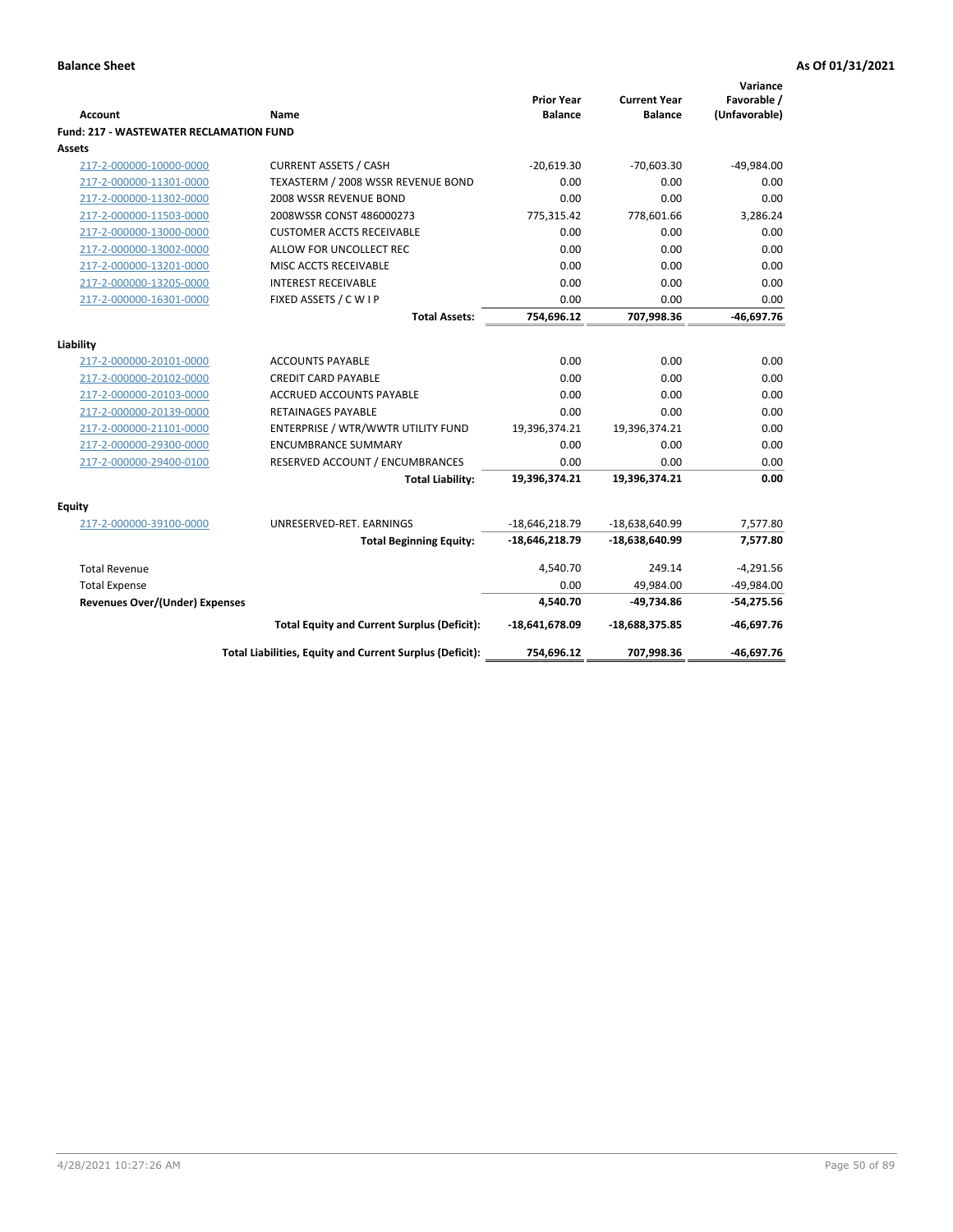| <b>Account</b>                  | Name                                                     | <b>Prior Year</b><br><b>Balance</b> | <b>Current Year</b><br><b>Balance</b> | Variance<br>Favorable /<br>(Unfavorable) |
|---------------------------------|----------------------------------------------------------|-------------------------------------|---------------------------------------|------------------------------------------|
| <b>Fund: 300 - AIRPORT FUND</b> |                                                          |                                     |                                       |                                          |
| Assets                          |                                                          |                                     |                                       |                                          |
| 300-2-000000-10000-0000         | <b>CURRENT ASSETS / CASH</b>                             | -6,846,664.65                       | $-7,301,249.37$                       | -454,584.72                              |
| 300-2-000000-13201-0000         | MISC ACCTS RECEIVABLE                                    | $-650.39$                           | -650.39                               | 0.00                                     |
| 300-2-000000-13202-0000         | <b>EMPLOYEE ADVANCES</b>                                 | 0.00                                | 0.00                                  | 0.00                                     |
| 300-2-000000-13203-0000         | NON-CURRENT ASSETS / PREPAYMENTS                         | 0.00                                | 0.00                                  | 0.00                                     |
| 300-2-000000-13205-0000         | <b>INTEREST RECEIVABLE</b>                               | 0.00                                | 0.00                                  | 0.00                                     |
| 300-2-000000-14126-0000         | <b>GRANT FUND / AIRPORT GRANT FUND</b>                   | 0.00                                | 0.00                                  | 0.00                                     |
| 300-2-000000-16001-0000         | FIXED ASSETS / LAND                                      | 813,937.00                          | 982,275.46                            | 168,338.46                               |
| 300-2-000000-16002-0000         | FIXED ASSETS / IMPROVMENTS-NON BUILDI                    | 75,750,553.49                       | 75,750,553.49                         | 0.00                                     |
| 300-2-000000-16003-0000         | ACCUM DEPR / IMPROVEMENTS-NON BUILI                      | -40,581,156.28                      | -42,614,921.75                        | $-2,033,765.47$                          |
| 300-2-000000-16004-0000         | FIXED ASSETS / BUILDINGS                                 | 69,917,050.27                       | 69,917,050.27                         | 0.00                                     |
| 300-2-000000-16005-0000         | <b>ACCUM DEPR / BUILDINGS</b>                            | -27,356,164.49                      | -28,924,133.27                        | $-1,567,968.78$                          |
| 300-2-000000-16201-0000         | FIXED ASSETS / MACHINERY AND EQUIPMEN                    | 528,771.61                          | 528,771.61                            | 0.00                                     |
| 300-2-000000-16202-0000         | ACCUM DEPR / MACHINERY AND EQUIPMEI                      | $-40,948.94$                        | $-70,669.34$                          | $-29,720.40$                             |
| 300-2-000000-16301-0000         | FIXED ASSETS / C W I P                                   | 982,112.50                          | 1,285,346.50                          | 303,234.00                               |
| 300-2-000000-17501-0000         | <b>EMPLOYEE CONTRIBUTIONS</b>                            | 0.00                                | 0.00                                  | 0.00                                     |
| 300-2-000000-17504-0000         | <b>INVESTMENT RETURN</b>                                 | 0.00                                | 0.00                                  | 0.00                                     |
| 300-2-000000-17508-0000         | <b>EXPERIENCE DIFFERENCE- OUTFLOW</b>                    | 0.00                                | 0.00                                  | 0.00                                     |
| 300-2-000000-17509-0000         | <b>EXPERIENCE DIFFERENCE - INFLOW</b>                    | 0.00                                | 0.00                                  | 0.00                                     |
| 300-2-000000-17520-0000         | <b>ASSUMPTION CHANGES</b>                                | 0.00                                | 0.00                                  | 0.00                                     |
|                                 | <b>Total Assets:</b>                                     | 73,166,840.12                       | 69,552,373.21                         | $-3,614,466.91$                          |
| Liability                       |                                                          |                                     |                                       |                                          |
| 300-2-000000-20101-0000         | <b>ACCOUNTS PAYABLE</b>                                  | 0.00                                | 0.00                                  | 0.00                                     |
| 300-2-000000-20102-0000         | <b>CREDIT CARD PAYABLE</b>                               | 0.00                                | 0.00                                  | 0.00                                     |
| 300-2-000000-20103-0000         | ACCRUED ACCOUNTS PAYABLE                                 | 0.00                                | 0.00                                  | 0.00                                     |
| 300-2-000000-20105-0000         | L-3 FUNDS PAYABLE                                        | 0.00                                | 0.00                                  | 0.00                                     |
| 300-2-000000-20106-0000         | <b>GRANT MATCH</b>                                       | 0.00                                | 0.00                                  | 0.00                                     |
| 300-2-000000-20108-0000         | <b>MATURED BONDS PAYABLE</b>                             | 0.00                                | 0.00                                  | 0.00                                     |
| 300-2-000000-20110-0000         | REVENUE BONDS PAYABLE                                    | 0.00                                | 0.00                                  | 0.00                                     |
| 300-2-000000-20111-0000         | MATURED INTEREST PAYABLE                                 | 0.00                                | 0.00                                  | 0.00                                     |
| 300-2-000000-20112-0000         | <b>ACCRUED INTEREST PAYABLE</b>                          | 0.00                                | 0.00                                  | 0.00                                     |
| 300-2-000000-20139-0000         | RETAINAGES PAYABLE                                       | 0.00                                | 0.00                                  | 0.00                                     |
| 300-2-000000-20141-0000         | <b>TELEPHONE CLEARING</b>                                | 0.00                                | 0.00                                  | 0.00                                     |
| 300-2-000000-20160-0000         | <b>UNAPPLIED CREDIT</b>                                  | 0.00                                | 0.00                                  | 0.00                                     |
| 300-2-000000-20201-0000         | <b>DEFERRED REVENUE</b>                                  | 0.00                                | 0.00                                  | 0.00                                     |
| 300-2-000000-21001-0000         | <b>GENERAL FUND / GENERAL FUND</b>                       | 0.00                                | 0.00                                  | 0.00                                     |
| 300-2-000000-22001-0000         | SALARIES PAYABLE                                         | 2,201.13                            | 2,201.13                              | 0.00                                     |
| 300-2-000000-22002-0000         | <b>VACATION/SICK PAYABLE</b>                             | 2,188.24                            | $-2,481.78$                           | 4,670.02                                 |
| 300-2-000000-26001-0000         | COMPENSATED ABSENCES PAY                                 | 10,603.68                           | 17,991.69                             | $-7,388.01$                              |
| 300-2-000000-26101-0000         | <b>GENERAL OBLIG BONDS PAY</b>                           | 0.00                                | 0.00                                  | 0.00                                     |
| 300-2-000000-26102-0000         | REVENUE BONDS PAYABLE                                    | 0.00                                | 0.00                                  | 0.00                                     |
| 300-2-000000-27001-0000         | CONTRIBUTED CAPITAL                                      | $-0.39$                             | $-0.39$                               | 0.00                                     |
| 300-2-000000-29300-0000         | <b>ENCUMBRANCE SUMMARY</b>                               | 0.00                                | 0.00                                  | 0.00                                     |
| 300-2-000000-29400-0100         | RESERVED ACCOUNT / ENCUMBRANCES                          | 0.00                                | 0.00                                  | 0.00                                     |
| 300-2-000000-29999-0000         | <b>NET PENSION LIABILITY</b>                             | 0.00                                | 0.00                                  | 0.00                                     |
|                                 | <b>Total Liability:</b>                                  | 14,992.66                           | 17,710.65                             | -2,717.99                                |
|                                 |                                                          |                                     |                                       |                                          |
| <b>Equity</b>                   |                                                          |                                     |                                       |                                          |
| 300-2-000000-39000-0000         | UNRESERVED-FUND BALANCE                                  | 0.00                                | 0.00                                  | 0.00                                     |
| 300-2-000000-39100-0000         | UNRESERVED-RET. EARNINGS                                 | 72,911,614.18                       | 69,853,545.99                         | -3,058,068.19                            |
| 300-2-000000-39500-0000         | NET POSITION - PENSION<br><b>Total Beginning Equity:</b> | 0.00<br>72,911,614.18               | 0.00<br>69,853,545.99                 | 0.00<br>$-3,058,068.19$                  |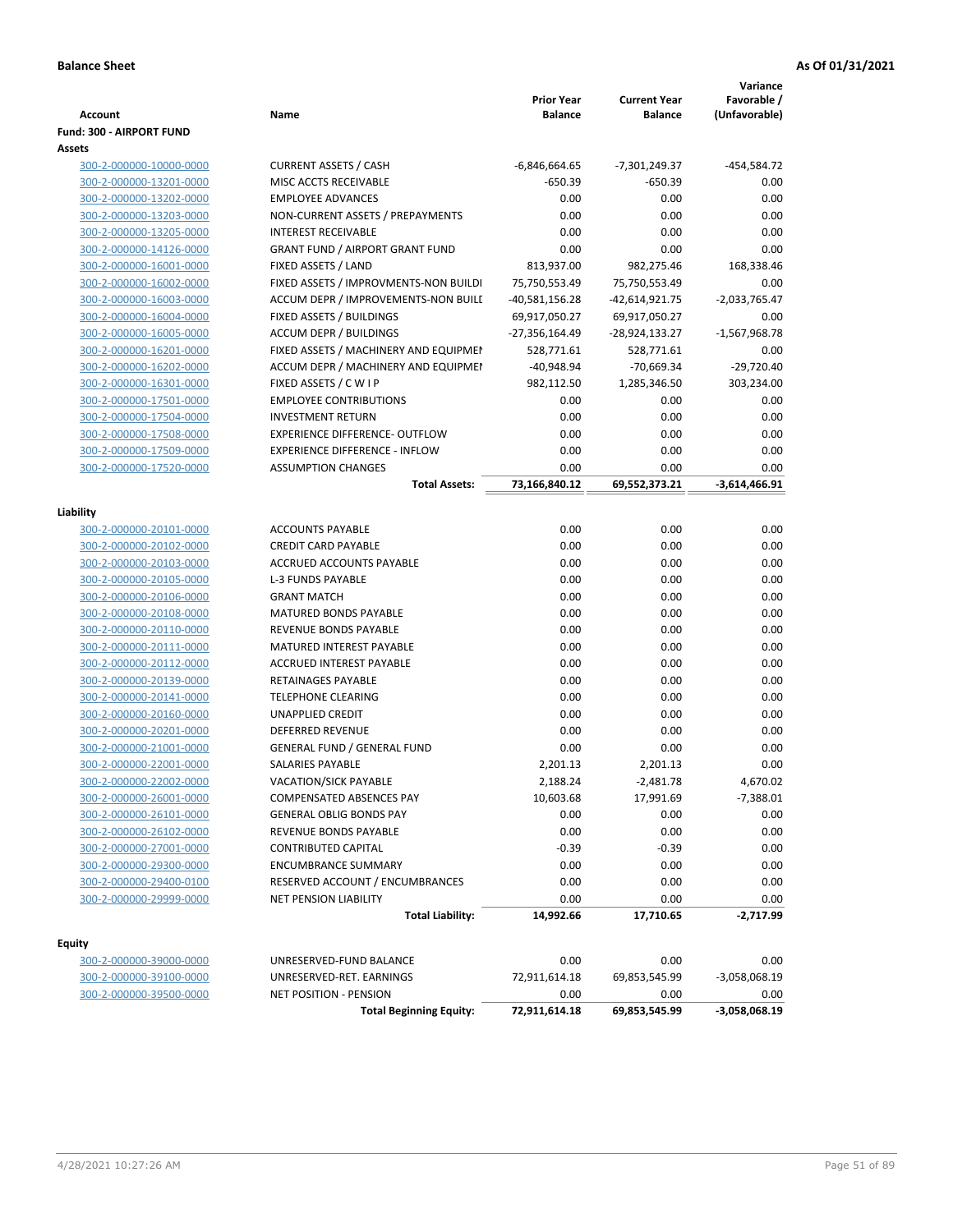| Account                        | <b>Name</b>                                              | <b>Prior Year</b><br><b>Balance</b> | <b>Current Year</b><br><b>Balance</b> | Variance<br>Favorable /<br>(Unfavorable) |
|--------------------------------|----------------------------------------------------------|-------------------------------------|---------------------------------------|------------------------------------------|
| <b>Total Revenue</b>           |                                                          | 291,850.49                          | 234,680.36                            | $-57,170.13$                             |
| <b>Total Expense</b>           |                                                          | 51,617.20                           | 553,563.78                            | $-501,946.58$                            |
| Revenues Over/(Under) Expenses |                                                          | 240,233.29                          | $-318,883.42$                         | $-559,116.71$                            |
|                                | <b>Total Equity and Current Surplus (Deficit):</b>       | 73,151,847.47                       | 69,534,662.57                         | $-3,617,184.90$                          |
|                                | Total Liabilities, Equity and Current Surplus (Deficit): | 73,166,840.13                       | 69.552.373.22                         | -3,614,466.91                            |
|                                | *** FUND 300 OUT OF BALANCE ***                          | $-0.01$                             | $-0.01$                               | 0.00                                     |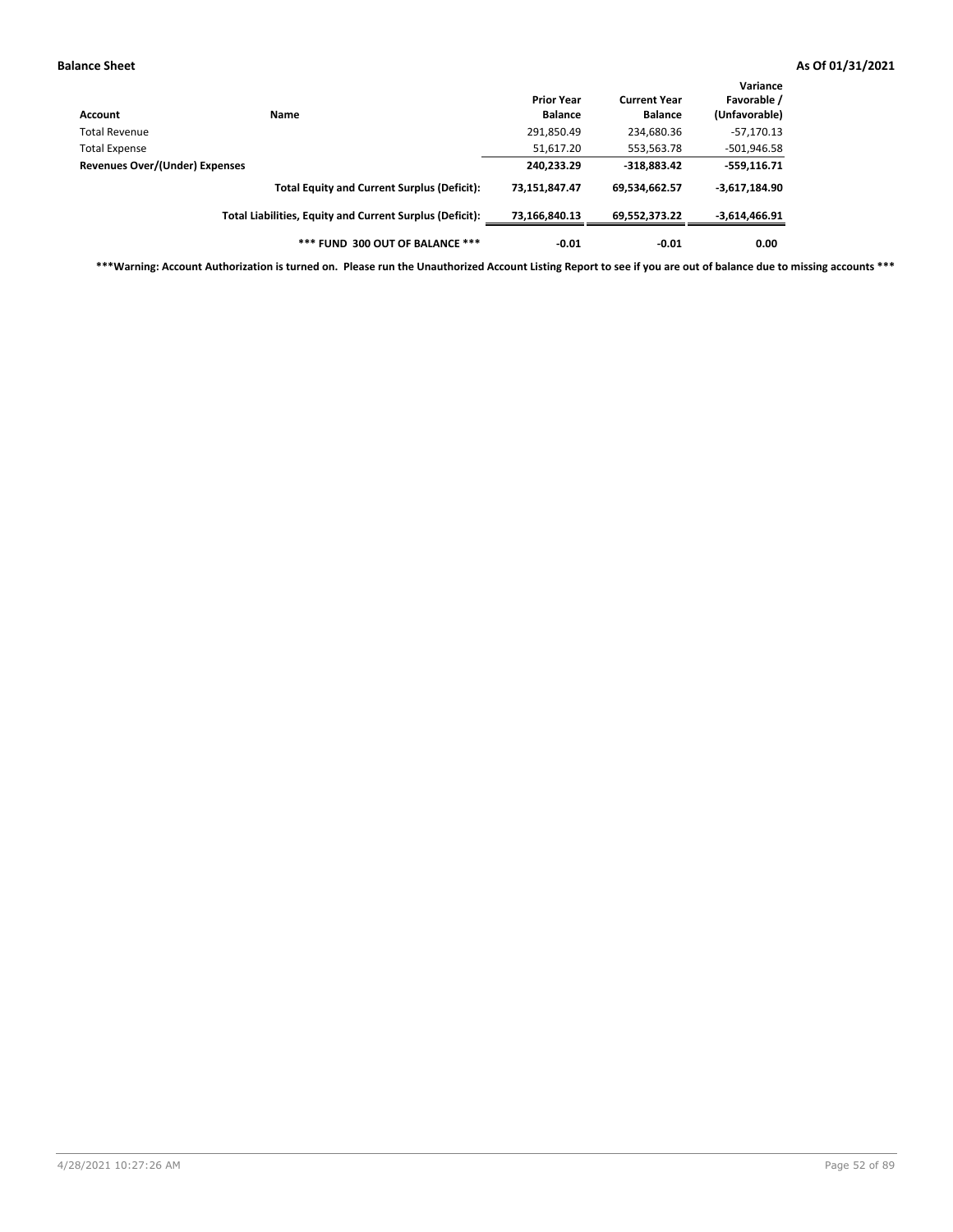|                                        |                                                          |                                     |                                       | Variance                     |
|----------------------------------------|----------------------------------------------------------|-------------------------------------|---------------------------------------|------------------------------|
| Account                                | Name                                                     | <b>Prior Year</b><br><b>Balance</b> | <b>Current Year</b><br><b>Balance</b> | Favorable /<br>(Unfavorable) |
| <b>Fund: 320 - AIRPORT TXDOT GRANT</b> |                                                          |                                     |                                       |                              |
| Assets                                 |                                                          |                                     |                                       |                              |
| 320-2-000000-10000-0000                | <b>CURRENT ASSETS / CASH</b>                             | 200,000.84                          | 400,000.84                            | 200,000.00                   |
| 320-2-000000-13201-0000                | MISC ACCTS RECEIVABLE                                    | 0.00                                | 0.00                                  | 0.00                         |
| 320-2-000000-13205-0000                | <b>INTEREST RECEIVABLE</b>                               | 0.00                                | 0.00                                  | 0.00                         |
|                                        | <b>Total Assets:</b>                                     | 200,000.84                          | 400,000.84                            | 200,000.00                   |
|                                        |                                                          |                                     |                                       |                              |
| Liability                              |                                                          |                                     |                                       |                              |
| 320-2-000000-20101-0000                | <b>ACCOUNTS PAYABLE</b>                                  | 0.00                                | 0.00                                  | 0.00                         |
| 320-2-000000-20102-0000                | <b>CREDIT CARD PAYABLE</b>                               | 0.00                                | 0.00                                  | 0.00                         |
| 320-2-000000-20103-0000                | <b>ACCRUED ACCOUNTS PAYABLE</b>                          | 0.00                                | 0.00                                  | 0.00                         |
| 320-2-000000-20902-0000                | <b>DEFERRED GRANT REVENUE</b>                            | 0.00                                | 0.00                                  | 0.00                         |
| 320-2-000000-21125-0000                | DUE TO / AIRPORT FUND                                    | 0.00                                | 0.00                                  | 0.00                         |
| 320-2-000000-29300-0000                | <b>ENCUMBRANCE SUMMARY</b>                               | 0.00                                | 0.00                                  | 0.00                         |
| 320-2-000000-29400-0100                | RESERVED ACCOUNT / ENCUMBRANCES                          | 0.00                                | 0.00                                  | 0.00                         |
|                                        | <b>Total Liability:</b>                                  | 0.00                                | 0.00                                  | 0.00                         |
| Equity                                 |                                                          |                                     |                                       |                              |
| 320-2-000000-39000-0000                | UNRESERVED-FUND BALANCE                                  | 200,000.84                          | 200,000.84                            | 0.00                         |
|                                        | <b>Total Beginning Equity:</b>                           | 200,000.84                          | 200,000.84                            | 0.00                         |
| <b>Total Revenue</b>                   |                                                          | 0.00                                | 200,000.00                            | 200,000.00                   |
| <b>Total Expense</b>                   |                                                          | 0.00                                | 0.00                                  | 0.00                         |
| <b>Revenues Over/(Under) Expenses</b>  |                                                          | 0.00                                | 200,000.00                            | 200,000.00                   |
|                                        | <b>Total Equity and Current Surplus (Deficit):</b>       | 200,000.84                          | 400,000.84                            | 200,000.00                   |
|                                        | Total Liabilities, Equity and Current Surplus (Deficit): | 200,000.84                          | 400,000.84                            | 200,000.00                   |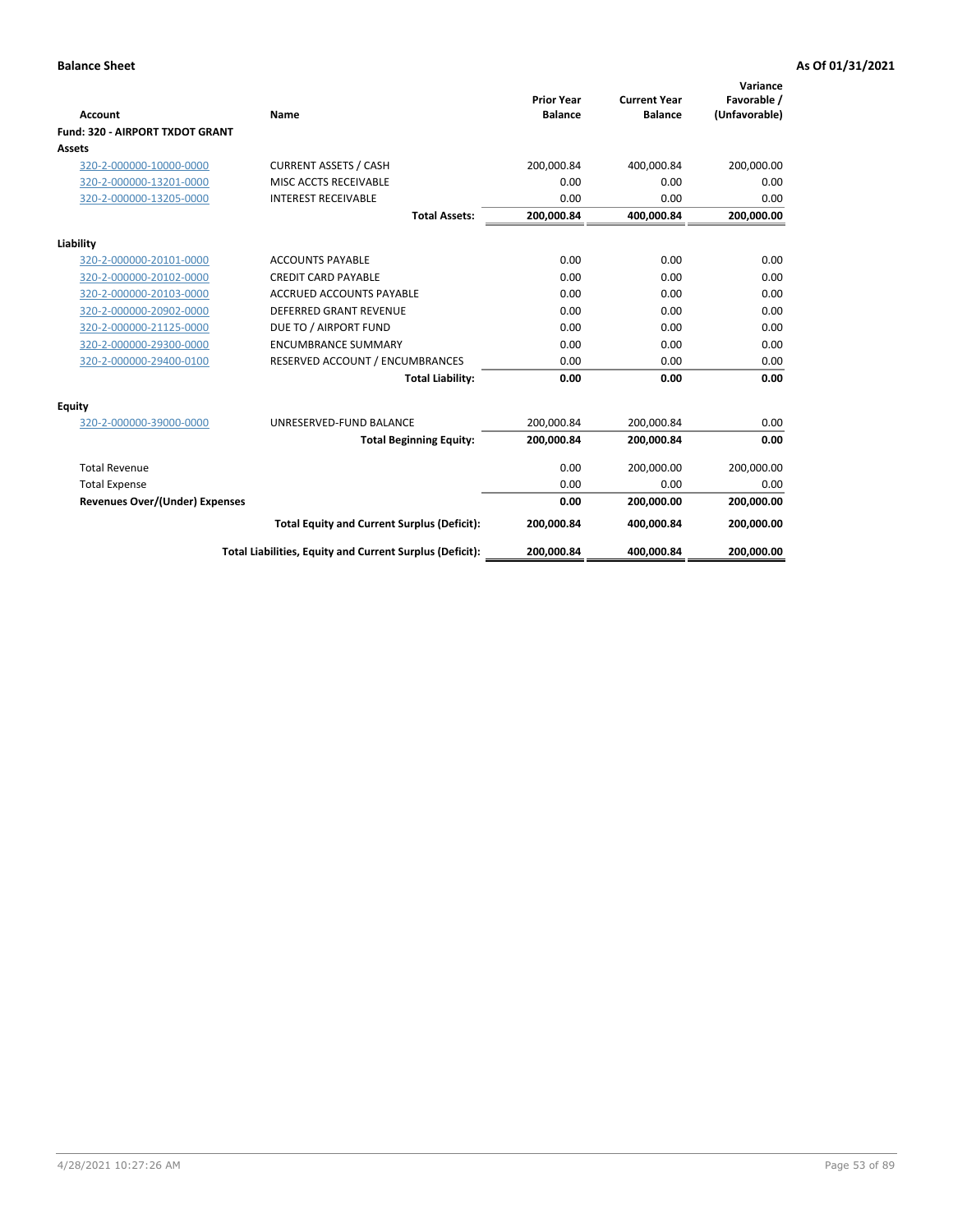|                                         |                                                          |                                     |                                       | Variance                     |
|-----------------------------------------|----------------------------------------------------------|-------------------------------------|---------------------------------------|------------------------------|
| Account                                 | Name                                                     | <b>Prior Year</b><br><b>Balance</b> | <b>Current Year</b><br><b>Balance</b> | Favorable /<br>(Unfavorable) |
| <b>Fund: 360 - AIRPORT CAPITAL FUND</b> |                                                          |                                     |                                       |                              |
| Assets                                  |                                                          |                                     |                                       |                              |
| 360-2-000000-10000-0000                 | <b>CURRENT ASSETS / CASH</b>                             | 7,851,598.38                        | 8,586,696.44                          | 735,098.06                   |
| 360-2-000000-13201-0000                 | MISC ACCTS RECEIVABLE                                    | 0.00                                | 0.00                                  | 0.00                         |
| 360-2-000000-13205-0000                 | <b>INTEREST RECEIVABLE</b>                               | 0.00                                | 0.00                                  | 0.00                         |
| 360-2-000000-16301-0000                 | FIXED ASSETS / C W I P                                   | 132,616.88                          | 132,616.88                            | 0.00                         |
|                                         | <b>Total Assets:</b>                                     | 7,984,215.26                        | 8,719,313.32                          | 735,098.06                   |
| Liability                               |                                                          |                                     |                                       |                              |
| 360-2-000000-20101-0000                 | <b>ACCOUNTS PAYABLE</b>                                  | 0.00                                | 0.00                                  | 0.00                         |
| 360-2-000000-20102-0000                 | <b>CREDIT CARD PAYABLE</b>                               | 0.00                                | 0.00                                  | 0.00                         |
| 360-2-000000-20103-0000                 | ACCRUED ACCOUNTS PAYABLE                                 | 0.00                                | 0.00                                  | 0.00                         |
| 360-2-000000-20125-0000                 | SALES TAX PAYABLE / IN THE CITY                          | 0.00                                | 0.00                                  | 0.00                         |
| 360-2-000000-20139-0000                 | <b>RETAINAGES PAYABLE</b>                                | 0.00                                | 0.00                                  | 0.00                         |
| 360-2-000000-21001-0000                 | <b>GENERAL FUND / GENERAL FUND</b>                       | 0.00                                | 0.00                                  | 0.00                         |
| 360-2-000000-27001-0000                 | <b>CONTRIBUTED CAPITAL</b>                               | 0.00                                | 0.00                                  | 0.00                         |
| 360-2-000000-29300-0000                 | <b>ENCUMBRANCE SUMMARY</b>                               | 0.00                                | 0.00                                  | 0.00                         |
| 360-2-000000-29400-0000                 | RESERVED ACCOUNT / ENCUMBRANCES                          | 0.00                                | 0.00                                  | 0.00                         |
|                                         | <b>Total Liability:</b>                                  | 0.00                                | 0.00                                  | 0.00                         |
| Equity                                  |                                                          |                                     |                                       |                              |
| 360-2-000000-39000-0000                 | UNRESERVED-FUND BALANCE                                  | 0.00                                | 0.00                                  | 0.00                         |
| 360-2-000000-39100-0000                 | UNRESERVED-RET. EARNINGS                                 | 8,131,751.78                        | 8,217,255.18                          | 85,503.40                    |
|                                         | <b>Total Beginning Equity:</b>                           | 8,131,751.78                        | 8,217,255.18                          | 85,503.40                    |
| <b>Total Revenue</b>                    |                                                          | 21,443.68                           | 502,577.08                            | 481,133.40                   |
| <b>Total Expense</b>                    |                                                          | 168,980.20                          | 518.94                                | 168,461.26                   |
| Revenues Over/(Under) Expenses          |                                                          | $-147,536.52$                       | 502,058.14                            | 649,594.66                   |
|                                         | <b>Total Equity and Current Surplus (Deficit):</b>       | 7,984,215.26                        | 8,719,313.32                          | 735,098.06                   |
|                                         | Total Liabilities, Equity and Current Surplus (Deficit): | 7,984,215.26                        | 8,719,313.32                          | 735,098.06                   |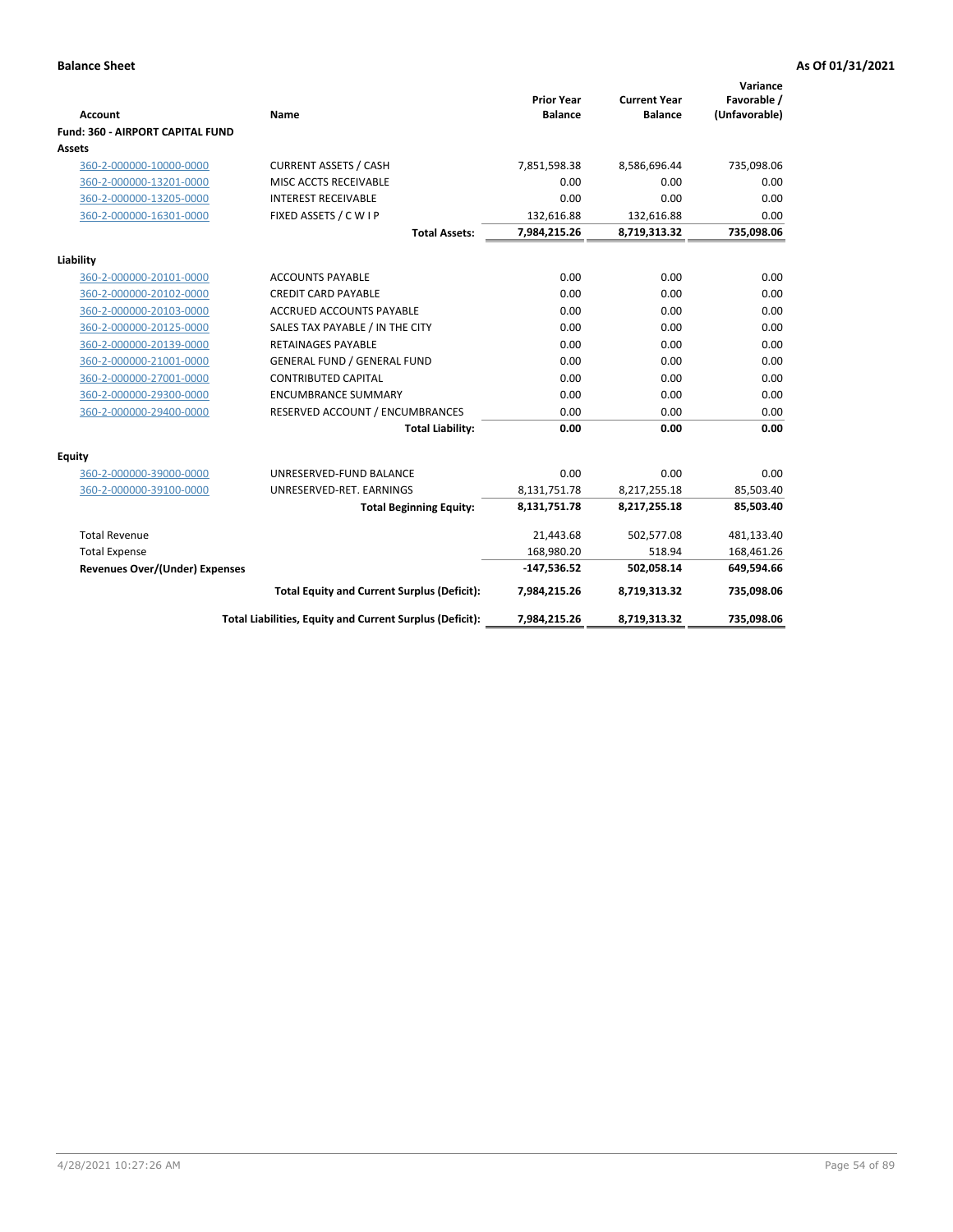| <b>Account</b>                        | Name                                                     | <b>Prior Year</b><br><b>Balance</b> | <b>Current Year</b><br><b>Balance</b> | Variance<br>Favorable /<br>(Unfavorable) |
|---------------------------------------|----------------------------------------------------------|-------------------------------------|---------------------------------------|------------------------------------------|
| <b>Fund: 361 - L3-IDC FUND</b>        |                                                          |                                     |                                       |                                          |
| Assets                                |                                                          |                                     |                                       |                                          |
| 361-2-000000-10000-0000               | <b>CURRENT ASSETS / CASH</b>                             | 0.00                                | 0.00                                  | 0.00                                     |
| 361-2-000000-13201-0000               | MISC ACCTS RECEIVABLE                                    | 0.00                                | 0.00                                  | 0.00                                     |
| 361-2-000000-13205-0000               | <b>INTEREST RECEIVABLE</b>                               | 0.00                                | 0.00                                  | 0.00                                     |
|                                       | <b>Total Assets:</b>                                     | 0.00                                | 0.00                                  | 0.00                                     |
| Liability                             |                                                          |                                     |                                       |                                          |
| 361-2-000000-20101-0000               | <b>ACCOUNTS PAYABLE</b>                                  | 0.00                                | 0.00                                  | 0.00                                     |
| 361-2-000000-20102-0000               | <b>CREDIT CARD PAYABLE</b>                               | 0.00                                | 0.00                                  | 0.00                                     |
| 361-2-000000-20103-0000               | MISCELLANEOUS LIABILITIES                                | 0.00                                | 0.00                                  | 0.00                                     |
| 361-2-000000-20108-0000               | <b>MATURED BONDS PAYABLE</b>                             | 0.00                                | 0.00                                  | 0.00                                     |
| 361-2-000000-20111-0000               | <b>MATURED INTEREST PAYABLE</b>                          | 0.00                                | 0.00                                  | 0.00                                     |
| 361-2-000000-20112-0000               | <b>ACCRUED INTEREST PAYABLE</b>                          | 0.00                                | 0.00                                  | 0.00                                     |
| 361-2-000000-20139-0000               | <b>RETAINAGES PAYABLE</b>                                | 0.00                                | 0.00                                  | 0.00                                     |
| 361-2-000000-21001-0000               | <b>GENERAL FUND / GENERAL FUND</b>                       | 0.00                                | 0.00                                  | 0.00                                     |
|                                       | <b>Total Liability:</b>                                  | 0.00                                | 0.00                                  | 0.00                                     |
| Equity                                |                                                          |                                     |                                       |                                          |
| 361-2-000000-39000-0000               | UNRESERVED-FUND BALANCE                                  | 0.00                                | 0.00                                  | 0.00                                     |
| 361-2-000000-39100-0000               | UNRESERVED-RET. EARNINGS                                 | $-2,881,924.85$                     | $-2,881,924.85$                       | 0.00                                     |
| 361-2-000000-39150-0000               | RESERVED-RET. EARNINGS                                   | 2,881,924.85                        | 2,881,924.85                          | 0.00                                     |
|                                       | <b>Total Beginning Equity:</b>                           | 0.00                                | 0.00                                  | 0.00                                     |
| <b>Total Revenue</b>                  |                                                          | 0.00                                | 0.00                                  | 0.00                                     |
| <b>Total Expense</b>                  |                                                          | 0.00                                | 0.00                                  | 0.00                                     |
| <b>Revenues Over/(Under) Expenses</b> |                                                          | 0.00                                | 0.00                                  | 0.00                                     |
|                                       | <b>Total Equity and Current Surplus (Deficit):</b>       | 0.00                                | 0.00                                  | 0.00                                     |
|                                       | Total Liabilities, Equity and Current Surplus (Deficit): | 0.00                                | 0.00                                  | 0.00                                     |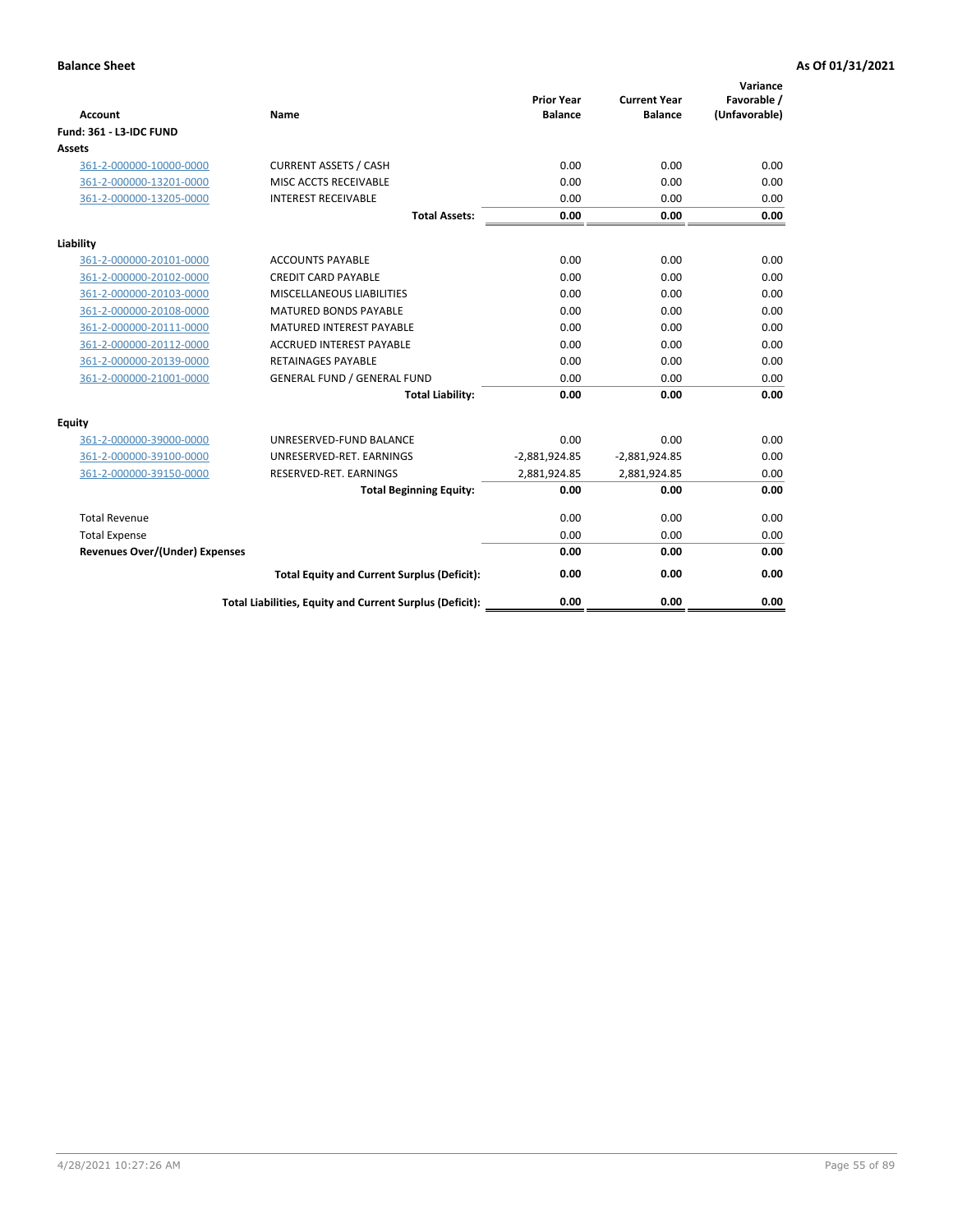|                                       |                                                          |                                     |                                       | Variance                     |
|---------------------------------------|----------------------------------------------------------|-------------------------------------|---------------------------------------|------------------------------|
| <b>Account</b>                        | Name                                                     | <b>Prior Year</b><br><b>Balance</b> | <b>Current Year</b><br><b>Balance</b> | Favorable /<br>(Unfavorable) |
| Fund: 362 - AIRPORT FBO FUEL          |                                                          |                                     |                                       |                              |
| <b>Assets</b>                         |                                                          |                                     |                                       |                              |
| 362-2-000000-10000-0000               | <b>CURRENT ASSETS / CASH</b>                             | 280,730.11                          | 257,184.97                            | $-23,545.14$                 |
| 362-2-000000-13201-0000               | MISC ACCTS RECEIVABLE                                    | 0.00                                | 0.00                                  | 0.00                         |
| 362-2-000000-13205-0000               | <b>INTEREST RECEIVABLE</b>                               | 0.00                                | 0.00                                  | 0.00                         |
|                                       | <b>Total Assets:</b>                                     | 280,730.11                          | 257,184.97                            | $-23,545.14$                 |
| Liability                             |                                                          |                                     |                                       |                              |
| 362-2-000000-20101-0000               | <b>ACCOUNTS PAYABLE</b>                                  | 0.00                                | 0.00                                  | 0.00                         |
| 362-2-000000-20102-0000               | <b>CREDIT CARD PAYABLE</b>                               | 0.00                                | 0.00                                  | 0.00                         |
| 362-2-000000-20103-0000               | <b>ACCRUED ACCOUNTS PAYABLE</b>                          | 0.00                                | 0.00                                  | 0.00                         |
| 362-2-000000-20125-0000               | SALES TAX PAYABLE / IN THE CITY                          | 22.73                               | 15.75                                 | 6.98                         |
| 362-2-000000-29300-0000               | <b>ENCUMBRANCE SUMMARY</b>                               | 0.00                                | 0.00                                  | 0.00                         |
| 362-2-000000-29400-0000               | RESERVED ACCOUNT / ENCUMBRANCES                          | 0.00                                | 0.00                                  | 0.00                         |
|                                       | <b>Total Liability:</b>                                  | 22.73                               | 15.75                                 | 6.98                         |
| <b>Equity</b>                         |                                                          |                                     |                                       |                              |
| 362-2-000000-39000-0000               | UNRESERVED-FUND BALANCE                                  | 0.00                                | 0.00                                  | 0.00                         |
| 362-2-000000-39100-0000               | UNRESERVED-RET. EARNINGS                                 | 111,973.47                          | 210,798.19                            | 98,824.72                    |
|                                       | <b>Total Beginning Equity:</b>                           | 111,973.47                          | 210,798.19                            | 98,824.72                    |
| <b>Total Revenue</b>                  |                                                          | 183,221.15                          | 123,808.23                            | $-59,412.92$                 |
| <b>Total Expense</b>                  |                                                          | 14,487.24                           | 77,437.20                             | $-62,949.96$                 |
| <b>Revenues Over/(Under) Expenses</b> |                                                          | 168,733.91                          | 46,371.03                             | $-122,362.88$                |
|                                       | <b>Total Equity and Current Surplus (Deficit):</b>       | 280,707.38                          | 257,169.22                            | $-23,538.16$                 |
|                                       | Total Liabilities, Equity and Current Surplus (Deficit): | 280,730.11                          | 257,184.97                            | $-23,545.14$                 |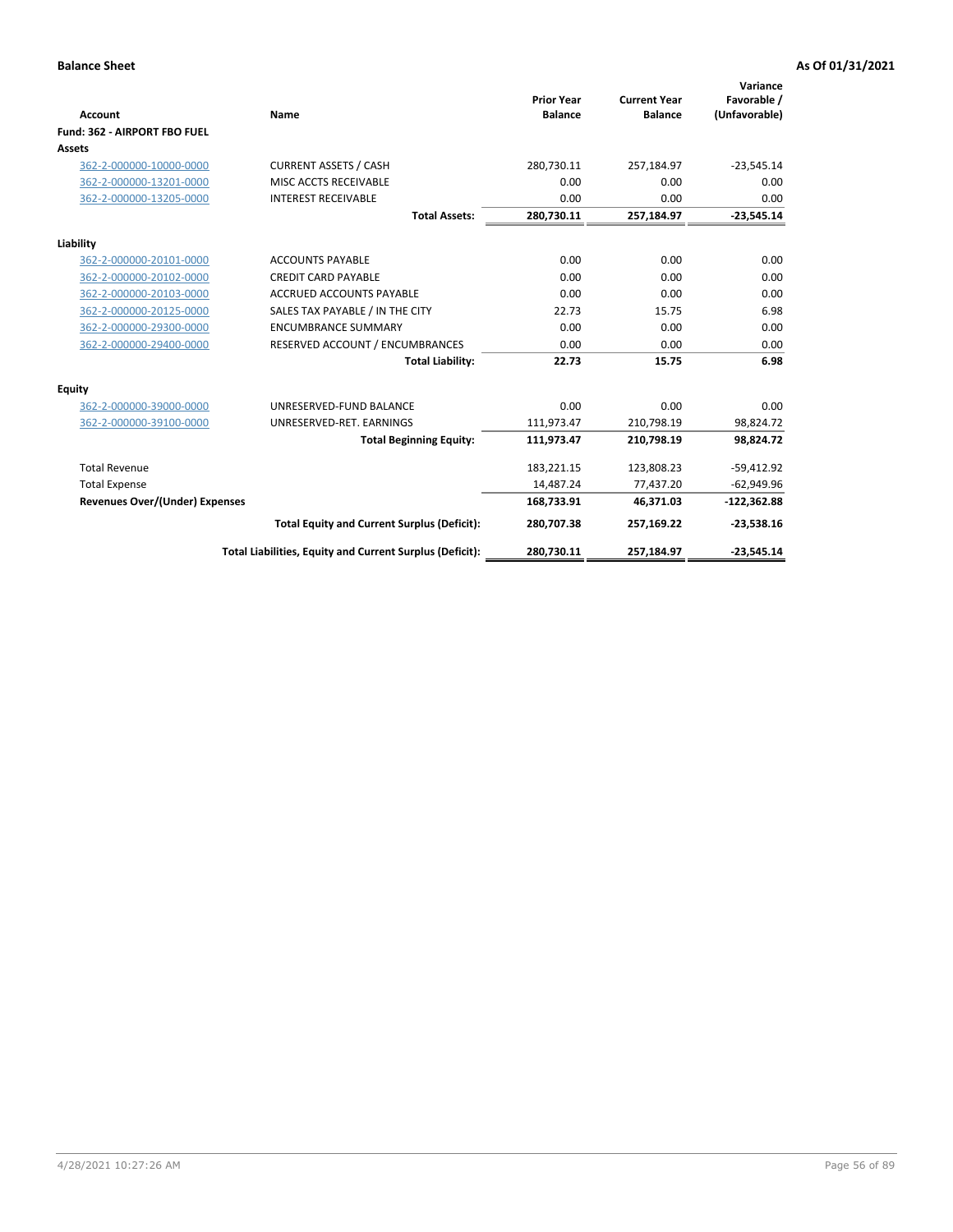| <b>Account</b><br>Fund: 400 - GOLF FUND            | Name                                                   | <b>Prior Year</b><br><b>Balance</b> | <b>Current Year</b><br><b>Balance</b> | Variance<br>Favorable /<br>(Unfavorable) |
|----------------------------------------------------|--------------------------------------------------------|-------------------------------------|---------------------------------------|------------------------------------------|
| Assets                                             |                                                        |                                     |                                       |                                          |
| 400-2-000000-10000-0000                            | <b>CURRENT ASSETS / CASH</b>                           | -447,748.04                         | -463,994.63                           | $-16,246.59$                             |
| 400-2-000000-10304-0000                            | CASH / PETTY CASH/CHANGE DRAWERS                       | 200.00                              | 200.00                                | 0.00                                     |
| 400-2-000000-13007-0000                            | <b>RETURNED CHECKS</b>                                 | 0.00                                | 0.00                                  | 0.00                                     |
| 400-2-000000-13201-0000                            | MISC ACCTS RECEIVABLE                                  | $-516.82$                           | $-516.82$                             | 0.00                                     |
| 400-2-000000-13202-0000                            | <b>EMPLOYEE ADVANCES</b>                               | 0.00                                | 0.00                                  | 0.00                                     |
| 400-2-000000-13203-0000                            | NON-CURRENT ASSETS / PREPAYMENTS                       | 0.00                                | 0.00                                  | 0.00                                     |
| 400-2-000000-13205-0000                            | <b>INTEREST RECEIVABLE</b>                             | 0.00                                | 0.00                                  | 0.00                                     |
| 400-2-000000-13206-0000                            | <b>CHARGES RECEIVABLE</b>                              | 33,368.76                           | 28,034.15                             | $-5,334.61$                              |
| 400-2-000000-15301-0000                            | INVENTORIES / GOLF COURSE                              | 8,301.68                            | 8,301.68                              | 0.00                                     |
| 400-2-000000-16001-0000                            | FIXED ASSETS / LAND                                    | 93,000.00                           | 93,000.00                             | 0.00                                     |
| 400-2-000000-16002-0000                            | FIXED ASSETS / IMPROVMENTS-NON BUILDI                  | 521,160.58                          | 521,160.58                            | 0.00                                     |
| 400-2-000000-16003-0000                            | ACCUM DEPR / IMPROVEMENTS-NON BUILI                    | -310,540.70                         | -326,639.06                           | $-16,098.36$                             |
| 400-2-000000-16004-0000                            | FIXED ASSETS / BUILDINGS                               | 109,640.00                          | 109,640.00                            | 0.00                                     |
| 400-2-000000-16005-0000                            | <b>ACCUM DEPR / BUILDINGS</b>                          | $-109,589.51$                       | $-109,640.00$                         | $-50.49$                                 |
| 400-2-000000-16201-0000                            | FIXED ASSETS / MACHINERY AND EQUIPMEN                  | 51,957.00                           | 51,957.00                             | 0.00                                     |
| 400-2-000000-16202-0000                            | ACCUM DEPR / MACHINERY AND EQUIPMEI                    | -51,957.00                          | $-51,957.00$                          | 0.00                                     |
| 400-2-000000-16301-0000                            | FIXED ASSETS / C W I P                                 | 0.00                                | 0.00                                  | 0.00                                     |
| 400-2-000000-17501-0000                            | <b>EMPLOYEE CONTRIBUTIONS</b>                          | 17,817.00                           | 17,817.00                             | 0.00                                     |
| 400-2-000000-17504-0000                            | <b>INVESTMENT RETURN</b>                               | 57,432.00                           | 57,432.00                             | 0.00                                     |
| 400-2-000000-17508-0000                            | <b>EXPERIENCE DIFFERENCE- OUTFLOW</b>                  | 2,889.00                            | 2,889.00                              | 0.00                                     |
| 400-2-000000-17509-0000                            | <b>EXPERIENCE DIFFERENCE - INFLOW</b>                  | $-3,422.00$                         | $-3,422.00$                           | 0.00                                     |
| 400-2-000000-17520-0000                            | <b>ASSUMPTION CHANGES</b>                              | 0.00                                | 0.00                                  | 0.00                                     |
|                                                    | <b>Total Assets:</b>                                   | $-28,008.05$                        | $-65,738.10$                          | -37,730.05                               |
|                                                    |                                                        |                                     |                                       |                                          |
| Liability                                          |                                                        |                                     |                                       |                                          |
| 400-2-000000-20101-0000                            | <b>ACCOUNTS PAYABLE</b>                                | 0.00                                | 0.00                                  | 0.00<br>0.00                             |
| 400-2-000000-20102-0000<br>400-2-000000-20103-0000 | <b>CREDIT CARD PAYABLE</b><br>ACCRUED ACCOUNTS PAYABLE | 0.00<br>0.00                        | 0.00<br>0.00                          | 0.00                                     |
| 400-2-000000-20112-0000                            | <b>ACCRUED INTEREST PAYABLE</b>                        | 0.00                                | 0.00                                  | 0.00                                     |
|                                                    | <b>GOLF COURSE RESALE</b>                              | 0.00                                | 0.00                                  | 0.00                                     |
| 400-2-000000-20124-0000                            |                                                        | 630.45                              |                                       | $-497.87$                                |
| 400-2-000000-20125-0000<br>400-2-000000-20139-0000 | SALES TAX PAYABLE / IN THE CITY<br>RETAINAGES PAYABLE  | 0.00                                | 1,128.32<br>0.00                      | 0.00                                     |
| 400-2-000000-20141-0000                            | <b>TELEPHONE CLEARING</b>                              | 0.00                                | 0.00                                  | 0.00                                     |
| 400-2-000000-20160-0000                            | <b>UNAPPLIED CREDIT</b>                                | 0.00                                | 0.00                                  | 0.00                                     |
| 400-2-000000-21001-0000                            | <b>GENERAL FUND / GENERAL FUND</b>                     | 0.00                                | 0.00                                  | 0.00                                     |
| 400-2-000000-21101-0000                            | ENTERPRISE / WTR/WWTR UTILITY FUND                     | 0.00                                | 0.00                                  | 0.00                                     |
| 400-2-000000-22001-0000                            | SALARIES PAYABLE                                       | 4,564.90                            | 4,564.90                              | 0.00                                     |
| 400-2-000000-22002-0000                            | VACATION/SICK PAYABLE                                  | 11,373.88                           | 2,582.70                              | 8,791.18                                 |
| 400-2-000000-23001-0000                            | CAPITAL LEASE PAYABLE                                  | 0.00                                | 0.00                                  | 0.00                                     |
| 400-2-000000-24001-0000                            | O/S CHECKS PAYABLE                                     | 0.00                                | 0.00                                  | 0.00                                     |
| 400-2-000000-26001-0000                            | <b>COMPENSATED ABSENCES PAY</b>                        | 31,821.18                           | 43,300.18                             | $-11,479.00$                             |
| 400-2-000000-27001-0000                            | <b>CONTRIBUTED CAPITAL</b>                             | 0.00                                | 0.00                                  | 0.00                                     |
| 400-2-000000-27002-0000                            | CONTRIBUTED CAPITAL / DEVELOPERS                       | 0.00                                | 0.00                                  | 0.00                                     |
| 400-2-000000-29300-0000                            | <b>ENCUMBRANCE SUMMARY</b>                             | 0.00                                | 0.00                                  | 0.00                                     |
| 400-2-000000-29400-0100                            | RESERVED ACCOUNT / ENCUMBRANCES                        | 0.00                                | 0.00                                  | 0.00                                     |
| 400-2-000000-29999-0000                            | <b>NET PENSION LIABILITY</b>                           | 128,669.00                          | 128,669.00                            | 0.00                                     |
|                                                    | <b>Total Liability:</b>                                | 177,059.41                          | 180,245.10                            | $-3,185.69$                              |
|                                                    |                                                        |                                     |                                       |                                          |
| <b>Equity</b>                                      |                                                        |                                     |                                       |                                          |
| 400-2-000000-39000-0000                            | UNRESERVED-FUND BALANCE                                | 0.00                                | 0.00                                  | 0.00                                     |
| 400-2-000000-39100-0000                            | UNRESERVED-RET. EARNINGS                               | $-167,361.70$                       | $-233,137.76$                         | $-65,776.06$                             |
| 400-2-000000-39500-0000                            | <b>NET POSITION - PENSION</b>                          | $-44.00$                            | $-44.00$                              | 0.00                                     |
|                                                    | <b>Total Beginning Equity:</b>                         | -167,405.70                         | -233,181.76                           | -65,776.06                               |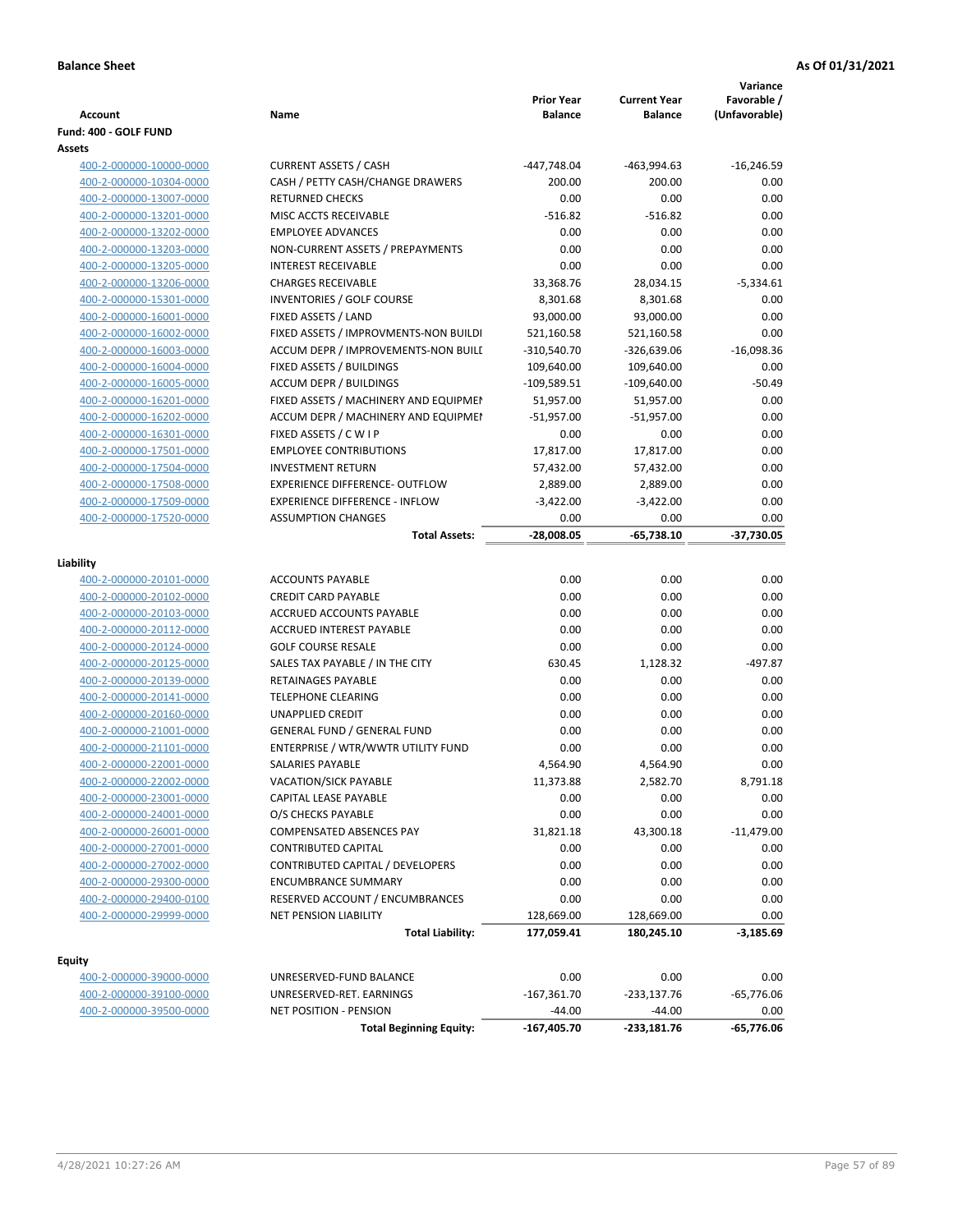| Account                        | <b>Name</b>                                              | <b>Prior Year</b><br><b>Balance</b> | <b>Current Year</b><br><b>Balance</b> | Variance<br>Favorable /<br>(Unfavorable) |
|--------------------------------|----------------------------------------------------------|-------------------------------------|---------------------------------------|------------------------------------------|
| Total Revenue                  |                                                          | 38,914.20                           | 62,087.73                             | 23,173.53                                |
| <b>Total Expense</b>           |                                                          | 76,575.95                           | 74,889.16                             | 1,686.79                                 |
| Revenues Over/(Under) Expenses | $-37,661.75$                                             | $-12,801.43$                        | 24,860.32                             |                                          |
|                                | <b>Total Equity and Current Surplus (Deficit):</b>       | $-205.067.45$                       | $-245.983.19$                         | -40,915.74                               |
|                                | Total Liabilities, Equity and Current Surplus (Deficit): | $-28,008.04$                        | $-65,738.09$                          | -37,730.05                               |
|                                | *** FUND 400 OUT OF BALANCE ***                          | $-0.01$                             | $-0.01$                               | 0.00                                     |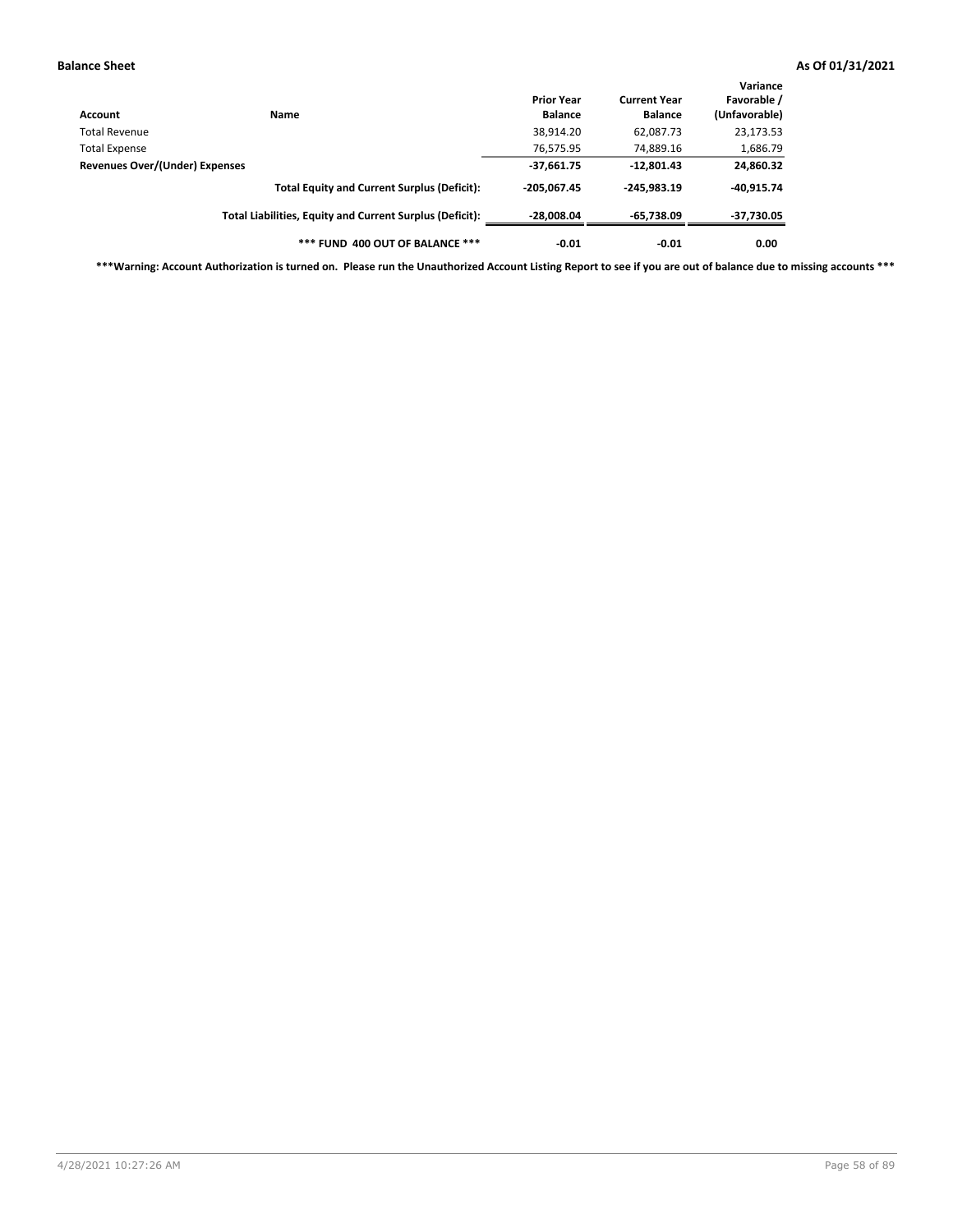|                                       |                                                          |                                     |                                       | Variance                     |
|---------------------------------------|----------------------------------------------------------|-------------------------------------|---------------------------------------|------------------------------|
| Account                               | Name                                                     | <b>Prior Year</b><br><b>Balance</b> | <b>Current Year</b><br><b>Balance</b> | Favorable /<br>(Unfavorable) |
| <b>Fund: 500 - SANITATION FUND</b>    |                                                          |                                     |                                       |                              |
| Assets                                |                                                          |                                     |                                       |                              |
| 500-2-000000-10000-0000               | <b>CURRENT ASSETS / CASH</b>                             | 1,915,262.85                        | 1,331,929.77                          | -583,333.08                  |
| 500-2-000000-13000-0000               | <b>CUSTOMER ACCTS RECEIVABLE</b>                         | 194,534.16                          | 343,710.41                            | 149,176.25                   |
| 500-2-000000-13001-0000               | NON CURRENT CUSTOMER ACCTS RECEIVAE                      | 74,016.18                           | 86,836.24                             | 12,820.06                    |
| 500-2-000000-13002-0000               | ALLOW FOR UNCOLLECT REC                                  | 37,475.14                           | $-86,913.13$                          | $-124,388.27$                |
| 500-2-000000-13003-0000               | UNBILLED YEAR-END ACCRUAL                                | 418,902.98                          | 348,556.72                            | $-70,346.26$                 |
| 500-2-000000-13201-0000               | MISC ACCTS RECEIVABLE                                    | 0.00                                | 0.00                                  | 0.00                         |
| 500-2-000000-17501-0000               | <b>EMPLOYEE CONTRIBUTIONS</b>                            | 17,817.00                           | 17,817.00                             | 0.00                         |
| 500-2-000000-17504-0000               | <b>INVESTMENT RETURN</b>                                 | 57,432.00                           | 57,432.00                             | 0.00                         |
| 500-2-000000-17508-0000               | <b>EXPERIENCE DIFFERENCE- OUTFLOW</b>                    | 2,889.00                            | 2,889.00                              | 0.00                         |
| 500-2-000000-17509-0000               | <b>EXPERIENCE DIFFERENCE - INFLOW</b>                    | $-3,422.00$                         | $-3,422.00$                           | 0.00                         |
| 500-2-000000-17520-0000               | <b>ASSUMPTION CHANGES</b>                                | 0.00                                | 0.00                                  | 0.00                         |
|                                       | <b>Total Assets:</b>                                     | 2,714,907.31                        | 2,098,836.01                          | $-616,071.30$                |
|                                       |                                                          |                                     |                                       |                              |
| Liability                             |                                                          |                                     |                                       |                              |
| 500-2-000000-20101-0000               | <b>ACCOUNTS PAYABLE</b>                                  | 0.00                                | 0.00                                  | 0.00                         |
| 500-2-000000-20102-0000               | <b>CREDIT CARD PAYABLE</b>                               | 0.00                                | 0.00                                  | 0.00                         |
| 500-2-000000-20103-0000               | ACCRUED ACCOUNTS PAYABLE                                 | 0.00                                | 0.00                                  | 0.00                         |
| 500-2-000000-20125-0000               | SALES TAX PAYABLE / IN THE CITY                          | 27,682.07                           | 28,173.38                             | $-491.31$                    |
| 500-2-000000-20126-0000               | SALES TAX PAYABLE / OUT OF CITY                          | 0.00                                | 0.00                                  | 0.00                         |
| 500-2-000000-20133-0000               | <b>GARBAGE CLEARING</b>                                  | 0.00                                | 0.00                                  | 0.00                         |
| 500-2-000000-20135-0000               | <b>GARBAGE CLEARING / BAD DEBT EXPENS</b>                | 113,615.05                          | 195,943.51                            | $-82,328.46$                 |
| 500-2-000000-20160-0000               | <b>UNAPPLIED CREDIT</b>                                  | 0.00                                | 0.00                                  | 0.00                         |
| 500-2-000000-20201-0000               | <b>DEFERRED REVENUE</b>                                  | 0.00                                | 0.00                                  | 0.00                         |
| 500-2-000000-21001-0000               | <b>GENERAL FUND / GENERAL FUND</b>                       | 0.00                                | 0.00                                  | 0.00                         |
| 500-2-000000-22001-0000               | <b>SALARIES PAYABLE</b>                                  | 4,509.88                            | 4,509.88                              | 0.00                         |
| 500-2-000000-22002-0000               | <b>VACATION/SICK PAYABLE</b>                             | 6,856.51                            | 11,955.46                             | $-5,098.95$                  |
| 500-2-000000-24002-0000               | <b>CUSTOMER DEPOSITS</b>                                 | 254,553.55                          | 255,236.30                            | $-682.75$                    |
| 500-2-000000-24007-0000               | <b>BILLED DEPOSITS SUSPENSE</b>                          | 0.00                                | 0.00                                  | 0.00                         |
| 500-2-000000-26001-0000               | <b>COMPENSATED ABSENCES PAY</b>                          | 7,315.63                            | 31,395.24                             | $-24,079.61$                 |
| 500-2-000000-29300-0000               | <b>ENCUMBRANCE SUMMARY</b>                               | 0.00                                | 0.00                                  | 0.00                         |
| 500-2-000000-29400-0100               | RESERVED ACCOUNT / ENCUMBRANCES                          | 0.00                                | 0.00                                  | 0.00                         |
| 500-2-000000-29999-0000               | <b>NET PENSION LIABILITY</b>                             | 128,669.00                          | 128,669.00                            | 0.00                         |
|                                       | <b>Total Liability:</b>                                  | 543,201.69                          | 655,882.77                            | -112,681.08                  |
|                                       |                                                          |                                     |                                       |                              |
| <b>Equity</b>                         |                                                          |                                     |                                       |                              |
| 500-2-000000-39000-0000               | UNRESERVED-FUND BALANCE                                  | 0.00                                | 0.00                                  | 0.00                         |
| 500-2-000000-39100-0000               | UNRESERVED-RET. EARNINGS                                 | 1,899,147.78                        | 1,294,952.40                          | $-604, 195.38$               |
| <u>500-2-000000-39500-0000</u>        | NET POSITION - PENSION                                   | $-44.00$                            | $-44.00$                              | 0.00                         |
|                                       | <b>Total Beginning Equity:</b>                           | 1,899,103.78                        | 1,294,908.40                          | -604,195.38                  |
| <b>Total Revenue</b>                  |                                                          | 1,774,287.02                        | 1,653,376.62                          | -120,910.40                  |
| <b>Total Expense</b>                  |                                                          | 1,501,685.18                        | 1,505,331.78                          | -3,646.60                    |
| <b>Revenues Over/(Under) Expenses</b> |                                                          | 272,601.84                          | 148,044.84                            | -124,557.00                  |
|                                       | <b>Total Equity and Current Surplus (Deficit):</b>       | 2,171,705.62                        | 1,442,953.24                          | -728,752.38                  |
|                                       | Total Liabilities, Equity and Current Surplus (Deficit): | 2,714,907.31                        | 2,098,836.01                          | $-616,071.30$                |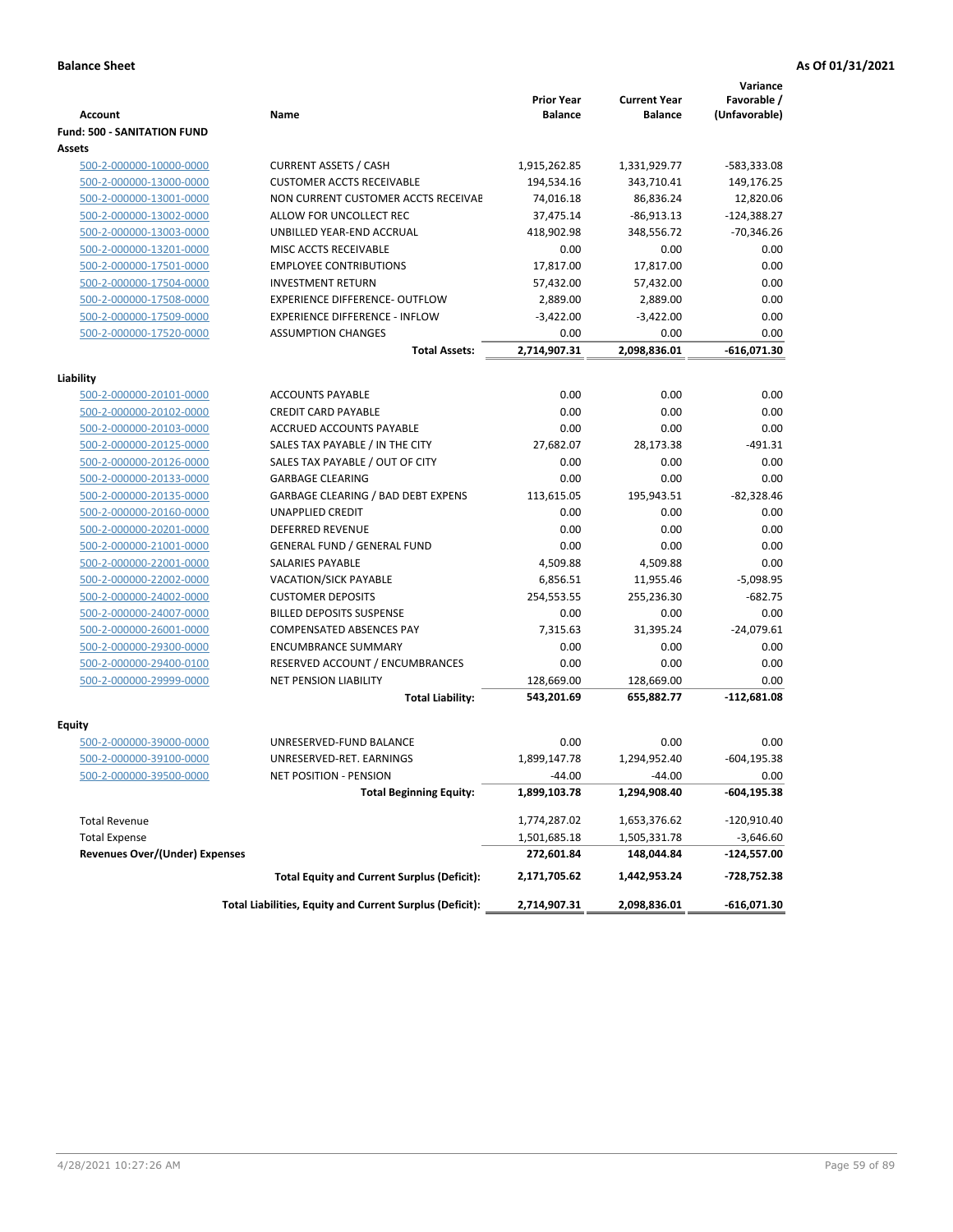| <b>Account</b>                        | Name                                                       | <b>Prior Year</b><br><b>Balance</b> | <b>Current Year</b><br><b>Balance</b> | Variance<br>Favorable /<br>(Unfavorable) |
|---------------------------------------|------------------------------------------------------------|-------------------------------------|---------------------------------------|------------------------------------------|
|                                       | <b>Fund: 561 - REGINAL HOUSEHOLD HAZARDOUS WASTE GRANT</b> |                                     |                                       |                                          |
| <b>Assets</b>                         |                                                            |                                     |                                       |                                          |
| 561-2-000000-10000-0000               | <b>CURRENT ASSETS / CASH</b>                               | 0.00                                | 0.00                                  | 0.00                                     |
| 561-2-000000-13201-0000               | MISC ACCTS RECEIVABLE                                      | 0.00                                | 0.00                                  | 0.00                                     |
| 561-2-000000-13205-0000               | <b>INTEREST RECEIVABLE</b>                                 | 0.00                                | 0.00                                  | 0.00                                     |
|                                       | <b>Total Assets:</b>                                       | 0.00                                | 0.00                                  | 0.00                                     |
| Liability                             |                                                            |                                     |                                       |                                          |
| 561-2-000000-20101-0000               | <b>ACCOUNTS PAYABLE</b>                                    | 0.00                                | 0.00                                  | 0.00                                     |
| 561-2-000000-20102-0000               | <b>CREDIT CARD PAYABLE</b>                                 | 0.00                                | 0.00                                  | 0.00                                     |
| 561-2-000000-20103-0000               | <b>ACCRUED ACCOUNTS PAYABLE</b>                            | 0.00                                | 0.00                                  | 0.00                                     |
| 561-2-000000-21140-0000               | DUE TO / SANITATION FUND                                   | 0.00                                | 0.00                                  | 0.00                                     |
| 561-2-000000-29300-0000               | <b>ENCUMBRANCE SUMMARY</b>                                 | 0.00                                | 0.00                                  | 0.00                                     |
| 561-2-000000-29400-0100               | RESERVED ACCOUNT / ENCUMBRANCES                            | 0.00                                | 0.00                                  | 0.00                                     |
|                                       | <b>Total Liability:</b>                                    | 0.00                                | 0.00                                  | 0.00                                     |
| <b>Equity</b>                         |                                                            |                                     |                                       |                                          |
| 561-2-000000-39100-0000               | UNRESERVED-RET. EARNINGS                                   | 0.00                                | 0.00                                  | 0.00                                     |
|                                       | <b>Total Beginning Equity:</b>                             | 0.00                                | 0.00                                  | 0.00                                     |
| <b>Total Revenue</b>                  |                                                            | 0.00                                | 0.00                                  | 0.00                                     |
| <b>Total Expense</b>                  |                                                            | 0.00                                | 0.00                                  | 0.00                                     |
| <b>Revenues Over/(Under) Expenses</b> |                                                            | 0.00                                | 0.00                                  | 0.00                                     |
|                                       | <b>Total Equity and Current Surplus (Deficit):</b>         | 0.00                                | 0.00                                  | 0.00                                     |
|                                       | Total Liabilities, Equity and Current Surplus (Deficit):   | 0.00                                | 0.00                                  | 0.00                                     |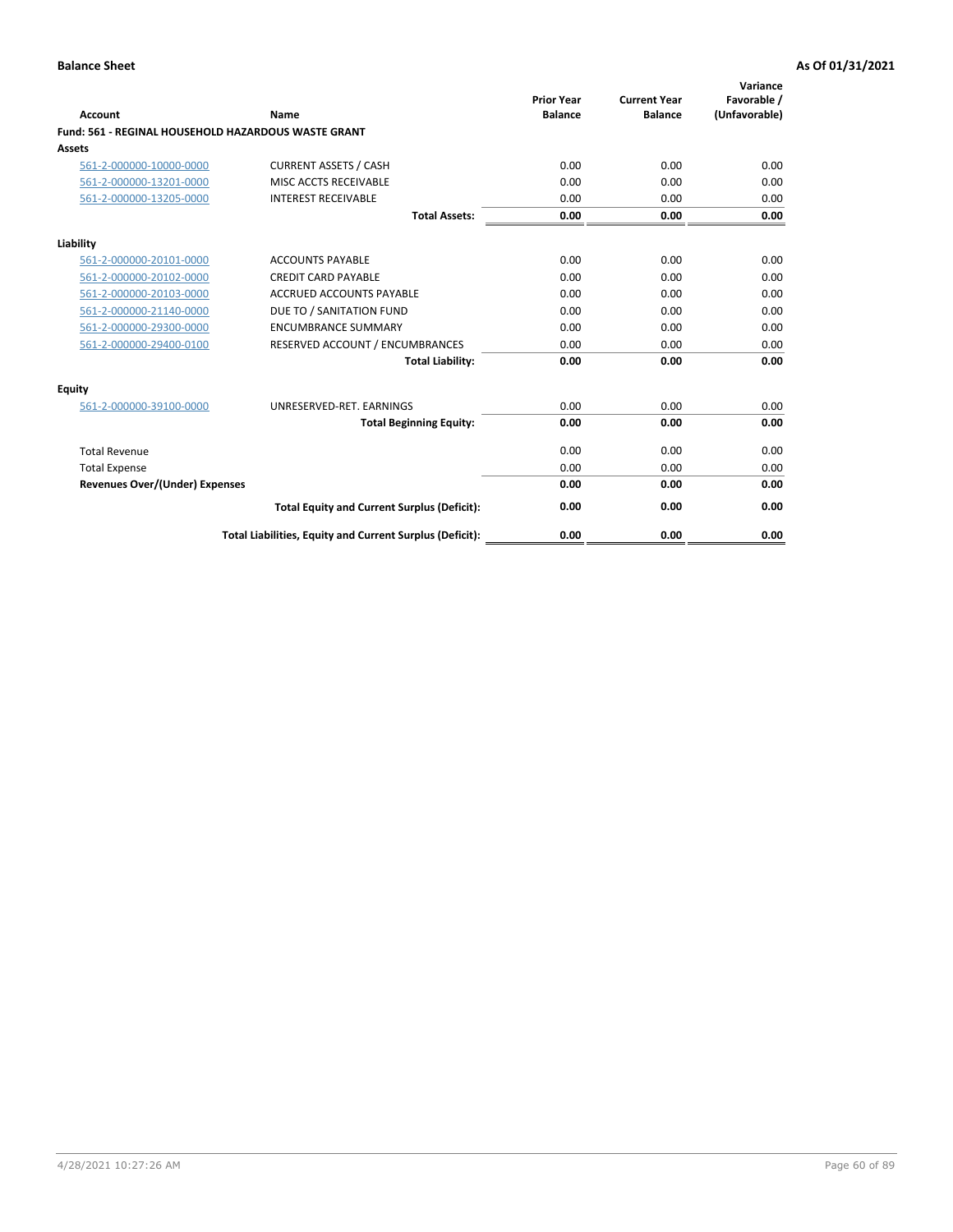|                                  |                                                       |                   |                     | Variance      |
|----------------------------------|-------------------------------------------------------|-------------------|---------------------|---------------|
|                                  |                                                       | <b>Prior Year</b> | <b>Current Year</b> | Favorable /   |
| <b>Account</b>                   | Name                                                  | <b>Balance</b>    | <b>Balance</b>      | (Unfavorable) |
| Fund: 601 - CENTRAL SERVICE FUND |                                                       |                   |                     |               |
| Assets                           |                                                       |                   |                     |               |
| 601-2-000000-10000-0000          | <b>CURRENT ASSETS / CASH</b><br>MISC ACCTS RECEIVABLE | $-328,712.38$     | -570,464.90         | $-241,752.52$ |
| 601-2-000000-13201-0000          |                                                       | 0.00              | 0.00                | 0.00          |
| 601-2-000000-13203-0000          | NON-CURRENT ASSETS / PREPAYMENTS                      | 0.00              | 0.00                | 0.00          |
| 601-2-000000-13204-0000          | PREPAYMENTS / INSURANCE PREPAYMENT                    | 0.00              | 0.00                | 0.00          |
| 601-2-000000-13205-0000          | <b>INTEREST RECEIVABLE</b>                            | 0.00              | 0.00                | 0.00          |
| 601-2-000000-15001-0000          | <b>INVENTORIES / POSTAGE</b>                          | 0.00              | 0.00                | 0.00          |
| 601-2-000000-15101-0000          | <b>FACILITIES MAINT STOCK INVENTORIES</b>             | 36,425.15         | 30,144.16           | $-6,280.99$   |
| 601-2-000000-15201-0000          | <b>INVENTORIES / GARAGE</b>                           | 387,329.28        | 457,581.26          | 70,251.98     |
| 601-2-000000-16001-0000          | FIXED ASSETS / LAND                                   | 0.00              | 0.00                | 0.00          |
| 601-2-000000-16002-0000          | FIXED ASSETS / IMPROVMENTS-NON BUILDI                 | 0.00              | 0.00                | 0.00          |
| 601-2-000000-16003-0000          | ACCUM DEPR / IMPROVEMENTS-NON BUILI                   | 0.00              | 0.00                | 0.00          |
| 601-2-000000-16004-0000          | FIXED ASSETS / BUILDINGS                              | 100,832.00        | 100,832.00          | 0.00          |
| 601-2-000000-16005-0000          | <b>ACCUM DEPR / BUILDINGS</b>                         | $-100,832.00$     | $-100,832.00$       | 0.00          |
| 601-2-000000-16201-0000          | FIXED ASSETS / MACHINERY AND EQUIPMEN                 | 157,057.00        | 157,057.00          | 0.00          |
| 601-2-000000-16202-0000          | ACCUM DEPR / MACHINERY AND EQUIPMEI                   | $-157,057.01$     | $-157,057.01$       | 0.00          |
| 601-2-000000-17501-0000          | <b>EMPLOYEE CONTRIBUTIONS</b>                         | 35,634.00         | 35,634.00           | 0.00          |
| 601-2-000000-17504-0000          | <b>INVESTMENT RETURN</b>                              | 114,864.00        | 114,864.00          | 0.00          |
| 601-2-000000-17508-0000          | <b>EXPERIENCE DIFFERENCE- OUTFLOW</b>                 | 5,779.00          | 5,779.00            | 0.00          |
| 601-2-000000-17509-0000          | <b>EXPERIENCE DIFFERENCE - INFLOW</b>                 | $-6,844.00$       | $-6,844.00$         | 0.00          |
| 601-2-000000-17520-0000          | <b>ASSUMPTION CHANGES</b>                             | 0.00              | 0.00                | 0.00          |
|                                  | <b>Total Assets:</b>                                  | 244,475.04        | 66,693.51           | $-177,781.53$ |
| Liability                        |                                                       |                   |                     |               |
| 601-2-000000-20101-0000          | <b>ACCOUNTS PAYABLE</b>                               | 0.00              | 0.00                | 0.00          |
| 601-2-000000-20102-0000          | <b>CREDIT CARD PAYABLE</b>                            | 0.00              | 0.00                | 0.00          |
| 601-2-000000-20103-0000          | ACCRUED ACCOUNTS PAYABLE                              | 0.00              | 0.00                | 0.00          |
| 601-2-000000-20115-0000          | <b>DRINK SUPPLY</b>                                   | 0.00              | 0.00                | 0.00          |
| 601-2-000000-20141-0000          | <b>TELEPHONE CLEARING</b>                             | 0.00              | 0.00                | 0.00          |
|                                  | FLEET FUEL CLEARING                                   | 0.00              | 0.00                | 0.00          |
| 601-2-000000-20148-0000          | FLEET MAINTENANCE CLEARING                            | 84.03             | 84.03               | 0.00          |
| 601-2-000000-20149-0000          |                                                       |                   |                     |               |
| 601-2-000000-20201-0000          | <b>DEFERRED REVENUE</b>                               | 0.00<br>0.00      | 0.00<br>0.00        | 0.00          |
| 601-2-000000-21001-0000          | <b>GENERAL FUND / GENERAL FUND</b>                    |                   |                     | 0.00          |
| 601-2-000000-21101-0000          | ENTERPRISE / WTR/WWTR UTILITY FUND                    | 0.00              | 0.00                | 0.00          |
| 601-2-000000-22001-0000          | SALARIES PAYABLE                                      | 16,767.22         | 16,767.22           | 0.00          |
| 601-2-000000-22002-0000          | VACATION/SICK PAYABLE                                 | 40,462.16         | 40,218.76           | 243.40        |
| 601-2-000000-24011-0000          | <b>CIVIC CENTER DEPOSITS</b>                          | 0.00              | 0.00                | 0.00          |
| 601-2-000000-24012-0000          | <b>AUDITORIUM DEPOSITS</b>                            | 0.00              | 0.00                | 0.00          |
| 601-2-000000-26001-0000          | COMPENSATED ABSENCES PAY                              | 63,004.08         | 84,043.07           | $-21,038.99$  |
| 601-2-000000-27001-0000          | CONTRIBUTED CAPITAL                                   | 0.00              | 0.00                | 0.00          |
| 601-2-000000-29300-0000          | <b>ENCUMBRANCE SUMMARY</b>                            | 0.00              | 0.00                | 0.00          |
| 601-2-000000-29400-0100          | RESERVED ACCOUNT / ENCUMBRANCES                       | 0.00              | 0.00                | 0.00          |
| 601-2-000000-29999-0000          | NET PENSION LIABILITY                                 | 257,339.00        | 257,339.00          | 0.00          |
|                                  | <b>Total Liability:</b>                               | 377,656.49        | 398,452.08          | $-20,795.59$  |
| <b>Equity</b>                    |                                                       |                   |                     |               |
| 601-2-000000-39000-0000          | UNRESERVED-FUND BALANCE                               | 0.00              | 0.00                | 0.00          |
| 601-2-000000-39100-0000          | UNRESERVED-RET. EARNINGS                              | $-71,678.35$      | $-302,244.60$       | -230,566.25   |
| 601-2-000000-39500-0000          | NET POSITION - PENSION                                | $-175.00$         | $-175.00$           | 0.00          |
|                                  | <b>Total Beginning Equity:</b>                        | $-71,853.35$      | -302,419.60         | $-230,566.25$ |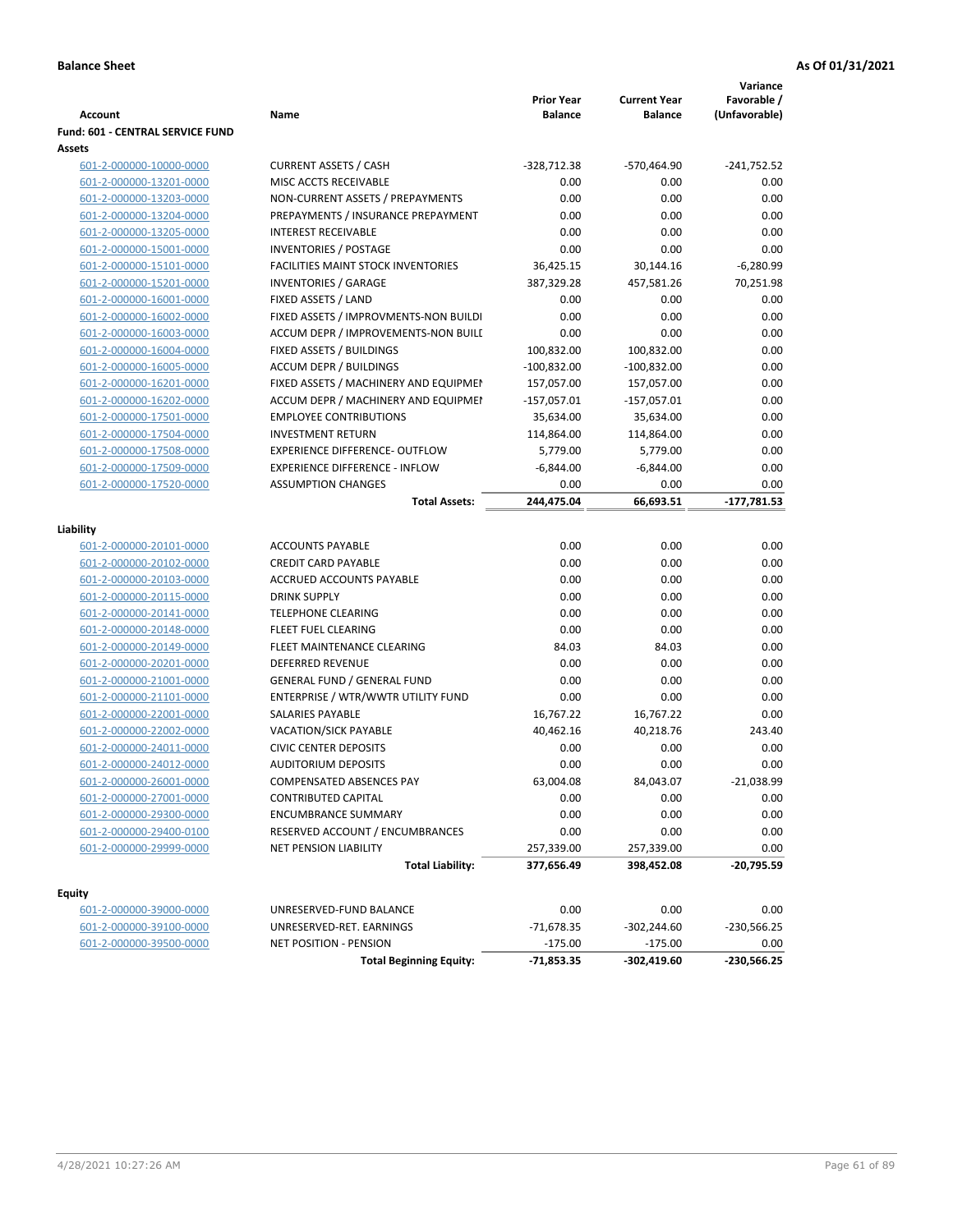| Account                        | <b>Name</b>                                              | <b>Prior Year</b><br><b>Balance</b> | <b>Current Year</b><br><b>Balance</b> | Variance<br>Favorable /<br>(Unfavorable) |
|--------------------------------|----------------------------------------------------------|-------------------------------------|---------------------------------------|------------------------------------------|
| Total Revenue                  |                                                          | 299,176.28                          | 313,471.28                            | 14,295.00                                |
| Total Expense                  |                                                          | 360,504.57                          | 342,810.44                            | 17,694.13                                |
| Revenues Over/(Under) Expenses |                                                          | $-61,328.29$                        | $-29,339.16$                          | 31,989.13                                |
|                                | <b>Total Equity and Current Surplus (Deficit):</b>       | $-133.181.64$                       | $-331.758.76$                         | $-198.577.12$                            |
|                                | Total Liabilities, Equity and Current Surplus (Deficit): | 244,474.85                          | 66,693.32                             | -177,781.53                              |
|                                | *** FUND 601 OUT OF BALANCE ***                          | 0.19                                | 0.19                                  | 0.00                                     |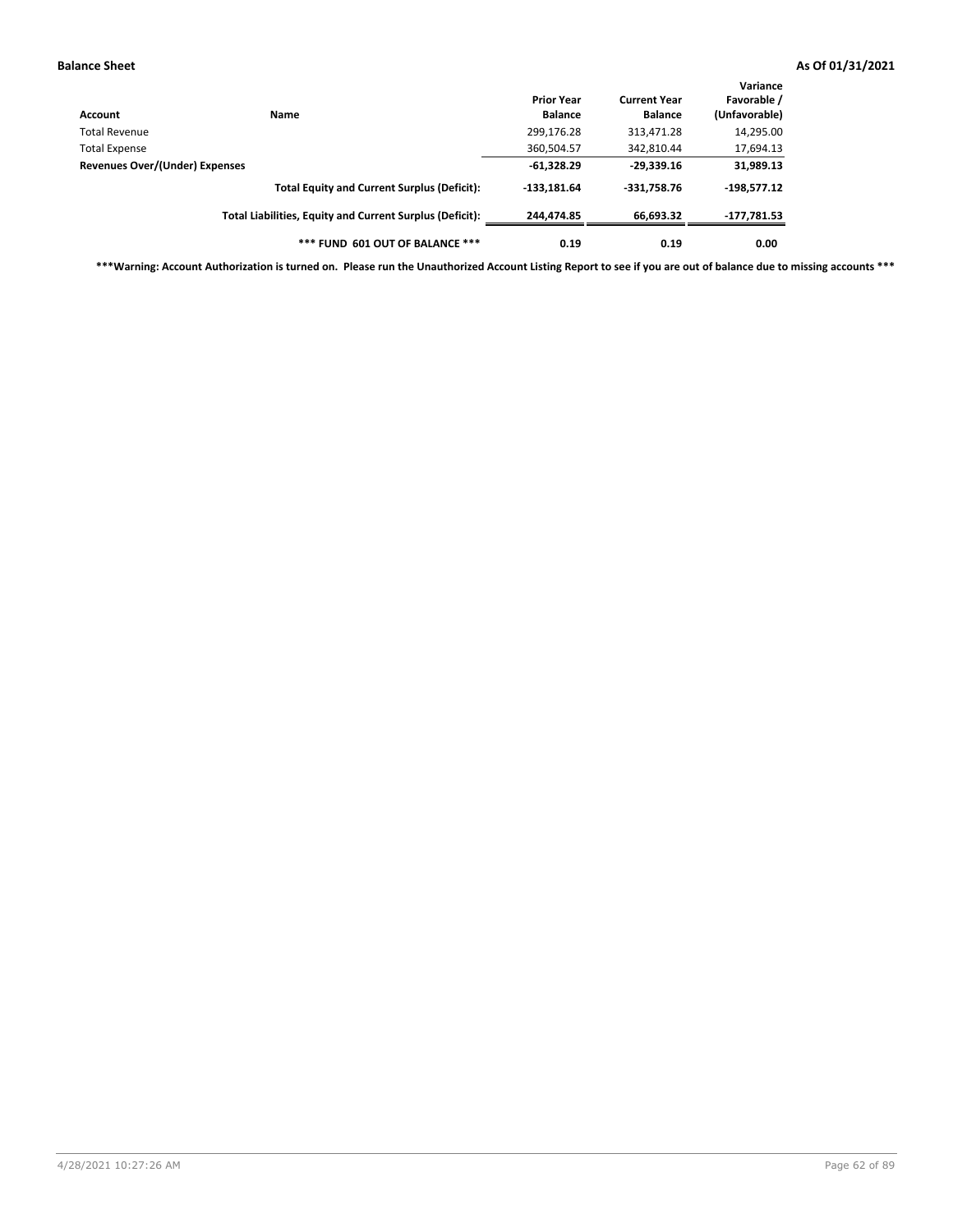|                                       |                                                          |                                     |                                       | Variance                     |
|---------------------------------------|----------------------------------------------------------|-------------------------------------|---------------------------------------|------------------------------|
| <b>Account</b>                        | Name                                                     | <b>Prior Year</b><br><b>Balance</b> | <b>Current Year</b><br><b>Balance</b> | Favorable /<br>(Unfavorable) |
| <b>Fund: 602 - INSURANCE FUND</b>     |                                                          |                                     |                                       |                              |
| <b>Assets</b>                         |                                                          |                                     |                                       |                              |
| 602-2-000000-10000-0000               | <b>CURRENT ASSETS / CASH</b>                             | 313,776.68                          | $-421,168.70$                         | -734,945.38                  |
| 602-2-000000-13201-0000               | MISC ACCTS RECEIVABLE                                    | 0.00                                | 0.00                                  | 0.00                         |
| 602-2-000000-13204-0000               | PREPAYMENTS / INSURANCE PREPAYMENT                       | 0.00                                | 0.00                                  | 0.00                         |
| 602-2-000000-13205-0000               | <b>INTEREST RECEIVABLE</b>                               | 0.00                                | 0.00                                  | 0.00                         |
|                                       | <b>Total Assets:</b>                                     | 313,776.68                          | $-421,168.70$                         | -734,945.38                  |
| Liability                             |                                                          |                                     |                                       |                              |
| 602-2-000000-20101-0000               | <b>ACCOUNTS PAYABLE</b>                                  | $-0.09$                             | $-0.09$                               | 0.00                         |
| 602-2-000000-20102-0000               | <b>CREDIT CARD PAYABLE</b>                               | 0.00                                | 0.00                                  | 0.00                         |
| 602-2-000000-20103-0000               | <b>ACCRUED ACCOUNTS PAYABLE</b>                          | 0.00                                | 0.00                                  | 0.00                         |
| 602-2-000000-20201-0000               | <b>DEFERRED REVENUE</b>                                  | 0.00                                | 0.00                                  | 0.00                         |
| 602-2-000000-29300-0000               | <b>ENCUMBRANCE SUMMARY</b>                               | 0.00                                | 0.00                                  | 0.00                         |
| 602-2-000000-29400-0100               | RESERVED ACCOUNT / ENCUMBRANCES                          | 0.00                                | 0.00                                  | 0.00                         |
|                                       | <b>Total Liability:</b>                                  | $-0.09$                             | $-0.09$                               | 0.00                         |
| Equity                                |                                                          |                                     |                                       |                              |
| 602-2-000000-39000-0000               | UNRESERVED-FUND BALANCE                                  | 0.00                                | 0.00                                  | 0.00                         |
| 602-2-000000-39100-0000               | UNRESERVED-RET. EARNINGS                                 | 613,796.41                          | 224,735.10                            | $-389,061.31$                |
|                                       | <b>Total Beginning Equity:</b>                           | 613,796.41                          | 224,735.10                            | $-389,061.31$                |
| <b>Total Revenue</b>                  |                                                          | 2,018,120.10                        | 2,132,539.50                          | 114,419.40                   |
| <b>Total Expense</b>                  |                                                          | 2,318,139.74                        | 2,778,443.21                          | $-460,303.47$                |
| <b>Revenues Over/(Under) Expenses</b> |                                                          | $-300,019.64$                       | $-645.903.71$                         | -345,884.07                  |
|                                       | <b>Total Equity and Current Surplus (Deficit):</b>       | 313,776.77                          | $-421.168.61$                         | -734,945.38                  |
|                                       | Total Liabilities, Equity and Current Surplus (Deficit): | 313,776.68                          | -421,168.70                           | -734,945.38                  |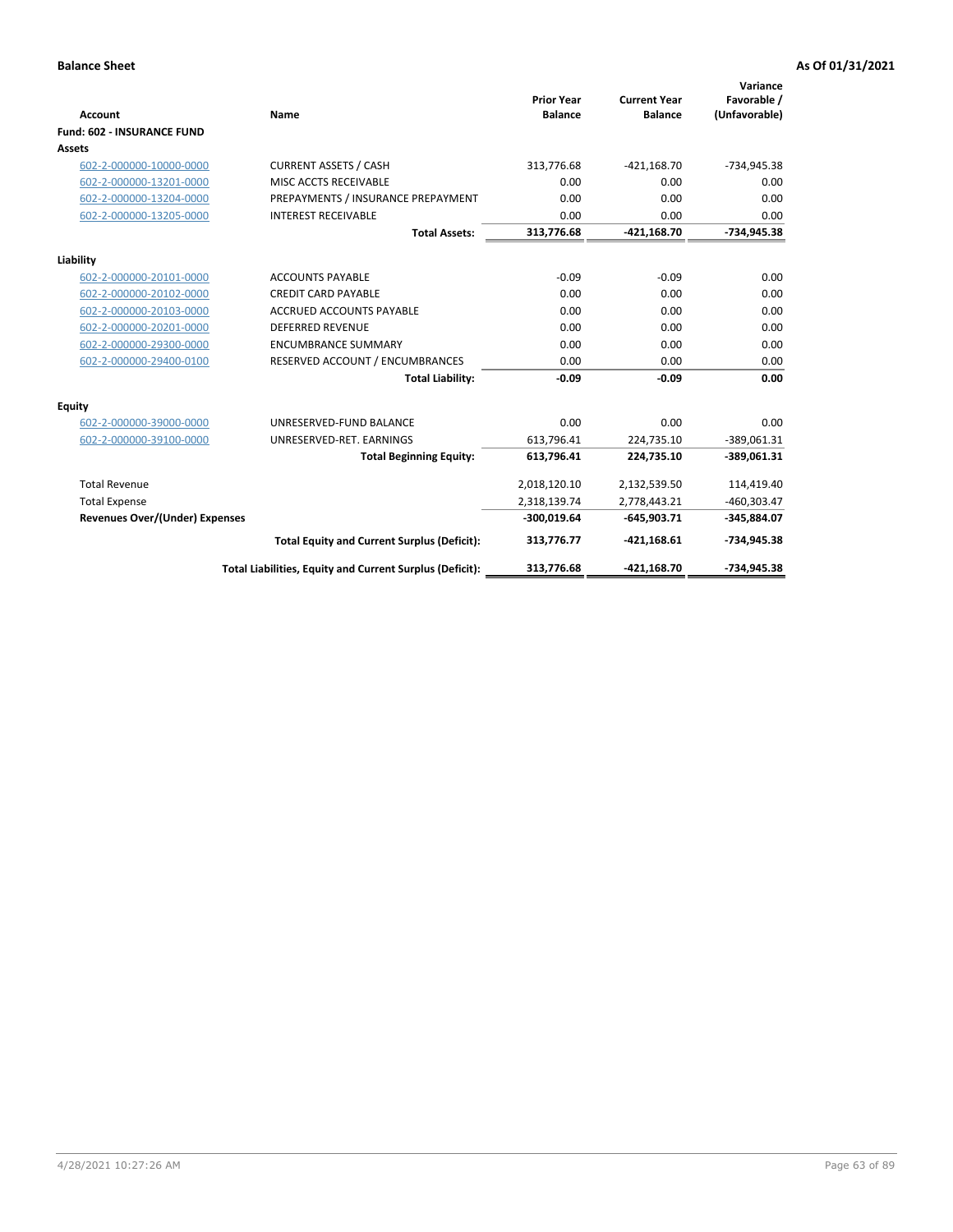| <b>Account</b>                        | <b>Name</b>                                              | <b>Prior Year</b><br><b>Balance</b> | <b>Current Year</b><br><b>Balance</b> | Variance<br>Favorable /<br>(Unfavorable) |
|---------------------------------------|----------------------------------------------------------|-------------------------------------|---------------------------------------|------------------------------------------|
| Fund: 604 - MIS FUND                  |                                                          |                                     |                                       |                                          |
| Assets                                |                                                          |                                     |                                       |                                          |
| 604-2-000000-10000-0000               | <b>CURRENT ASSETS / CASH</b>                             | $-217,631.83$                       | -553,329.37                           | -335,697.54                              |
| 604-2-000000-13201-0000               | MISC ACCTS RECEIVABLE                                    | 0.00                                | 0.00                                  | 0.00                                     |
| 604-2-000000-13202-1400               | <b>EMPLOYEE ADVANCES</b>                                 | 0.00                                | 0.00                                  | 0.00                                     |
| 604-2-000000-13203-0000               | NON-CURRENT ASSETS / PREPAYMENTS                         | 0.00                                | 0.00                                  | 0.00                                     |
| 604-2-000000-13205-0000               | <b>INTEREST RECEIVABLE</b>                               | 0.00                                | 0.00                                  | 0.00                                     |
| 604-2-000000-15601-0000               | IT NETWORK PRINTER SUPPLY INVENTORY                      | 0.00                                | 0.00                                  | 0.00                                     |
| 604-2-000000-16004-0000               | FIXED ASSETS / BUILDINGS                                 | 0.00                                | 0.00                                  | 0.00                                     |
| 604-2-000000-16005-0000               | <b>ACCUM DEPR / BUILDINGS</b>                            | 0.00                                | 0.00                                  | 0.00                                     |
| 604-2-000000-16201-0000               | FIXED ASSETS / MACHINERY AND EQUIPMEN                    | 1,830,840.62                        | 1,883,480.62                          | 52,640.00                                |
| 604-2-000000-16202-0000               | ACCUM DEPR / MACHINERY AND EQUIPMEI                      | $-1,448,565.52$                     | $-1,522,410.60$                       | $-73,845.08$                             |
| 604-2-000000-16301-0000               | FIXED ASSETS / C W I P                                   | $-0.20$                             | $-0.20$                               | 0.00                                     |
| 604-2-000000-17501-0000               | <b>EMPLOYEE CONTRIBUTIONS</b>                            | 17,817.00                           | 17,817.00                             | 0.00                                     |
| 604-2-000000-17504-0000               | <b>INVESTMENT RETURN</b>                                 | 57,432.00                           | 57,432.00                             | 0.00                                     |
| 604-2-000000-17508-0000               | <b>EXPERIENCE DIFFERENCE- OUTFLOW</b>                    | 2,889.00                            | 2,889.00                              | 0.00                                     |
| 604-2-000000-17509-0000               | <b>EXPERIENCE DIFFERENCE - INFLOW</b>                    | $-3,422.00$                         | $-3,422.00$                           | 0.00                                     |
| 604-2-000000-17520-0000               | <b>ASSUMPTION CHANGES</b>                                | 0.00                                | 0.00                                  | 0.00                                     |
|                                       | <b>Total Assets:</b>                                     | 239,359.07                          | $-117,543.55$                         | $-356,902.62$                            |
|                                       |                                                          |                                     |                                       |                                          |
| Liability                             |                                                          |                                     |                                       |                                          |
| 604-2-000000-20101-0000               | <b>ACCOUNTS PAYABLE</b>                                  | 0.00                                | $-215,792.50$                         | 215,792.50                               |
| 604-2-000000-20102-0000               | <b>CREDIT CARD PAYABLE</b>                               | 0.00                                | 0.00                                  | 0.00                                     |
| 604-2-000000-20103-0000               | <b>ACCRUED ACCOUNTS PAYABLE</b>                          | 0.00                                | 0.00                                  | 0.00                                     |
| 604-2-000000-20141-0000               | <b>TELEPHONE CLEARING</b>                                | 0.00                                | 0.00                                  | 0.00                                     |
| 604-2-000000-21035-0000               | DEBT SERVICE / DUE TO DEBT SERVICE                       | 0.00                                | 0.00                                  | 0.00                                     |
| 604-2-000000-22001-0000               | <b>SALARIES PAYABLE</b>                                  | 10,507.77                           | 10,507.77                             | 0.00                                     |
| 604-2-000000-22002-0000               | <b>VACATION/SICK PAYABLE</b>                             | 19,667.45                           | 19,229.60                             | 437.85                                   |
| 604-2-000000-22208-0000               | INSURANCE / AMERICAN FIDELITY                            | 0.00                                | 0.00                                  | 0.00                                     |
| 604-2-000000-23001-0000               | CAPITAL LEASE PAYABLE                                    | $-1.88$                             | $-1.88$                               | 0.00                                     |
| 604-2-000000-23101-0000               | CAPITAL LEASE PAYABLE                                    | $-0.40$                             | $-0.40$                               | 0.00                                     |
| 604-2-000000-26001-0000               | <b>COMPENSATED ABSENCES PAY</b>                          | 0.14                                | 7,669.12                              | $-7,668.98$                              |
| 604-2-000000-27001-0000               | <b>CONTRIBUTED CAPITAL</b>                               | 0.00                                | 0.00                                  | 0.00                                     |
| 604-2-000000-29300-0000               | <b>ENCUMBRANCE SUMMARY</b>                               | 0.00                                | 0.00                                  | 0.00                                     |
| 604-2-000000-29400-0100               | RESERVED ACCOUNT / ENCUMBRANCES                          | 0.27                                | 0.27                                  | 0.00                                     |
| 604-2-000000-29999-0000               | NET PENSION LIABILITY                                    | 128,669.00                          | 128,669.00                            | 0.00                                     |
| 604-2-000000-92194-0101               | <b>BANK ONE / DIGITEC</b>                                | 0.00                                | 0.00                                  | 0.00                                     |
|                                       | <b>Total Liability:</b>                                  | 158,842.35                          | -49,719.02                            | 208,561.37                               |
|                                       |                                                          |                                     |                                       |                                          |
| Equity<br>604-2-000000-39000-0000     | UNRESERVED-FUND BALANCE                                  | 0.00                                | 0.00                                  | 0.00                                     |
|                                       |                                                          |                                     |                                       |                                          |
| 604-2-000000-39100-0000               | UNRESERVED-RET. EARNINGS                                 | 299,931.97                          | $-290,160.13$                         | -590,092.10                              |
| 604-2-000000-39500-0000               | NET POSITION - PENSION                                   | $-88.00$                            | $-88.00$                              | 0.00                                     |
|                                       | <b>Total Beginning Equity:</b>                           | 299,843.97                          | -290,248.13                           | -590,092.10                              |
| <b>Total Revenue</b>                  |                                                          | 167,438.00                          | 283,558.24                            | 116,120.24                               |
| <b>Total Expense</b>                  |                                                          | 386,765.25                          | 61,134.64                             | 325,630.61                               |
| <b>Revenues Over/(Under) Expenses</b> |                                                          | -219,327.25                         | 222,423.60                            | 441,750.85                               |
|                                       | <b>Total Equity and Current Surplus (Deficit):</b>       | 80,516.72                           | -67,824.53                            | -148,341.25                              |
|                                       | Total Liabilities, Equity and Current Surplus (Deficit): | 239,359.07                          | -117,543.55                           | -356,902.62                              |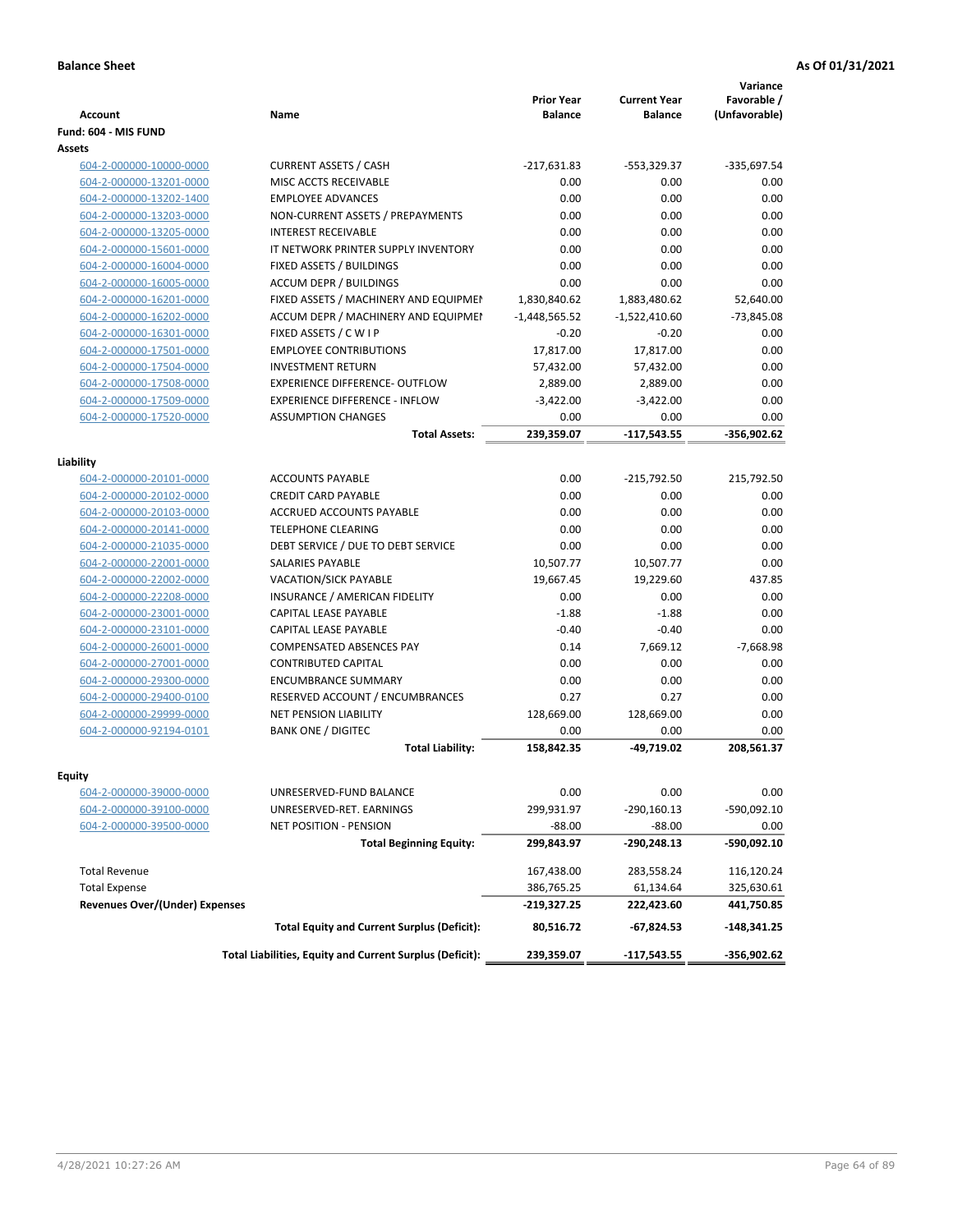| <b>Prior Year</b><br><b>Current Year</b><br><b>Account</b><br>Name<br><b>Balance</b><br><b>Balance</b><br><b>Fund: 660 - VEHICLE REPLACEMENT FUND</b><br>Assets<br><b>CURRENT ASSETS / CASH</b><br>-357,897.69<br>660-2-000000-10000-0000<br>-148,872.00<br>TAX ANTICIPATION NOTES<br>0.00<br>0.00<br>660-2-000000-11309-0000<br>902,104.07<br>905,927.70<br>660-2-000000-11510-0000<br>PUBLIC SAFETY VEHICLE REPLACEMENT<br>660-2-000000-11520-0000<br>0.00<br>0.00<br><b>CERTIFICATES OF DEPOSIT</b><br><b>TexasTERM CP</b><br>0.00<br>0.00<br>660-2-000000-11530-0000<br>MISC ACCTS RECEIVABLE<br>0.00<br>0.00<br>660-2-000000-13201-0000<br><b>INTEREST RECEIVABLE</b><br>0.00<br>0.00<br>660-2-000000-13205-0000<br>660-2-000000-16201-0000<br>FIXED ASSETS / MACHINERY AND EQUIPMEN<br>8,412,023.77<br>9,390,572.81<br>$-6,843,218.59$<br>$-6,823,613.65$<br>660-2-000000-16202-0000<br>ACCUM DEPR / MACHINERY AND EQUIPMEI<br>FIXED ASSETS / C W I P<br>0.00<br>0.00<br>660-2-000000-16301-0000<br>660-2-000000-39300-0000<br>RESERVED ACCOUNT / ESCROW BALANCE<br>0.00<br>0.00<br>3,324,014.86<br><b>Total Assets:</b><br>2,113,011.56<br>Liability<br><b>ACCOUNTS PAYABLE</b><br>0.00<br>0.00<br>660-2-000000-20101-0000<br><b>CREDIT CARD PAYABLE</b><br>0.00<br>0.00<br>660-2-000000-20102-0000<br>0.00<br>660-2-000000-20103-0000<br>ACCRUED ACCOUNTS PAYABLE<br>0.00<br>0.00<br>0.00<br>660-2-000000-21001-0000<br><b>GENERAL FUND / GENERAL FUND</b><br>0.00<br>660-2-000000-23001-0000<br>CAPITAL LEASE PAYABLE<br>0.00<br>0.15<br>660-2-000000-23101-0000<br><b>CAPITAL LEASE PAYABLE</b><br>0.15<br>660-2-000000-27001-0000<br><b>CONTRIBUTED CAPITAL</b><br>0.00<br>0.00<br>660-2-000000-29300-0000<br><b>ENCUMBRANCE SUMMARY</b><br>0.00<br>0.00<br>0.00<br>0.00<br>660-2-000000-29400-0100<br>RESERVED ACCOUNT / ENCUMBRANCES<br>0.15<br>0.15<br><b>Total Liability:</b> | Favorable /<br>(Unfavorable)<br>209,025.69<br>0.00<br>3,823.63<br>0.00<br>0.00<br>0.00 |
|----------------------------------------------------------------------------------------------------------------------------------------------------------------------------------------------------------------------------------------------------------------------------------------------------------------------------------------------------------------------------------------------------------------------------------------------------------------------------------------------------------------------------------------------------------------------------------------------------------------------------------------------------------------------------------------------------------------------------------------------------------------------------------------------------------------------------------------------------------------------------------------------------------------------------------------------------------------------------------------------------------------------------------------------------------------------------------------------------------------------------------------------------------------------------------------------------------------------------------------------------------------------------------------------------------------------------------------------------------------------------------------------------------------------------------------------------------------------------------------------------------------------------------------------------------------------------------------------------------------------------------------------------------------------------------------------------------------------------------------------------------------------------------------------------------------------------------------------------------------------------------------------|----------------------------------------------------------------------------------------|
|                                                                                                                                                                                                                                                                                                                                                                                                                                                                                                                                                                                                                                                                                                                                                                                                                                                                                                                                                                                                                                                                                                                                                                                                                                                                                                                                                                                                                                                                                                                                                                                                                                                                                                                                                                                                                                                                                              |                                                                                        |
|                                                                                                                                                                                                                                                                                                                                                                                                                                                                                                                                                                                                                                                                                                                                                                                                                                                                                                                                                                                                                                                                                                                                                                                                                                                                                                                                                                                                                                                                                                                                                                                                                                                                                                                                                                                                                                                                                              |                                                                                        |
|                                                                                                                                                                                                                                                                                                                                                                                                                                                                                                                                                                                                                                                                                                                                                                                                                                                                                                                                                                                                                                                                                                                                                                                                                                                                                                                                                                                                                                                                                                                                                                                                                                                                                                                                                                                                                                                                                              |                                                                                        |
|                                                                                                                                                                                                                                                                                                                                                                                                                                                                                                                                                                                                                                                                                                                                                                                                                                                                                                                                                                                                                                                                                                                                                                                                                                                                                                                                                                                                                                                                                                                                                                                                                                                                                                                                                                                                                                                                                              |                                                                                        |
|                                                                                                                                                                                                                                                                                                                                                                                                                                                                                                                                                                                                                                                                                                                                                                                                                                                                                                                                                                                                                                                                                                                                                                                                                                                                                                                                                                                                                                                                                                                                                                                                                                                                                                                                                                                                                                                                                              |                                                                                        |
|                                                                                                                                                                                                                                                                                                                                                                                                                                                                                                                                                                                                                                                                                                                                                                                                                                                                                                                                                                                                                                                                                                                                                                                                                                                                                                                                                                                                                                                                                                                                                                                                                                                                                                                                                                                                                                                                                              |                                                                                        |
|                                                                                                                                                                                                                                                                                                                                                                                                                                                                                                                                                                                                                                                                                                                                                                                                                                                                                                                                                                                                                                                                                                                                                                                                                                                                                                                                                                                                                                                                                                                                                                                                                                                                                                                                                                                                                                                                                              |                                                                                        |
|                                                                                                                                                                                                                                                                                                                                                                                                                                                                                                                                                                                                                                                                                                                                                                                                                                                                                                                                                                                                                                                                                                                                                                                                                                                                                                                                                                                                                                                                                                                                                                                                                                                                                                                                                                                                                                                                                              |                                                                                        |
|                                                                                                                                                                                                                                                                                                                                                                                                                                                                                                                                                                                                                                                                                                                                                                                                                                                                                                                                                                                                                                                                                                                                                                                                                                                                                                                                                                                                                                                                                                                                                                                                                                                                                                                                                                                                                                                                                              |                                                                                        |
|                                                                                                                                                                                                                                                                                                                                                                                                                                                                                                                                                                                                                                                                                                                                                                                                                                                                                                                                                                                                                                                                                                                                                                                                                                                                                                                                                                                                                                                                                                                                                                                                                                                                                                                                                                                                                                                                                              | 0.00                                                                                   |
|                                                                                                                                                                                                                                                                                                                                                                                                                                                                                                                                                                                                                                                                                                                                                                                                                                                                                                                                                                                                                                                                                                                                                                                                                                                                                                                                                                                                                                                                                                                                                                                                                                                                                                                                                                                                                                                                                              | 978,549.04                                                                             |
|                                                                                                                                                                                                                                                                                                                                                                                                                                                                                                                                                                                                                                                                                                                                                                                                                                                                                                                                                                                                                                                                                                                                                                                                                                                                                                                                                                                                                                                                                                                                                                                                                                                                                                                                                                                                                                                                                              | 19,604.94                                                                              |
|                                                                                                                                                                                                                                                                                                                                                                                                                                                                                                                                                                                                                                                                                                                                                                                                                                                                                                                                                                                                                                                                                                                                                                                                                                                                                                                                                                                                                                                                                                                                                                                                                                                                                                                                                                                                                                                                                              | 0.00                                                                                   |
|                                                                                                                                                                                                                                                                                                                                                                                                                                                                                                                                                                                                                                                                                                                                                                                                                                                                                                                                                                                                                                                                                                                                                                                                                                                                                                                                                                                                                                                                                                                                                                                                                                                                                                                                                                                                                                                                                              | 0.00                                                                                   |
|                                                                                                                                                                                                                                                                                                                                                                                                                                                                                                                                                                                                                                                                                                                                                                                                                                                                                                                                                                                                                                                                                                                                                                                                                                                                                                                                                                                                                                                                                                                                                                                                                                                                                                                                                                                                                                                                                              | 1,211,003.30                                                                           |
|                                                                                                                                                                                                                                                                                                                                                                                                                                                                                                                                                                                                                                                                                                                                                                                                                                                                                                                                                                                                                                                                                                                                                                                                                                                                                                                                                                                                                                                                                                                                                                                                                                                                                                                                                                                                                                                                                              |                                                                                        |
|                                                                                                                                                                                                                                                                                                                                                                                                                                                                                                                                                                                                                                                                                                                                                                                                                                                                                                                                                                                                                                                                                                                                                                                                                                                                                                                                                                                                                                                                                                                                                                                                                                                                                                                                                                                                                                                                                              |                                                                                        |
|                                                                                                                                                                                                                                                                                                                                                                                                                                                                                                                                                                                                                                                                                                                                                                                                                                                                                                                                                                                                                                                                                                                                                                                                                                                                                                                                                                                                                                                                                                                                                                                                                                                                                                                                                                                                                                                                                              | 0.00                                                                                   |
|                                                                                                                                                                                                                                                                                                                                                                                                                                                                                                                                                                                                                                                                                                                                                                                                                                                                                                                                                                                                                                                                                                                                                                                                                                                                                                                                                                                                                                                                                                                                                                                                                                                                                                                                                                                                                                                                                              | 0.00                                                                                   |
|                                                                                                                                                                                                                                                                                                                                                                                                                                                                                                                                                                                                                                                                                                                                                                                                                                                                                                                                                                                                                                                                                                                                                                                                                                                                                                                                                                                                                                                                                                                                                                                                                                                                                                                                                                                                                                                                                              | 0.00                                                                                   |
|                                                                                                                                                                                                                                                                                                                                                                                                                                                                                                                                                                                                                                                                                                                                                                                                                                                                                                                                                                                                                                                                                                                                                                                                                                                                                                                                                                                                                                                                                                                                                                                                                                                                                                                                                                                                                                                                                              | 0.00                                                                                   |
|                                                                                                                                                                                                                                                                                                                                                                                                                                                                                                                                                                                                                                                                                                                                                                                                                                                                                                                                                                                                                                                                                                                                                                                                                                                                                                                                                                                                                                                                                                                                                                                                                                                                                                                                                                                                                                                                                              | 0.00                                                                                   |
|                                                                                                                                                                                                                                                                                                                                                                                                                                                                                                                                                                                                                                                                                                                                                                                                                                                                                                                                                                                                                                                                                                                                                                                                                                                                                                                                                                                                                                                                                                                                                                                                                                                                                                                                                                                                                                                                                              | 0.00                                                                                   |
|                                                                                                                                                                                                                                                                                                                                                                                                                                                                                                                                                                                                                                                                                                                                                                                                                                                                                                                                                                                                                                                                                                                                                                                                                                                                                                                                                                                                                                                                                                                                                                                                                                                                                                                                                                                                                                                                                              | 0.00                                                                                   |
|                                                                                                                                                                                                                                                                                                                                                                                                                                                                                                                                                                                                                                                                                                                                                                                                                                                                                                                                                                                                                                                                                                                                                                                                                                                                                                                                                                                                                                                                                                                                                                                                                                                                                                                                                                                                                                                                                              | 0.00                                                                                   |
|                                                                                                                                                                                                                                                                                                                                                                                                                                                                                                                                                                                                                                                                                                                                                                                                                                                                                                                                                                                                                                                                                                                                                                                                                                                                                                                                                                                                                                                                                                                                                                                                                                                                                                                                                                                                                                                                                              | 0.00                                                                                   |
|                                                                                                                                                                                                                                                                                                                                                                                                                                                                                                                                                                                                                                                                                                                                                                                                                                                                                                                                                                                                                                                                                                                                                                                                                                                                                                                                                                                                                                                                                                                                                                                                                                                                                                                                                                                                                                                                                              | 0.00                                                                                   |
| <b>Equity</b>                                                                                                                                                                                                                                                                                                                                                                                                                                                                                                                                                                                                                                                                                                                                                                                                                                                                                                                                                                                                                                                                                                                                                                                                                                                                                                                                                                                                                                                                                                                                                                                                                                                                                                                                                                                                                                                                                |                                                                                        |
| 0.00<br>UNRESERVED-FUND BALANCE<br>0.00<br>660-2-000000-39000-0000                                                                                                                                                                                                                                                                                                                                                                                                                                                                                                                                                                                                                                                                                                                                                                                                                                                                                                                                                                                                                                                                                                                                                                                                                                                                                                                                                                                                                                                                                                                                                                                                                                                                                                                                                                                                                           | 0.00                                                                                   |
| 660-2-000000-39100-0000<br>UNRESERVED-RET. EARNINGS<br>2,682,559.21<br>3,185,370.45                                                                                                                                                                                                                                                                                                                                                                                                                                                                                                                                                                                                                                                                                                                                                                                                                                                                                                                                                                                                                                                                                                                                                                                                                                                                                                                                                                                                                                                                                                                                                                                                                                                                                                                                                                                                          | 502,811.24                                                                             |
| 2,682,559.21<br>3,185,370.45<br><b>Total Beginning Equity:</b>                                                                                                                                                                                                                                                                                                                                                                                                                                                                                                                                                                                                                                                                                                                                                                                                                                                                                                                                                                                                                                                                                                                                                                                                                                                                                                                                                                                                                                                                                                                                                                                                                                                                                                                                                                                                                               | 502,811.24                                                                             |
| <b>Total Revenue</b><br>159,383.10<br>240,421.85                                                                                                                                                                                                                                                                                                                                                                                                                                                                                                                                                                                                                                                                                                                                                                                                                                                                                                                                                                                                                                                                                                                                                                                                                                                                                                                                                                                                                                                                                                                                                                                                                                                                                                                                                                                                                                             | 81,038.75                                                                              |
| 728,930.90<br><b>Total Expense</b><br>101,777.59                                                                                                                                                                                                                                                                                                                                                                                                                                                                                                                                                                                                                                                                                                                                                                                                                                                                                                                                                                                                                                                                                                                                                                                                                                                                                                                                                                                                                                                                                                                                                                                                                                                                                                                                                                                                                                             | 627,153.31                                                                             |
| Revenues Over/(Under) Expenses<br>-569,547.80<br>138,644.26                                                                                                                                                                                                                                                                                                                                                                                                                                                                                                                                                                                                                                                                                                                                                                                                                                                                                                                                                                                                                                                                                                                                                                                                                                                                                                                                                                                                                                                                                                                                                                                                                                                                                                                                                                                                                                  | 708,192.06                                                                             |
| <b>Total Equity and Current Surplus (Deficit):</b><br>2,113,011.41<br>3,324,014.71                                                                                                                                                                                                                                                                                                                                                                                                                                                                                                                                                                                                                                                                                                                                                                                                                                                                                                                                                                                                                                                                                                                                                                                                                                                                                                                                                                                                                                                                                                                                                                                                                                                                                                                                                                                                           |                                                                                        |
| 3,324,014.86<br>1,211,003.30<br>Total Liabilities, Equity and Current Surplus (Deficit):<br>2,113,011.56                                                                                                                                                                                                                                                                                                                                                                                                                                                                                                                                                                                                                                                                                                                                                                                                                                                                                                                                                                                                                                                                                                                                                                                                                                                                                                                                                                                                                                                                                                                                                                                                                                                                                                                                                                                     | 1,211,003.30                                                                           |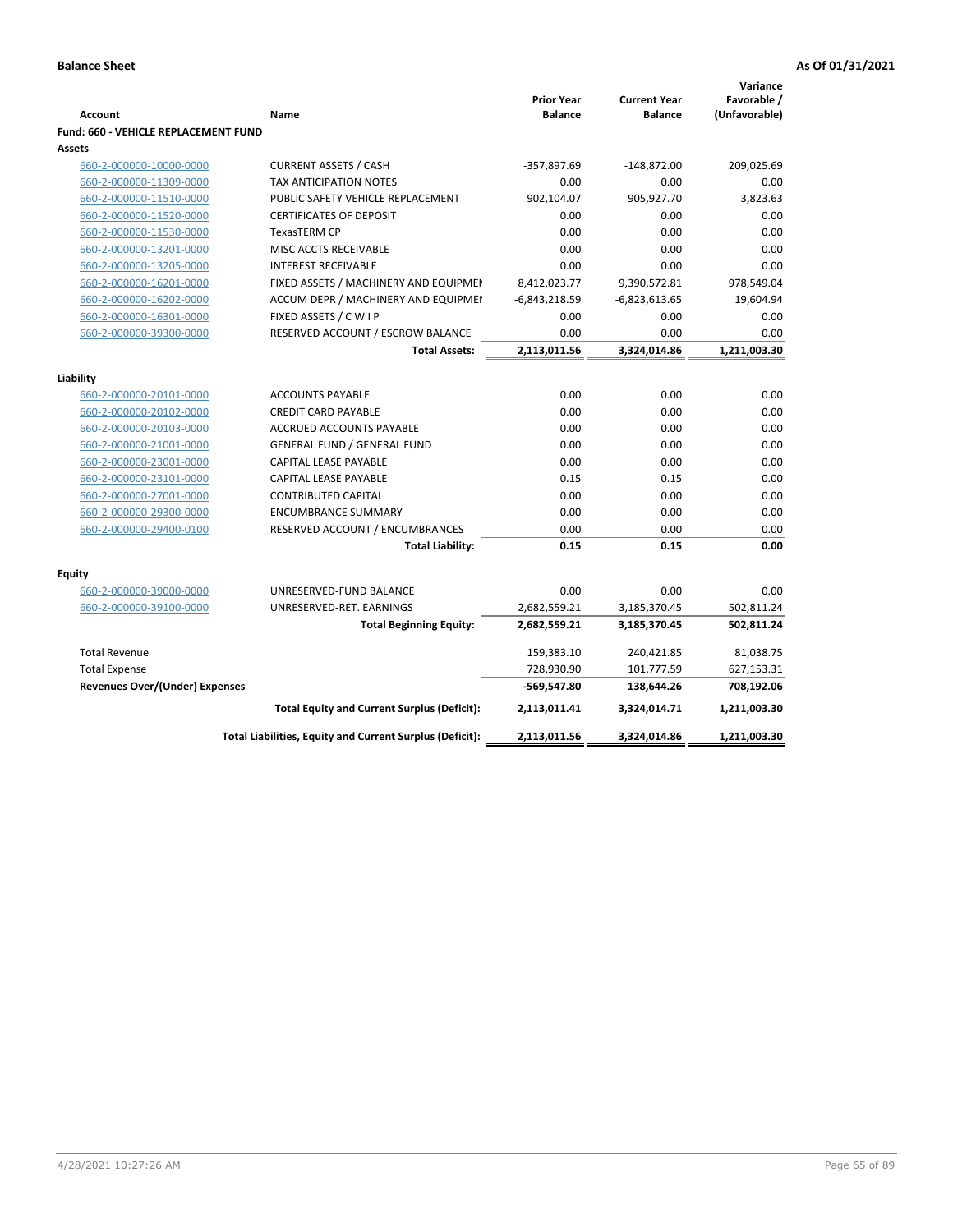| <b>Account</b>                 | Name                                                     | <b>Prior Year</b><br><b>Balance</b> | <b>Current Year</b><br><b>Balance</b> | Variance<br>Favorable /<br>(Unfavorable) |
|--------------------------------|----------------------------------------------------------|-------------------------------------|---------------------------------------|------------------------------------------|
| Fund: 701 - FIREMEN'S PENSION  |                                                          |                                     |                                       |                                          |
| <b>Assets</b>                  |                                                          |                                     |                                       |                                          |
| 701-1-000000-10000-0000        | <b>CURRENT ASSETS / CASH</b>                             | 0.00                                | 0.00                                  | 0.00                                     |
|                                | <b>Total Assets:</b>                                     | 0.00                                | 0.00                                  | 0.00                                     |
| Liability                      |                                                          |                                     |                                       |                                          |
| 701-1-000000-20103-0000        | <b>ACCOUNTS PAYABLE</b>                                  | 0.00                                | 0.00                                  | 0.00                                     |
| 701-1-000000-22306-1000        | UNREALIZED GAIN/LOSS                                     | 543,546.00                          | 543,546.00                            | 0.00                                     |
|                                | <b>Total Liability:</b>                                  | 543,546.00                          | 543,546.00                            | 0.00                                     |
| <b>Equity</b>                  |                                                          |                                     |                                       |                                          |
| 701-1-000000-39000-0000        | UNRESERVED-FUND BALANCE                                  | $-543,546.00$                       | $-543,546.00$                         | 0.00                                     |
|                                | <b>Total Beginning Equity:</b>                           | $-543,546.00$                       | -543,546.00                           | 0.00                                     |
| <b>Total Expense</b>           |                                                          | 0.00                                | 0.00                                  | 0.00                                     |
| Revenues Over/(Under) Expenses |                                                          | 0.00                                | 0.00                                  | 0.00                                     |
|                                | <b>Total Equity and Current Surplus (Deficit):</b>       | $-543,546.00$                       | -543,546.00                           | 0.00                                     |
|                                | Total Liabilities, Equity and Current Surplus (Deficit): | 0.00                                | 0.00                                  | 0.00                                     |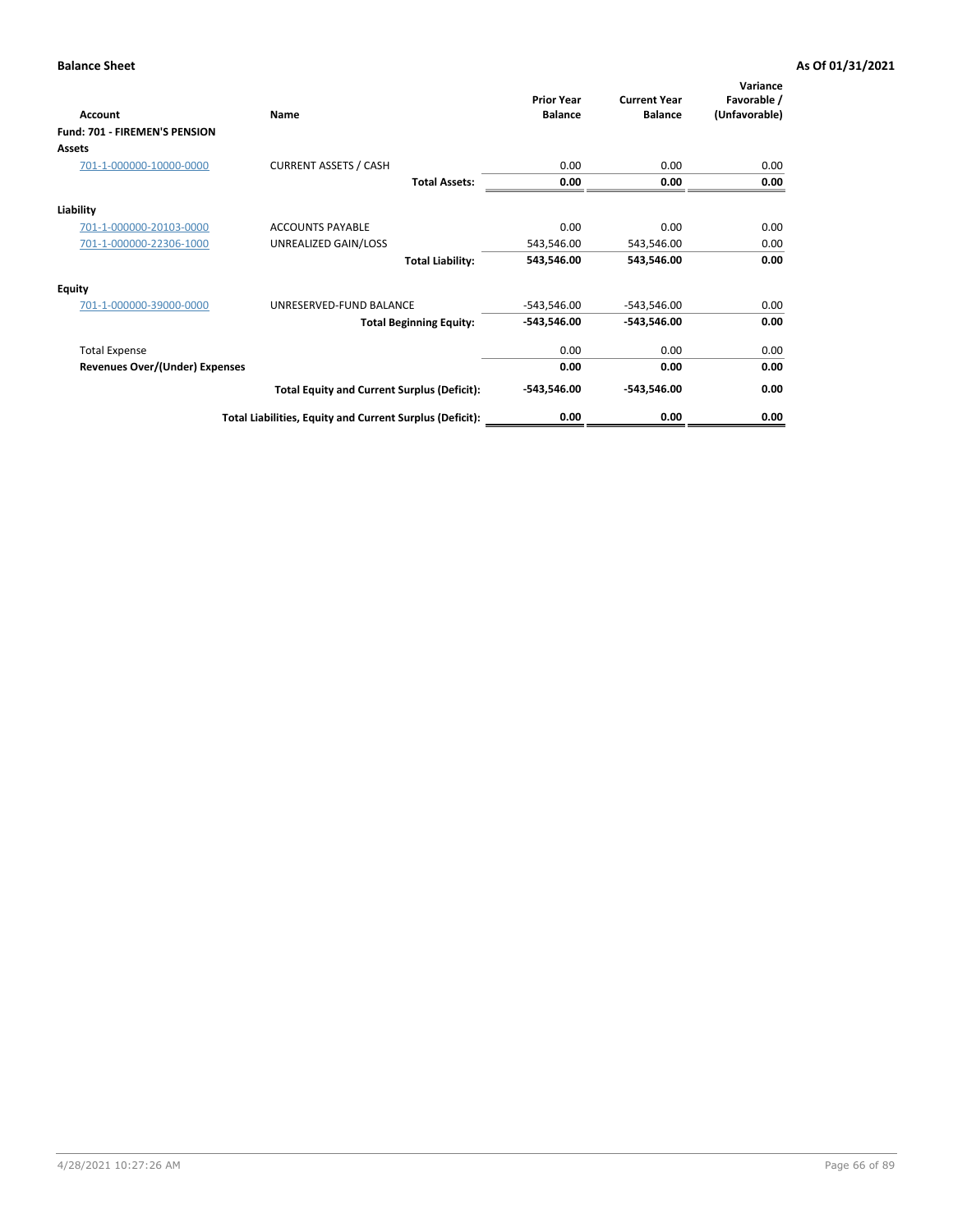|                                       |                                                          |                                     |                                       | Variance                     |
|---------------------------------------|----------------------------------------------------------|-------------------------------------|---------------------------------------|------------------------------|
| <b>Account</b>                        | <b>Name</b>                                              | <b>Prior Year</b><br><b>Balance</b> | <b>Current Year</b><br><b>Balance</b> | Favorable /<br>(Unfavorable) |
| Fund: 800 - SPENCE FUND               |                                                          |                                     |                                       |                              |
|                                       |                                                          |                                     |                                       |                              |
| <b>Assets</b>                         |                                                          |                                     |                                       |                              |
| 800-3-000000-10000-0000               | <b>CURRENT ASSETS / CASH</b>                             | $-3,016.38$                         | $-18,156.37$                          | $-15,139.99$                 |
| 800-3-000000-11507-0000               | <b>SPENCE ENDOWMENT</b>                                  | 600,147.08                          | 602.690.86                            | 2,543.78                     |
| 800-3-000000-11520-0000               | <b>CERTIFICATES OF DEPOSIT</b>                           | 0.00                                | 0.00                                  | 0.00                         |
| 800-3-000000-11605-0000               | <b>SPENCE ENDOWMENT</b>                                  | 0.00                                | 0.00                                  | 0.00                         |
| 800-3-000000-13205-0000               | <b>INTEREST RECEIVABLE</b>                               | 0.00                                | 0.00                                  | 0.00                         |
|                                       | <b>Total Assets:</b>                                     | 597,130.70                          | 584,534.49                            | $-12,596.21$                 |
| Liability                             |                                                          |                                     |                                       |                              |
| 800-3-000000-20101-0000               | <b>ACCOUNTS PAYABLE</b>                                  | 0.00                                | $-14,539.99$                          | 14,539.99                    |
| 800-3-000000-20102-0000               | <b>CREDIT CARD PAYABLE</b>                               | 0.00                                | 0.00                                  | 0.00                         |
| 800-3-000000-20103-0000               | <b>ACCRUED ACCOUNTS PAYABLE</b>                          | 0.00                                | 0.00                                  | 0.00                         |
| 800-3-000000-20139-0000               | <b>RETAINAGES PAYABLE</b>                                | 0.00                                | 0.00                                  | 0.00                         |
| 800-3-000000-21001-0000               | <b>GENERAL FUND / GENERAL FUND</b>                       | 0.00                                | 0.00                                  | 0.00                         |
| 800-3-000000-29300-0000               | <b>ENCUMBRANCE SUMMARY</b>                               | 0.00                                | 0.00                                  | 0.00                         |
| 800-3-000000-29400-0000               | RESERVED ACCOUNT / ENCUMBRANCES                          | 0.00                                | 0.00                                  | 0.00                         |
|                                       | <b>Total Liability:</b>                                  | 0.00                                | $-14,539.99$                          | 14,539.99                    |
| <b>Equity</b>                         |                                                          |                                     |                                       |                              |
| 800-3-000000-39000-0000               | UNRESERVED-FUND BALANCE                                  | 593,815.90                          | 599.081.62                            | 5,265.72                     |
|                                       | <b>Total Beginning Equity:</b>                           | 593,815.90                          | 599,081.62                            | 5,265.72                     |
| <b>Total Revenue</b>                  |                                                          | 3,514.80                            | 192.86                                | $-3,321.94$                  |
| <b>Total Expense</b>                  |                                                          | 200.00                              | 200.00                                | 0.00                         |
| <b>Revenues Over/(Under) Expenses</b> |                                                          | 3,314.80                            | $-7.14$                               | $-3,321.94$                  |
|                                       | <b>Total Equity and Current Surplus (Deficit):</b>       | 597,130.70                          | 599,074.48                            | 1,943.78                     |
|                                       | Total Liabilities, Equity and Current Surplus (Deficit): | 597,130.70                          | 584,534.49                            | $-12,596.21$                 |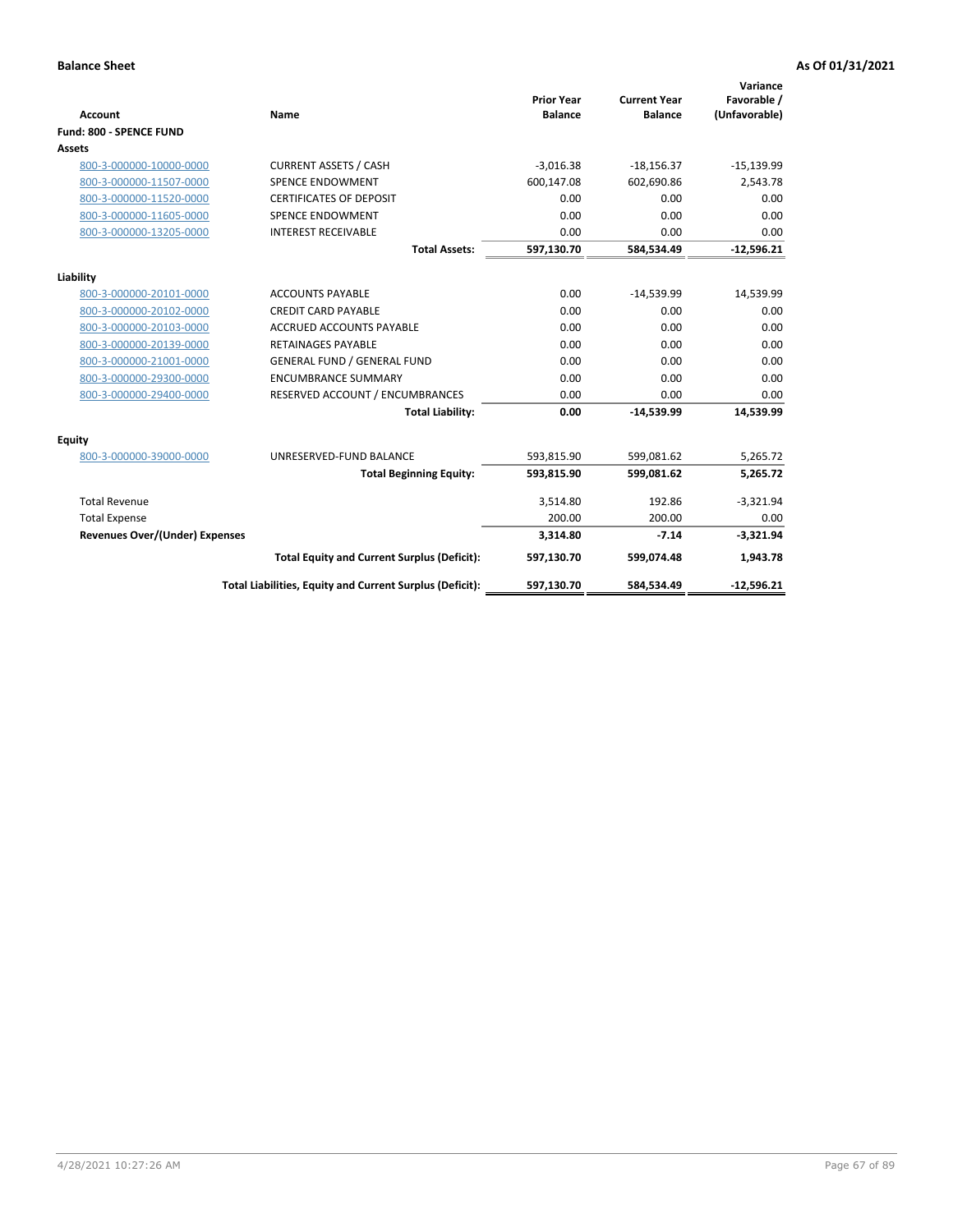| <b>Account</b>                         | <b>Name</b>                                              | <b>Prior Year</b><br><b>Balance</b> | <b>Current Year</b><br><b>Balance</b> | Variance<br>Favorable /<br>(Unfavorable) |
|----------------------------------------|----------------------------------------------------------|-------------------------------------|---------------------------------------|------------------------------------------|
| <b>Fund: 801 - JONES LIBRARY TRUST</b> |                                                          |                                     |                                       |                                          |
| <b>Assets</b>                          |                                                          |                                     |                                       |                                          |
| 801-3-000000-10000-0000                | <b>CURRENT ASSETS / CASH</b>                             | 15,894.76                           | 16,111.93                             | 217.17                                   |
| 801-3-000000-13201-0000                | MISC ACCTS RECEIVABLE                                    | 0.00                                | 0.00                                  | 0.00                                     |
| 801-3-000000-13205-0000                | <b>INTEREST RECEIVABLE</b>                               | 0.00                                | 0.00                                  | 0.00                                     |
|                                        | <b>Total Assets:</b>                                     | 15,894.76                           | 16,111.93                             | 217.17                                   |
| Liability                              |                                                          |                                     |                                       |                                          |
| 801-3-000000-20101-0000                | <b>ACCOUNTS PAYABLE</b>                                  | 0.00                                | 0.00                                  | 0.00                                     |
| 801-3-000000-20102-0000                | <b>CREDIT CARD PAYABLE</b>                               | 0.00                                | 0.00                                  | 0.00                                     |
| 801-3-000000-20103-0000                | <b>ACCRUED ACCOUNTS PAYABLE</b>                          | 0.00                                | 0.00                                  | 0.00                                     |
|                                        | <b>Total Liability:</b>                                  | 0.00                                | 0.00                                  | 0.00                                     |
| <b>Equity</b>                          |                                                          |                                     |                                       |                                          |
| 801-3-000000-39000-0000                | UNRESERVED-FUND BALANCE                                  | 15,853.00                           | 16,107.93                             | 254.93                                   |
|                                        | <b>Total Beginning Equity:</b>                           | 15,853.00                           | 16,107.93                             | 254.93                                   |
| <b>Total Revenue</b>                   |                                                          | 43.04                               | 5.04                                  | $-38.00$                                 |
| <b>Total Expense</b>                   |                                                          | 1.28                                | 1.04                                  | 0.24                                     |
| <b>Revenues Over/(Under) Expenses</b>  |                                                          | 41.76                               | 4.00                                  | $-37.76$                                 |
|                                        | <b>Total Equity and Current Surplus (Deficit):</b>       | 15,894.76                           | 16,111.93                             | 217.17                                   |
|                                        | Total Liabilities, Equity and Current Surplus (Deficit): | 15,894.76                           | 16,111.93                             | 217.17                                   |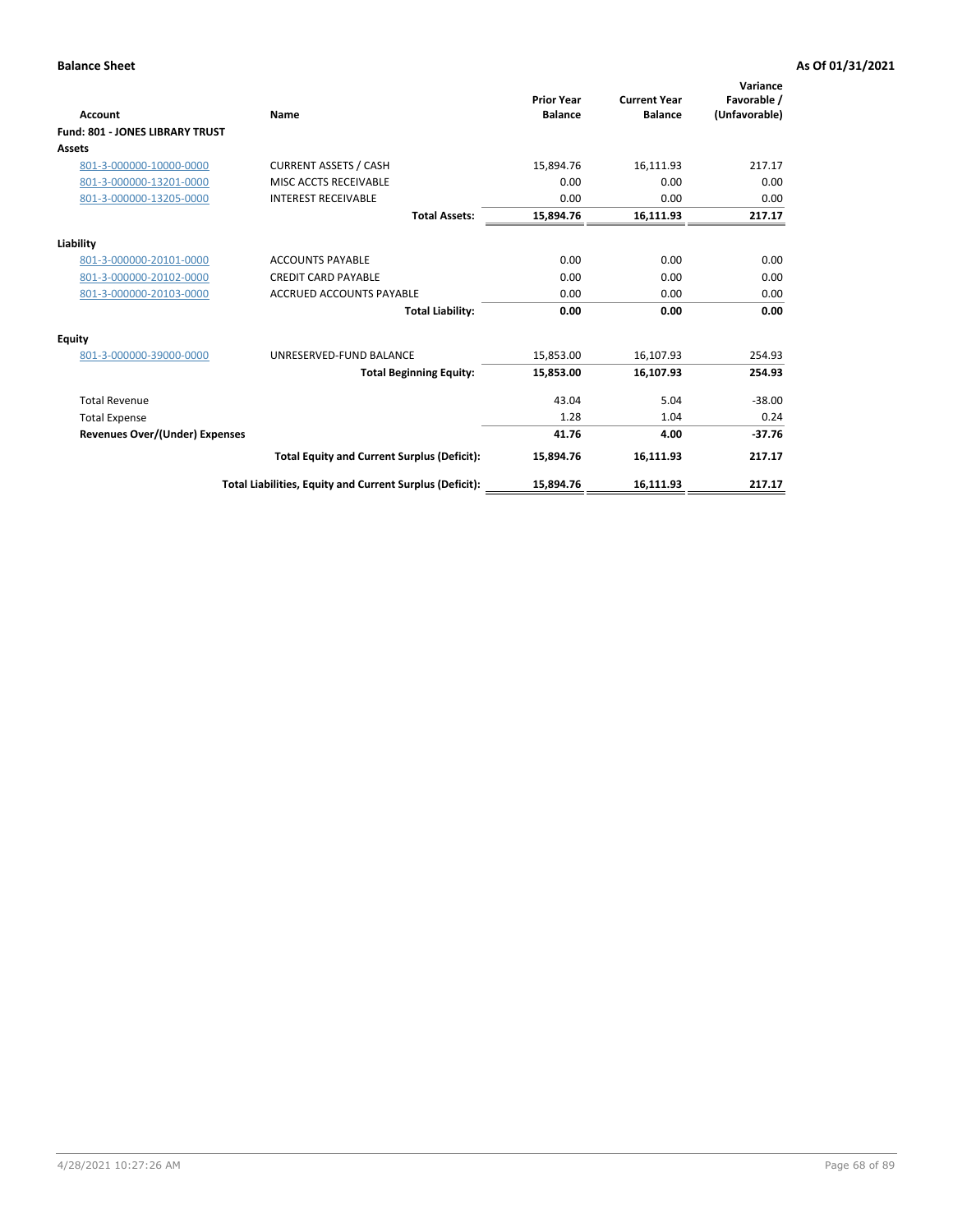| <b>Account</b>                              | Name                                                     | <b>Prior Year</b><br><b>Balance</b> | <b>Current Year</b><br><b>Balance</b> | Variance<br>Favorable /<br>(Unfavorable) |
|---------------------------------------------|----------------------------------------------------------|-------------------------------------|---------------------------------------|------------------------------------------|
| Fund: 803 - GREENVILLE BOARD OF DEVELOPMENT |                                                          |                                     |                                       |                                          |
| Assets                                      |                                                          |                                     |                                       |                                          |
| 803-3-000000-10000-0000                     | <b>CURRENT ASSETS / CASH</b>                             | 0.00                                | 0.00                                  | 0.00                                     |
| 803-3-000000-13201-0000                     | MISC ACCTS RECEIVABLE                                    | 0.00                                | 0.00                                  | 0.00                                     |
| 803-3-000000-13203-0000                     | NON-CURRENT ASSETS / PREPAYMENTS                         | 0.00                                | 0.00                                  | 0.00                                     |
|                                             | <b>Total Assets:</b>                                     | 0.00                                | 0.00                                  | 0.00                                     |
| Liability                                   |                                                          |                                     |                                       |                                          |
| 803-3-000000-20101-0000                     | <b>ACCOUNTS PAYABLE</b>                                  | 0.00                                | 0.00                                  | 0.00                                     |
| 803-3-000000-20102-0000                     | <b>ACCOUNTS PAYABLE</b>                                  | 0.00                                | 0.00                                  | 0.00                                     |
| 803-3-000000-20103-0000                     | ACCRUED ACCOUNTS PAYABLE                                 | 0.00                                | 0.00                                  | 0.00                                     |
| 803-3-000000-20139-0000                     | <b>RETAINAGES PAYABLE</b>                                | 0.00                                | 0.00                                  | 0.00                                     |
| 803-3-000000-20141-0000                     | <b>TELEPHONE CLEARING</b>                                | 0.00                                | 0.00                                  | 0.00                                     |
| 803-3-000000-21400-0000                     | <b>ELECTRIC OPERATING FUND</b>                           | 0.00                                | 0.00                                  | 0.00                                     |
| 803-3-000000-22001-0000                     | <b>ACCRUED SALARIES/WAGES</b>                            | 0.00                                | 0.00                                  | 0.00                                     |
| 803-3-000000-22002-0000                     | <b>ACCRUED SALARIES/WAGES</b>                            | 0.00                                | 0.00                                  | 0.00                                     |
| 803-3-000000-26001-0000                     | <b>COMPENSATED ABSENCES PAY</b>                          | 0.00                                | 0.00                                  | 0.00                                     |
| 803-3-000000-29300-0000                     | <b>ENCUMBRANCE SUMMARY</b>                               | 0.00                                | 0.00                                  | 0.00                                     |
| 803-3-000000-29400-0100                     | RESERVED ACCOUNT / ENCUMBRANCES                          | 103,228.62                          | 103,228.62                            | 0.00                                     |
|                                             | <b>Total Liability:</b>                                  | 103,228.62                          | 103,228.62                            | 0.00                                     |
| Equity                                      |                                                          |                                     |                                       |                                          |
| 803-3-000000-39000-0000                     | UNRESERVED-FUND BALANCE                                  | $-103,228.62$                       | $-103,228.62$                         | 0.00                                     |
|                                             | <b>Total Beginning Equity:</b>                           | $-103,228.62$                       | $-103,228.62$                         | 0.00                                     |
| <b>Total Revenue</b>                        |                                                          | 0.00                                | 0.00                                  | 0.00                                     |
| <b>Total Expense</b>                        |                                                          | 0.00                                | 0.00                                  | 0.00                                     |
| <b>Revenues Over/(Under) Expenses</b>       |                                                          | 0.00                                | 0.00                                  | 0.00                                     |
|                                             | <b>Total Equity and Current Surplus (Deficit):</b>       | $-103,228.62$                       | $-103,228.62$                         | 0.00                                     |
|                                             | Total Liabilities, Equity and Current Surplus (Deficit): | 0.00                                | 0.00                                  | 0.00                                     |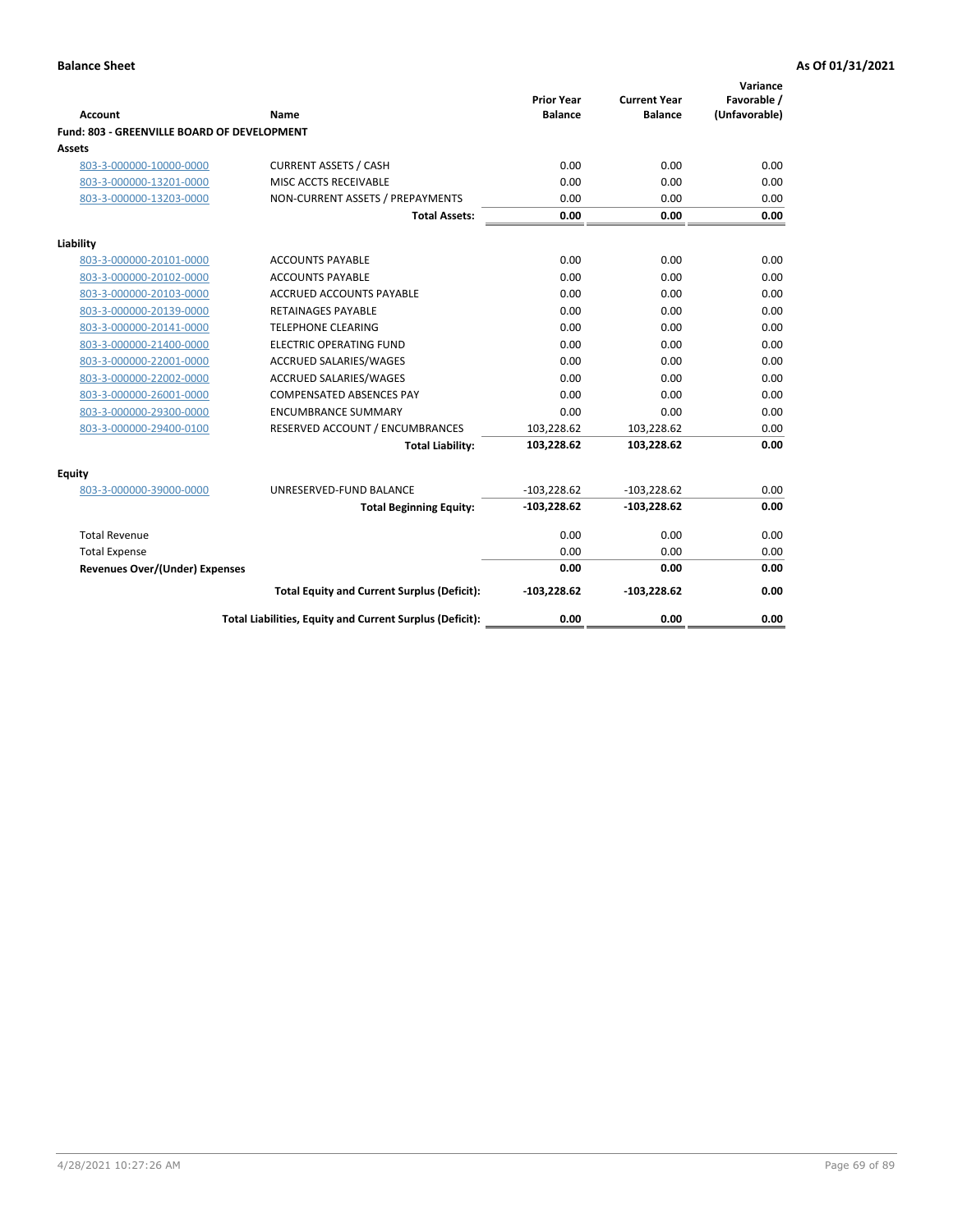| <b>Account</b>                        | Name                                                     | <b>Prior Year</b><br><b>Balance</b> | <b>Current Year</b><br><b>Balance</b> | Variance<br>Favorable /<br>(Unfavorable) |
|---------------------------------------|----------------------------------------------------------|-------------------------------------|---------------------------------------|------------------------------------------|
| <b>Fund: 807 - 4A-EDC</b>             |                                                          |                                     |                                       |                                          |
| Assets                                |                                                          |                                     |                                       |                                          |
| 807-3-000000-10000-0000               | <b>CURRENT ASSETS / CASH</b>                             | 0.00                                | 0.00                                  | 0.00                                     |
| 807-3-000000-13201-0000               | MISC ACCTS RECEIVABLE                                    | 0.00                                | 0.00                                  | 0.00                                     |
| 807-3-000000-16301-0000               | FIXED ASSETS / C W I P                                   | 0.00                                | 0.00                                  | 0.00                                     |
|                                       | <b>Total Assets:</b>                                     | 0.00                                | 0.00                                  | 0.00                                     |
| Liability                             |                                                          |                                     |                                       |                                          |
| 807-3-000000-20101-0000               | <b>ACCOUNTS PAYABLE</b>                                  | 0.00                                | 0.00                                  | 0.00                                     |
| 807-3-000000-20103-0000               | <b>ACCOUNTS PAYABLE</b>                                  | 0.00                                | 0.00                                  | 0.00                                     |
| 807-3-000000-20139-0000               | <b>RETAINAGES PAYABLE</b>                                | 0.00                                | 0.00                                  | 0.00                                     |
| 807-3-000000-26105-0000               | INV NET OF RELATED DEBT                                  | 305,846.00                          | 305,846.00                            | 0.00                                     |
| 807-3-000000-29300-0000               | <b>ENCUMBRANCE SUMMARY</b>                               | 0.00                                | 0.00                                  | 0.00                                     |
| 807-3-000000-29400-0100               | RESERVED ACCOUNT / ENCUMBRANCES                          | 18,078.76                           | 18,078.76                             | 0.00                                     |
| 807-3-495000-20180-0000               | <b>CURRENT DEBT</b>                                      | 0.00                                | 0.00                                  | 0.00                                     |
| 807-3-495000-26002-0000               | CA - LONG-TERM DEBT / AMT TO BE PROVIL                   | 0.00                                | 0.00                                  | 0.00                                     |
|                                       | <b>Total Liability:</b>                                  | 323,924.76                          | 323,924.76                            | 0.00                                     |
| Equity                                |                                                          |                                     |                                       |                                          |
| 807-3-000000-39000-0000               | UNRESERVED-FUND BALANCE                                  | $-323,924.76$                       | $-323,924.76$                         | 0.00                                     |
|                                       | <b>Total Beginning Equity:</b>                           | $-323,924.76$                       | $-323,924.76$                         | 0.00                                     |
| <b>Total Revenue</b>                  |                                                          | 0.00                                | 0.00                                  | 0.00                                     |
| <b>Total Expense</b>                  |                                                          | 0.00                                | 0.00                                  | 0.00                                     |
| <b>Revenues Over/(Under) Expenses</b> |                                                          | 0.00                                | 0.00                                  | 0.00                                     |
|                                       | <b>Total Equity and Current Surplus (Deficit):</b>       | $-323,924.76$                       | $-323,924.76$                         | 0.00                                     |
|                                       | Total Liabilities, Equity and Current Surplus (Deficit): | 0.00                                | 0.00                                  | 0.00                                     |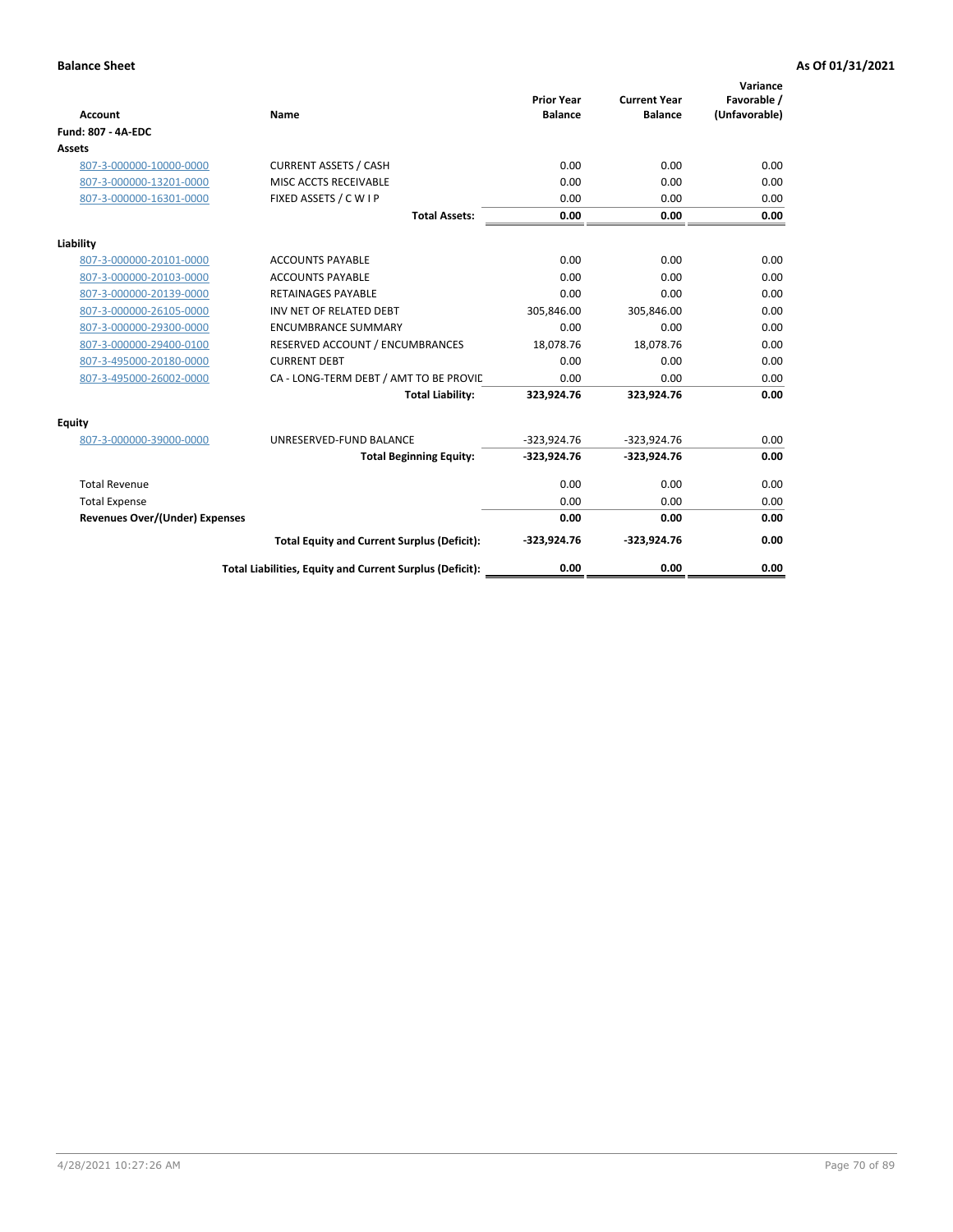| Account                               | Name                                                     | <b>Prior Year</b><br><b>Balance</b> | <b>Current Year</b><br><b>Balance</b> | Variance<br>Favorable /<br>(Unfavorable) |
|---------------------------------------|----------------------------------------------------------|-------------------------------------|---------------------------------------|------------------------------------------|
| Fund: 809 - GREENVILLE IDC (L-3)      |                                                          |                                     |                                       |                                          |
| Assets                                |                                                          |                                     |                                       |                                          |
| 809-3-000000-10000-0000               | <b>CURRENT ASSETS / CASH</b>                             | 2,905,370.49                        | 3,098,604.49                          | 193,234.00                               |
| 809-3-000000-13201-0000               | MISC ACCTS RECEIVABLE                                    | 0.00                                | 0.00                                  | 0.00                                     |
|                                       | <b>Total Assets:</b>                                     | 2,905,370.49                        | 3,098,604.49                          | 193,234.00                               |
| Liability                             |                                                          |                                     |                                       |                                          |
| 809-3-000000-20101-0000               | <b>ACCOUNTS PAYABLE</b>                                  | 0.00                                | 0.00                                  | 0.00                                     |
| 809-3-000000-20103-0000               | <b>ACCRUED ACCOUNTS PAYABLE</b>                          | $-518,507.41$                       | $-518,507.41$                         | 0.00                                     |
| 809-3-000000-21001-0000               | <b>GENERAL FUND / GENERAL FUND</b>                       | 0.00                                | 0.00                                  | 0.00                                     |
|                                       | <b>Total Liability:</b>                                  | $-518,507.41$                       | $-518,507.41$                         | 0.00                                     |
| Equity                                |                                                          |                                     |                                       |                                          |
| 809-3-000000-39000-0000               | UNRESERVED-FUND BALANCE                                  | 2,543,262.85                        | 3,617,111.90                          | 1,073,849.05                             |
| 809-3-000000-39100-0000               | UNRESERVED-RET. EARNINGS                                 | 0.00                                | 0.00                                  | 0.00                                     |
| 809-3-000000-39150-0000               | RESERVED-RET. EARNINGS                                   | 0.00                                | 0.00                                  | 0.00                                     |
|                                       | <b>Total Beginning Equity:</b>                           | 2,543,262.85                        | 3,617,111.90                          | 1,073,849.05                             |
| <b>Total Revenue</b>                  |                                                          | 1,053,669.29                        | 124,521.10                            | $-929,148.19$                            |
| <b>Total Expense</b>                  |                                                          | 173,054.24                          | 124,521.10                            | 48,533.14                                |
| <b>Revenues Over/(Under) Expenses</b> |                                                          | 880,615.05                          | 0.00                                  | $-880,615.05$                            |
|                                       | <b>Total Equity and Current Surplus (Deficit):</b>       | 3,423,877.90                        | 3,617,111.90                          | 193,234.00                               |
|                                       | Total Liabilities, Equity and Current Surplus (Deficit): | 2,905,370.49                        | 3,098,604.49                          | 193.234.00                               |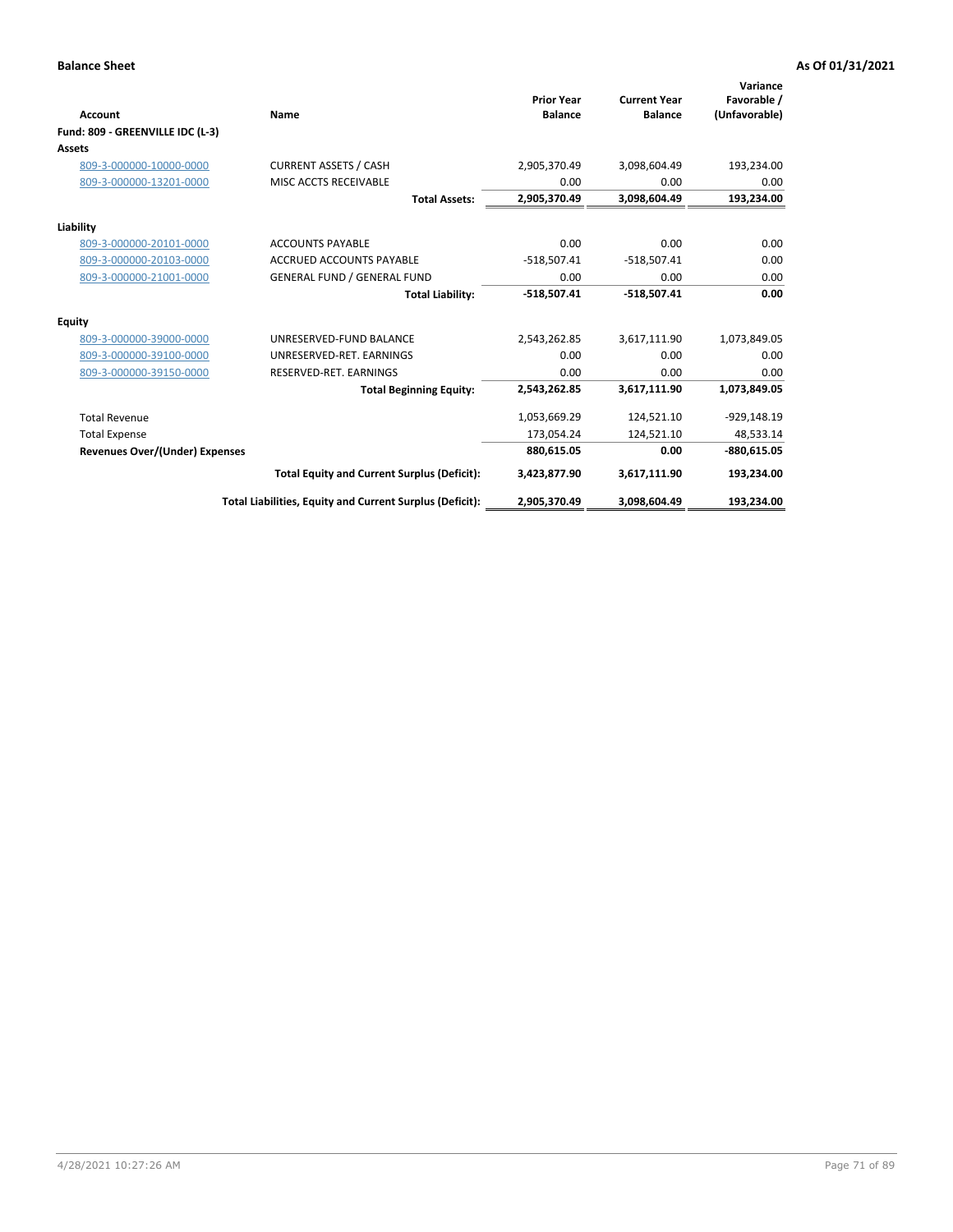| <b>Account</b>                          | Name                                                     | <b>Prior Year</b><br><b>Balance</b> | <b>Current Year</b><br><b>Balance</b> | Variance<br>Favorable /<br>(Unfavorable) |
|-----------------------------------------|----------------------------------------------------------|-------------------------------------|---------------------------------------|------------------------------------------|
| Fund: 810 - SEIZURE FUNDS - STATE RULES |                                                          |                                     |                                       |                                          |
| Assets                                  |                                                          |                                     |                                       |                                          |
| 810-3-000000-10000-0000                 | <b>CURRENT ASSETS / CASH</b>                             | 257,148.98                          | 241,759.47                            | $-15,389.51$                             |
| 810-3-000000-13201-0000                 | MISC ACCTS RECEIVABLE                                    | 0.00                                | 0.00                                  | 0.00                                     |
| 810-3-000000-13202-1400                 | <b>EMPLOYEE ADVANCES</b>                                 | 0.00                                | 0.00                                  | 0.00                                     |
| 810-3-000000-13205-0000                 | <b>INTEREST RECEIVABLE</b>                               | 0.00                                | 0.00                                  | 0.00                                     |
| 810-3-000000-16201-0000                 | MACHINERY AND EQUIPMENT                                  | 0.00                                | 0.00                                  | 0.00                                     |
| 810-3-000000-16202-0000                 | <b>ACCUMULATED DEPRECATION</b>                           | 0.00                                | 0.00                                  | 0.00                                     |
|                                         | <b>Total Assets:</b>                                     | 257,148.98                          | 241,759.47                            | $-15,389.51$                             |
|                                         |                                                          |                                     |                                       |                                          |
| Liability                               |                                                          |                                     |                                       |                                          |
| 810-3-000000-20101-0000                 | <b>ACCOUNTS PAYABLE</b>                                  | 0.00                                | 0.00                                  | 0.00                                     |
| 810-3-000000-20102-0000                 | <b>CREDIT CARD PAYABLE</b>                               | 0.00                                | 0.00                                  | 0.00                                     |
| 810-3-000000-20103-0000                 | <b>ACCRUED ACCOUNTS PAYABLE</b>                          | 0.00                                | 0.00                                  | 0.00                                     |
| 810-3-000000-29300-0000                 | <b>ENCUMBRANCE SUMMARY</b>                               | 0.00                                | 0.00                                  | 0.00                                     |
| 810-3-000000-29400-0100                 | RESERVED ACCOUNT / ENCUMBRANCES                          | 0.00                                | 0.00                                  | 0.00                                     |
| 810-3-000000-92520-0600                 | RESERVED ACCOUNT/HB65 SIEZURES                           | 0.00                                | 0.00                                  | 0.00                                     |
|                                         | <b>Total Liability:</b>                                  | 0.00                                | 0.00                                  | 0.00                                     |
| <b>Equity</b>                           |                                                          |                                     |                                       |                                          |
| 810-3-000000-39000-0000                 | UNRESERVED-FUND BALANCE                                  | 282,316.10                          | 259,271.52                            | $-23,044.58$                             |
|                                         | <b>Total Beginning Equity:</b>                           | 282,316.10                          | 259,271.52                            | $-23,044.58$                             |
| <b>Total Revenue</b>                    |                                                          | $-6,944.28$                         | 77.59                                 | 7,021.87                                 |
| <b>Total Expense</b>                    |                                                          | 18,222.84                           | 17,589.64                             | 633.20                                   |
| <b>Revenues Over/(Under) Expenses</b>   |                                                          | $-25,167.12$                        | $-17,512.05$                          | 7,655.07                                 |
|                                         | <b>Total Equity and Current Surplus (Deficit):</b>       | 257,148.98                          | 241,759.47                            | $-15,389.51$                             |
|                                         | Total Liabilities, Equity and Current Surplus (Deficit): | 257,148.98                          | 241,759.47                            | $-15,389.51$                             |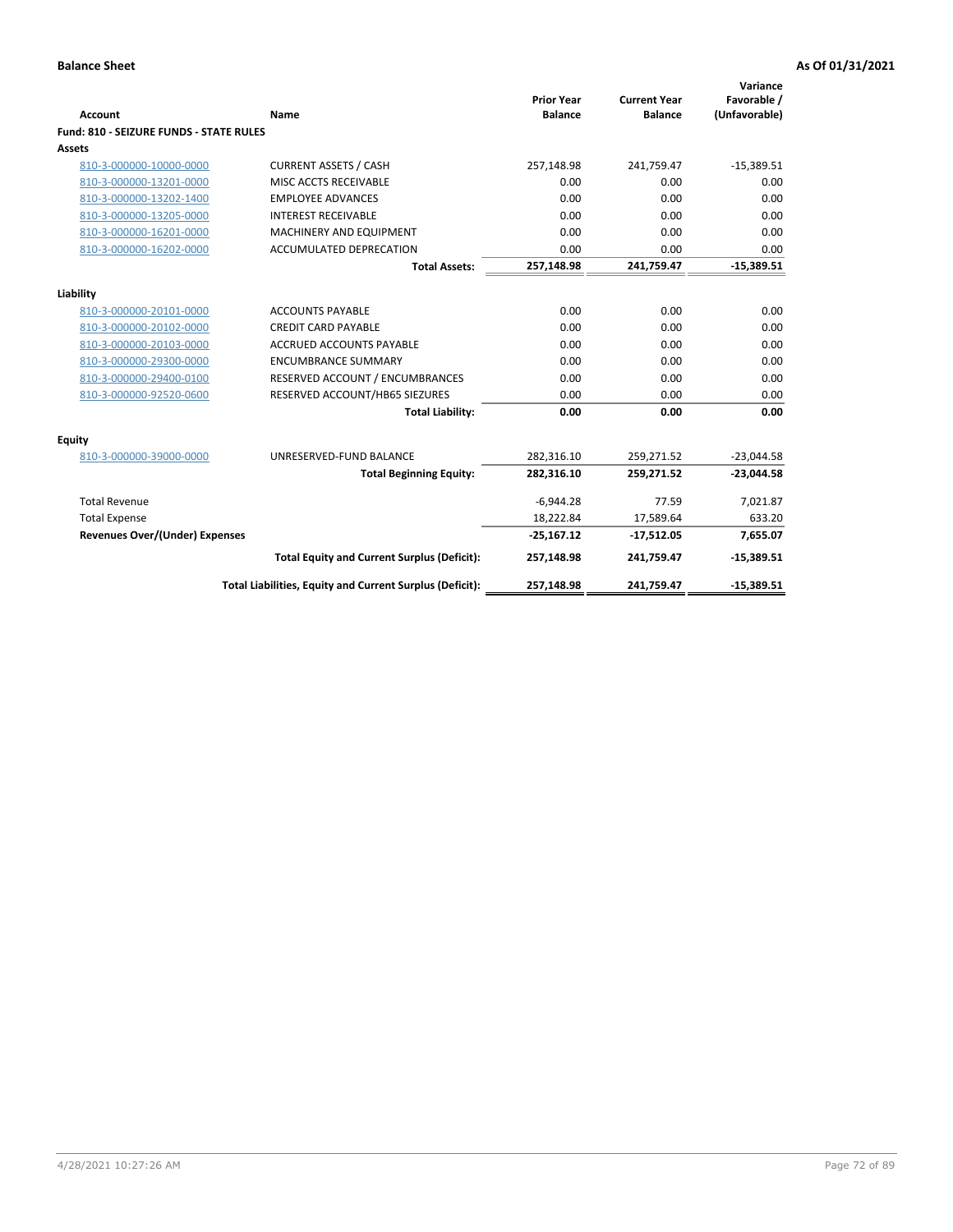| Account                               | Name                                                     | <b>Prior Year</b><br><b>Balance</b> | <b>Current Year</b><br><b>Balance</b> | Variance<br>Favorable /<br>(Unfavorable) |
|---------------------------------------|----------------------------------------------------------|-------------------------------------|---------------------------------------|------------------------------------------|
| Fund: 811 - SEIZURE FUNDS - FED RULES |                                                          |                                     |                                       |                                          |
| <b>Assets</b>                         |                                                          |                                     |                                       |                                          |
| 811-3-000000-10000-0000               | <b>CURRENT ASSETS / CASH</b>                             | 220,673.38                          | 222,550.48                            | 1,877.10                                 |
| 811-3-000000-13201-0000               | MISC ACCTS RECEIVABLE                                    | 0.00                                | 0.00                                  | 0.00                                     |
| 811-3-000000-13205-0000               | <b>INTEREST RECEIVABLE</b>                               | 0.00                                | 0.00                                  | 0.00                                     |
| 811-3-000000-16201-0000               | <b>MACHINERY AND EQUIPMENT</b>                           | 0.00                                | 0.00                                  | 0.00                                     |
| 811-3-000000-16202-0000               | <b>ACCUMULATED DEPRECATION</b>                           | 0.00                                | 0.00                                  | 0.00                                     |
|                                       | <b>Total Assets:</b>                                     | 220,673.38                          | 222,550.48                            | 1,877.10                                 |
| Liability                             |                                                          |                                     |                                       |                                          |
| 811-3-000000-20101-0000               | <b>ACCOUNTS PAYABLE</b>                                  | 0.00                                | 0.00                                  | 0.00                                     |
| 811-3-000000-20102-0000               | <b>CREDIT CARD PAYABLE</b>                               | 0.00                                | 0.00                                  | 0.00                                     |
| 811-3-000000-20103-0000               | <b>ACCRUED ACCOUNTS PAYABLE</b>                          | 0.00                                | 0.00                                  | 0.00                                     |
| 811-3-000000-29300-0000               | <b>ENCUMBRANCE SUMMARY</b>                               | 0.00                                | 0.00                                  | 0.00                                     |
| 811-3-000000-29400-0100               | RESERVED ACCOUNT / ENCUMBRANCES                          | 0.00                                | 0.00                                  | 0.00                                     |
| 811-3-000000-92521-0700               | RESERVED ACCOUNT/FED SIEZURES                            | 0.00                                | 0.00                                  | 0.00                                     |
|                                       | <b>Total Liability:</b>                                  | 0.00                                | 0.00                                  | 0.00                                     |
| Equity                                |                                                          |                                     |                                       |                                          |
| 811-3-000000-39000-0000               | UNRESERVED-FUND BALANCE                                  | 249,025.30                          | 222,495.07                            | $-26,530.23$                             |
|                                       | <b>Total Beginning Equity:</b>                           | 249,025.30                          | 222,495.07                            | $-26,530.23$                             |
| <b>Total Revenue</b>                  |                                                          | 1,417.71                            | 69.70                                 | $-1,348.01$                              |
| <b>Total Expense</b>                  |                                                          | 29,769.63                           | 14.29                                 | 29,755.34                                |
| <b>Revenues Over/(Under) Expenses</b> |                                                          | $-28,351.92$                        | 55.41                                 | 28,407.33                                |
|                                       | <b>Total Equity and Current Surplus (Deficit):</b>       | 220,673.38                          | 222,550.48                            | 1,877.10                                 |
|                                       | Total Liabilities, Equity and Current Surplus (Deficit): | 220,673.38                          | 222,550.48                            | 1.877.10                                 |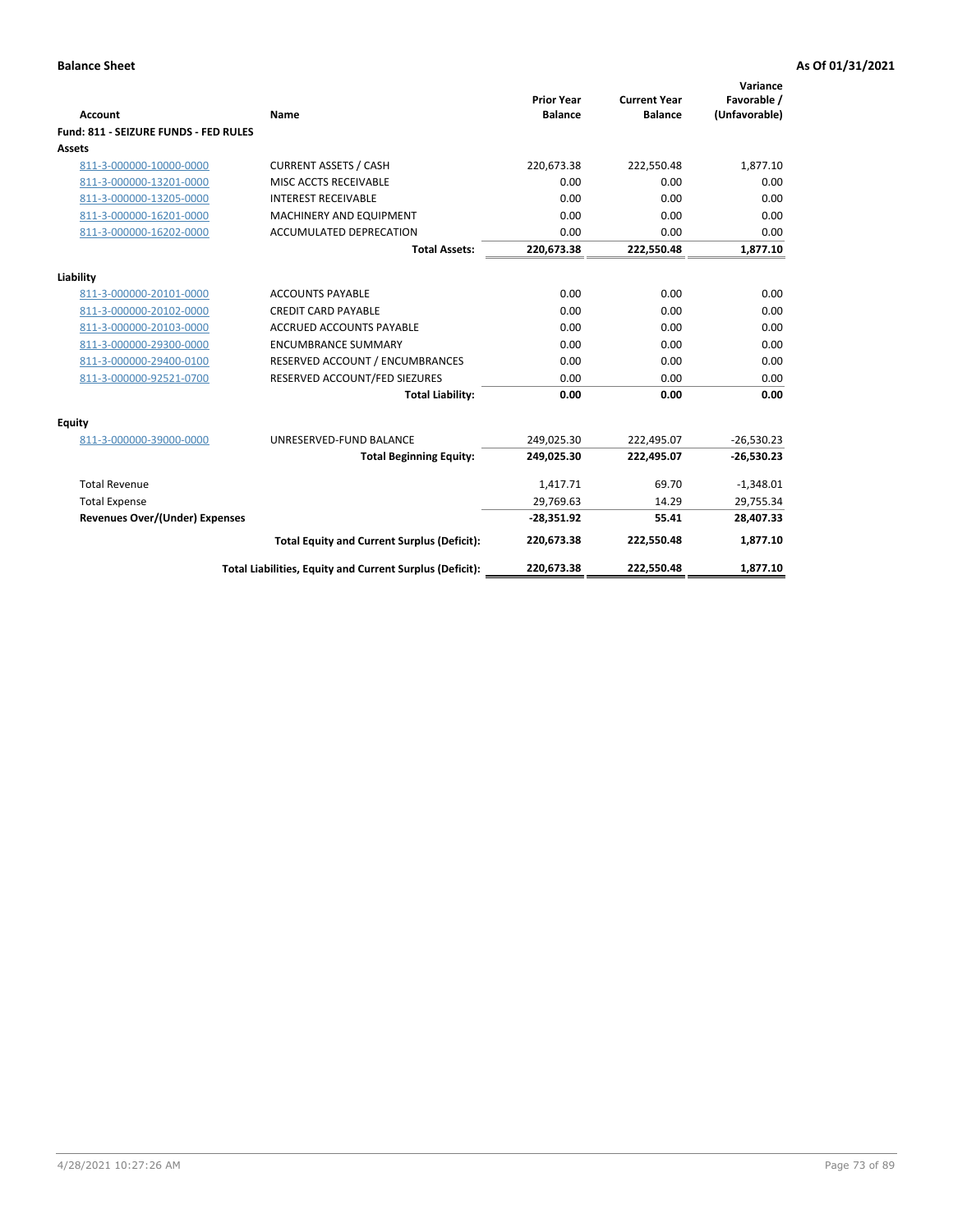| <b>Account</b>                                          | Name                                                     | <b>Prior Year</b><br><b>Balance</b> | <b>Current Year</b><br><b>Balance</b> | Variance<br>Favorable /<br>(Unfavorable) |
|---------------------------------------------------------|----------------------------------------------------------|-------------------------------------|---------------------------------------|------------------------------------------|
| Fund: 820 - TIRZ FUND (Tax Increment Reinvestment Zone) |                                                          |                                     |                                       |                                          |
| <b>Assets</b>                                           |                                                          |                                     |                                       |                                          |
| 820-3-000000-10000-0000                                 | <b>CURRENT ASSETS / CASH</b>                             | 2,375,456.37                        | 2,805,663.00                          | 430,206.63                               |
| 820-3-000000-13101-0000                                 | <b>TAX RECEIVABLE-CURRENT</b>                            | 425,131.83                          | $-260,159.07$                         | $-685,290.90$                            |
| 820-3-000000-13102-0000                                 | <b>TAXES REC-DELINQUENT</b>                              | 19,034.05                           | 4,382.96                              | $-14,651.09$                             |
| 820-3-000000-13103-0000                                 | ALLOW FOR UNCOLLECT TAXES                                | $-3,548.61$                         | $-1,854.26$                           | 1,694.35                                 |
| 820-3-000000-13201-0000                                 | MISC ACCTS RECEIVABLE                                    | 0.00                                | 0.00                                  | 0.00                                     |
| 820-3-000000-13205-0000                                 | <b>INTEREST RECEIVABLE</b>                               | 0.00                                | 0.00                                  | 0.00                                     |
| 820-3-000000-13221-0000                                 | MISC A/R - PROPERTY TAXES                                | 51,275.87                           | 293,999.80                            | 242,723.93                               |
|                                                         | <b>Total Assets:</b>                                     | 2,867,349.51                        | 2,842,032.43                          | $-25,317.08$                             |
| Liability                                               |                                                          |                                     |                                       |                                          |
| 820-3-000000-20101-0000                                 | <b>ACCOUNTS PAYABLE</b>                                  | 0.00                                | 0.00                                  | 0.00                                     |
| 820-3-000000-20103-0000                                 | ACCRUED ACCOUNTS PAYABLE                                 | 0.00                                | 0.00                                  | 0.00                                     |
| 820-3-000000-20203-0000                                 | <b>DEFERRED TAX REVENUE</b>                              | 436,445.54                          | $-261,723.59$                         | 698,169.13                               |
| 820-3-000000-29300-0000                                 | <b>ENCUMBRANCE SUMMARY</b>                               | 0.00                                | 0.00                                  | 0.00                                     |
| 820-3-000000-29400-0100                                 | RESERVED ACCOUNT / ENCUMBRANCES                          | 0.00                                | 0.00                                  | 0.00                                     |
|                                                         | <b>Total Liability:</b>                                  | 436,445.54                          | $-261,723.59$                         | 698,169.13                               |
| Equity                                                  |                                                          |                                     |                                       |                                          |
| 820-3-000000-39000-0000                                 | UNRESERVED-FUND BALANCE                                  | 2,242,774.53                        | 3,060,039.34                          | 817,264.81                               |
| 820-3-000000-39100-0000                                 | UNRESERVED-RET. EARNINGS                                 | 0.00                                | 0.00                                  | 0.00                                     |
|                                                         | <b>Total Beginning Equity:</b>                           | 2,242,774.53                        | 3,060,039.34                          | 817,264.81                               |
| <b>Total Revenue</b>                                    |                                                          | 195,163.22                          | 331,426.79                            | 136,263.57                               |
| <b>Total Expense</b>                                    |                                                          | 7,033.78                            | 287,710.11                            | $-280,676.33$                            |
| <b>Revenues Over/(Under) Expenses</b>                   |                                                          | 188,129.44                          | 43,716.68                             | $-144,412.76$                            |
|                                                         | <b>Total Equity and Current Surplus (Deficit):</b>       | 2,430,903.97                        | 3,103,756.02                          | 672,852.05                               |
|                                                         | Total Liabilities, Equity and Current Surplus (Deficit): | 2,867,349.51                        | 2,842,032.43                          | $-25,317.08$                             |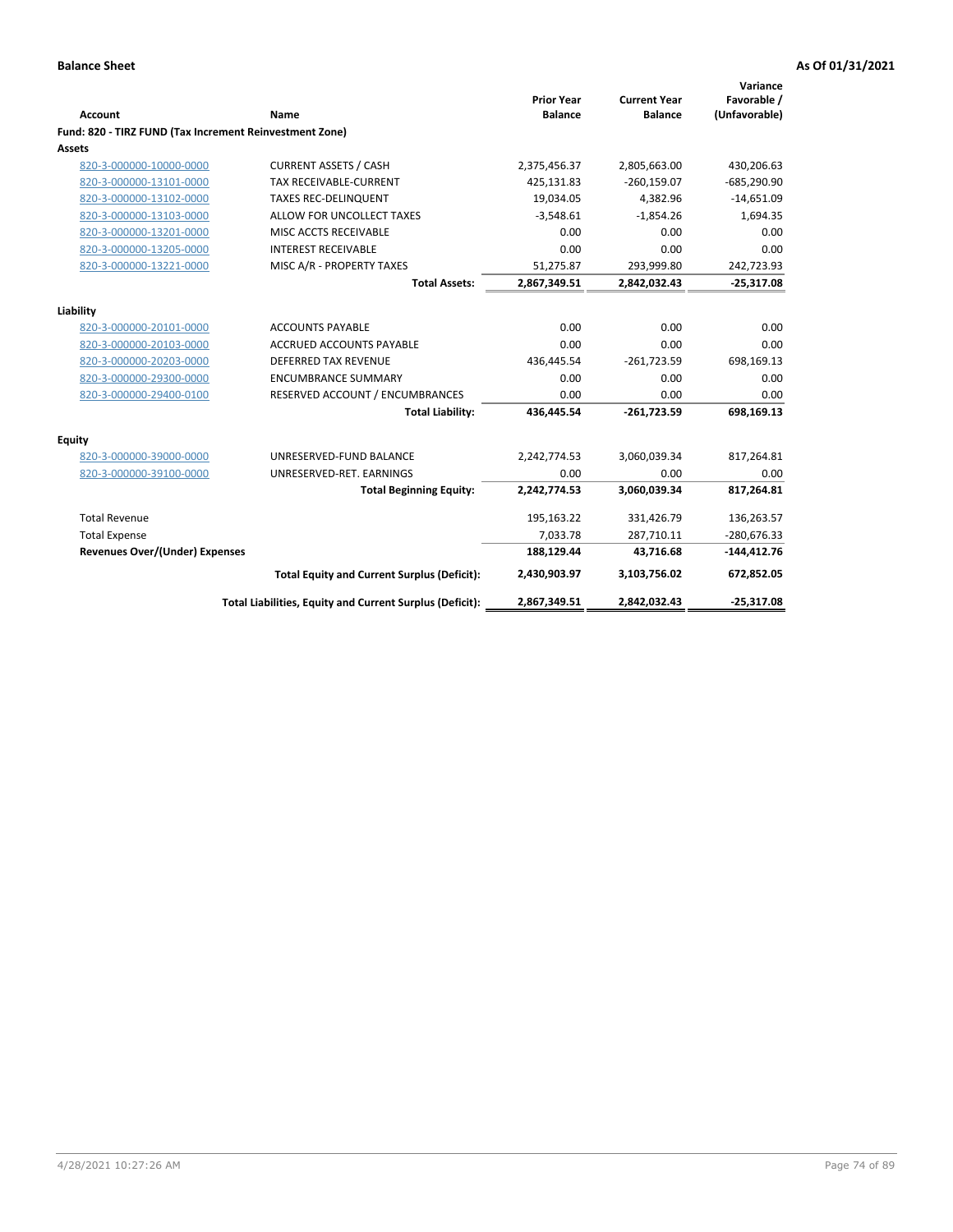| <b>Account</b>                           | Name                                                     | <b>Prior Year</b><br><b>Balance</b> | <b>Current Year</b><br><b>Balance</b> | Variance<br>Favorable /<br>(Unfavorable) |
|------------------------------------------|----------------------------------------------------------|-------------------------------------|---------------------------------------|------------------------------------------|
| Fund: 890 - GRNVL IDC (L-3) FIXED ASSETS |                                                          |                                     |                                       |                                          |
| <b>Assets</b>                            |                                                          |                                     |                                       |                                          |
| 890-3-000000-10000-0000                  | <b>CURRENT ASSETS / CASH</b>                             | $-0.18$                             | $-0.18$                               | 0.00                                     |
| 890-3-000000-16004-0000                  | FIXED ASSETS / BUILDINGS                                 | 0.00                                | 0.00                                  | 0.00                                     |
| 890-3-000000-16005-0000                  | <b>ACCUMULATED DEPRECIATION</b>                          | 0.00                                | 0.00                                  | 0.00                                     |
| 890-3-000000-16301-0000                  | FIXED ASSETS / C W I P                                   | 0.25                                | 0.25                                  | 0.00                                     |
|                                          | <b>Total Assets:</b>                                     | 0.07                                | 0.07                                  | 0.00                                     |
| Liability                                |                                                          |                                     |                                       |                                          |
| 890-3-000000-20101-0000                  | <b>ACCOUNTS PAYABLE</b>                                  | 0.00                                | 0.00                                  | 0.00                                     |
| 890-3-000000-27001-0000                  | <b>CONTRIBUTED CAPITAL</b>                               | 0.00                                | 0.00                                  | 0.00                                     |
| 890-3-000000-27101-0000                  | INVESTMENT IN GFA / GENERAL FUND                         | 0.00                                | 0.00                                  | 0.00                                     |
| 890-3-000000-27102-0000                  | <b>SPECIAL REVENUE FUNDS</b>                             | 0.00                                | 0.00                                  | 0.00                                     |
| 890-3-000000-27103-0000                  | <b>GENERAL CIP FUND</b>                                  | 0.00                                | 0.00                                  | 0.00                                     |
| 890-3-000000-27104-0000                  | PROPRIETARY FUNDS                                        | 0.07                                | 0.07                                  | 0.00                                     |
| 890-3-000000-27201-0000                  | CAFR USE / MUNICIPAL BUILDINGS                           | 0.00                                | 0.00                                  | 0.00                                     |
| 890-3-000000-27202-0000                  | CAFR USE / OTHER GENERAL GOVERNMEN                       | 0.00                                | 0.00                                  | 0.00                                     |
| 890-3-000000-27205-0000                  | CAFR USE / PUBLIC WORKS                                  | 0.00                                | 0.00                                  | 0.00                                     |
| 890-3-000000-27210-0000                  | CAFR USE / INVESTMENT IN GFA                             | 0.00                                | 0.00                                  | 0.00                                     |
| 890-3-000000-27301-0000                  | DONATIONS/GRANTS                                         | 0.00                                | 0.00                                  | 0.00                                     |
|                                          | <b>Total Liability:</b>                                  | 0.07                                | 0.07                                  | 0.00                                     |
| Equity                                   |                                                          |                                     |                                       |                                          |
| 890-3-000000-39000-0000                  | UNRESERVED-FUND BALANCE                                  | 0.00                                | 0.00                                  | 0.00                                     |
|                                          | <b>Total Beginning Equity:</b>                           | 0.00                                | 0.00                                  | 0.00                                     |
| <b>Total Expense</b>                     |                                                          | 0.00                                | 0.00                                  | 0.00                                     |
| <b>Revenues Over/(Under) Expenses</b>    |                                                          | 0.00                                | 0.00                                  | 0.00                                     |
|                                          | <b>Total Equity and Current Surplus (Deficit):</b>       | 0.00                                | 0.00                                  | 0.00                                     |
|                                          | Total Liabilities, Equity and Current Surplus (Deficit): | 0.07                                | 0.07                                  | 0.00                                     |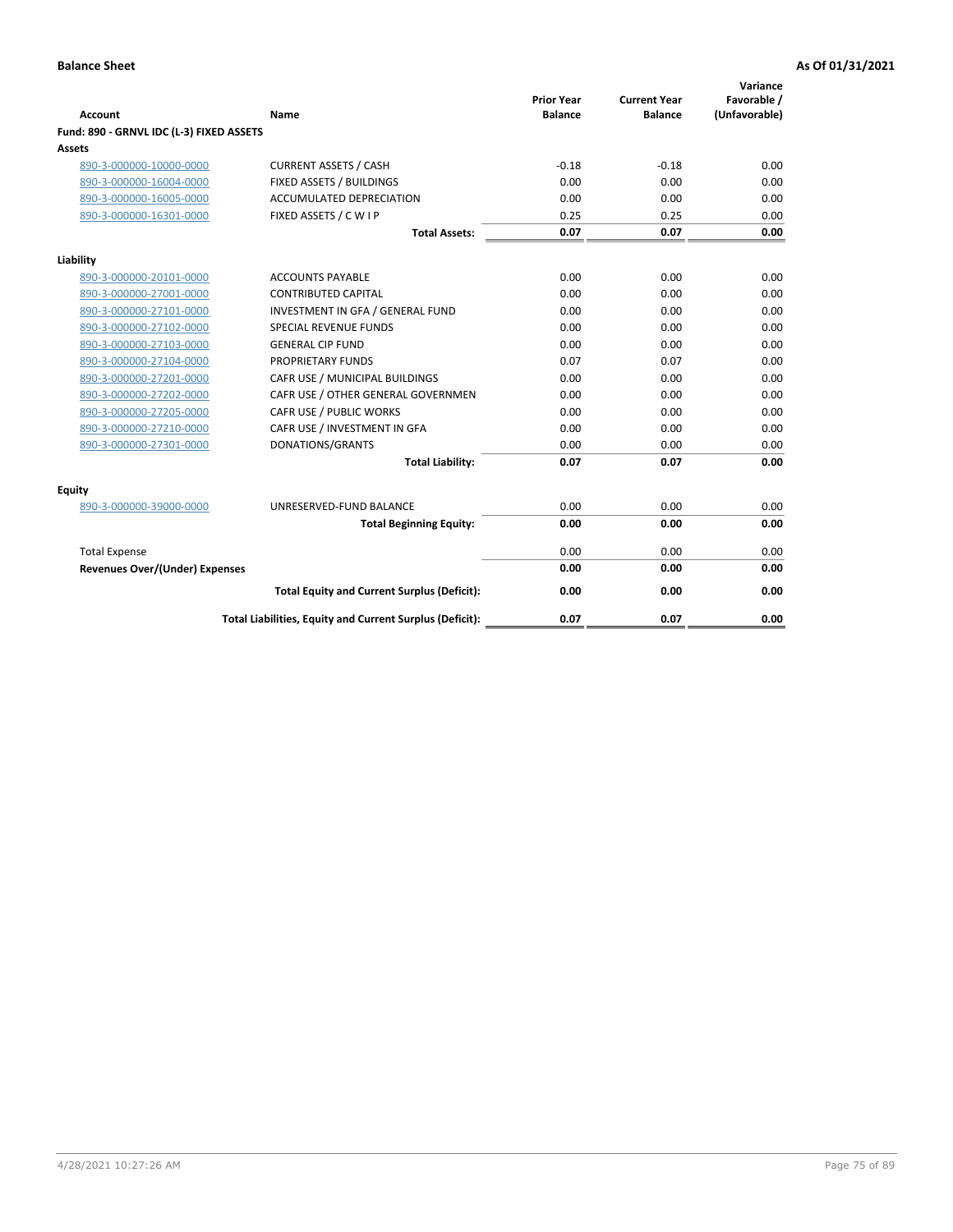|                                                    |                                           |                                     |                                       | Variance                     |
|----------------------------------------------------|-------------------------------------------|-------------------------------------|---------------------------------------|------------------------------|
| Account                                            | Name                                      | <b>Prior Year</b><br><b>Balance</b> | <b>Current Year</b><br><b>Balance</b> | Favorable /<br>(Unfavorable) |
| Fund: 899 - POOLED CASH                            |                                           |                                     |                                       |                              |
| Assets                                             |                                           |                                     |                                       |                              |
| 899-8-000000-10000-0000                            | <b>CURRENT ASSETS / CASH</b>              | 0.00                                | 0.00                                  | 0.00                         |
| 899-8-000000-10101-0000                            | CHASE OUTBOUND OPERATING                  | $-1,026,886.63$                     | $-117,679.25$                         | 909,207.38                   |
| 899-8-000000-10102-0000                            | CHASE INBOUND OPERATING                   | 9,803,977.46                        | 13,512,605.06                         | 3,708,627.60                 |
| 899-8-000000-10103-0000                            | OPERATING ACCOUNT / CLAIMS ACCOUNT        | 0.00                                | 0.00                                  | 0.00                         |
| 899-8-000000-10105-0000                            | CHASE BANK / SAVINGS - 3003113077         | 1,547,227.61                        | 1,548,800.70                          | 1,573.09                     |
| 899-8-000000-10106-0000                            | CHASE BANK / SAVINGS - 2911913371         | 1,624,988.68                        | 1,627,291.57                          | 2,302.89                     |
| 899-8-000000-10107-0000                            | <b>CHASE TASC FLEX SPENDING</b>           | 0.00                                | 2,256.88                              | 2,256.88                     |
| 899-8-000000-10401-0000                            | <b>CURRENT ASSETS / INTERNAL CLEARING</b> | $-27.00$                            | 229,627.82                            | 229,654.82                   |
| 899-8-000000-10402-0000                            | <b>CREDIT CARD CLEARING</b>               | 0.00                                | 0.00                                  | 0.00                         |
| 899-8-000000-10403-0000                            | <b>NET BILL PAYMENTS</b>                  | 0.00                                | 0.00                                  | 0.00                         |
| 899-8-000000-11101-0000                            | TX CLASS / OPERATING                      | 42,083.95                           | 42,338.71                             | 254.76                       |
| 899-8-000000-11201-0000                            | LOGIC INVESTMENTS / OPERATING             | 1,064,371.34                        | 3,077,202.64                          | 2,012,831.30                 |
| 899-8-000000-11401-0000                            | <b>TEXSTAR ACCT - OPERATING</b>           | 0.01                                | 0.01                                  | 0.00                         |
| 899-8-000000-11601-0000                            | <b>TEXPOOL ACCT - OPERATING</b>           | 1,055,221.77                        | 3,062,076.57                          | 2,006,854.80                 |
| 899-8-000000-11801-0000                            | TX GEN TERM OPERATING                     | 15,317,914.41                       | 16,340,181.48                         | 1,022,267.07                 |
| 899-8-000000-12001-0000                            | AMERICAN NATIONAL OPERATING               | 0.00                                | 0.00                                  | 0.00                         |
| 899-8-000000-12002-0000                            | PFM ACCT OPERATING                        | 15,120,199.61                       | 16,385,741.32                         | 1,265,541.71                 |
| 899-8-000000-12003-0000                            | TREASURIES - CITY ONLY                    | 0.00                                | 0.00                                  | 0.00                         |
| 899-8-000000-12301-0000                            | <b>BOND PROCEEDS / PURCHASED INTEREST</b> | 0.00                                | 0.00                                  | 0.00                         |
| 899-8-000000-13205-0000                            | <b>INTEREST RECEIVABLE</b>                | 68,483.38                           | 66,763.72                             | $-1,719.66$                  |
| 899-8-000000-14100-0000                            | DUE FROM FUND 100                         | 0.00                                | 0.00                                  | 0.00                         |
| 899-8-000000-14101-0000                            | DUE FROM FUND 101                         | 0.00                                | 0.00                                  | 0.00                         |
| 899-8-000000-14102-0000                            | DUE FROM FUND 102                         | 0.00                                | 0.00                                  | 0.00                         |
| 899-8-000000-14103-0000                            | DUE FROM FUND 103                         | 0.00                                | 0.00                                  | 0.00                         |
| 899-8-000000-14110-0000                            | DUE FROM FUND 110                         | 0.00                                | 0.00                                  | 0.00                         |
| 899-8-000000-14111-0000                            | DUE FROM FUND 111                         | 0.00                                | 0.00                                  | 0.00                         |
| 899-8-000000-14112-0000                            | DUE FROM FUND 112                         | 0.00                                | 0.00                                  | 0.00                         |
| 899-8-000000-14113-0000                            | DUE FROM FUND 113                         | 0.00                                | 0.00                                  | 0.00                         |
| 899-8-000000-14114-0000                            | DUE FROM FUND 114                         | 0.00                                | 0.00                                  | 0.00<br>0.00                 |
| 899-8-000000-14115-0000                            | DUE FROM FUND 115<br>DUE FROM FUND 116    | 0.00<br>0.00                        | 0.00<br>0.00                          | 0.00                         |
| 899-8-000000-14116-0000<br>899-8-000000-14117-0000 | DUE FROM FUND 117                         | 0.00                                | 0.00                                  | 0.00                         |
| 899-8-000000-14118-0000                            | DUE FROM FUND 118                         | 0.00                                | 0.00                                  | 0.00                         |
| 899-8-000000-14119-0000                            | DUE FROM FUND 119                         | 0.00                                | 0.00                                  | 0.00                         |
| 899-8-000000-14120-0000                            | DUE FROM FUND 120                         | 0.00                                | 0.00                                  | 0.00                         |
| 899-8-000000-14121-0000                            | DUE FROM FUND 121                         | 0.00                                | 0.00                                  | 0.00                         |
| 899-8-000000-14122-0000                            | DUE FROM FUND 122                         | 0.00                                | 0.00                                  | 0.00                         |
| 899-8-000000-14123-0000                            | DUE FROM FUND 123                         | 0.00                                | 0.00                                  | 0.00                         |
| 899-8-000000-14124-0000                            | DUE FROM FUND 124                         | 0.00                                | 0.00                                  | 0.00                         |
| 899-8-000000-14125-0000                            | DUE FROM FUND 125                         | 0.00                                | 0.00                                  | 0.00                         |
| 899-8-000000-14126-0000                            | DUE FROM FUND 126                         | 0.00                                | 0.00                                  | 0.00                         |
| 899-8-000000-14140-0000                            | DUE FROM FUND 140                         | 0.00                                | 0.00                                  | 0.00                         |
| 899-8-000000-14160-0000                            | DUE FROM FUND 160                         | 0.00                                | 0.00                                  | 0.00                         |
| 899-8-000000-14161-0000                            | DUE FROM FUND 161                         | 0.00                                | 0.00                                  | 0.00                         |
| 899-8-000000-14162-0000                            | DUE FROM FUND 162                         | 0.00                                | 0.00                                  | 0.00                         |
| 899-8-000000-14163-0000                            | DUE FROM FUND 163                         | 0.00                                | 0.00                                  | 0.00                         |
| 899-8-000000-14164-0000                            | DUE FROM FUND 164                         | 0.00                                | 0.00                                  | 0.00                         |
| 899-8-000000-14165-0000                            | DUE FROM FUND 165                         | 0.00                                | 0.00                                  | 0.00                         |
| 899-8-000000-14170-0000                            | DUE FROM FUND 170                         | 0.00                                | 0.00                                  | 0.00                         |
| 899-8-000000-14171-0000                            | DUE FROM FUND 171                         | 0.00                                | 0.00                                  | 0.00                         |
| 899-8-000000-14172-0000                            | DUE FROM FUND 172                         | 0.00                                | 0.00                                  | 0.00                         |
| 899-8-000000-14173-0000                            | DUE FROM FUND 173                         | 0.00                                | 0.00                                  | 0.00                         |
| 899-8-000000-14174-0000                            | DUE FROM FUND 174                         | 0.00                                | 0.00                                  | 0.00                         |
| 899-8-000000-14175-0000                            | DUE FROM FUND 175                         | 0.00                                | 0.00                                  | 0.00                         |
| 899-8-000000-14176-0000                            | DUE FROM FUND 176                         | 0.00                                | 0.00                                  | 0.00                         |
| 899-8-000000-14177-0000                            | DUE FROM FUND 177                         | 0.00                                | 0.00                                  | 0.00                         |
| 899-8-000000-14190-0000                            | DUE FROM FUND 190                         | 0.00                                | 0.00                                  | 0.00                         |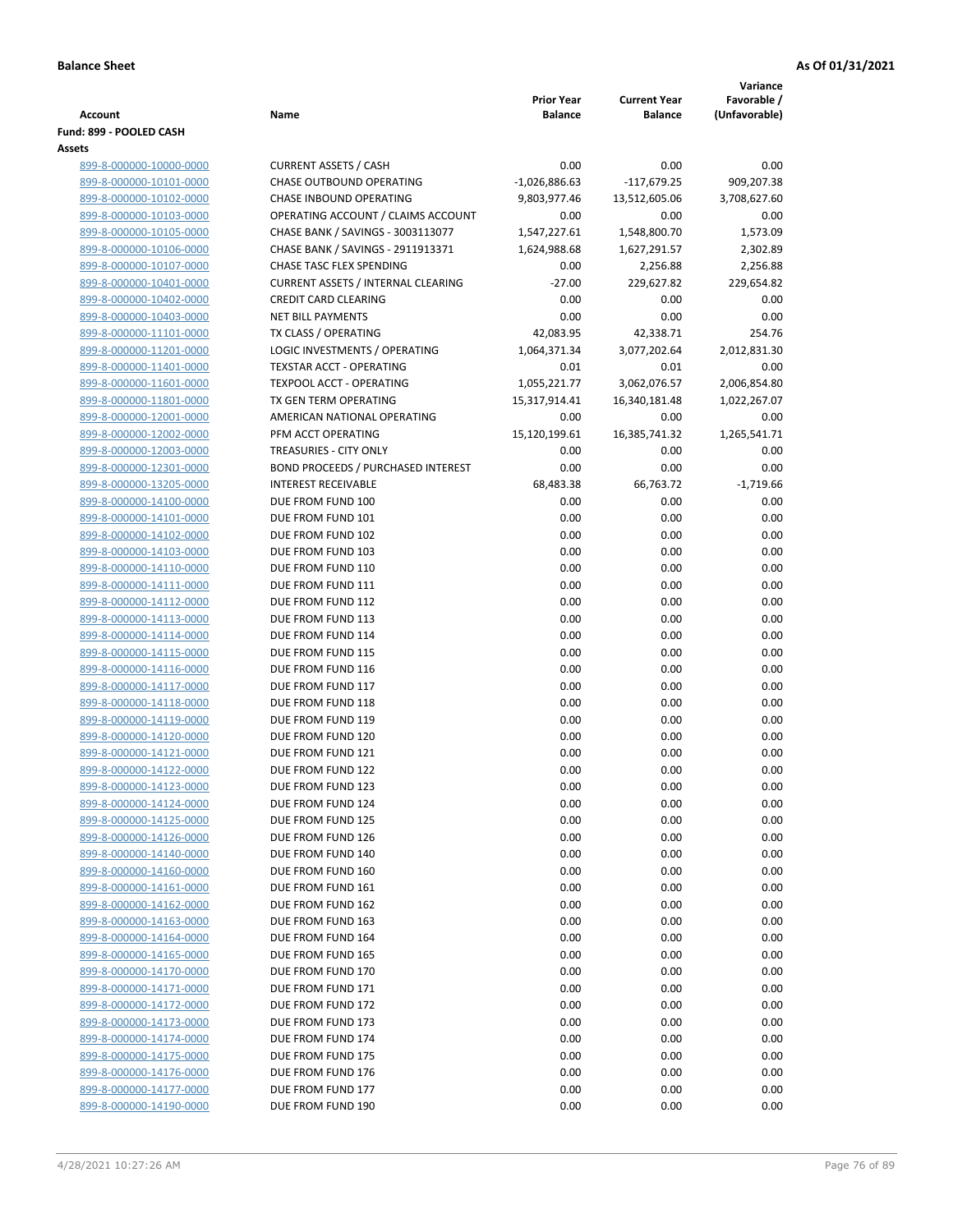|                                      |                                       |                   |                     | Variance         |
|--------------------------------------|---------------------------------------|-------------------|---------------------|------------------|
|                                      |                                       | <b>Prior Year</b> | <b>Current Year</b> | Favorable /      |
| <b>Account</b>                       | Name                                  | <b>Balance</b>    | <b>Balance</b>      | (Unfavorable)    |
| 899-8-000000-14192-0000              | DUE FROM FUND 192                     | 0.00              | 0.00                | 0.00             |
| 899-8-000000-14200-0000              | DUE FROM FUND 200                     | 0.00              | 0.00                | 0.00             |
| 899-8-000000-14210-0000              | DUE FROM FUND 210                     | 0.00              | 0.00                | 0.00             |
| 899-8-000000-14211-0000              | DUE FROM FUND 211                     | 0.00              | 0.00                | 0.00             |
| 899-8-000000-14212-0000              | DUE FROM FUND 212                     | 0.00              | 0.00                | 0.00             |
| 899-8-000000-14216-0000              | DUE FROM FUND 216                     | 0.00              | 0.00                | 0.00             |
| 899-8-000000-14217-0000              | DUE FROM FUND 217                     | 0.00              | 0.00                | 0.00             |
| 899-8-000000-14300-0000              | DUE FROM FUND 300                     | 0.00              | 0.00                | 0.00             |
| 899-8-000000-14320-0000              | DUE FROM FUND 320                     | 0.00              | 0.00                | 0.00             |
| 899-8-000000-14360-0000              | DUE FROM FUND 360                     | 0.00              | 0.00                | 0.00             |
| 899-8-000000-14361-0000              | DUE FROM FUND 361                     | 0.00              | 0.00                | 0.00             |
| 899-8-000000-14400-0000              | DUE FROM FUND 400                     | 0.00              | 0.00                | 0.00             |
| 899-8-000000-14500-0000              | DUE FROM FUND 500                     | 0.00              | 0.00                | 0.00             |
| 899-8-000000-14561-0000              | DUE FROM FUND 561                     | 0.00              | 0.00                | 0.00             |
| 899-8-000000-14601-0000              | DUE FROM FUND 601                     | 0.00              | 0.00                | 0.00             |
| 899-8-000000-14602-0000              | DUE FROM FUND 602                     | $-0.09$           | $-0.09$             | 0.00             |
| 899-8-000000-14604-0000              | DUE FROM FUND 604                     | 0.00              | $-215,792.50$       | $-215,792.50$    |
| 899-8-000000-14660-0000              | DUE FROM FUND 660                     | 0.00              | 0.00                | 0.00             |
| 899-8-000000-14800-0000              | DUE FROM FUND 800                     | 0.00              | 0.00                | 0.00             |
| 899-8-000000-14801-0000              | DUE FROM FUND 801                     | 0.00              | 0.00                | 0.00             |
| 899-8-000000-14802-0000              | DUE FROM FUND 802                     | 0.00              | 0.00                | 0.00             |
| 899-8-000000-14803-0000              | DUE FROM FUND 803                     | 0.00              | 0.00                | 0.00             |
| 899-8-000000-14807-0000              | DUE FROM FUND 807                     | 0.00              | 0.00                | 0.00             |
| 899-8-000000-14809-0000              | DUE FROM FUND 809                     | 0.00              | 0.00                | 0.00             |
| 899-8-000000-14810-0000              | DUE FROM FUND 810                     | 0.00              | 0.00                | 0.00             |
| 899-8-000000-14811-0000              | DUE FROM FUND 811                     | 0.00              | 0.00                | 0.00             |
| 899-8-000000-14820-0000              | DUE FROM TIRZ FUND                    | 0.00              | 0.00                | 0.00             |
| 899-8-000000-14890-0000              | DUE FROM GRNVL IDC (L-3) FIXED ASSETS | 0.00              | 0.00                | 0.00             |
| 899-8-000000-14910-0000              | DUE FROM FUND 910                     | 39,548.04         | $-192.04$           | $-39,740.08$     |
| 899-8-000000-14911-0000              | DUE FROM FUND 911                     | 0.00              | 0.00                | 0.00             |
| 899-8-000000-14912-0000              | DUE FROM FUND 912                     | 0.00              | 0.00                | 0.00             |
| 899-8-000000-14913-0000              | DUE FROM FUND 913                     | 0.00              | 0.00                | 0.00             |
| 899-8-000000-14916-0000              | DUE FROM FUND 916                     | 0.00              | 0.00                | 0.00             |
| 899-8-000000-14950-0000              | DUE FROM FUND 950                     | $-34,060.00$      | 0.00                | 34,060.00        |
| 899-8-000000-91011-1001              | <b>BANK OF AMERICA</b>                | 0.00              | 0.00                | 0.00             |
|                                      | <b>Total Assets:</b>                  | 44,623,042.54     | 55,561,222.60       | 10,938,180.06    |
|                                      |                                       |                   |                     |                  |
| Liability<br>899-8-000000-20101-0000 | <b>ACCOUNTS PAYABLE</b>               | 5,487.95          | -216,153.62         | 221,641.57       |
| 899-8-000000-20102-0000              | <b>CREDIT CARD PAYABLE</b>            | 0.00              | 0.00                | 0.00             |
| 899-8-000000-21040-0000              | DUE TO OTHER FUNDS                    | 44,617,555.05     | 55,781,023.16       | $-11,163,468.11$ |
|                                      | <b>Total Liability:</b>               | 44,623,043.00     | 55,564,869.54       | $-10,941,826.54$ |
|                                      |                                       |                   |                     |                  |
| <b>Equity</b>                        |                                       |                   |                     | $-3,646.48$      |
| 899-3-000000-39000-0000              | UNRESERVED-FUND BALANCE               | $-0.46$           | $-3,646.94$         |                  |
| 899-8-000000-14362-0000              | DUE FROM FUND 362                     | 0.00              | 0.00                | 0.00             |
| 899-8-000000-39200-0101              | EQUITY IN POOLED CASH                 | 0.00              | 0.00                | 0.00             |
| 899-8-000000-39200-0110              | EQUITY IN POOLED CASH                 | 0.00              | 0.00                | 0.00             |
| 899-8-000000-39200-0111              | EQUITY IN POOLED CASH                 | 0.00              | 0.00                | 0.00             |
| 899-8-000000-39200-0112              | EQUITY IN POOLED CASH                 | 0.00              | 0.00                | 0.00             |
| 899-8-000000-39200-0190              | EQUITY IN POOLED CASH                 | 0.00              | 0.00                | 0.00             |
| 899-8-000000-39200-0201              | EQUITY IN POOLED CASH                 | 0.00              | 0.00                | 0.00             |
| 899-8-000000-39200-0202              | EQUITY IN POOLED CASH                 | 0.00              | 0.00                | 0.00             |
| 899-8-000000-39200-0203              | EQUITY IN POOLED CASH                 | 0.00              | 0.00                | 0.00             |
| 899-8-000000-39200-0204              | EQUITY IN POOLED CASH                 | 0.00              | 0.00                | 0.00             |
| 899-8-000000-39200-0205              | EQUITY IN POOLED CASH                 | 0.00              | 0.00                | 0.00             |
| 899-8-000000-39200-0206              | EQUITY IN POOLED CASH                 | 0.00              | 0.00                | 0.00             |
| 899-8-000000-39200-0207              | EQUITY IN POOLED CASH                 | 0.00              | 0.00                | 0.00             |
| 899-8-000000-39200-0208              | EQUITY IN POOLED CASH                 | 0.00              | 0.00                | 0.00             |
| 899-8-000000-39200-0209              | EQUITY IN POOLED CASH                 | 0.00              | 0.00                | 0.00             |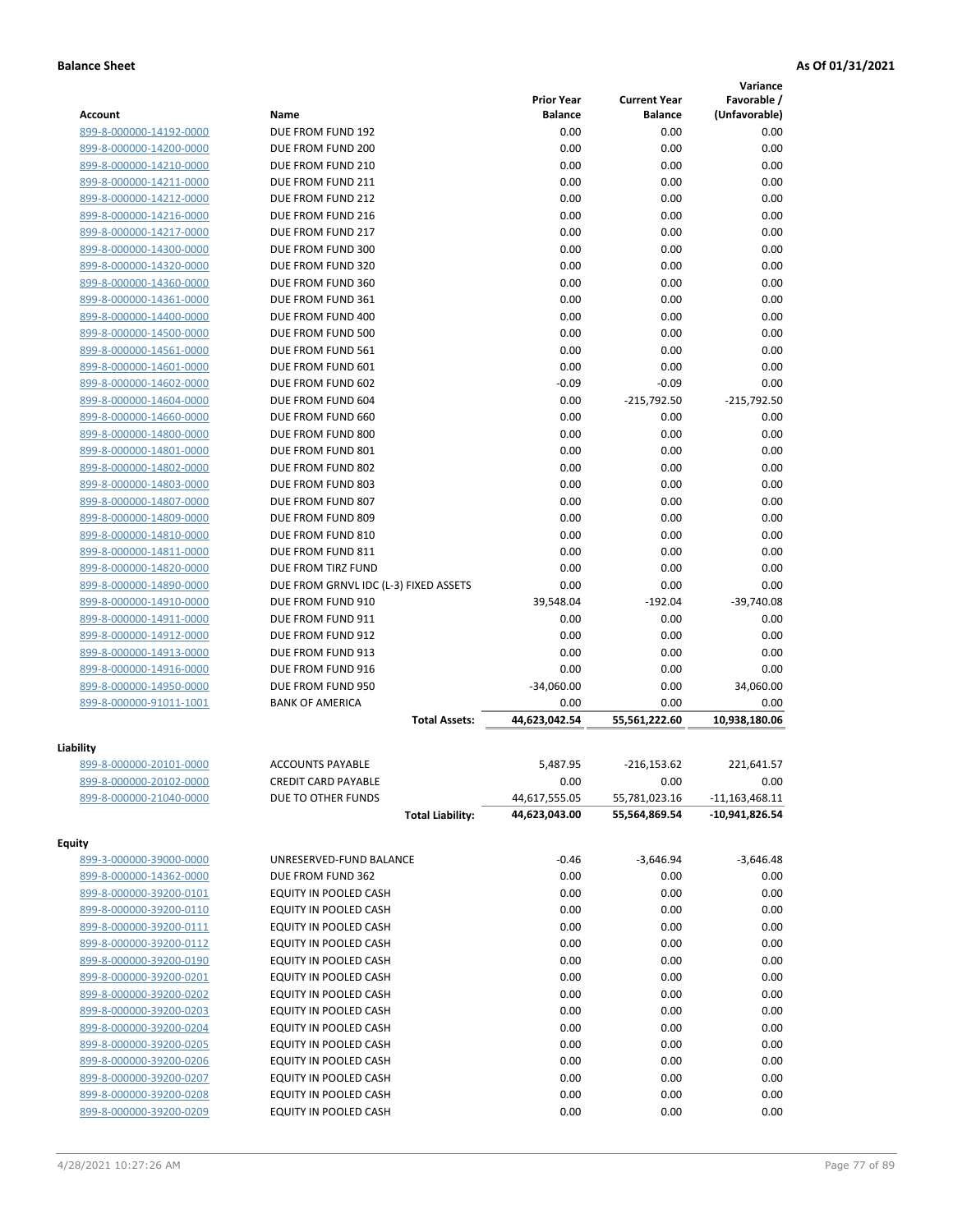**Variance**

| Account                                            | Name                                           | <b>Prior Year</b><br><b>Balance</b> | <b>Current Year</b><br><b>Balance</b> | Favorable /<br>(Unfavorable) |
|----------------------------------------------------|------------------------------------------------|-------------------------------------|---------------------------------------|------------------------------|
| 899-8-000000-39200-0210                            | EQUITY IN POOLED CASH                          | 0.00                                | 0.00                                  | 0.00                         |
| 899-8-000000-39200-0211                            | EQUITY IN POOLED CASH                          | 0.00                                | 0.00                                  | 0.00                         |
| 899-8-000000-39200-0212                            | EQUITY IN POOLED CASH                          | 0.00                                | 0.00                                  | 0.00                         |
| 899-8-000000-39200-0213                            | EQUITY IN POOLED CASH                          | 0.00                                | 0.00                                  | 0.00                         |
| 899-8-000000-39200-0214                            | EQUITY IN POOLED CASH                          | 0.00                                | 0.00                                  | 0.00                         |
| 899-8-000000-39200-0215                            | EQUITY IN POOLED CASH                          | 0.00                                | 0.00                                  | 0.00                         |
| 899-8-000000-39200-0216                            | EQUITY IN POOLED CASH                          | 0.00                                | 0.00                                  | 0.00                         |
| 899-8-000000-39200-0217                            | <b>EQUITY IN POOLED CASH</b>                   | 0.00                                | 0.00                                  | 0.00                         |
| 899-8-000000-39200-0218                            | EQUITY IN POOLED CASH                          | 0.00                                | 0.00                                  | 0.00                         |
| 899-8-000000-39200-0219                            | EQUITY IN POOLED CASH                          | 0.00                                | 0.00                                  | 0.00                         |
| 899-8-000000-39200-0220                            | EQUITY IN POOLED CASH                          | 0.00                                | 0.00                                  | 0.00                         |
| 899-8-000000-39200-0221                            | EQUITY IN POOLED CASH                          | 0.00                                | 0.00                                  | 0.00                         |
| 899-8-000000-39200-0222                            | EQUITY IN POOLED CASH                          | 0.00                                | 0.00                                  | 0.00                         |
| 899-8-000000-39200-0223                            | EQUITY IN POOLED CASH                          | 0.00                                | 0.00                                  | 0.00                         |
| 899-8-000000-39200-0224                            | EQUITY IN POOLED CASH                          | 0.00                                | 0.00                                  | 0.00                         |
| 899-8-000000-39200-0225                            | EQUITY IN POOLED CASH                          | 0.00                                | 0.00                                  | 0.00                         |
| 899-8-000000-39200-0226                            | EQUITY IN POOLED CASH                          | 0.00                                | 0.00                                  | 0.00                         |
| 899-8-000000-39200-0227                            | <b>EQUITY IN POOLED CASH</b>                   | 0.00                                | 0.00                                  | 0.00                         |
| 899-8-000000-39200-0228                            | EQUITY IN POOLED CASH                          | 0.00                                | 0.00                                  | 0.00                         |
| 899-8-000000-39200-0229                            | EQUITY IN POOLED CASH                          | 0.00                                | 0.00                                  | 0.00                         |
| 899-8-000000-39200-0231                            | EQUITY IN POOLED CASH                          | 0.00                                | 0.00                                  | 0.00                         |
| 899-8-000000-39200-0232                            | EQUITY IN POOLED CASH                          | 0.00                                | 0.00                                  | 0.00                         |
| 899-8-000000-39200-0233                            | <b>EQUITY IN POOLED CASH</b>                   | 0.00                                | 0.00                                  | 0.00                         |
| 899-8-000000-39200-0234                            | EQUITY IN POOLED CASH                          | 0.00                                | 0.00                                  | 0.00                         |
| 899-8-000000-39200-0235                            | <b>EQUITY IN POOLED CASH</b>                   | 0.00                                | 0.00                                  | 0.00                         |
| 899-8-000000-39200-0236                            | EQUITY IN POOLED CASH                          | 0.00                                | 0.00                                  | 0.00                         |
| 899-8-000000-39200-0241                            | EQUITY IN POOLED CASH                          | 0.00                                | 0.00                                  | 0.00                         |
| 899-8-000000-39200-0247                            | EQUITY IN POOLED CASH                          | 0.00                                | 0.00                                  | 0.00                         |
| 899-8-000000-39200-0250                            | EQUITY IN POOLED CASH                          | 0.00                                | 0.00                                  | 0.00                         |
| 899-8-000000-39200-0251                            | EQUITY IN POOLED CASH                          | 0.00                                | 0.00                                  | 0.00                         |
| 899-8-000000-39200-0252                            | EQUITY IN POOLED CASH                          | 0.00                                | 0.00                                  | 0.00                         |
| 899-8-000000-39200-0253                            | EQUITY IN POOLED CASH<br>EQUITY IN POOLED CASH | 0.00                                | 0.00                                  | 0.00<br>0.00                 |
| 899-8-000000-39200-0254<br>899-8-000000-39200-0301 | EQUITY IN POOLED CASH                          | 0.00<br>0.00                        | 0.00<br>0.00                          | 0.00                         |
| 899-8-000000-39200-0302                            | EQUITY IN POOLED CASH                          | 0.00                                | 0.00                                  | 0.00                         |
| 899-8-000000-39200-0401                            | EQUITY IN POOLED CASH                          | 0.00                                | 0.00                                  | 0.00                         |
| 899-8-000000-39200-0402                            | EQUITY IN POOLED CASH                          | 0.00                                | 0.00                                  | 0.00                         |
| 899-8-000000-39200-0403                            | EQUITY IN POOLED CASH                          | 0.00                                | 0.00                                  | 0.00                         |
| 899-8-000000-39200-0405                            | <b>EQUITY IN POOLED CASH</b>                   | 0.00                                | 0.00                                  | 0.00                         |
| 899-8-000000-39200-0406                            | EQUITY IN POOLED CASH                          | 0.00                                | 0.00                                  | 0.00                         |
| 899-8-000000-39200-0410                            | <b>EQUITY IN POOLED CASH</b>                   | 0.00                                | 0.00                                  | 0.00                         |
| 899-8-000000-39200-0411                            | EQUITY IN POOLED CASH                          | 0.00                                | 0.00                                  | 0.00                         |
| 899-8-000000-39200-0501                            | EQUITY IN POOLED CASH                          | 0.00                                | 0.00                                  | 0.00                         |
| 899-8-000000-39200-0502                            | EQUITY IN POOLED CASH                          | 0.00                                | 0.00                                  | 0.00                         |
| 899-8-000000-39200-0503                            | EQUITY IN POOLED CASH                          | 0.00                                | 0.00                                  | 0.00                         |
| 899-8-000000-39200-0504                            | EQUITY IN POOLED CASH                          | 0.00                                | 0.00                                  | 0.00                         |
| 899-8-000000-39200-0505                            | EQUITY IN POOLED CASH                          | 0.00                                | 0.00                                  | 0.00                         |
| 899-8-000000-39200-0506                            | EQUITY IN POOLED CASH                          | 0.00                                | 0.00                                  | 0.00                         |
| 899-8-000000-39200-0507                            | EQUITY IN POOLED CASH                          | 0.00                                | 0.00                                  | 0.00                         |
| 899-8-000000-39200-0511                            | EQUITY IN POOLED CASH                          | 0.00                                | 0.00                                  | 0.00                         |
| 899-8-000000-39200-0513                            | EQUITY IN POOLED CASH                          | 0.00                                | 0.00                                  | 0.00                         |
| 899-8-000000-39200-0521                            | EQUITY IN POOLED CASH                          | 0.00                                | 0.00                                  | 0.00                         |
| 899-8-000000-39200-0522                            | EQUITY IN POOLED CASH                          | 0.00                                | 0.00                                  | 0.00                         |
| 899-8-000000-39200-0523                            | EQUITY IN POOLED CASH                          | 0.00                                | 0.00                                  | 0.00                         |
| 899-8-000000-39200-0601                            | EQUITY IN POOLED CASH                          | 0.00                                | 0.00                                  | 0.00                         |
| 899-8-000000-39200-0602                            | EQUITY IN POOLED CASH                          | 0.00                                | 0.00                                  | 0.00                         |
| 899-8-000000-39200-0603                            | EQUITY IN POOLED CASH                          | 0.00                                | 0.00                                  | 0.00                         |
| 899-8-000000-39200-0604                            | EQUITY IN POOLED CASH                          | 0.00                                | 0.00                                  | 0.00                         |
| 899-8-000000-39200-0702                            | EQUITY IN POOLED CASH                          | 0.00                                | 0.00                                  | 0.00                         |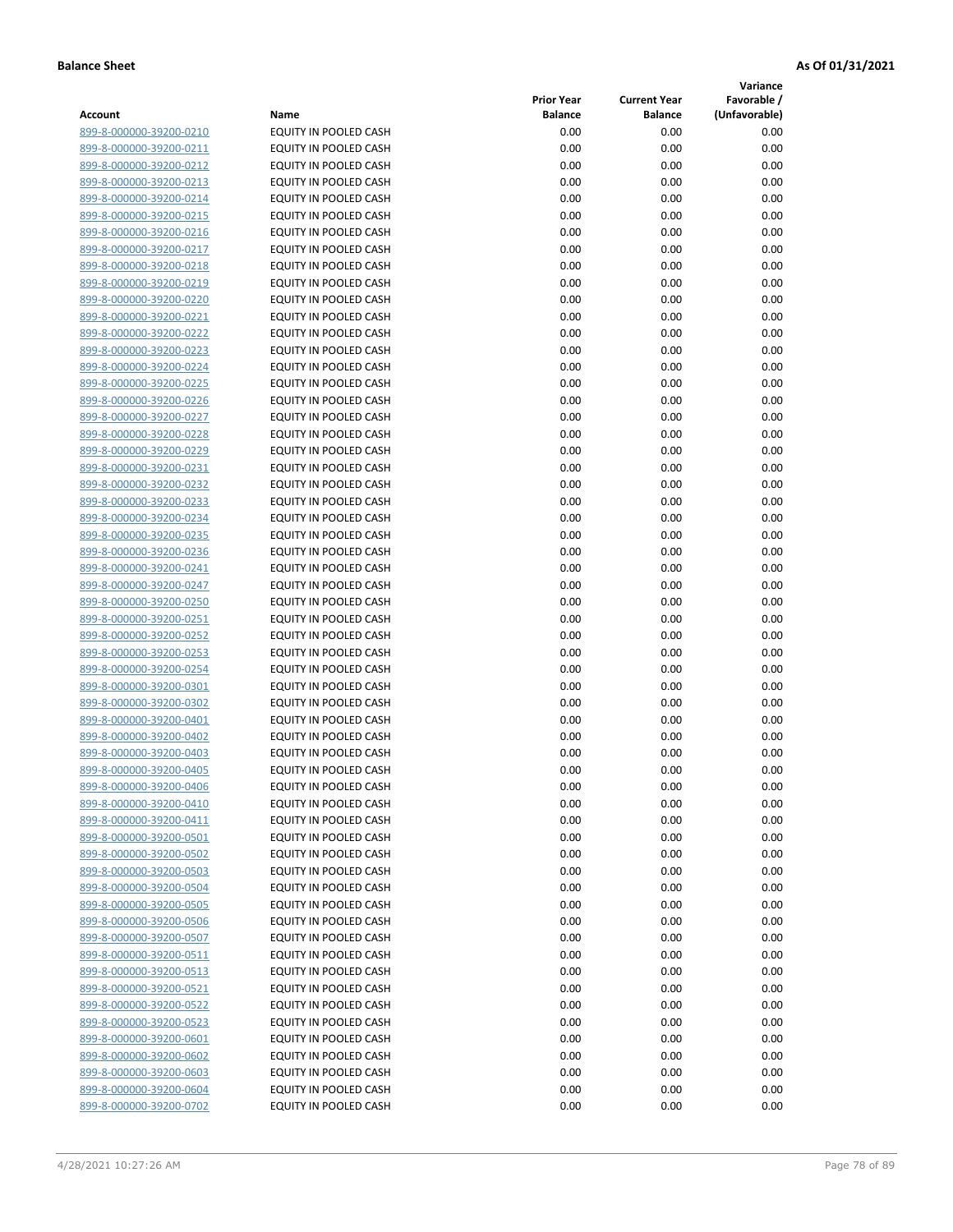|                                |                                                          |                   |                     | Variance      |
|--------------------------------|----------------------------------------------------------|-------------------|---------------------|---------------|
|                                |                                                          | <b>Prior Year</b> | <b>Current Year</b> | Favorable /   |
| <b>Account</b>                 | <b>Name</b>                                              | <b>Balance</b>    | <b>Balance</b>      | (Unfavorable) |
| 899-8-000000-39200-0703        | EQUITY IN POOLED CASH                                    | 0.00              | 0.00                | 0.00          |
| 899-8-000000-39200-0704        | EQUITY IN POOLED CASH                                    | 0.00              | 0.00                | 0.00          |
| 899-8-000000-39200-0705        | EQUITY IN POOLED CASH                                    | 0.00              | 0.00                | 0.00          |
| 899-8-000000-39200-0706        | <b>EQUITY IN POOLED CASH</b>                             | 0.00              | 0.00                | 0.00          |
| 899-8-000000-39200-0707        | <b>EQUITY IN POOLED CASH</b>                             | 0.00              | 0.00                | 0.00          |
| 899-8-000000-39200-0708        | <b>EQUITY IN POOLED CASH</b>                             | 0.00              | 0.00                | 0.00          |
| 899-8-000000-39200-0710        | <b>EQUITY IN POOLED CASH</b>                             | 0.00              | 0.00                | 0.00          |
| 899-8-000000-39200-0721        | EQUITY IN POOLED CASH                                    | 0.00              | 0.00                | 0.00          |
| 899-8-000000-39200-0722        | <b>EQUITY IN POOLED CASH</b>                             | 0.00              | 0.00                | 0.00          |
| 899-8-000000-39200-0723        | <b>EQUITY IN POOLED CASH</b>                             | 0.00              | 0.00                | 0.00          |
| 899-8-000000-39200-0731        | <b>EQUITY IN POOLED CASH</b>                             | 0.00              | 0.00                | 0.00          |
| 899-8-000000-39200-0825        | EQUITY IN POOLED CASH                                    | 0.00              | 0.00                | 0.00          |
| 899-8-000000-39200-0901        | <b>EQUITY IN POOLED CASH</b>                             | 0.00              | 0.00                | 0.00          |
| 899-8-000000-39200-0902        | EQUITY IN POOLED CASH                                    | 0.00              | 0.00                | 0.00          |
| 899-8-000000-39200-0903        | <b>EQUITY IN POOLED CASH</b>                             | 0.00              | 0.00                | 0.00          |
| 899-8-000000-39200-0904        | <b>EQUITY IN POOLED CASH</b>                             | 0.00              | 0.00                | 0.00          |
| 899-8-000000-39200-0905        | EQUITY IN POOLED CASH                                    | 0.00              | 0.00                | 0.00          |
| 899-8-000000-39200-0909        | EQUITY IN POOLED CASH                                    | 0.00              | 0.00                | 0.00          |
| 899-8-000000-39200-0910        | <b>EQUITY IN POOLED CASH</b>                             | 0.00              | 0.00                | 0.00          |
| 899-8-000000-39200-0960        | <b>EQUITY IN POOLED CASH</b>                             | 0.00              | 0.00                | 0.00          |
| 899-8-000000-39200-9999        | EQUITY IN POOLED CASH                                    | 0.00              | 0.00                | 0.00          |
|                                | <b>Total Beginning Equity:</b>                           | $-0.46$           | $-3,646.94$         | $-3,646.48$   |
| <b>Total Revenue</b>           |                                                          | 0.00              | 0.00                | 0.00          |
| Revenues Over/(Under) Expenses |                                                          | 0.00              | 0.00                | 0.00          |
|                                | <b>Total Equity and Current Surplus (Deficit):</b>       | $-0.46$           | $-3,646.94$         | $-3,646.48$   |
|                                | Total Liabilities, Equity and Current Surplus (Deficit): | 44,623,042.54     | 55,561,222.60       | 10,938,180.06 |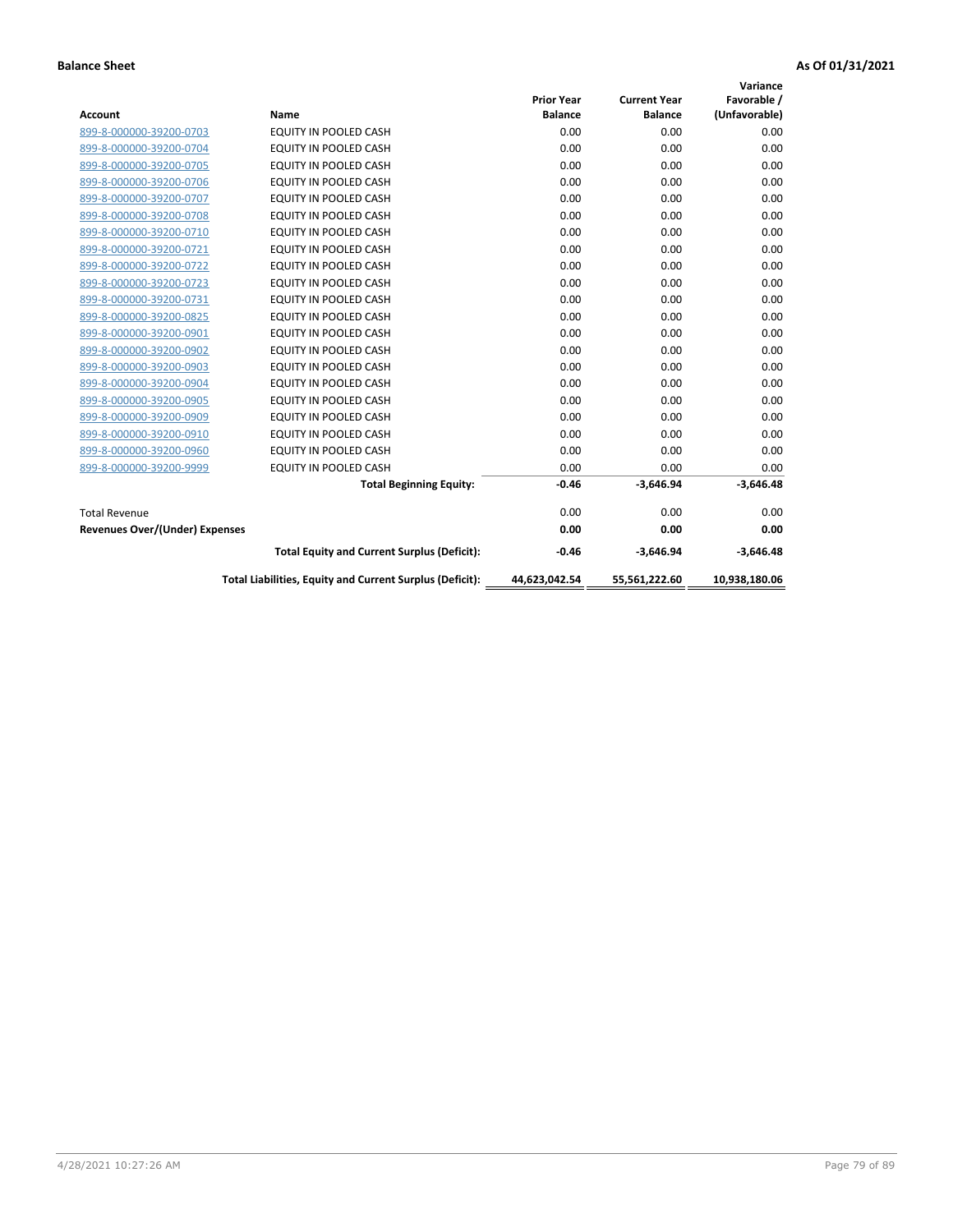|                                                             |                                                           |                                     |                                       | Variance                     |
|-------------------------------------------------------------|-----------------------------------------------------------|-------------------------------------|---------------------------------------|------------------------------|
| <b>Account</b>                                              | Name                                                      | <b>Prior Year</b><br><b>Balance</b> | <b>Current Year</b><br><b>Balance</b> | Favorable /<br>(Unfavorable) |
| <b>Fund: 910 - ELECTRIC OPERATING FUND</b><br><b>Assets</b> |                                                           |                                     |                                       |                              |
| 910-9-000000-10000-1300                                     | <b>CASH</b>                                               | 22,800,835.46                       | 24,081,832.64                         | 1,280,997.18                 |
| 910-9-000000-10209-1300                                     | <b>ADMIN PETTY CASH</b>                                   | 200.00                              | 270.92                                | 70.92                        |
| 910-9-000000-10308-1300                                     | <b>GEUS SERVICE CENTER CHANGE</b>                         | 849.90                              | 849.90                                | 0.00                         |
| 910-9-000000-10309-1300                                     | <b>GEUS DOWNTOWN CHANGE</b>                               | 1,650.00                            | 1,650.00                              | 0.00                         |
| 910-9-000000-11540-1301                                     | PTO LIABILITY FUNDING                                     | 459,832.61                          | 461,781.63                            | 1,949.02                     |
| 910-9-000000-11541-1301                                     | CASH INVESTED - TX TERM GENERAL                           | 4,738,729.88                        | 4,758,815.40                          | 20,085.52                    |
| 910-9-000000-12190-1810                                     | DEFERRED ISSUANCE COSTS 2001                              | 0.00                                | 0.00                                  | 0.00                         |
| 910-9-000000-12191-1810                                     | DEFERRED ISSUANCE COST 2008 ENGINE PR                     | 0.00                                | 0.00                                  | 0.00                         |
| 910-9-000000-12192-1810                                     | DEFERRED ISSUANCE COSTS 2010 BOA ENGI                     | 0.00                                | 0.00                                  | 0.00                         |
| 910-9-000000-12193-1810                                     | DEFERRED ISSUANCE COSTS 2010 SCRUBBEI                     | 0.00                                | 0.00                                  | 0.00                         |
| 910-9-000000-12194-1810                                     | DEFERRED ISSUANCE COSTS 2010 TMPA DEI                     | 0.00                                | 0.00                                  | 0.00                         |
| 910-9-000000-12201-1810                                     | <b>BOND DISCOUNT</b>                                      | 153,371.59                          | 95,916.37                             | $-57,455.22$                 |
| 910-9-000000-13000-1420                                     | <b>CUSTOMER ACCOUNTS RECEIVABLE</b>                       | 1,560,084.10                        | 1,918,628.61                          | 358,544.51                   |
| 910-9-000000-13001-1420                                     | NON CURRENT CUSTOMER ACCTS RECEIVAE                       | 625,941.57                          | 704,306.34                            | 78,364.77                    |
| 910-9-000000-13002-1440                                     | ALLOWANCE FOR UNCOLLECTABLE                               | -568,204.39                         | -794,670.36                           | -226,465.97                  |
| 910-9-000000-13003-1422                                     | UNBILLED YEAR-END ACCRUAL                                 | 4,669,137.80                        | 3,036,498.36                          | $-1,632,639.44$              |
| 910-9-000000-13009-1423                                     | FUEL ADJUSTMENT - UNDER/OVER                              | $-873,620.22$                       | $-2,891,264.40$                       | $-2,017,644.18$              |
| 910-9-000000-13011-1420                                     | AMP RECEIVABLE                                            | -93,647.90                          | $-2,761.51$                           | 90,886.39                    |
| 910-9-000000-13012-1420                                     | ROUNDUP ACCOUNTS RECEIVABLE                               | 0.00                                | 2.68                                  | 2.68                         |
| 910-9-000000-13066-1421                                     | AMPY CUSTOMER ACCOUNTS RECEIVABLE                         | 0.00                                | 0.00                                  | 0.00                         |
| 910-9-000000-13067-1421                                     | AMPY ARREARS ACCOUNTS RECEIVABLE                          | $-4,999.17$                         | $-17,030.75$                          | $-12,031.58$                 |
| 910-9-000000-13068-1421                                     | AMPY Customers Left With Balance A/R                      | 60,665.29                           | 64,785.73                             | 4,120.44                     |
| 910-9-000000-13201-1430                                     | MISCELLANEOUS ACCOUNTS RECEIVABLE                         | 32,259.69                           | 40,556.38                             | 8,296.69                     |
| 910-9-000000-13205-1710                                     | <b>INTEREST RECEIVABLE</b>                                | 0.00                                | 0.00                                  | 0.00                         |
| 910-9-000000-13290-1650                                     | PREPAYMENTS                                               | 0.00                                | 0.00                                  | 0.00                         |
| 910-9-000000-13291-1651                                     | TMPA SCRUBBER PREPAYMENT                                  | 0.00                                | 0.00                                  | 0.00                         |
| 910-9-000000-13293-1653                                     | TMPA FIXED COSTS PREPAYMENT                               | 0.00                                | 0.00                                  | 0.00                         |
| 910-9-000000-13294-1654                                     | TMPA DEMAND COSTS ESCROW                                  | 0.00                                | 0.00                                  | 0.00                         |
| 910-9-000000-13297-1657                                     | <b>ERCOT CRR PREPAYMENTS</b>                              | $-6,549.37$                         | $-44,176.70$                          | $-37,627.33$                 |
| 910-9-000000-13299-1655                                     | <b>ERCOT COLLATERAL</b>                                   | 111,550.00                          | 111,550.00                            | 0.00                         |
| 910-9-000000-14001-1461                                     | DUE FROM COG - GENERAL FUND<br>DUE FROM DEBT SERVICE FUND | 0.00<br>0.00                        | 0.00<br>0.00                          | 0.00<br>0.00                 |
| 910-9-000000-14402-1469<br>910-9-000000-14501-1467          | DUE FROM GBOD                                             | 0.00                                | 0.00                                  | 0.00                         |
| 910-9-000000-14916-1469                                     | DUE FROM FUND 916                                         | 0.00                                | 0.00                                  | 0.00                         |
| 910-9-000000-14999-1910                                     | DUE FROM 906                                              | 0.00                                | 0.00                                  | 0.00                         |
| 910-9-000000-15900-1540                                     | <b>INVENTORY</b>                                          | 2,394,502.27                        | 2,657,044.03                          | 262,541.76                   |
| 910-9-000000-15901-1541                                     | GEUS UNLEADED GASOLINE                                    | 786.51                              | 1,474.01                              | 687.50                       |
| 910-9-000000-15902-1542                                     | <b>GEUS DIESEL GASOLINE</b>                               | 1,240.14                            | 1,518.32                              | 278.18                       |
| 910-9-000000-15903-1543                                     | <b>INVENTORY - SUBSTATION</b>                             | 7,771.80                            | 7,771.80                              | 0.00                         |
| 910-9-000000-15909-1510                                     | STEAM PLANT FUEL OIL INVENTORY                            | 575,892.14                          | 571,018.86                            | $-4,873.28$                  |
| 910-9-000000-16301-1070                                     | <b>CWIP</b>                                               | 1,997,331.75                        | 1,358,711.70                          | $-638,620.05$                |
| 910-9-000000-16400-1180                                     | GASB 62 ASSET                                             | 12,657,036.00                       | 11,778,330.00                         | $-878,706.00$                |
| 910-9-000000-17501-1860                                     | <b>EMPLOYEE CONTRIBUTIONS</b>                             | 641,414.00                          | 639,774.00                            | $-1,640.00$                  |
| 910-9-000000-17504-1860                                     | <b>INVESTMENT RETURN</b>                                  | 2,067,546.00                        | $-1,243,160.00$                       | $-3,310,706.00$              |
| 910-9-000000-17508-1860                                     | <b>EXPERIENCE DIFFERENCE- OUTFLOW</b>                     | 104,019.00                          | 249,812.00                            | 145,793.00                   |
| 910-9-000000-17509-1860                                     | <b>EXPERIENCE DIFFERENCE - INFLOW</b>                     | $-123,185.00$                       | $-27,589.00$                          | 95,596.00                    |
| 910-9-000000-17520-1860                                     | <b>ASSUMPTION CHANGES</b>                                 | 0.00                                | 60,623.00                             | 60,623.00                    |
| 910-9-000000-17608-1860                                     | OPEB DEFERRED OUTFLOW                                     | 69,667.00                           | 122,882.00                            | 53,215.00                    |
| 910-9-000000-17609-1860                                     | OPEB DEFERRED INFLOW                                      | $-25,652.00$                        | $-136,425.00$                         | $-110,773.00$                |
| 910-9-000000-19000-3100                                     | STEAM - LAND                                              | 117,340.90                          | 117,340.90                            | 0.00                         |
| 910-9-000000-19001-3110                                     | STEAM PLANT - STRUCTURES                                  | 1,082,096.04                        | 1,082,096.04                          | 0.00                         |
| 910-9-000000-19002-3120                                     | STEAM PLANT - BOILER PLANT EQUIPMENT                      | 6,707,486.99                        | 8,036,336.05                          | 1,328,849.06                 |
| 910-9-000000-19003-3130                                     | STEAM PLANT - ENGINES                                     | 0.00                                | 0.00                                  | 0.00                         |
| 910-9-000000-19004-3140                                     | STEAM PLANT - GENERATORS                                  | 9,067,106.70                        | 9,067,106.70                          | 0.00                         |
| 910-9-000000-19005-3150                                     | STEAM PLANT - ACCESSORY ELECTRIC EQUIF                    | 950,135.42                          | 950,135.42                            | 0.00                         |
| 910-9-000000-19006-3160                                     | STEAM PLANT - MISC POWER PLANT EQUIPI                     | 12,912.88                           | 12,912.88                             | 0.00                         |
| 910-9-000000-19100-3400                                     | <b>ENGINE PLANT - LAND</b>                                | 43,850.00                           | 43,850.00                             | 0.00                         |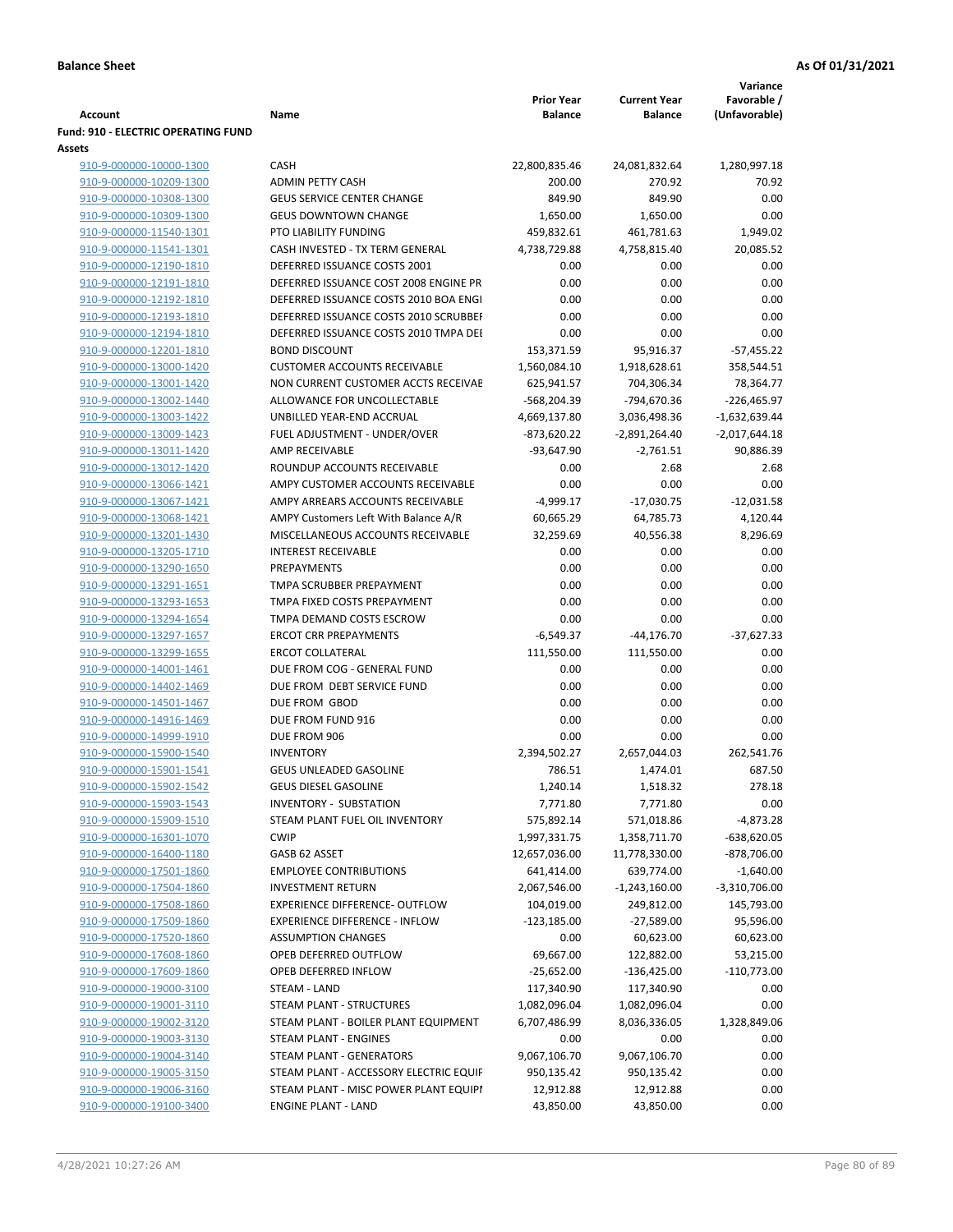**Variance**

| <b>Account</b>          | Name                                             | <b>Prior Year</b><br><b>Balance</b> | <b>Current Year</b><br><b>Balance</b> | Favorable /<br>(Unfavorable) |
|-------------------------|--------------------------------------------------|-------------------------------------|---------------------------------------|------------------------------|
| 910-9-000000-19101-3410 | <b>ENGINE PLANT - STRUCTURES</b>                 | 4,655,874.20                        | 4,655,874.20                          | 0.00                         |
| 910-9-000000-19101-3411 | <b>ENGINE PLANT - STRUCTURES</b>                 | 0.00                                | 0.00                                  | 0.00                         |
| 910-9-000000-19104-3440 | ENGINE PLANT - ENGINE PLANT GENERATOF            | 28,633,940.73                       | 28,633,940.73                         | 0.00                         |
| 910-9-000000-19105-3450 | ENGINE PLANT - ACCESSORY ELECTRIC EQUI           | 343,229.78                          | 597,137.98                            | 253,908.20                   |
| 910-9-000000-19106-3460 | ENGINE PLANT - MISCELLANEOUS POWER P             | 61,047.10                           | 61,047.10                             | 0.00                         |
| 910-9-000000-19204-3442 | <b>ENGINE PLANT - RENEWABLE GENERATORS</b>       | 245,000.01                          | 252,690.01                            | 7,690.00                     |
| 910-9-000000-19301-3500 | TRANSMISSION - LAND                              | 53,501.21                           | 53,501.21                             | 0.00                         |
| 910-9-000000-19302-3530 | <b>TRANSMISSION - SUBSTATIONS</b>                | 5,704,403.83                        | 6,632,770.70                          | 928,366.87                   |
| 910-9-000000-19303-3572 | TRANSMISSION - TMPA LINES                        | 1,156,631.80                        | 1,156,631.80                          | 0.00                         |
| 910-9-000000-19304-3571 | TRANSMISSION - GEUS LINES                        | 4,519,703.80                        | 4,570,587.97                          | 50,884.17                    |
| 910-9-000000-19401-3600 | <b>DISTRIBUTION - LAND</b>                       | 218,418.15                          | 218,418.15                            | 0.00                         |
| 910-9-000000-19402-3620 | DISTRIBUTION - SUBSTATIONS                       | 6,239,507.24                        | 9,140,808.48                          | 2,901,301.24                 |
| 910-9-000000-19403-3640 | <b>DISTRIBUTION - POLES</b>                      | 4,617,178.70                        | 4,708,440.62                          | 91,261.92                    |
| 910-9-000000-19404-3650 | DISTRIBUTION - OH CONDUCTOR & DEVICES            | 4,235,843.24                        | 4,502,266.51                          | 266,423.27                   |
| 910-9-000000-19405-3660 | DISTRIBUTION - UNDERGROUND CONDUIT               | 1,865,938.63                        | 2,042,698.38                          | 176,759.75                   |
| 910-9-000000-19406-3670 | DISTRIBUTION - UG CONDUCTOR & DEVICES            | 3,078,562.87                        | 3,213,585.24                          | 135,022.37                   |
| 910-9-000000-19407-3680 | <b>DISTRIBUTION - TRANSFORMERS</b>               | 4,357,638.27                        | 4,433,564.13                          | 75,925.86                    |
| 910-9-000000-19408-3690 | DISTRIBUTION - SERVICE CONNECTIONS               | 546,593.47                          | 519,125.25                            | $-27,468.22$                 |
| 910-9-000000-19409-3700 | <b>DISTRIBUTION - METERS</b>                     |                                     |                                       |                              |
|                         |                                                  | 1,886,778.22                        | 1,870,430.25                          | $-16,347.97$                 |
| 910-9-000000-19410-3710 | <b>DISTRIBUTION - VAPOR LIGHTS</b>               | 94,495.71                           | 95,533.53                             | 1,037.82                     |
| 910-9-000000-19411-3750 | DISTRIBUTION - STREET LIGHTS & SIGNALS           | 100,747.96                          | 109,895.25                            | 9,147.29                     |
| 910-9-000000-19501-3890 | <b>GENERAL - LAND</b>                            | 110,503.10                          | 110,503.10                            | 0.00                         |
| 910-9-000000-19502-3900 | <b>GENERAL - STRUCTURES</b>                      | 5,973,904.74                        | 6,017,004.74                          | 43,100.00                    |
| 910-9-000000-19503-3910 | <b>GENERAL - FURNITURE &amp; OFFICE EQUIPMEN</b> | 598,740.18                          | 702,786.52                            | 104,046.34                   |
| 910-9-000000-19504-3941 | <b>GENERAL - METER READING ASSETS</b>            | 34,126.00                           | 17,535.00                             | $-16,591.00$                 |
| 910-9-000000-19505-3911 | GENERAL - CUSTOMER SERVICE EQUIPMENT             | 0.00                                | 6,125.00                              | 6,125.00                     |
| 910-9-000000-19506-3914 | <b>GENERAL - BILLING EQUIPMENT</b>               | 0.00                                | 0.00                                  | 0.00                         |
| 910-9-000000-19507-3915 | GENERAL - CASHIERING EQUIPMENT                   | 7,033.54                            | 7,033.54                              | 0.00                         |
| 910-9-000000-19508-3920 | <b>GENERAL - TRANSPORTATION EQUIPMENT</b>        | 2,910,836.95                        | 3,100,469.17                          | 189,632.22                   |
| 910-9-000000-19509-3930 | GENERAL - WAREHOUSE EQUIPMENT                    | 84,284.02                           | 84,284.02                             | 0.00                         |
| 910-9-000000-19510-3940 | <b>GENERAL - TOOLS</b>                           | 13,918.37                           | 13,918.37                             | 0.00                         |
| 910-9-000000-19511-3950 | GENERAL - LABORATORY EQUIPMENT                   | 333,791.99                          | 318,791.99                            | $-15,000.00$                 |
| 910-9-000000-19512-3960 | <b>GENERAL - POWER OPERATED EQUIPMENT</b>        | 398,548.30                          | 398,548.30                            | 0.00                         |
| 910-9-000000-19513-3970 | <b>GENERAL - COMMUNICATIONS EQUIPMENT</b>        | 47,808.65                           | 47,808.65                             | 0.00                         |
| 910-9-000000-19514-3980 | GENERAL - MISCELLANEOUS EQUIPMENT                | 372,382.32                          | 372,382.32                            | 0.00                         |
| 910-9-000000-19515-3000 | <b>GENERAL-MISC INTANGIBLE</b>                   | 0.00                                | 0.00                                  | 0.00                         |
| 910-9-000000-19999-1080 | ACCUMULATED DEPRECIATION                         | -46,507,904.25                      | -49,309,277.67                        | $-2,801,373.42$              |
|                         | <b>Total Assets:</b>                             | 109,010,394.21                      | 106,235,965.49                        | -2,774,428.72                |
| Liability               |                                                  |                                     |                                       |                              |
| 910-9-000000-20101-2320 | <b>ACCOUNTS PAYABLE</b>                          | 39,548.04                           | $-192.04$                             | 39,740.08                    |
| 910-9-000000-20102-2321 | <b>CREDIT CARD PAYABLE</b>                       | 0.00                                | 0.00                                  | 0.00                         |
| 910-9-000000-20103-2322 | ACCRUED ACCOUNTS PAYABLE                         | 2,024,115.76                        | 2,023,534.28                          | 581.48                       |
| 910-9-000000-20139-2323 | <b>RETAINAGES PAYABLE</b>                        | 0.00                                | 16,507.26                             | $-16,507.26$                 |
| 910-9-000000-20141-0000 | <b>TELEPHONE CLEARING</b>                        | 0.00                                | 0.00                                  | 0.00                         |
| 910-9-000000-20142-0000 | <b>ESCROW</b>                                    | 0.00                                | 0.00                                  | 0.00                         |
| 910-9-000000-20161-2324 | GASB 62 SHORT-TERM                               | 878,706.00                          | 1,771,770.00                          | -893,064.00                  |
| 910-9-000000-20201-2530 | <b>DEFERRED REVENUE</b>                          | $-873,620.22$                       | $-2,891,264.40$                       | 2,017,644.18                 |
| 910-9-000000-20815-2410 | SALES TAX PAYABLE - IN THE CITY                  | 67,679.20                           | 60,960.01                             | 6,719.19                     |
| 910-9-000000-20816-2411 | SALES TAX PAYABLE - OUT OF CITY                  | 3,530.62                            | 3,144.43                              | 386.19                       |
| 910-9-000000-21001-2341 | DUE TO COG - GEN FUND                            | 969,561.60                          | 485,336.75                            | 484,224.85                   |
| 910-9-000000-21406-2329 | DUE TO DEBT TO SERVICE FUND                      | 4,115.11                            | 4,115.11                              | 0.00                         |
| 910-9-000000-21507-2347 | DUE TO GBOD                                      | 263,328.65                          | 216,369.48                            | 46,959.17                    |
| 910-9-000000-22001-2327 | SALARIES PAYABLE                                 | 306,647.46                          | 306,647.46                            | 0.00                         |
| 910-9-000000-22002-2328 | PTO PAYABLE                                      | 690,328.69                          | 415,117.53                            | 275,211.16                   |
| 910-9-000000-23011-2211 | <b>REVENUE BONDS</b>                             | 1,935,000.00                        | 2,045,000.00                          | $-110,000.00$                |
| 910-9-000000-24000-2350 | <b>CUSTOMER DEPOSITS</b>                         | 2,214,908.68                        | 2,236,686.72                          | $-21,778.04$                 |
| 910-9-000000-24014-2359 | <b>CUSTOMER DEPOSITS / AMPY EQUIPMENT</b>        | 85,224.85                           | 73,189.85                             | 12,035.00                    |
| 910-9-000000-24015-2350 | <b>AMP RESERVE</b>                               | $-93,647.90$                        | $-2,761.51$                           | -90,886.39                   |
|                         |                                                  |                                     |                                       |                              |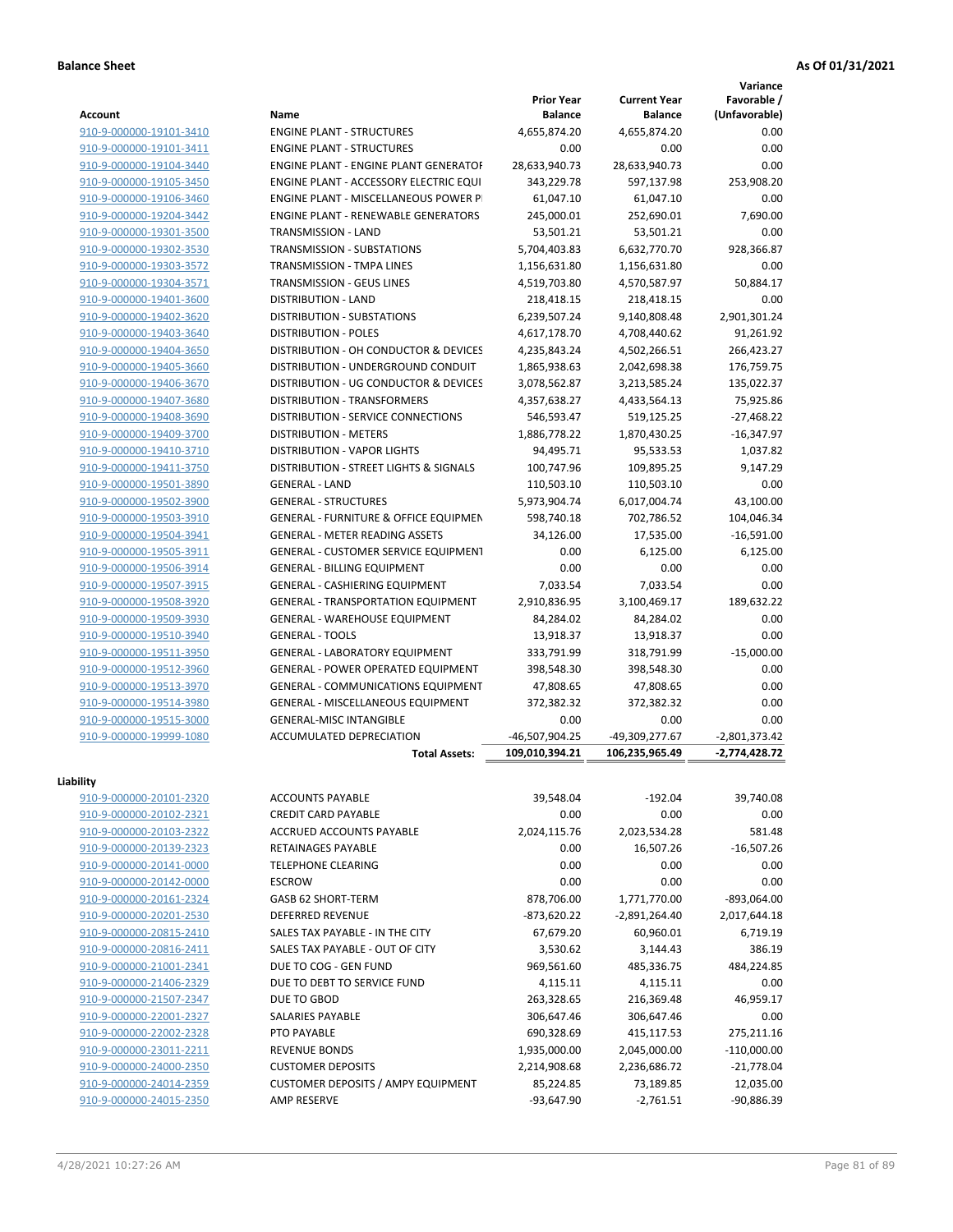| Account                               | Name                                                     | <b>Prior Year</b><br><b>Balance</b> | <b>Current Year</b><br><b>Balance</b> | Variance<br>Favorable /<br>(Unfavorable) |
|---------------------------------------|----------------------------------------------------------|-------------------------------------|---------------------------------------|------------------------------------------|
| 910-9-000000-25069-2530               | PREPAID ELECTRICITY - AMPY                               | $-71,019.44$                        | $-98,098.45$                          | 27,079.01                                |
| 910-9-000000-26001-2283               | <b>OBLIGATION FOR COMPENSATED ABSENCES</b>               | 259,384.88                          | 626,740.39                            | $-367,355.51$                            |
| 910-9-000000-26004-2284               | GASB 62 LONG-TERM                                        | 11,778,330.00                       | 10,006,560.00                         | 1,771,770.00                             |
| 910-9-000000-26102-2210               | <b>REVENUE BONDS PAYABLE</b>                             | 48,975,000.00                       | 43,430,000.00                         | 5,545,000.00                             |
| 910-9-000000-26107-2250               | <b>BOND PREMIUM</b>                                      | 4,968,172.70                        | 4,387,403.42                          | 580,769.28                               |
| 910-9-000000-26108-2250               | <b>SCRUBBER DEBT - 2010</b>                              | 0.00                                | 0.00                                  | 0.00                                     |
| 910-9-000000-26109-2250               | PREMIUM ON SCRUBBER                                      | 0.00                                | 0.00                                  | 0.00                                     |
| 910-9-000000-26110-2250               | <b>TMPA DEBT - 2010</b>                                  | 0.00                                | 0.00                                  | 0.00                                     |
| 910-9-000000-26111-2250               | PREMIUM ON TMPA DEBT                                     | 0.00                                | 0.00                                  | 0.00                                     |
| 910-9-000000-26112-2250               | DEFERRED BOND REFUNDING                                  | 415,094.91                          | 358,540.55                            | 56,554.36                                |
| 910-9-000000-29300-0000               | <b>ENCUMBRANCE SUMMARY</b>                               | 0.00                                | 0.00                                  | 0.00                                     |
| 910-9-000000-29400-0100               | RESERVED ACCOUNT / ENCUMBRANCES                          | 0.00                                | 0.00                                  | 0.00                                     |
| 910-9-000000-29999-2280               | <b>TOTAL OPEB LIABILITY</b>                              | 810,632.00                          | 775,894.00                            | 34,738.00                                |
| 910-9-000000-29999-2283               | <b>NET PENSION LIABILITY</b>                             | 4,632,098.00                        | 1,673,337.00                          | 2,958,761.00                             |
|                                       | <b>Total Liability:</b>                                  | 80,283,119.59                       | 67,924,537.84                         | 12,358,581.75                            |
| Equity                                |                                                          |                                     |                                       |                                          |
| 910-9-000000-39100-2160               | UNRESERVED RETAINED EARNINGS                             | 27,974,324.62                       | 39,283,017.28                         | 11,308,692.66                            |
| 910-9-000000-39500-4210               | <b>NET POSITION - PENSION</b>                            | $-3,070.00$                         | $-3,070.00$                           | 0.00                                     |
| 910-9-000000-39500-9260               | <b>NET POSITION - PENSION</b>                            | $-737,478.00$                       | $-737,478.00$                         | 0.00                                     |
|                                       | <b>Total Beginning Equity:</b>                           | 27,233,776.62                       | 38,542,469.28                         | 11,308,692.66                            |
| <b>Total Revenue</b>                  |                                                          | 20,343,045.69                       | 17,750,659.67                         | $-2,592,386.02$                          |
| <b>Total Expense</b>                  |                                                          | 18,849,547.69                       | 17,981,701.30                         | 867,846.39                               |
| <b>Revenues Over/(Under) Expenses</b> |                                                          | 1,493,498.00                        | $-231,041.63$                         | $-1,724,539.63$                          |
|                                       | <b>Total Equity and Current Surplus (Deficit):</b>       | 28,727,274.62                       | 38,311,427.65                         | 9,584,153.03                             |
|                                       | Total Liabilities, Equity and Current Surplus (Deficit): | 109,010,394.21                      | 106,235,965.49                        | $-2,774,428.72$                          |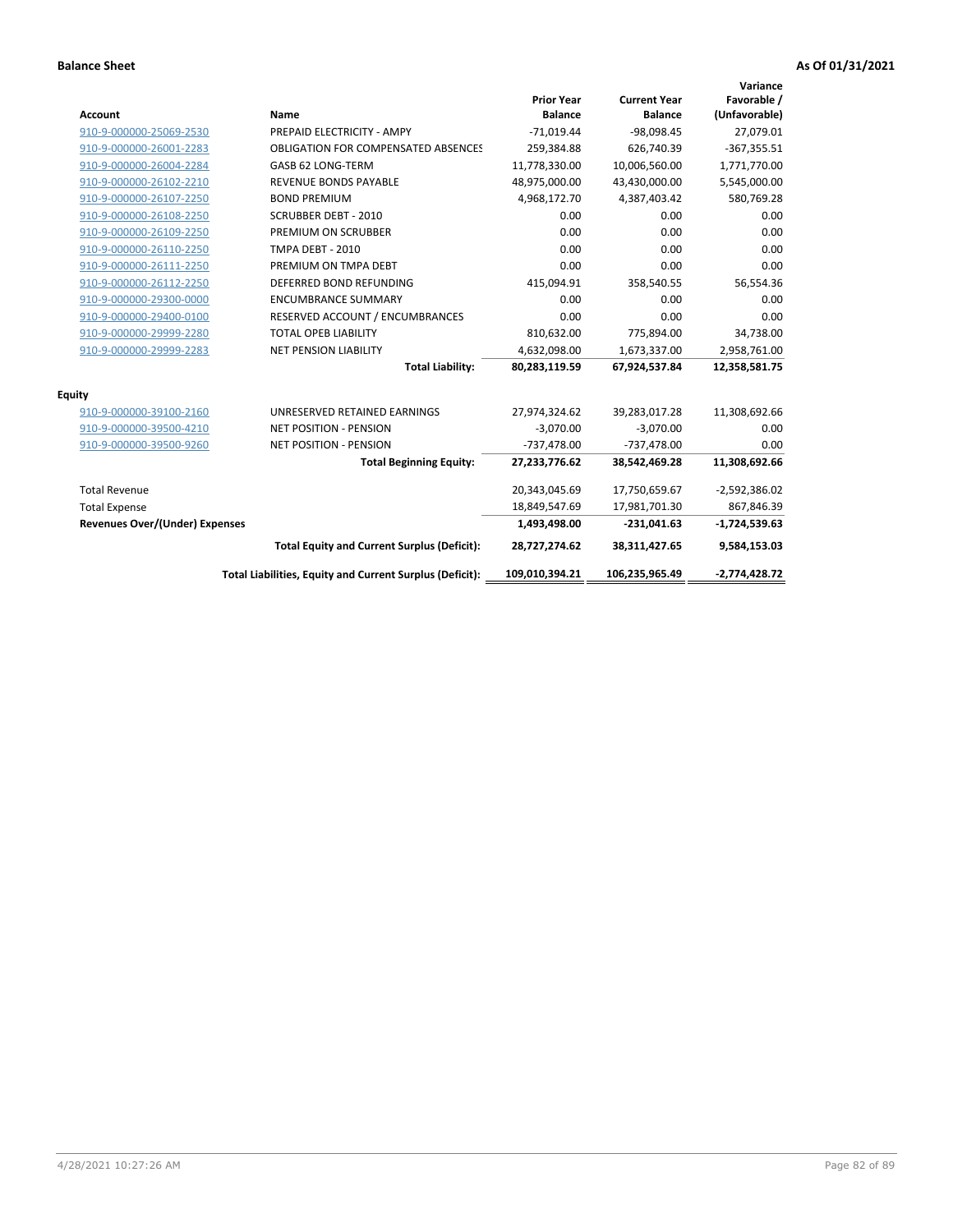| Account                                    | Name                                                     | <b>Prior Year</b><br><b>Balance</b> | <b>Current Year</b><br><b>Balance</b> | Variance<br>Favorable /<br>(Unfavorable) |
|--------------------------------------------|----------------------------------------------------------|-------------------------------------|---------------------------------------|------------------------------------------|
| <b>Fund: 911 - ELECTRIC DEBT REDUCTION</b> |                                                          |                                     |                                       |                                          |
| <b>Assets</b>                              |                                                          |                                     |                                       |                                          |
| 911-9-000000-10000-1300                    | CASH                                                     | 8,691.70                            | 8.765.53                              | 73.83                                    |
| 911-9-000000-12002-0000                    | <b>GOVERNMENT OBLIGATIONS / AGENCIES</b>                 | 0.00                                | 0.00                                  | 0.00                                     |
| 911-9-000000-13201-1430                    | MISCELLANEOUS ACCOUNTS RECEIVABLE                        | 0.00                                | 0.00                                  | 0.00                                     |
| 911-9-000000-13205-1710                    | <b>INTEREST RECEIVABLE</b>                               | 0.00                                | 0.00                                  | 0.00                                     |
|                                            | <b>Total Assets:</b>                                     | 8,691.70                            | 8,765.53                              | 73.83                                    |
| Liability                                  |                                                          |                                     |                                       |                                          |
| 911-9-000000-20101-0000                    | <b>ACCOUNTS PAYABLE</b>                                  | 0.00                                | 0.00                                  | 0.00                                     |
| 911-9-000000-20103-0100                    | <b>ACCRUED ACCOUNTS PAYABLE</b>                          | 0.00                                | 0.00                                  | 0.00                                     |
| 911-9-000000-Z2430-0000                    | RESERVED ACCOUNT / ENCUMBRANCE SUM                       | 0.00                                | 0.00                                  | 0.00                                     |
| 911-9-000000-Z2520-0100                    | RESERVED ACCOUNT / ENCUMBRANCES                          | 0.00                                | 0.00                                  | 0.00                                     |
|                                            | <b>Total Liability:</b>                                  | 0.00                                | 0.00                                  | 0.00                                     |
| Equity                                     |                                                          |                                     |                                       |                                          |
| 911-9-000000-39100-2160                    | UNRESERVED RETAINED EARNINGS                             | 8,668.88                            | 8,763.36                              | 94.48                                    |
|                                            | <b>Total Beginning Equity:</b>                           | 8,668.88                            | 8,763.36                              | 94.48                                    |
| <b>Total Revenue</b>                       |                                                          | 22.82                               | 2.17                                  | $-20.65$                                 |
| <b>Total Expense</b>                       |                                                          | 0.00                                | 0.00                                  | 0.00                                     |
| Revenues Over/(Under) Expenses             |                                                          | 22.82                               | 2.17                                  | $-20.65$                                 |
|                                            | <b>Total Equity and Current Surplus (Deficit):</b>       | 8,691.70                            | 8,765.53                              | 73.83                                    |
|                                            | Total Liabilities, Equity and Current Surplus (Deficit): | 8,691.70                            | 8,765.53                              | 73.83                                    |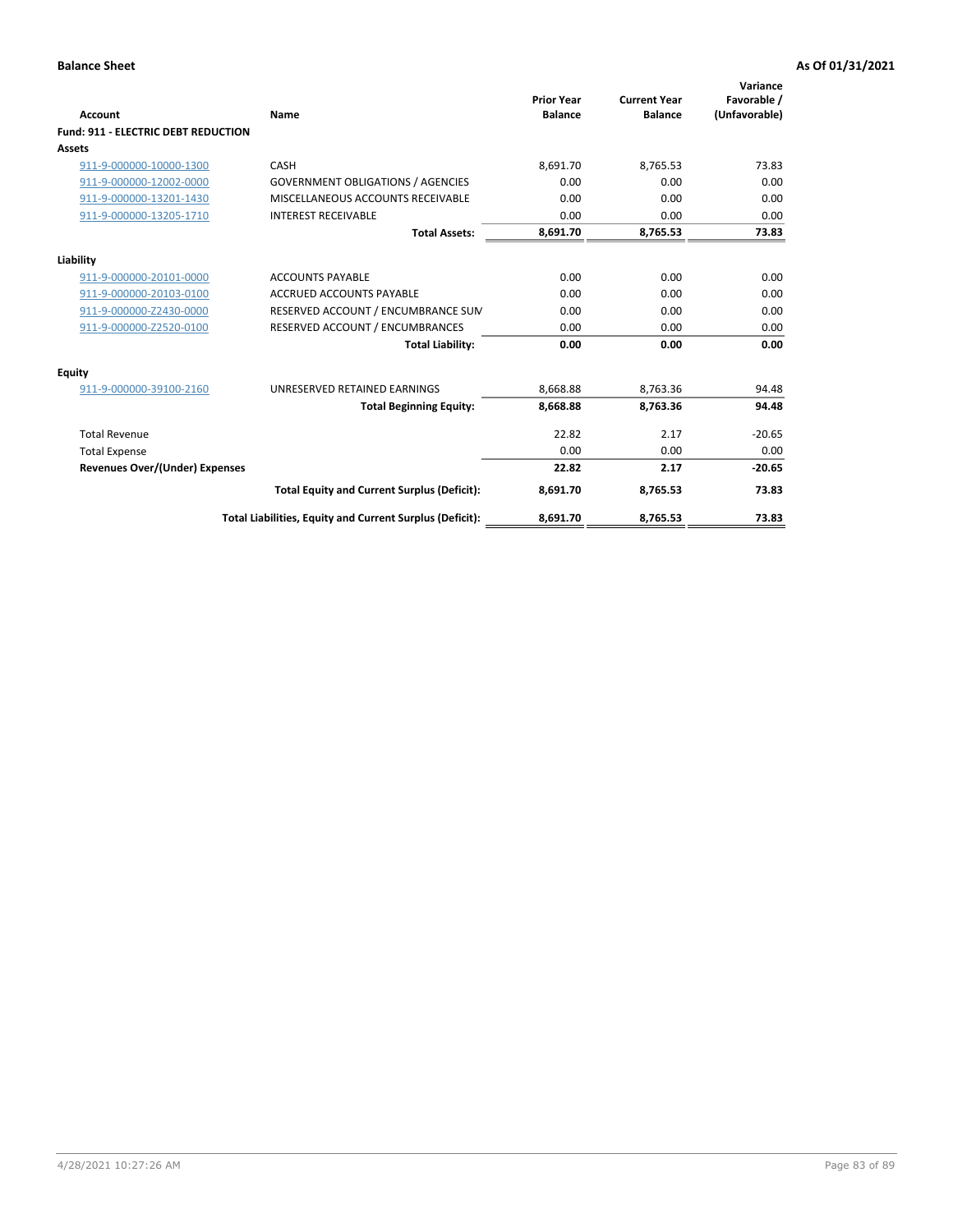| <b>Account</b>                    | Name                                                     | <b>Prior Year</b><br><b>Balance</b> | <b>Current Year</b><br><b>Balance</b> | Variance<br>Favorable /<br>(Unfavorable) |
|-----------------------------------|----------------------------------------------------------|-------------------------------------|---------------------------------------|------------------------------------------|
| Fund: 912 - ELECTRIC DEBT SERVICE |                                                          |                                     |                                       |                                          |
| Assets                            |                                                          |                                     |                                       |                                          |
| 912-9-000000-10000-1300           | CASH                                                     | 1,939,210.23                        | 5,025,332.43                          | 3,086,122.20                             |
| 912-9-000000-11504-1301           | RESERVE FUND - 2008 BOND ISSUE                           | 0.00                                | 0.00                                  | 0.00                                     |
| 912-9-000000-11506-1301           | RESERVE FUND - 2010 BOND ISSUE                           | 0.00                                | 0.00                                  | 0.00                                     |
| 912-9-000000-11515-1301           | RESERVE FUND - 2015 BOND ISSUE                           | 0.00                                | 0.00                                  | 0.00                                     |
| 912-9-000000-11516-1301           | <b>RESERVE FUND - 2015 TAXABLE BONDS</b>                 | 0.00                                | 0.00                                  | 0.00                                     |
| 912-9-000000-13205-1710           | <b>INTEREST RECEIVABLE</b>                               | 0.00                                | 0.00                                  | 0.00                                     |
|                                   | <b>Total Assets:</b>                                     | 1,939,210.23                        | 5,025,332.43                          | 3,086,122.20                             |
|                                   |                                                          |                                     |                                       |                                          |
| Liability                         |                                                          |                                     |                                       |                                          |
| 912-9-000000-14403-1469           | DUE FROM ELECTRIC FUND                                   | $-4,115.11$                         | $-4,115.11$                           | 0.00                                     |
| 912-9-000000-20101-2320           | <b>ACCOUNTS PAYABLE</b>                                  | 0.00                                | 0.00                                  | 0.00                                     |
| 912-9-000000-20107-2370           | <b>ACCRUED INTEREST PAYABLE</b>                          | 298,063.52                          | 263,514.35                            | 34,549.17                                |
| 912-9-000000-21400-2999           | DUE TO GEUS 910 - ELECTRIC OPERATING                     | 0.00                                | 0.00                                  | 0.00                                     |
| 912-9-000000-Z2430-0000           | <b>ENCUMBRANCE SUMMARY</b>                               | 0.00                                | 0.00                                  | 0.00                                     |
| 912-9-000000-Z2520-0100           | RESERVED ACCOUNT / ENCUMBRANCES                          | 0.00                                | 0.00                                  | 0.00                                     |
|                                   | <b>Total Liability:</b>                                  | 293,948.41                          | 259,399.24                            | 34,549.17                                |
| <b>Equity</b>                     |                                                          |                                     |                                       |                                          |
| 912-9-000000-39100-2150           | SEMI RESERVED RETAINED EARNINGS                          | 2,006,420.30                        | 2,150,474.87                          | 144,054.57                               |
|                                   | <b>Total Beginning Equity:</b>                           | 2,006,420.30                        | 2,150,474.87                          | 144,054.57                               |
| <b>Total Revenue</b>              |                                                          | 2,614,491.68                        | 2,615,458.32                          | 966.64                                   |
| <b>Total Expense</b>              |                                                          | 2,975,650.16                        | 0.00                                  | 2,975,650.16                             |
| Revenues Over/(Under) Expenses    |                                                          | $-361,158.48$                       | 2,615,458.32                          | 2,976,616.80                             |
|                                   | <b>Total Equity and Current Surplus (Deficit):</b>       | 1,645,261.82                        | 4,765,933.19                          | 3,120,671.37                             |
|                                   | Total Liabilities, Equity and Current Surplus (Deficit): | 1,939,210.23                        | 5,025,332.43                          | 3,086,122.20                             |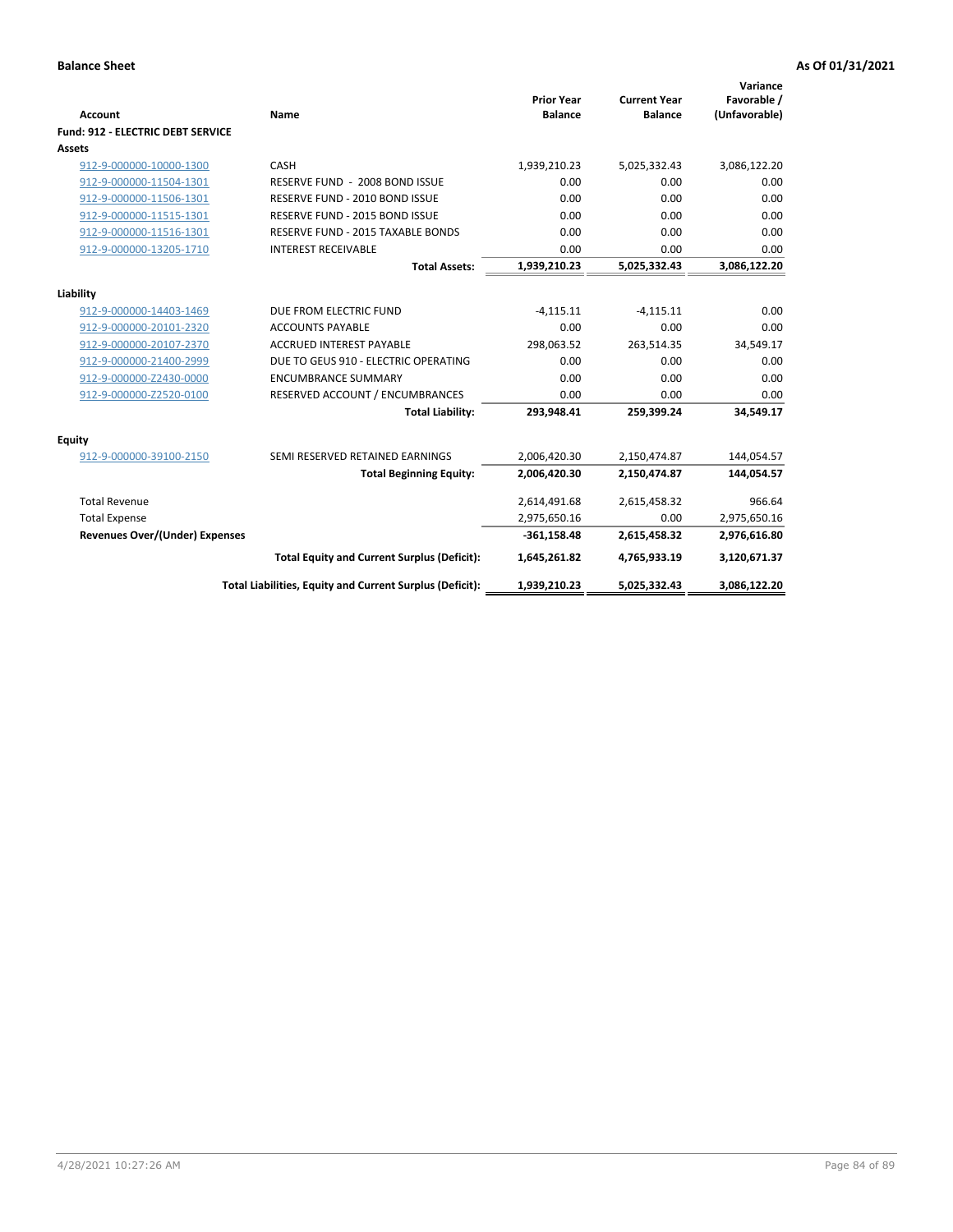| Account                                       | Name                                                     | <b>Prior Year</b><br><b>Balance</b> | <b>Current Year</b><br><b>Balance</b> | Variance<br>Favorable /<br>(Unfavorable) |
|-----------------------------------------------|----------------------------------------------------------|-------------------------------------|---------------------------------------|------------------------------------------|
| <b>Fund: 913 - ELECTRIC CONSTRUCTION FUND</b> |                                                          |                                     |                                       |                                          |
| <b>Assets</b>                                 |                                                          |                                     |                                       |                                          |
| 913-9-000000-10000-1300                       | CASH                                                     | 104,120.59                          | 105,006.30                            | 885.71                                   |
| 913-9-000000-13201-1430                       | MISCELLANEOUS ACCOUNTS RECEIVABLE                        | 0.00                                | 0.00                                  | 0.00                                     |
| 913-9-000000-13205-1710                       | <b>INTEREST RECEIVABLE</b>                               | 0.00                                | 0.00                                  | 0.00                                     |
|                                               | <b>Total Assets:</b>                                     | 104,120.59                          | 105,006.30                            | 885.71                                   |
| Liability                                     |                                                          |                                     |                                       |                                          |
| 913-9-000000-20101-2320                       | <b>ACCOUNTS PAYABLE</b>                                  | 0.00                                | 0.00                                  | 0.00                                     |
| 913-9-000000-20102-2321                       | <b>CREDIT CARD PAYABLE</b>                               | 0.00                                | 0.00                                  | 0.00                                     |
| 913-9-000000-20103-0000                       | <b>ACCRUED ACCOUNTS PAYABLE</b>                          | 0.00                                | 0.00                                  | 0.00                                     |
| 913-9-000000-29300-0000                       | <b>ENCUMBRANCE SUMMARY</b>                               | 0.00                                | 0.00                                  | 0.00                                     |
| 913-9-000000-29400-0100                       | RESERVED ACCOUNT / ENCUMBRANCES                          | 0.00                                | 0.00                                  | 0.00                                     |
|                                               | <b>Total Liability:</b>                                  | 0.00                                | 0.00                                  | 0.00                                     |
| <b>Equity</b>                                 |                                                          |                                     |                                       |                                          |
| 913-9-000000-39100-2160                       | SEMI RESERVED RETAINED EARNINGS                          | 103,847.07                          | 104,980.16                            | 1,133.09                                 |
|                                               | <b>Total Beginning Equity:</b>                           | 103,847.07                          | 104.980.16                            | 1,133.09                                 |
| <b>Total Revenue</b>                          |                                                          | 273.52                              | 26.14                                 | $-247.38$                                |
| <b>Total Expense</b>                          |                                                          | 0.00                                | 0.00                                  | 0.00                                     |
| <b>Revenues Over/(Under) Expenses</b>         |                                                          | 273.52                              | 26.14                                 | $-247.38$                                |
|                                               | <b>Total Equity and Current Surplus (Deficit):</b>       | 104,120.59                          | 105.006.30                            | 885.71                                   |
|                                               | Total Liabilities, Equity and Current Surplus (Deficit): | 104,120.59                          | 105,006.30                            | 885.71                                   |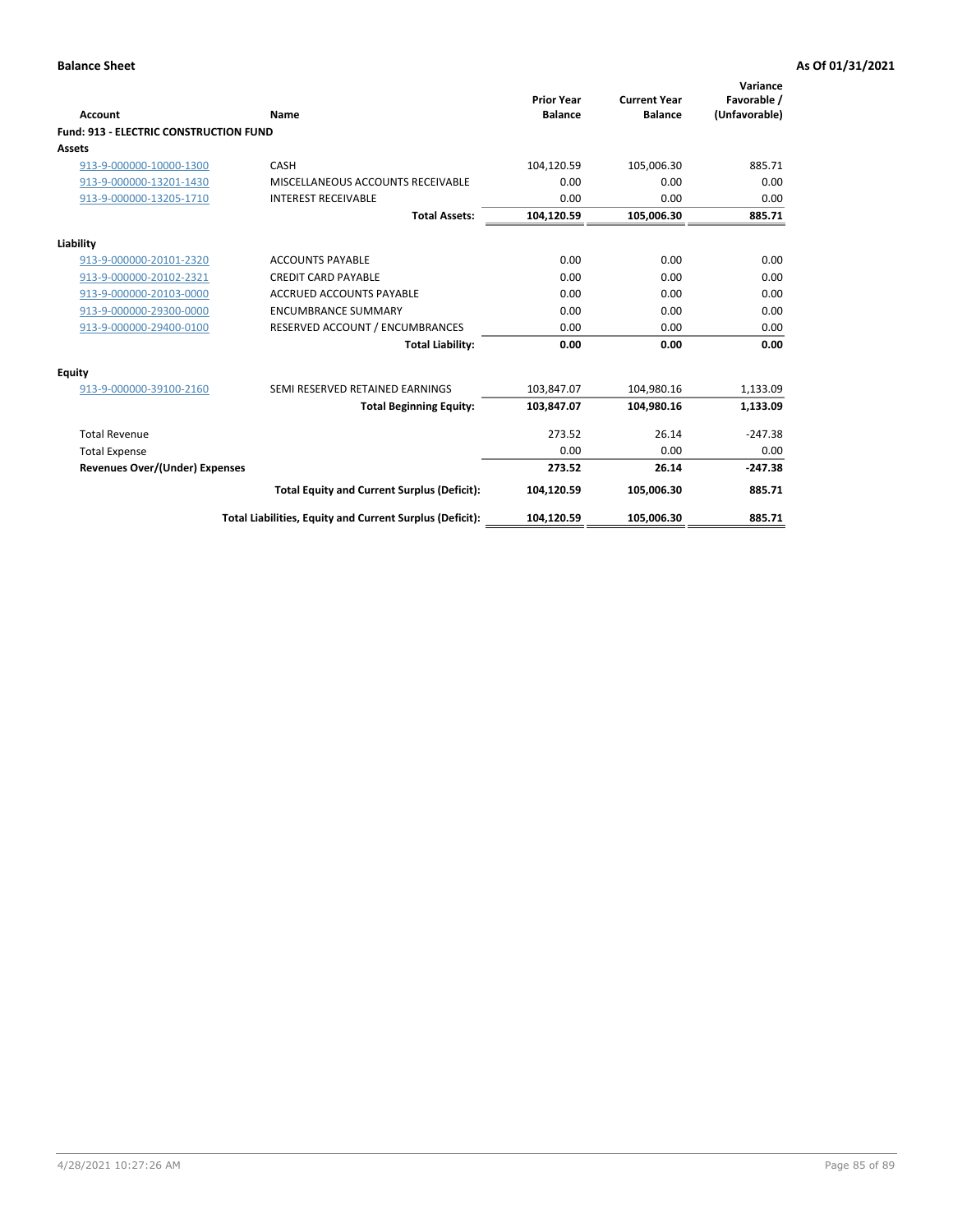| <b>Account</b>                        | Name                                                     | <b>Prior Year</b><br><b>Balance</b> | <b>Current Year</b><br><b>Balance</b> | Variance<br>Favorable /<br>(Unfavorable) |
|---------------------------------------|----------------------------------------------------------|-------------------------------------|---------------------------------------|------------------------------------------|
| Fund: 916 - 08 ENGINE BOND PROCEEDS   |                                                          |                                     |                                       |                                          |
| <b>Assets</b>                         |                                                          |                                     |                                       |                                          |
| 916-9-000000-10000-1300               | CASH                                                     | 0.00                                | 0.00                                  | 0.00                                     |
| 916-9-000000-12189-0000               | 08 ENGINE BOND PROCEEDS                                  | 0.00                                | 0.00                                  | 0.00                                     |
| 916-9-000000-13201-1430               | MISCELLANOEUS ACCOUNTS RECEIVABLE                        | 0.00                                | 0.00                                  | 0.00                                     |
| 916-9-000000-13205-1710               | <b>INTEREST RECEIVABLE</b>                               | 0.00                                | 0.00                                  | 0.00                                     |
| 916-9-000000-Z1030-1202               | 2008 GEUS REVENUE BOND - TEXAS TERM                      | 0.00                                | 0.00                                  | 0.00                                     |
| 916-9-000000-Z1030-1401               | 2008 GEUS REVENUE BOND - PFM                             | 0.00                                | 0.00                                  | 0.00                                     |
| 916-9-000000-Z1030-1402               | 2009 GEUS REVENUE BOND - PFM                             | 0.00                                | 0.00                                  | 0.00                                     |
| 916-9-000000-Z1030-3123               | 2009 GEUS REVENUE BOND - TEXAS TERM                      | 0.00                                | 0.00                                  | 0.00                                     |
|                                       | <b>Total Assets:</b>                                     | 0.00                                | 0.00                                  | 0.00                                     |
| Liability                             |                                                          |                                     |                                       |                                          |
| 916-9-000000-20101-2320               | <b>ACCOUNTS PAYABLE</b>                                  | 0.00                                | 0.00                                  | 0.00                                     |
| 916-9-000000-20139-2323               | <b>RETAINAGES PAYABLE</b>                                | 0.00                                | 0.00                                  | 0.00                                     |
| 916-9-000000-21401-2330               | DUE TO ELECTRIC OPERATING                                | 0.00                                | 0.00                                  | 0.00                                     |
| 916-9-000000-29300-0000               | <b>ENCUMBRANCE SUMMARY</b>                               | 0.00                                | 0.00                                  | 0.00                                     |
| 916-9-000000-29400-0100               | RESERVED ACCOUNT / ENCUMBRANCES                          | 0.00                                | 0.00                                  | 0.00                                     |
|                                       | <b>Total Liability:</b>                                  | 0.00                                | 0.00                                  | 0.00                                     |
| Equity                                |                                                          |                                     |                                       |                                          |
| 916-9-000000-39100-2150               | <b>RESERVED RETAINED EARNINGS</b>                        | 0.00                                | 0.00                                  | 0.00                                     |
|                                       | <b>Total Beginning Equity:</b>                           | 0.00                                | 0.00                                  | 0.00                                     |
| <b>Total Revenue</b>                  |                                                          | 0.00                                | 0.00                                  | 0.00                                     |
| <b>Total Expense</b>                  |                                                          | 0.00                                | 0.00                                  | 0.00                                     |
| <b>Revenues Over/(Under) Expenses</b> |                                                          | 0.00                                | 0.00                                  | 0.00                                     |
|                                       | <b>Total Equity and Current Surplus (Deficit):</b>       | 0.00                                | 0.00                                  | 0.00                                     |
|                                       | Total Liabilities, Equity and Current Surplus (Deficit): | 0.00                                | 0.00                                  | 0.00                                     |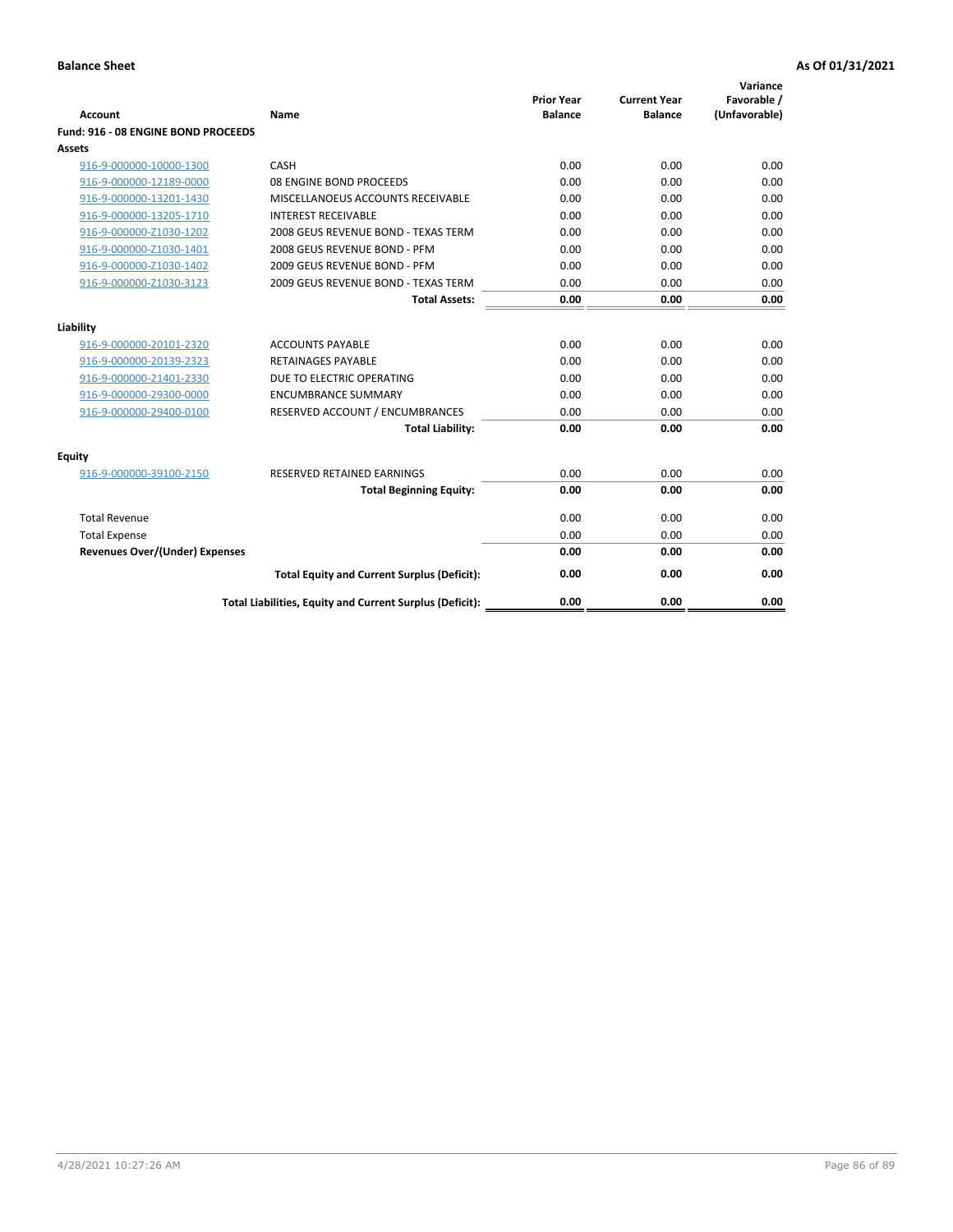|                                                    |                                                                  | <b>Prior Year</b>            | <b>Current Year</b>       | Variance<br>Favorable / |
|----------------------------------------------------|------------------------------------------------------------------|------------------------------|---------------------------|-------------------------|
| <b>Account</b>                                     | Name                                                             | <b>Balance</b>               | <b>Balance</b>            | (Unfavorable)           |
| Fund: 950 - CABLE / INTERNET                       |                                                                  |                              |                           |                         |
| Assets                                             |                                                                  |                              |                           |                         |
| 950-9-000000-10000-1300                            | <b>CASH</b>                                                      | 1,053,449.43                 | 1,485,783.73              | 432,334.30              |
| 950-9-000000-11550-1301                            | <b>PTO LIABILITY FUNDING</b>                                     | 41,773.95                    | 41,951.02                 | 177.07                  |
| 950-9-000000-13000-1420                            | <b>CUSTOMER ACCOUNTS RECEIVABLE</b>                              | 382,271.27                   | 393,304.39                | 11,033.12               |
| 950-9-000000-13001-1420                            | NON CURRENT CUSTOMER ACCTS RECEIVAE                              | 319,519.41                   | 341,173.21                | 21,653.80               |
| 950-9-000000-13002-1440                            | ALLOWANCE FOR UNCOLLECTABLE                                      | $-254,322.41$                | $-291,565.71$             | $-37,243.30$            |
| 950-9-000000-13003-1421                            | UNBILLED YEAR-END ACCRUAL                                        | 348,951.39                   | 398,913.92                | 49,962.53               |
| 950-9-000000-13201-1430                            | MISCELLANEOUS ACCOUNTS RECEIVABLE                                | $-452.32$                    | $-452.32$                 | 0.00                    |
| 950-9-000000-13205-1710                            | <b>INTEREST RECEIVABLE</b>                                       | 0.00                         | 0.00                      | 0.00                    |
| 950-9-000000-15801-1540                            | <b>INVENTORY</b>                                                 | 172,189.68                   | 251,692.28                | 79,502.60               |
| 950-9-000000-16301-1070                            | <b>CWIP</b>                                                      | 0.00                         | 0.00                      | 0.00                    |
| 950-9-000000-17501-1860                            | <b>EMPLOYEE CONTRIBUTIONS</b>                                    | 89,085.00                    | 94,084.00                 | 4,999.00                |
| 950-9-000000-17504-1860                            | <b>INVESTMENT RETURN</b>                                         | 287,159.00                   | $-182,818.00$             | $-469,977.00$           |
| 950-9-000000-17508-1860                            | <b>EXPERIENCE DIFFERENCE- OUTFLOW</b>                            | 14,447.00                    | 36,737.00                 | 22,290.00               |
| 950-9-000000-17509-1860                            | <b>EXPERIENCE DIFFERENCE - INFLOW</b>                            | $-17,109.00$                 | $-4,057.00$               | 13,052.00               |
| 950-9-000000-17520-1860                            | <b>ASSUMPTION CHANGES</b>                                        | 0.00                         | 8,915.00                  | 8,915.00                |
| 950-9-000000-17608-1860                            | OPEB DEFERRED OUTFLOW                                            | 10,569.00                    | 19,137.00                 | 8,568.00                |
| 950-9-000000-17609-1860                            | OPEB DEFERRED INFLOW                                             | $-3,672.00$                  | $-23,199.00$              | $-19,527.00$            |
| 950-9-000000-18001-5110<br>950-9-000000-18002-5111 | HEADEND, TRUNK & DISTRIBUTION SYSTEM<br><b>HEADEND EQUIPMENT</b> | 9,959,456.87                 | 9,984,577.54              | 25,120.67               |
|                                                    | <b>DROPS</b>                                                     | 1,408,419.02<br>2,219,597.23 | 1,446,772.67              | 38,353.65               |
| 950-9-000000-18003-5120                            | <b>CUSTOMER PREMISES EQUIPMENT</b>                               | 1,267,770.00                 | 2,085,649.58              | $-133,947.65$<br>0.00   |
| 950-9-000000-18101-5130<br>950-9-000000-18102-5140 | PRODUCTION EQUIPMENT                                             | 50,880.47                    | 1,267,770.00<br>50,880.47 | 0.00                    |
| 950-9-000000-18201-5210                            | CENTRAL INTERNET EQUIPMENT                                       | 355,090.87                   | 355,090.87                | 0.00                    |
| 950-9-000000-18202-5220                            | <b>CUSTOMER INTERFACE EQUIPMENT</b>                              | 280,820.68                   | 280,820.68                | 0.00                    |
| 950-9-000000-18301-5000                            | <b>FIBER OPTICS</b>                                              | 890,477.49                   | 890,477.49                | 0.00                    |
| 950-9-000000-18501-5901                            | <b>STRUCTURES &amp; IMPROVEMENTS</b>                             | 685,973.69                   | 685,973.69                | 0.00                    |
| 950-9-000000-18502-5910                            | <b>FURNITURE &amp; OFFICE EQUIPMENT</b>                          | 37,805.10                    | 44,556.21                 | 6,751.11                |
| 950-9-000000-18503-5920                            | <b>TRANSPORTATION EQUIPMENT</b>                                  | 338,295.50                   | 338,295.50                | 0.00                    |
| 950-9-000000-18504-5950                            | <b>LABORATORY EQUIPMENT</b>                                      | 172,694.63                   | 172,694.63                | 0.00                    |
| 950-9-000000-18505-5960                            | POWER OPERATED EQUIPMENT                                         | 0.00                         | 0.00                      | 0.00                    |
| 950-9-000000-18506-5980                            | MISCELLANEOUS EQUIPMENT                                          | 0.00                         | 0.00                      | 0.00                    |
| 950-9-000000-18999-1080                            | ACCUMULATED DEPRECIATION                                         | $-11,077,247.57$             | $-11,405,522.65$          | $-328,275.08$           |
|                                                    | <b>Total Assets:</b>                                             | 9,033,893.38                 | 8,767,636.20              | $-266,257.18$           |
|                                                    |                                                                  |                              |                           |                         |
| Liability                                          |                                                                  |                              |                           |                         |
| 950-9-000000-20101-2320                            | <b>ACCOUNTS PAYABLE</b>                                          | $-34,060.00$                 | 0.00                      | $-34,060.00$            |
| 950-9-000000-20102-2321                            | <b>CREDIT CARD PAYABLE</b>                                       | 0.00                         | 0.00                      | 0.00                    |
| 950-9-000000-20103-2322                            | ACCRUED ACCOUNTS PAYABLE                                         | 0.00                         | 0.00                      | 0.00                    |
| 950-9-000000-20815-2410                            | SALES TAX PAYABLE - IN THE CITY                                  | 29,864.07                    | 28,173.63                 | 1,690.44                |
| 950-9-000000-20816-2411                            | SALES TAX PAYABLE - OUT OF CITY                                  | 0.00                         | 0.00                      | 0.00                    |
| 950-9-000000-21001-1101                            | DUE TO COG - GEN FUND                                            | 104,428.96                   | 70,483.43                 | 33,945.53               |
| 950-9-000000-21507-2347                            | DUE TO GBOD                                                      | 12,698.39                    | 14,096.69                 | $-1,398.30$             |
| 950-9-000000-22001-2327                            | SALARIES PAYABLE                                                 | 44,560.62                    | 44,560.62                 | 0.00                    |
| 950-9-000000-22002-2328                            | PTO PAYABLE                                                      | 69,186.51                    | 66,283.80                 | 2,902.71                |
| 950-9-000000-24000-2350                            | <b>CUSTOMER DEPOSITS</b>                                         | 11,374.19                    | 10,869.19                 | 505.00                  |
| 950-9-000000-26001-2283                            | <b>OBLIGATION FOR COMPENSATED ABSENCES</b>                       | 0.00                         | 12,958.69                 | $-12,958.69$            |
| 950-9-000000-29300-0000                            | <b>ENCUMBRANCE SUMMARY</b>                                       | 0.00                         | 0.00                      | 0.00                    |
| 950-9-000000-29400-0100                            | RESERVED ACCOUNT / ENCUMBRANCES                                  | 0.00                         | 0.00                      | 0.00                    |
| 950-9-000000-29999-2280                            | TOTAL OPEB LIABILITY                                             | 125,636.00                   | 123,598.00                | 2,038.00                |
| 950-9-000000-29999-2283                            | <b>NET PENSION LIABILITY</b>                                     | 643,346.00                   | 246,079.00                | 397,267.00              |
|                                                    | <b>Total Liability:</b>                                          | 1,007,034.74                 | 617,103.05                | 389,931.69              |
| <b>Equity</b>                                      |                                                                  |                              |                           |                         |
| 950-9-000000-39100-2160                            | UNRESERVED RETAINED EARNINGS                                     | 7,786,439.53                 | 7,597,732.35              | $-188,707.18$           |
| 950-9-000000-39500-4210                            | NET POSITION - PENSION                                           | $-438.00$                    | $-438.00$                 | 0.00                    |
| 950-9-000000-39500-9261                            | NET POSITION - PENSION                                           | $-116, 174.00$               | $-116, 174.00$            | 0.00                    |
|                                                    | <b>Total Beginning Equity:</b>                                   | 7,669,827.53                 | 7,481,120.35              | $-188,707.18$           |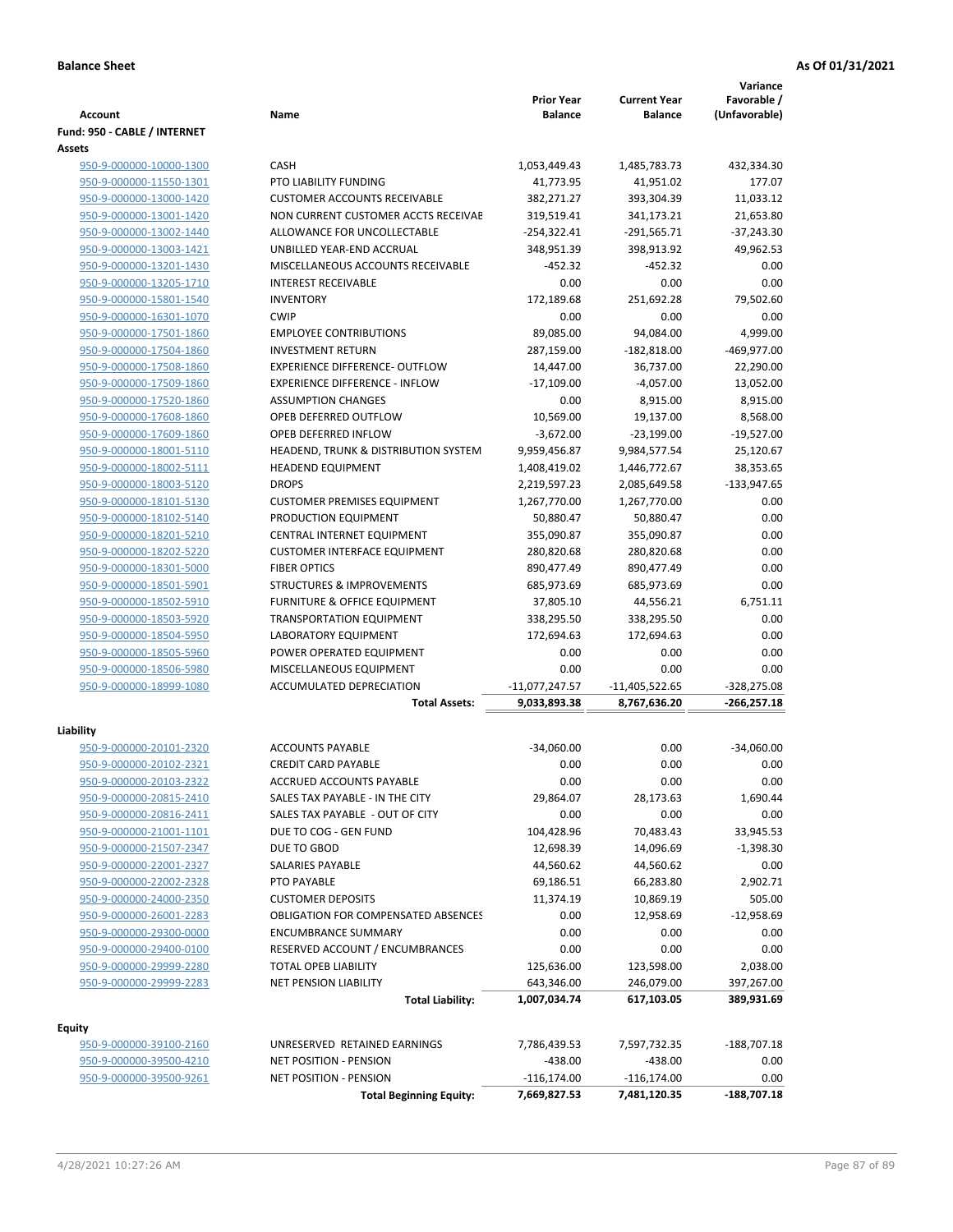| Account                        | Name                                                     | <b>Prior Year</b><br><b>Balance</b> | <b>Current Year</b><br><b>Balance</b> | Variance<br>Favorable /<br>(Unfavorable) |
|--------------------------------|----------------------------------------------------------|-------------------------------------|---------------------------------------|------------------------------------------|
| <b>Total Revenue</b>           |                                                          | 2,168,616.22                        | 2,390,983.75                          | 222,367.53                               |
| <b>Total Expense</b>           |                                                          | 1,811,585.11                        | 1,721,570.95                          | 90,014.16                                |
| Revenues Over/(Under) Expenses |                                                          | 357,031.11                          | 669.412.80                            | 312,381.69                               |
|                                | <b>Total Equity and Current Surplus (Deficit):</b>       | 8.026.858.64                        | 8,150,533.15                          | 123.674.51                               |
|                                | Total Liabilities, Equity and Current Surplus (Deficit): | 9,033,893.38                        | 8,767,636.20                          | $-266.257.18$                            |